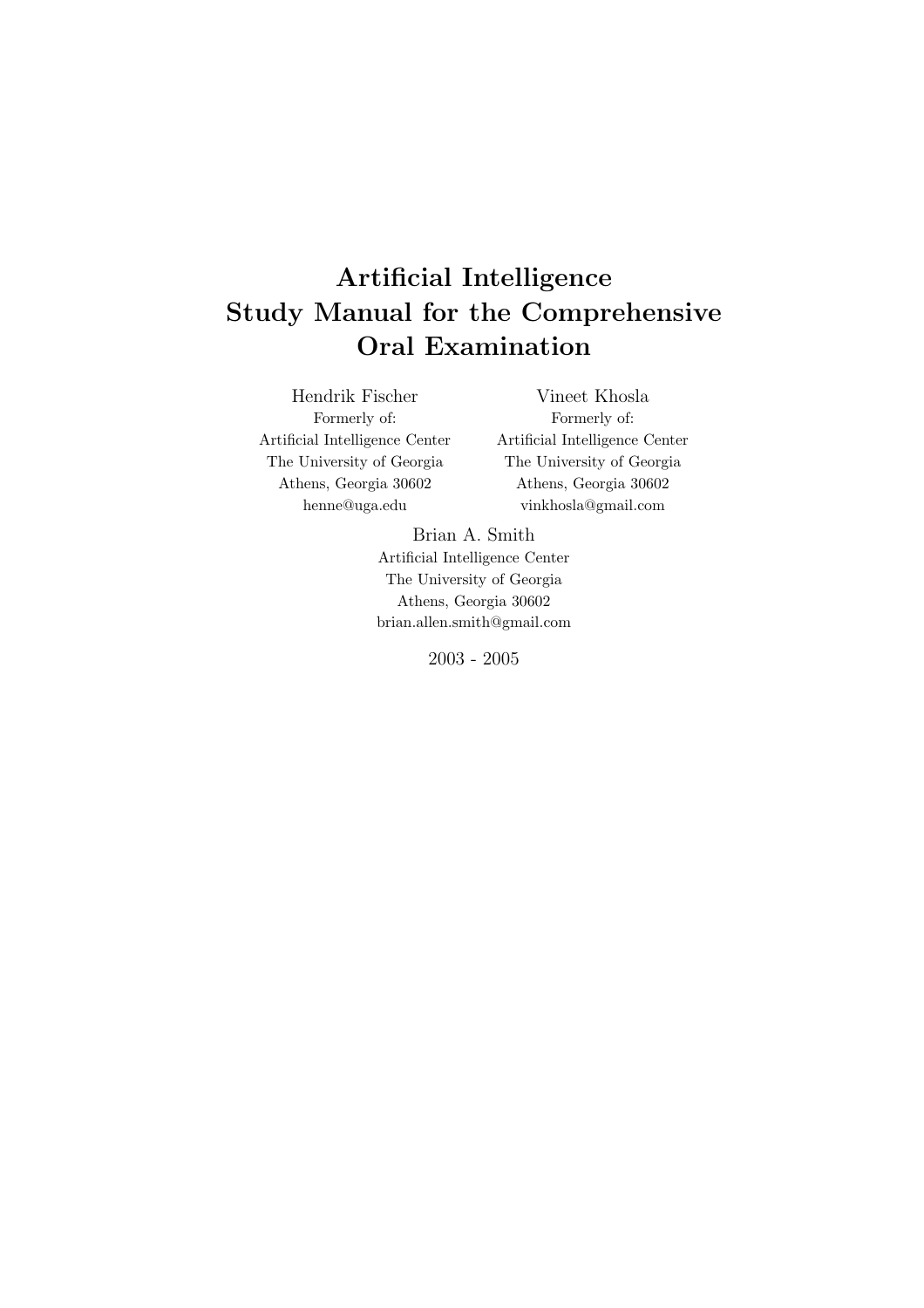# Contents

| 1                |     | <b>General Remarks</b>                                                                | 1              |
|------------------|-----|---------------------------------------------------------------------------------------|----------------|
| $\boldsymbol{2}$ |     | Symbolic Programming - CSCI/ARTI 6540                                                 | 1              |
|                  | 2.1 |                                                                                       | 1              |
|                  | 2.2 | Algorithms in PROLOG $\ldots \ldots \ldots \ldots \ldots \ldots \ldots$               | $\overline{2}$ |
|                  | 2.3 |                                                                                       | 3              |
|                  | 2.4 |                                                                                       | 4              |
|                  | 2.5 |                                                                                       | 4              |
|                  | 2.6 |                                                                                       | 5              |
|                  |     | 2.6.1                                                                                 | 5              |
|                  |     | 2.6.2                                                                                 | 6              |
|                  | 2.7 |                                                                                       | 6              |
| 3                |     | Logic - CSCI(PHIL) 4550/6550, PHIL 6510                                               | 8              |
|                  | 3.1 | Definitions for Predicate Logic                                                       | 8              |
|                  |     | 3.1.1                                                                                 | 8              |
|                  |     | 3.1.2                                                                                 | 9              |
|                  |     | 3.1.3                                                                                 | 10             |
|                  |     | 3.1.4                                                                                 | 10             |
|                  |     | Equivalence, Validity and Satisfiability<br>3.1.5                                     | 11             |
|                  | 3.2 | Inference Procedure                                                                   | 11             |
|                  |     | Soundness or Truth Preservation<br>3.2.1                                              | 11             |
|                  |     | 3.2.2                                                                                 | 12             |
|                  |     | 3.2.3<br>Types of Inference Procedures                                                | 13             |
|                  | 3.3 | Propositional or Boolean Logic                                                        | 13             |
|                  | 3.4 | First-Order Logic                                                                     | 14             |
|                  | 3.5 | Defeasible Logic                                                                      | 15             |
|                  |     | 3.5.1                                                                                 | 15             |
|                  |     | 3.5.2                                                                                 | 16             |
|                  | 3.6 |                                                                                       | 16             |
|                  | 3.7 | Sample derivations $\ldots \ldots \ldots \ldots \ldots \ldots \ldots \ldots$          | 17             |
|                  |     | 3.7.1<br>SD derivation $\ldots \ldots \ldots \ldots \ldots \ldots \ldots$             | 17             |
|                  |     | 3.7.2                                                                                 | 17             |
| 4                |     | Artificial Intelligence - CSCI(PHIL) 4550/6550                                        | 18             |
|                  | 4.1 | Overview                                                                              | 18             |
|                  |     | What is $AI? \ldots \ldots \ldots \ldots \ldots \ldots \ldots \ldots \ldots$<br>4.1.1 | 18             |
|                  |     | Strong AI vs. Weak AI $\ldots \ldots \ldots \ldots \ldots$<br>4.1.2                   | 19             |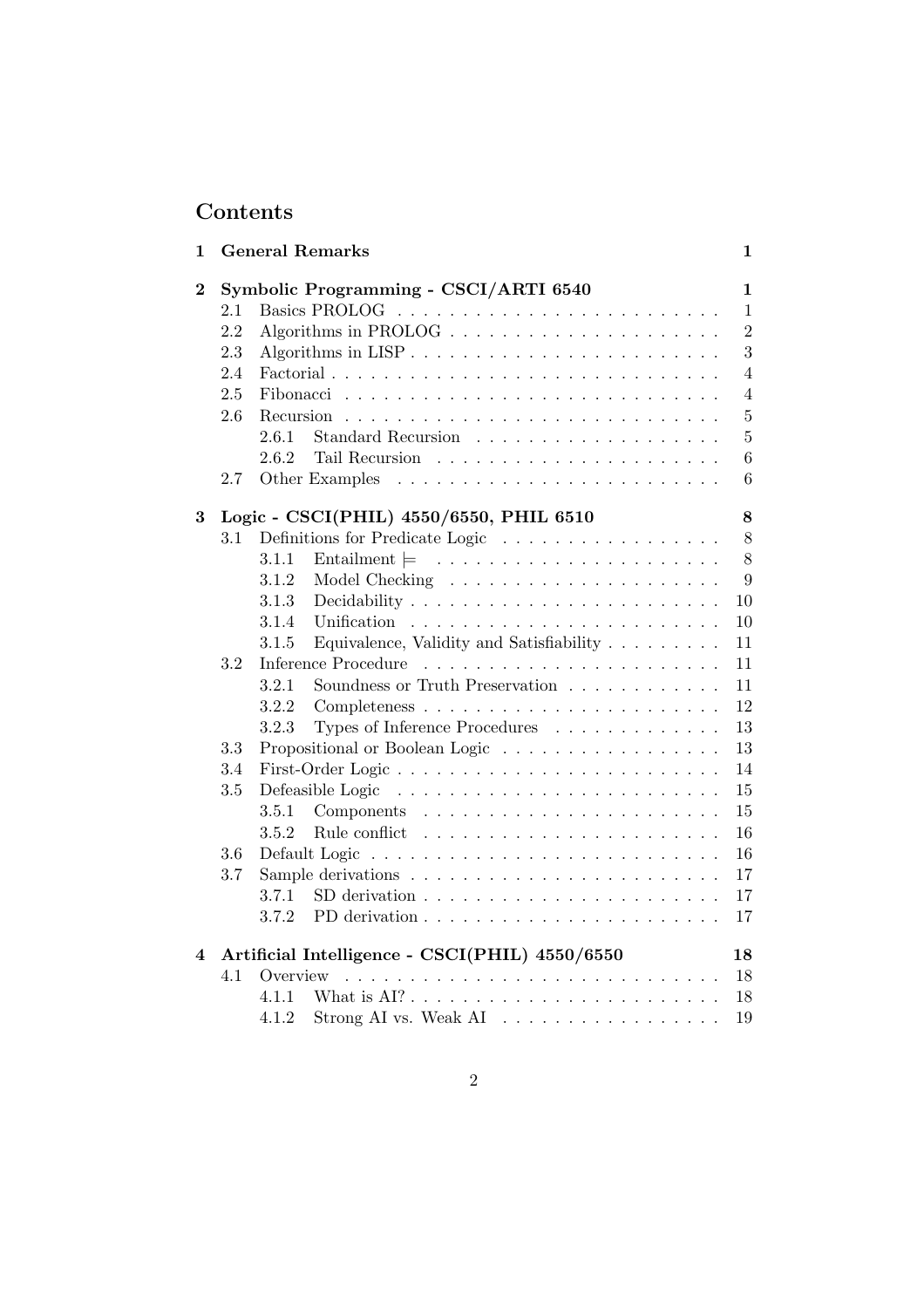|   |     | 4.1.3    | Strong methods v. Weak methods $\ldots \ldots \ldots$<br>19                                       |
|---|-----|----------|---------------------------------------------------------------------------------------------------|
|   |     | 4.1.4    | 19                                                                                                |
|   |     | 4.1.5    | 20<br>Chinese Room Experiment                                                                     |
|   |     | 4.1.6    | 21                                                                                                |
|   |     | 4.1.7    | 21                                                                                                |
|   |     | 4.1.8    | 21                                                                                                |
|   | 4.2 | Search   | 22                                                                                                |
|   |     | 4.2.1    | 22                                                                                                |
|   |     | 4.2.2    | 22                                                                                                |
|   |     | 4.2.3    | Informed (Heuristic) Search<br>24                                                                 |
|   |     | 4.2.4    | 26<br>Adversarial Search (Game Playing)                                                           |
|   |     | 4.2.5    | Constraint Satisfaction Problems<br>27                                                            |
|   |     | 4.2.6    | 28                                                                                                |
|   | 4.3 |          | 28                                                                                                |
|   |     | 4.3.1    | 28<br>Logical Agents $\ldots \ldots \ldots \ldots \ldots \ldots \ldots$                           |
|   |     | 4.3.2    | 29                                                                                                |
|   |     | 4.3.3    | 29                                                                                                |
|   |     | 4.3.4    | 29                                                                                                |
|   |     | 4.3.5    | 30                                                                                                |
|   |     | 4.3.6    | Forward- and Backward-Chaining<br>30                                                              |
|   |     | 4.3.7    | 30                                                                                                |
|   | 4.4 |          | 31                                                                                                |
|   |     | 4.4.1    | 31                                                                                                |
|   |     | 4.4.2    | 31                                                                                                |
|   |     | 4.4.3    | 31                                                                                                |
|   |     | 4.4.4    | 32                                                                                                |
|   |     | 4.4.5    | 32                                                                                                |
|   |     | 4.4.6    | 32                                                                                                |
|   |     | 4.4.7    | 32                                                                                                |
|   | 4.5 |          | 33                                                                                                |
|   |     | 4.5.1    | 33                                                                                                |
|   |     | 4.5.2    | 33<br>Search vs. Planning $\ldots \ldots \ldots \ldots \ldots \ldots$                             |
|   |     | 4.5.3    | 34                                                                                                |
|   |     | 4.5.4    | Partial-Order Planning<br>34                                                                      |
|   |     | 4.5.5    | <b>STRIPS</b><br>35<br>an de la<br>$\mathcal{L}_{\rm{max}}$ . The set of $\mathcal{L}_{\rm{max}}$ |
| 5 |     |          | 35                                                                                                |
|   | 5.1 | Overview | Expert Systems - CSCI 8050<br>$35\,$<br>$\sim$ 100 $\sim$                                         |
|   |     | 5.1.1    | What Are Expert Systems? $\ldots \ldots \ldots \ldots \ldots$<br>$35\,$                           |
|   |     | 5.1.2    | Components of an Expert System<br>$37\,$                                                          |
|   |     |          |                                                                                                   |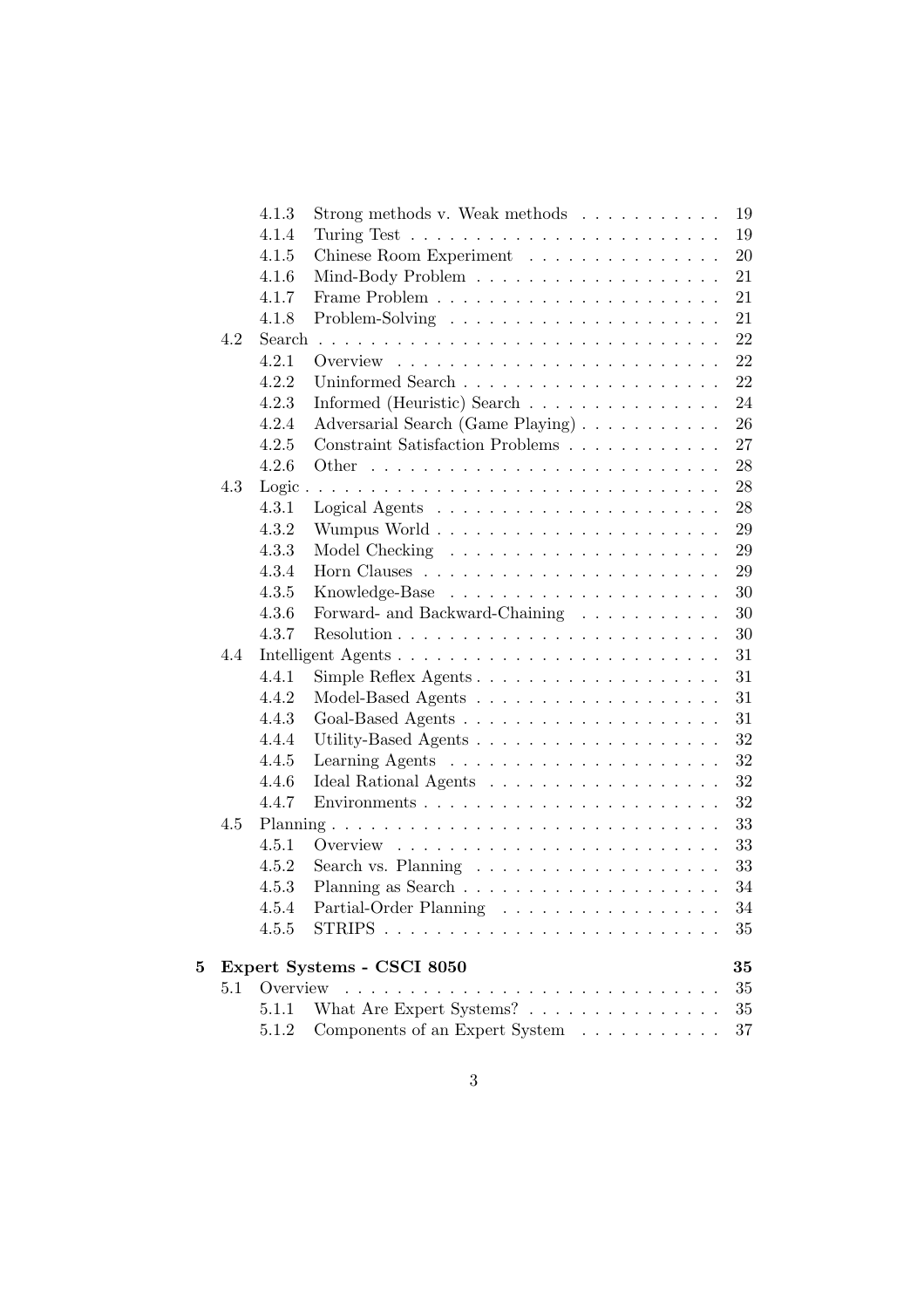|   |     | 5.1.3 | Deep vs. Shallow Expert Systems                                     | 37     |
|---|-----|-------|---------------------------------------------------------------------|--------|
|   |     | 5.1.4 | Why and When Using Expert Systems? $\ldots \ldots$                  | 38     |
|   | 5.2 |       |                                                                     | 38     |
|   | 5.3 |       |                                                                     | 39     |
|   |     | 5.3.1 |                                                                     | 39     |
|   |     | 5.3.2 |                                                                     | 40     |
|   |     | 5.3.3 | Forward vs. Backward Chaining                                       | 41     |
|   | 5.4 |       | Turing Machines - Computational Power and Expressiveness            | 41     |
|   |     | 5.4.1 |                                                                     | 41     |
|   | 5.5 |       |                                                                     | 42     |
|   |     | 5.5.1 | MYCIN-Style Certainty Factors                                       | 42     |
|   |     | 5.5.2 | Fuzzy Sets (Possibility Theory)                                     | 44     |
|   |     | 5.5.3 | Conditional Probabilities (Bayesian)                                | 44     |
|   |     | 5.5.4 |                                                                     | 44     |
|   | 5.6 |       |                                                                     | 45     |
|   |     | 5.6.1 |                                                                     | 45     |
|   |     | 5.6.2 | Semantic Networks / Associative Nets                                | 46     |
|   |     | 5.6.3 |                                                                     | 46     |
|   |     | 5.6.4 | Belief Revision / Truth Maintenance Systems                         | 46     |
|   | 5.7 |       |                                                                     | 47     |
|   | 5.8 |       |                                                                     | 48     |
|   | 5.9 |       |                                                                     | 48     |
|   |     |       | 5.10 Famous Problems                                                | 48     |
|   |     |       |                                                                     | 48     |
|   |     |       |                                                                     | 49     |
|   |     |       | 5.11 Intelligent Information Systems                                | 49     |
|   |     |       | 5.11.1 Blackboard Architecture                                      | 49     |
|   |     |       | 5.11.2 Intelligent Software Agents                                  | 50     |
|   |     |       | 5.11.3 Data Warehousing $\ldots \ldots \ldots \ldots \ldots \ldots$ | 50     |
|   |     |       |                                                                     | 50     |
|   |     |       |                                                                     | 50     |
| 6 |     |       | Genetic Algorithms - CSCI(ENGR) 8940, CSCI(ARTI) 8950 51            |        |
|   |     |       |                                                                     | 51     |
|   |     | 6.1.1 | What is a Genetic Algorithm $\ldots \ldots \ldots \ldots$           | 51     |
|   |     | 6.1.2 | Components of a Genetic Algorithm                                   | 51     |
|   |     | 6.1.3 | Why Using Genetic Algorithms? $\ldots \ldots \ldots \ldots$         | 51     |
|   |     | 6.1.4 | No Free Lunch Theorem $\ldots \ldots \ldots \ldots \ldots \ldots$   | 51     |
|   |     | 6.1.5 |                                                                     | $52\,$ |
|   | 6.2 |       |                                                                     | 52     |
|   |     |       |                                                                     |        |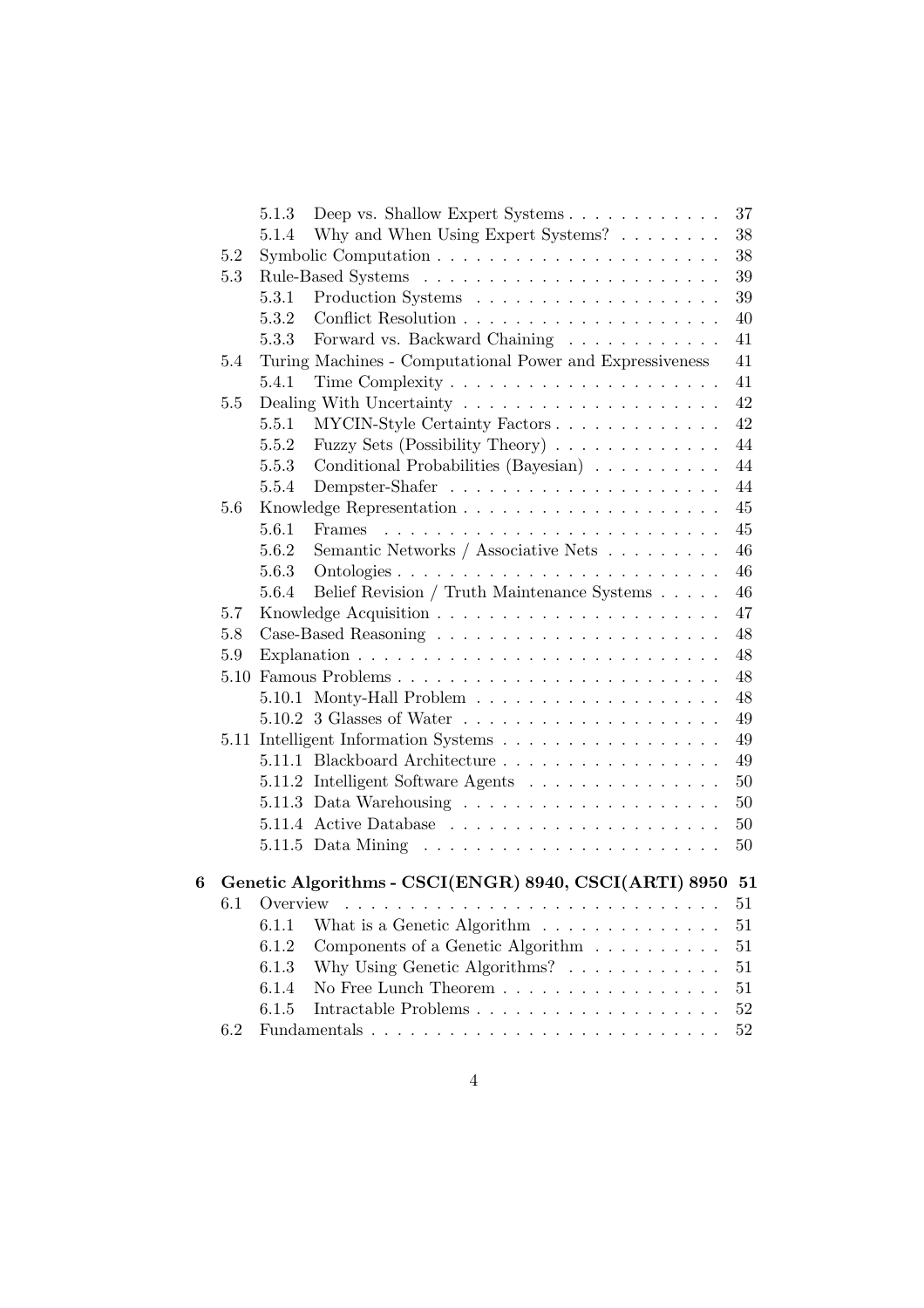|   |     | 6.2.1     | Theory of Evolution - Survival of the Fittest $\ldots$ .<br>$52\,$             |
|---|-----|-----------|--------------------------------------------------------------------------------|
|   |     | 6.2.2     | $52\,$                                                                         |
|   |     | 6.2.3     | 53<br>Building-Block Hypothesis                                                |
|   |     | 6.2.4     | 53                                                                             |
|   |     | 6.2.5     | Importance of Diversity<br>53                                                  |
|   |     | 6.2.6     | 54<br>Premature Convergence $\ldots \ldots \ldots \ldots \ldots \ldots$        |
|   |     | 6.2.7     | Exponential Growth of "Good" Solutions<br>54                                   |
|   |     | 6.2.8     | 54<br>Deception $\ldots \ldots \ldots \ldots \ldots \ldots \ldots \ldots$      |
|   |     | 6.2.9     | 55                                                                             |
|   | 6.3 |           | 55                                                                             |
|   |     | 6.3.1     | $55\,$<br>Chromosome Representation                                            |
|   |     | 6.3.2     | 55                                                                             |
|   |     | 6.3.3     | $55\,$                                                                         |
|   |     | 6.3.4     | $55\,$                                                                         |
|   |     | 6.3.5     | 56                                                                             |
|   | 6.4 |           | 56                                                                             |
|   |     | 6.4.1     | 56                                                                             |
|   |     | 6.4.2     | 56<br>Seeding $\ldots \ldots \ldots \ldots \ldots \ldots \ldots \ldots \ldots$ |
|   |     | 6.4.3     | 56<br>Hill Climbing / Steepest Ascent                                          |
|   |     | 6.4.4     | 56                                                                             |
|   |     | 6.4.5     | 56                                                                             |
|   | 6.5 |           | 57                                                                             |
|   |     | 6.5.1     | 57                                                                             |
|   |     | 6.5.2     | Evolutionary Programming $\ldots \ldots \ldots \ldots \ldots$<br>57            |
|   |     | 6.5.3     | Evolutionary Strategies<br>58                                                  |
|   |     | 6.5.4     | 58                                                                             |
| 7 |     |           | Neural Networks - CSCI(ENGR) 8940, CSCI(ARTI) 8950<br>58                       |
|   | 7.1 | Overview  | 58                                                                             |
|   |     | 7.1.1     | 58                                                                             |
|   |     | 7.1.2     | Components of a Neural Network<br>58                                           |
|   |     | 7.1.3     | Why Using Neural Networks? $\ldots \ldots \ldots \ldots$<br>59                 |
|   | 7.2 |           | 59                                                                             |
|   |     |           | 7.2.1 Concept of a Perceptron $\dots \dots \dots \dots \dots \dots$<br>$59\,$  |
|   |     | 7.2.2     | Inductive Bias<br>59                                                           |
|   |     | 7.2.3     | Learning From Example<br>59                                                    |
|   |     | 7.2.4     | 60                                                                             |
|   |     | 7.2.5     | 61                                                                             |
|   | 7.3 | Structure | 61<br>a de la caractería de la caractería de la caractería de la caractería    |
|   |     | 7.3.1     | 61                                                                             |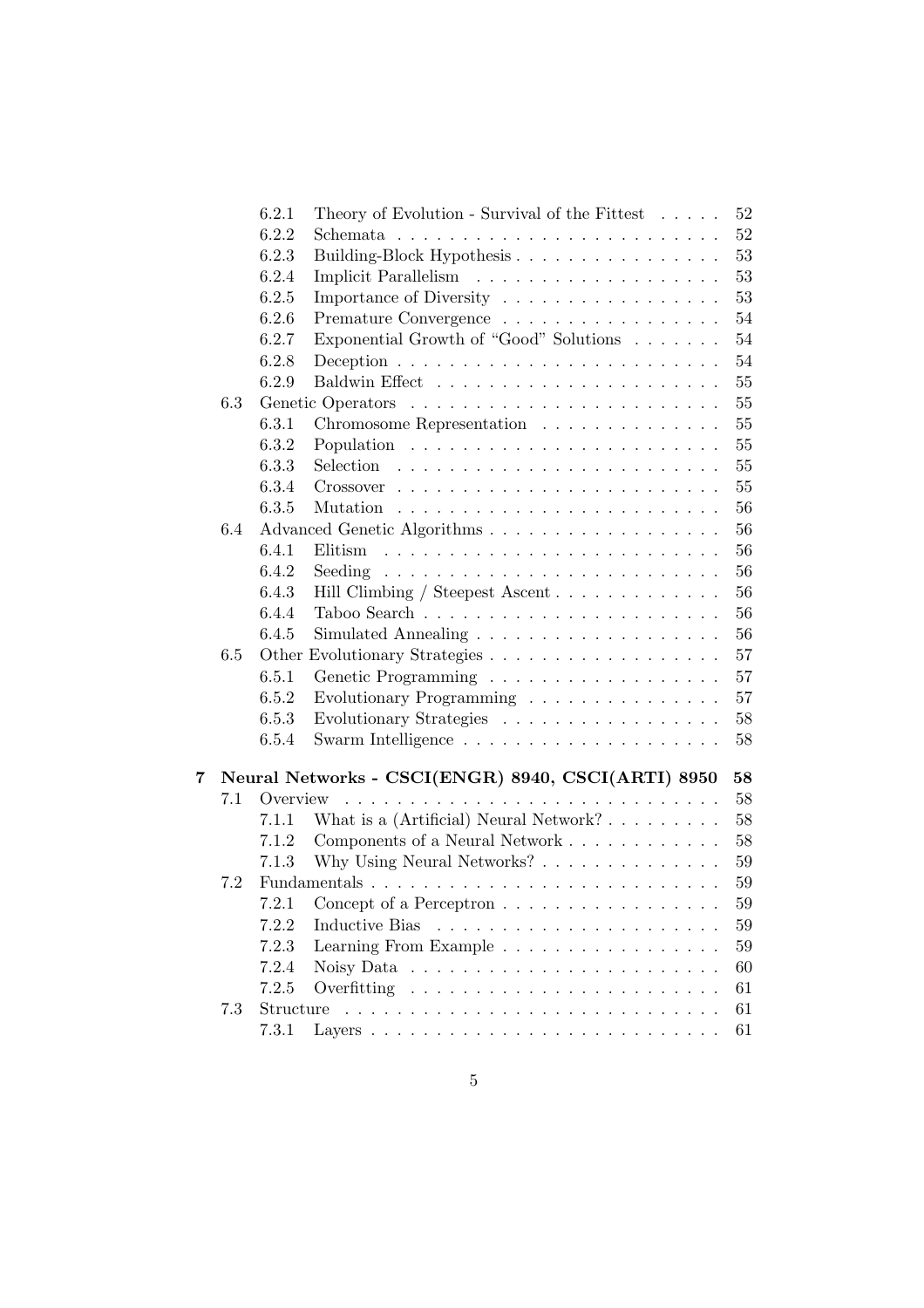|   |     | 7.3.2<br>Net Input $\ldots \ldots \ldots \ldots \ldots \ldots \ldots$ |
|---|-----|-----------------------------------------------------------------------|
|   |     | 7.3.3                                                                 |
|   | 7.4 | Types of ANN (Supervised Learning)                                    |
|   |     | 7.4.1                                                                 |
|   |     | 7.4.2                                                                 |
|   |     | 7.4.3                                                                 |
|   |     | 7.4.4                                                                 |
|   |     | 7.4.5                                                                 |
|   |     | 7.4.6                                                                 |
|   | 7.5 | Hidden Units - What Are They Good For?                                |
|   | 7.6 |                                                                       |
|   |     | Self-Organizing Maps<br>7.6.1                                         |
| 8 |     | Machine Learning - CSCI(ARTI) 8950                                    |
|   | 8.1 |                                                                       |
|   |     | What is (Machine) Learning? $\dots \dots \dots \dots \dots$<br>8.1.1  |
|   | 8.2 |                                                                       |
|   |     | 8.2.1<br>Inductive Learning Hypothesis                                |
|   |     | 8.2.2<br>Concept Learning As Search                                   |
|   |     | General-To-Specific Ordering of the Hypothesis Space<br>8.2.3         |
|   |     | 8.2.4                                                                 |
|   |     | 8.2.5                                                                 |
|   |     | 8.2.6                                                                 |
|   |     | 8.2.7                                                                 |
|   |     | 8.2.8<br>Futility of Bias-Free Learning                               |
|   | 8.3 | Decision Trees                                                        |
|   |     | 8.3.1<br>Why prefer short hypotheses? $\dots \dots \dots \dots$       |
|   |     | 8.3.2<br>Overfitting                                                  |
|   |     | Entropy and Information Gain<br>8.3.3                                 |
|   | 8.4 |                                                                       |
|   |     | 8.4.1                                                                 |
|   |     | Bayes Optimal Classifier<br>8.4.2                                     |
|   |     | 8.4.3                                                                 |
|   |     |                                                                       |
| 9 |     | Philosophy of Language PHIL(LING) 4300/6300                           |
|   |     | 10 Fuzzy Logic - CSCI(ENGR) 8940                                      |
|   |     | 10.1 Overview                                                         |
|   |     |                                                                       |
|   |     |                                                                       |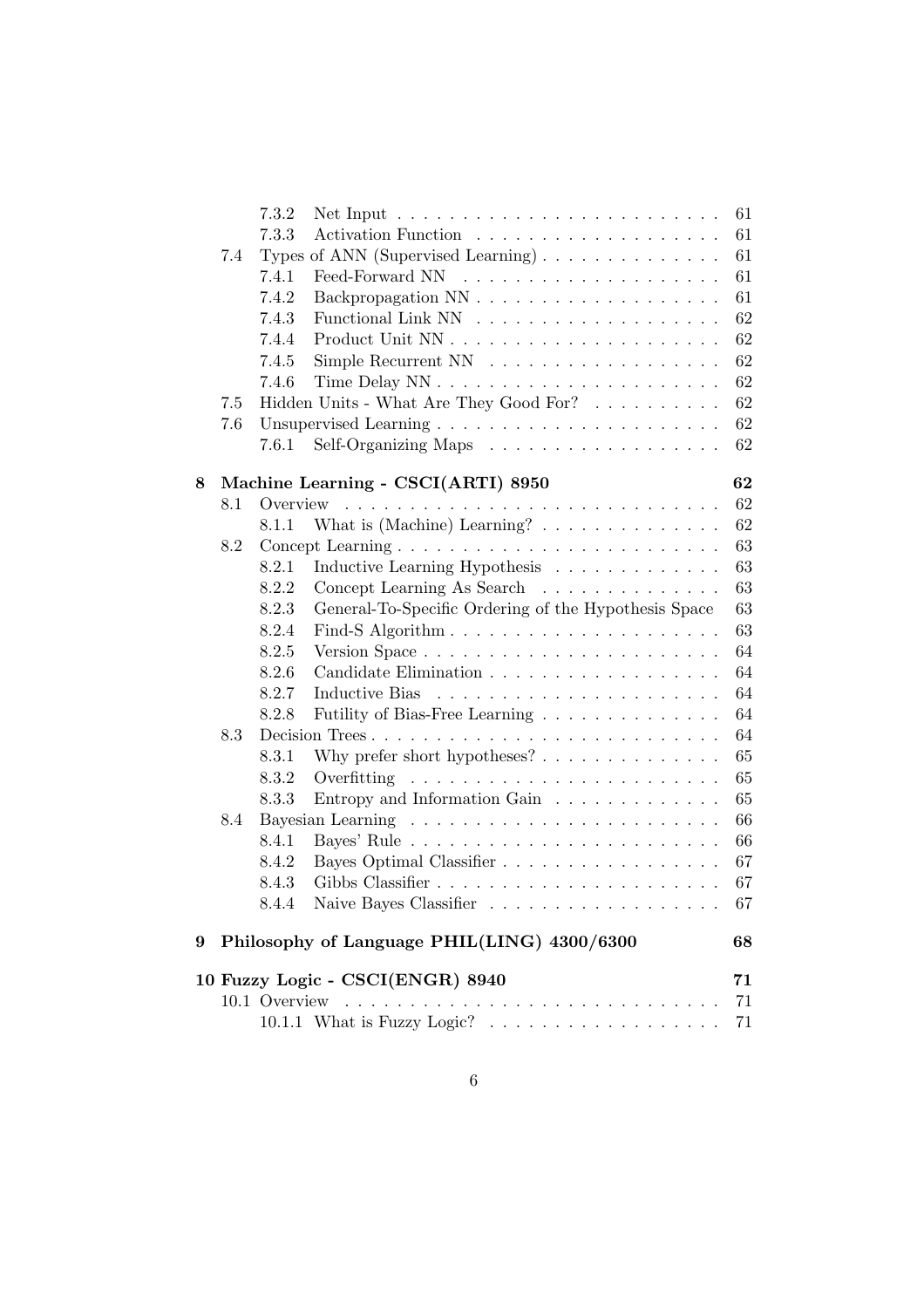| 10.1.2 Components of Fuzzy Logic 71         |     |
|---------------------------------------------|-----|
| 10.1.3 Why Using Fuzzy Logic? 71            |     |
|                                             |     |
| 10.2.1 Fuzzy Sets / Membership Functions 71 |     |
|                                             |     |
|                                             | 72  |
|                                             |     |
|                                             | -73 |
| 11 Knowledge Representation - PSYC 8290     | 73  |
| 12 Decision Support Systems                 | 75  |
| 13 Rapid Application Development            | 76  |
| 14 Advanced Data Management (XML)           | 77  |
| 15 Actual Questions                         |     |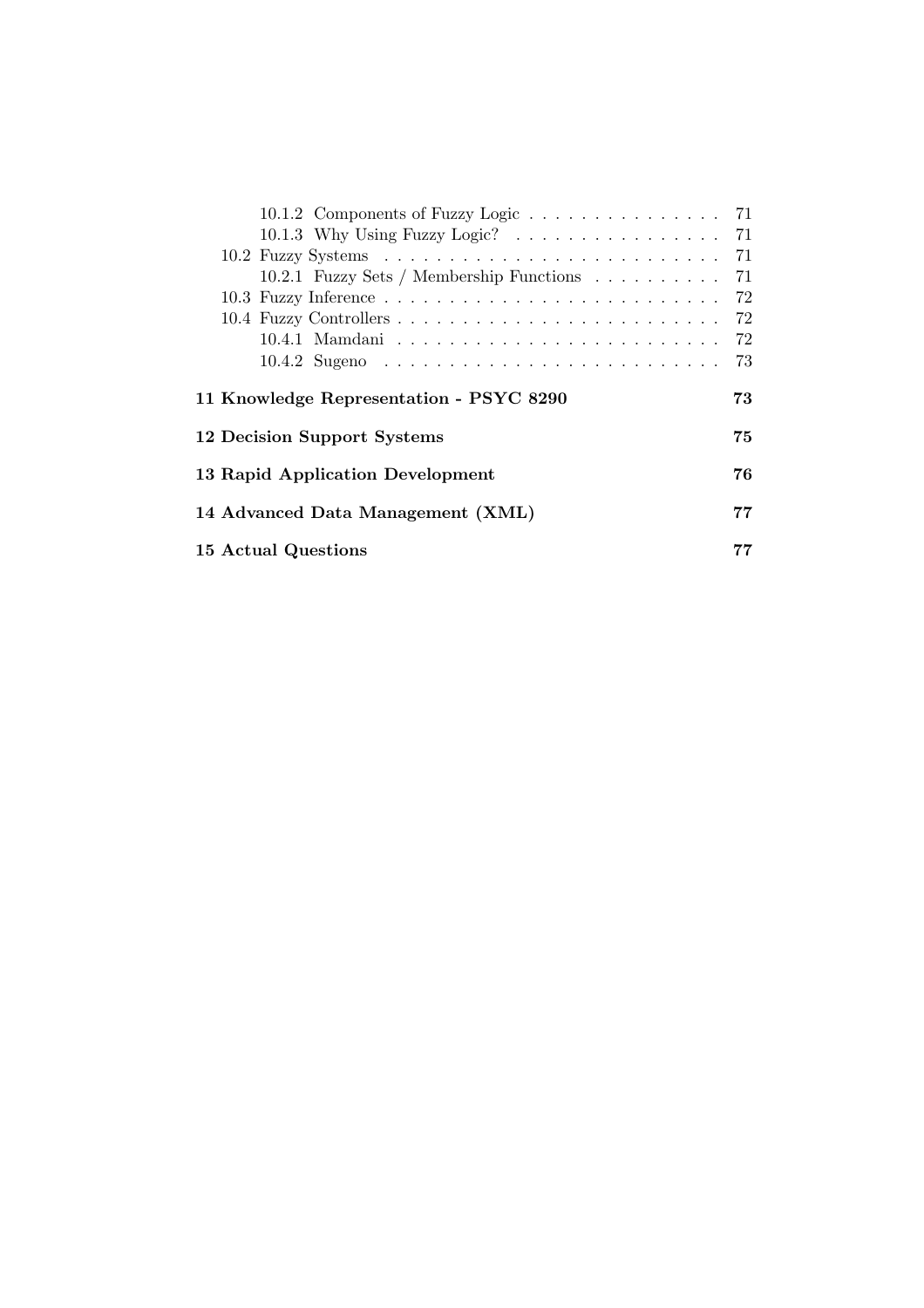### Abstract

Most of this guide is written by Hendrik except for few sections written by Vineet. You are free to use this guide and make changes to it. The LATEX source file can be obtained by emailing either author. We are not going to charge anything but a few beers would be nice :) Best of Luck !

# 1 General Remarks

- 1. Be able to write short programs in PROLOG and LISP
- 2. Explain different programming concepts like tail recursion, recursion vs. iteration, working with lists (cdr/cad)
- 3. You won't have to formally prove any equations or formulas
- 4. Have examples ready for everything (e.g. a known toy problem to be solved by a PROLOG program)
- 5. Explain soundness and completeness and that kind of stuff about logic
- 6. What is Occam's Razor?

# 2 Symbolic Programming - CSCI/ARTI 6540

# 2.1 Basics PROLOG

Ques 1. What are the four terms of Prolog? Atom = begin with lower case and includes all predicates. Structures = atom ( $\arg 1$ ,  $\arg 2$ , ...,  $\arg N$ ). Variables = begin with uppercase or underscore. Numbers Ques 2. What isNegation by Failure?

We cannot have true logical negation in Prolog because a Prolog is based on Horn Clause logic and in Horn clause we can have atmost one positive literal. Since we cannot state a negative fact, we instead try to get the positive fact to fail, hence having negation by failure.

Ques 3. What is the difference between a red cut and a green cut?

A green cut does not alter the output of the program but makes it more efficient. Red cut alters the possible output of the program.

Ques 4. What are the advantages of using Prolog over other languages?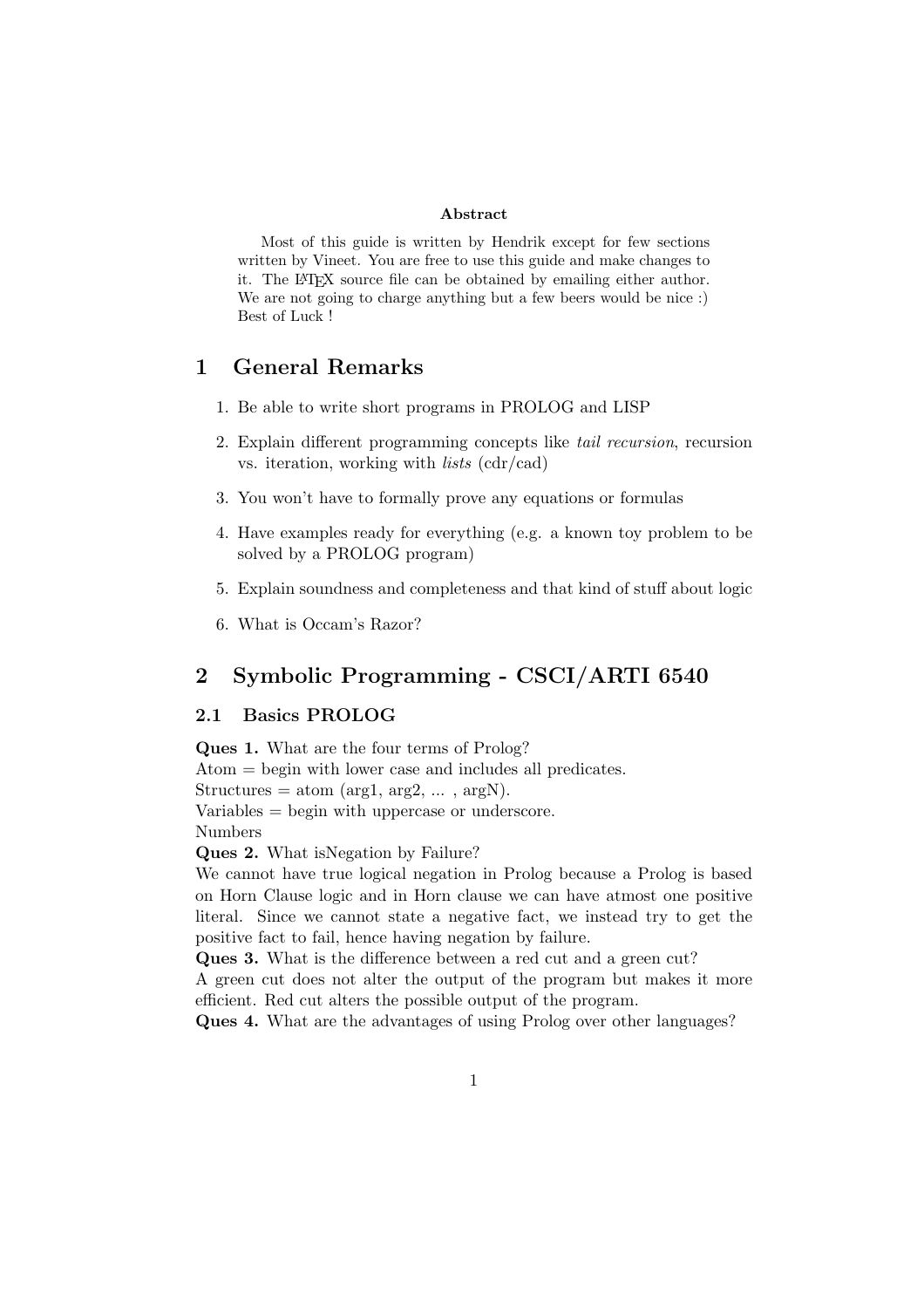Inbuilt inference engine. Can allocate memory dynamically. Can modify itself.

### 2.2 Algorithms in PROLOG

Subset of FOL - restricted to Horn Clauses Inference by resolution theorem proving Unification Depth-First-Search Backward-Chaining Approach

Resolution is semi-decidable for FOL:

 $KB = {P(f(x)) \rightarrow P(x)}$  and let's say we're trying to prove  $P(a)$ . Resolution refutation assumes the negated goal -  $\sim P(a)$  and from  $\sim P(f(x)) \vee P(x)$ we can derive  $P(f(a))$  by substituting a for x. But then we can go on and resolve again to get  $P(f(f(a)))$  etc.

Does this contradict the claim that resolution refutation is complete? NO - because completeness states that any sentence Q that can be derived by resolution from a set of premises  $P$  must be entailed by  $P$ . If it is not entailed by  $P$ , then we might no be able to prove that!

Propositional calculus is decidable.

Horn Clause: a clause (disjunction of literals) with at most one positive literal (in Prolog: q :-  $p_1, p_2, \ldots, p_n$  stands for the Horn Clause  $q \vee \sim p_1 \vee \sim$  $p_2 \vee \ldots \vee \sim p_n$ 

Prolog syntax is based on Horn clauses, which have the form of  $p_1, p_2, \ldots, p_n \rightarrow$ q. In Prolog, this is mapped to an "if-then"-clause:

 $q : p_1, p_2, \ldots, p_n$  (q, if  $p_1$  and  $p_2$  and  $\ldots$  )

This can be viewed as a procedure: (1) A goal literal matches (unifies) with q; (2) The tail of the clause  $p_1 \tldots p_n$  is instantiated with the substitution of values for variables (unifiers) derived from this match; (3) The instantiated clauses serve as subgoals that invoke other procedures and so on.

Theorem-proving method of Prolog is resolution refutation (assume the negated hypothesis and try to resolve the empty clause) - if you succeed, then it's safe to assert the hypothesis, otherwise not. Resolution simply works on contradictory literals (e.g. not p,q,p stands for "if socrates is a man (p) then he is mortal (q)" in CNF (p implies q becomes not p or q);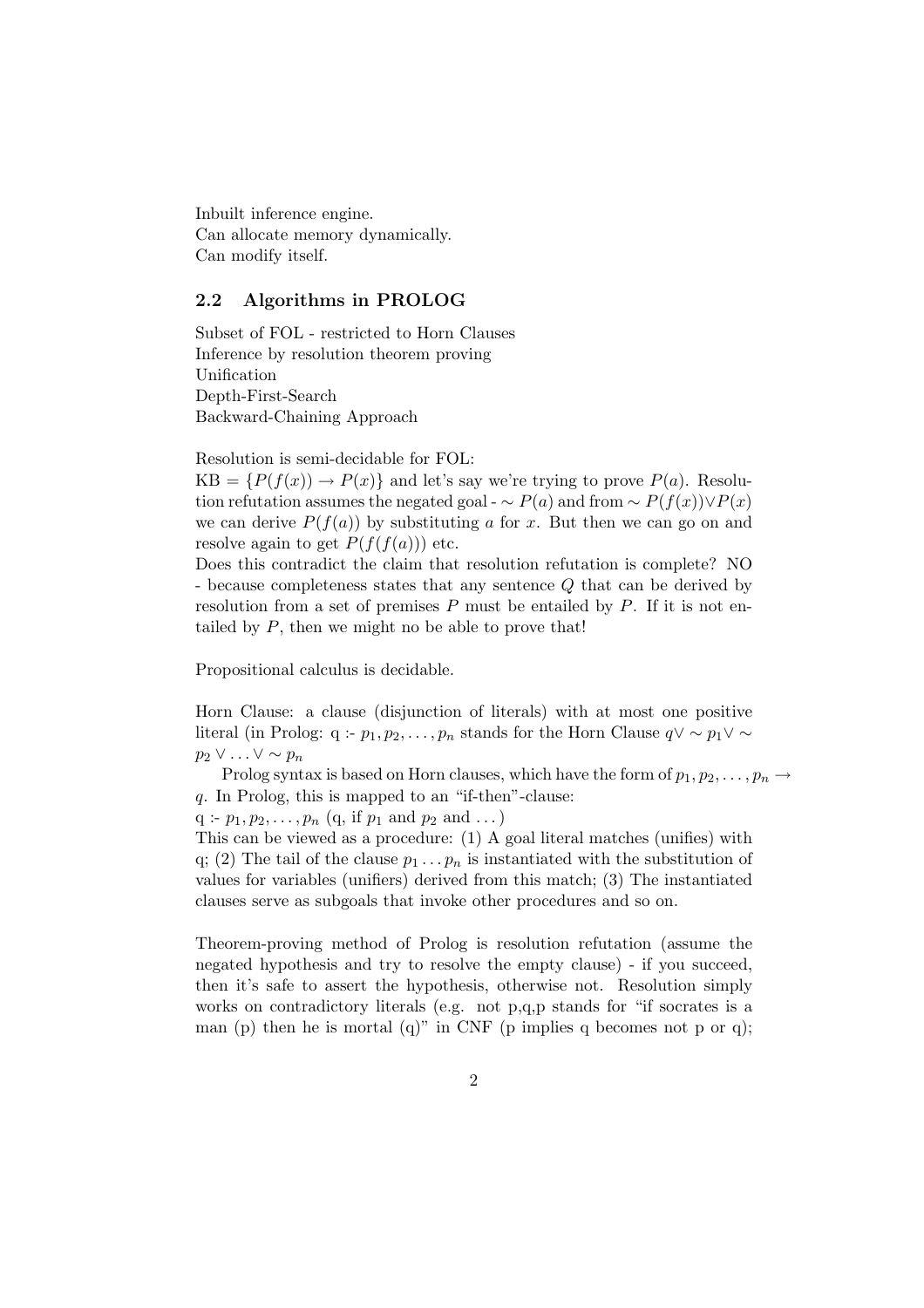now if we assume that socrates is indeed a man, then by resolution, this implies q).

If we have a goal q, then it might make sense to assert the negated goal for resolution refutation, which is essentially proof by reductio.

This is a form of backward reasoning with sub-goaling: we assert the negated goal and try to work backwards, unifying and resolving clauses until we get to the empty clause, which allows us to claim that the Theory implies our original hypothesis (by reductio).

```
Input = Query Q and a Logic Program P;
Output = "yes" if Q follows from P, "no" otherwise;
    Initialize current goal set to {Q}
    While(the current goal set is not empty) do
        Choose a G from the current goal set (first)
        Look for a suitable rule in the knowledge-base;
        unify any variable if necessary to match rule;
            G := B1, B2, B3, ...If (no such rule exists) EXIT
        Else Replace G with B1, B2, B3...
    If (current goal set is empty)
        return NO.
    Else
        return YES. (plus all unifications of variables)
```
Cuts (!) in Prolog are NOT sound!

Prolog itself (even if not considering the "failure by negation"  $(\n\cdot)$  +) and the cut is NOT complete.

Prolog uses Linear Input Resolution (resolve axiom and goal, then axiom and newly resolved subgoal, etc. + never resolve two axioms).

# 2.3 Algorithms in LISP

CDR yields rest of the list, CAR yields head of the list. Lisp programs are S-expressions containing S-expressions. So basically, a LISP program is a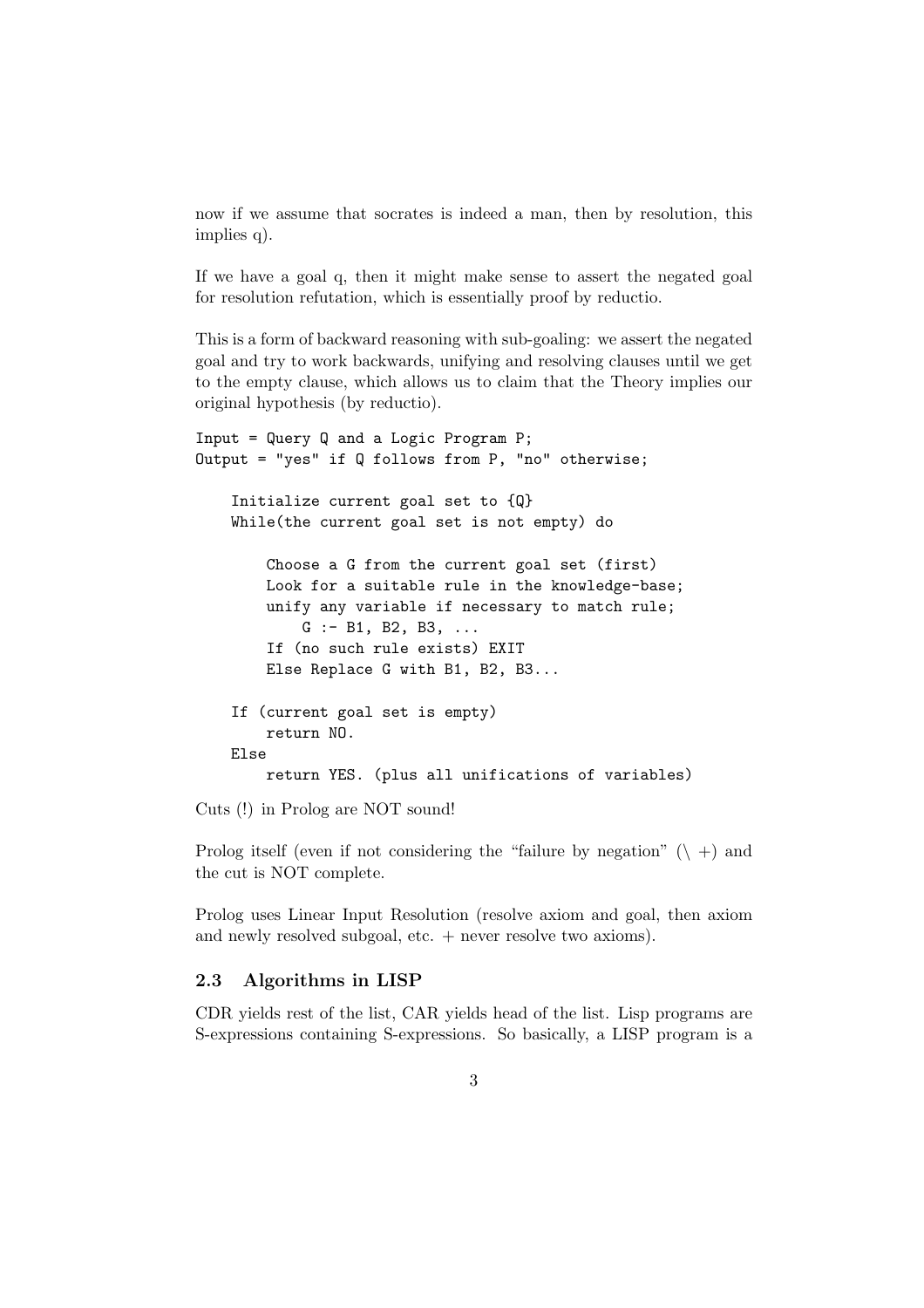linked list processing linked lists.

#### 2.4 Factorial

```
factorial(1,1).
factorial(N,Result) :- NewN is N-1,
               factorial(NewN,NewResult),
               Result is N * NewResult.
tail recursion:
factorial(N, Result) :- fact_iter(N, Result, 1, 1).
fact_iter(N,Result,N,Result) :- !.
fact_iter(N,Result,I,Temp) :- I < N,
                              NewI is I+1,
                               NewTemp is Temp * NewI,
                               fact_iter(N,Result,NewI,NewTemp).
(defun factorial (n)
    (cond
        ((\le n 1) 1)(* n (factorial (- n 1)))))
(defun fact_tail (n)
    (fact_iter 1 1 n))
(defun fact_iter (result counter max)
    (cond
        ((> counter max) result)
        (T (fact_iter (* result counter) (+1 counter) max))))
```
# 2.5 Fibonacci

```
fib(1,1). fib(2,1).
fib(N,Result) :- N > 2,N1 is N-1,
         N2 is N-2,
         fib(N1,F1),
```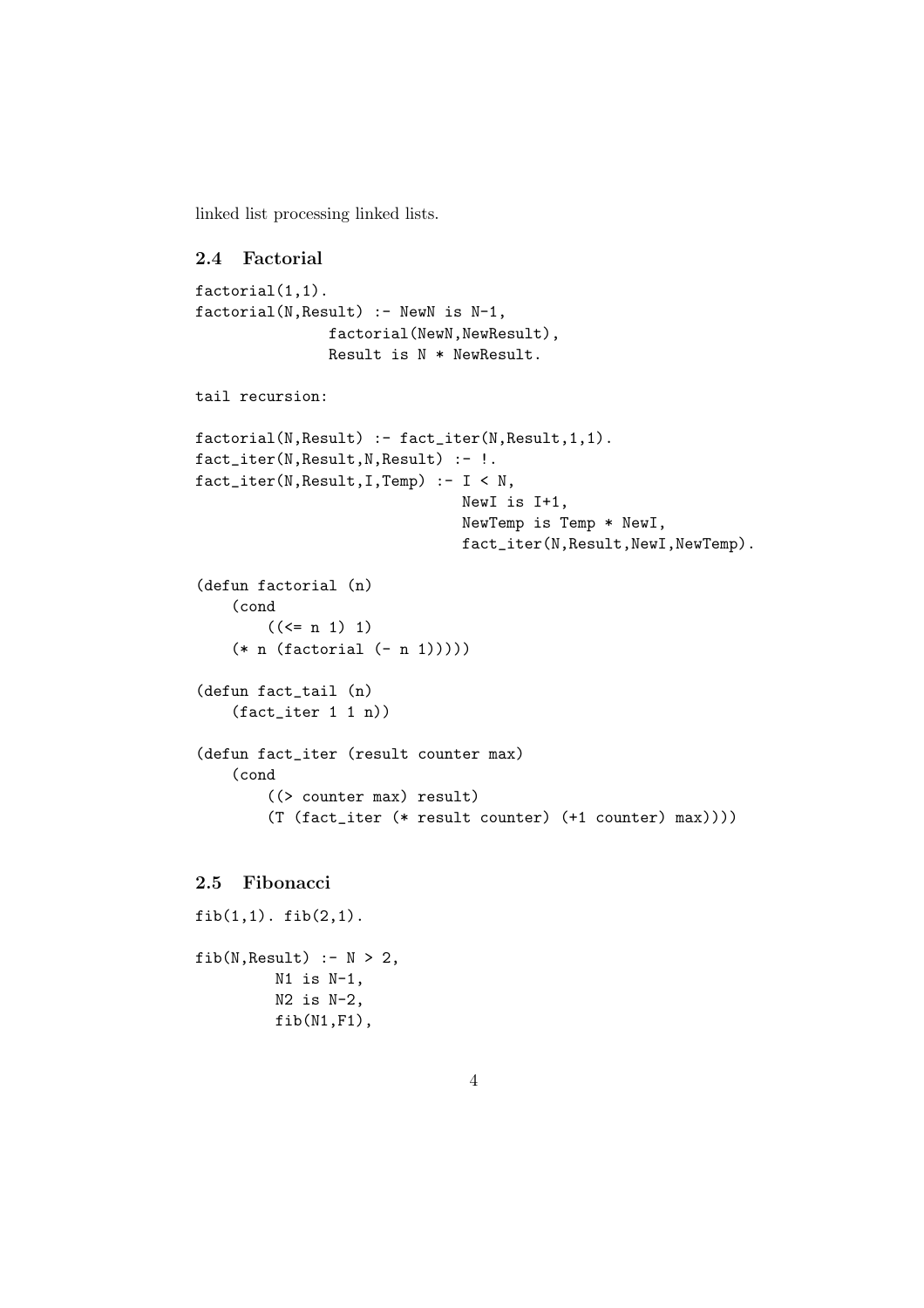```
fib(N2,F2),
Result is F1 + F2.
```
# tail:

```
fibo(N,Result) :- fib_iter(N,Result,1,1,1).
fib_iter(N,Result,N,_,Result) :- !.
fib_iter(N,Result,I,F1,F2) :- I < N,
                  NewI is I+1,
                  NewF1 is F2,
                  NewF2 is F1+F2,
                  fib_iter(N,Result,NewI,NewF1,NewF2).
(defun fib (n)
    (cond
        ((\leq n 2) 1)(+ (fib (- n 1)) (fib (- n 2))))(defun fib_tail (n)
    (fib_iter 1 1 1 1 n))
(defun fib_iter (result counter f1 f2 max)
    (cond
        ((> counter max) result)
        (T (fib_iter (+ f1 f2) (+1 counter) f2 (+ f1 f2) max)))
```
# 2.6 Recursion

### 2.6.1 Standard Recursion

Program calls itself recursively from within the program. Uses a stack to store intermediate states that "wait" for a result from a lower level. The recursion goes down to a stopping condition, which returns a definite result that is passed on to the next higher level until we reach the top level again. The final result is computed along the way.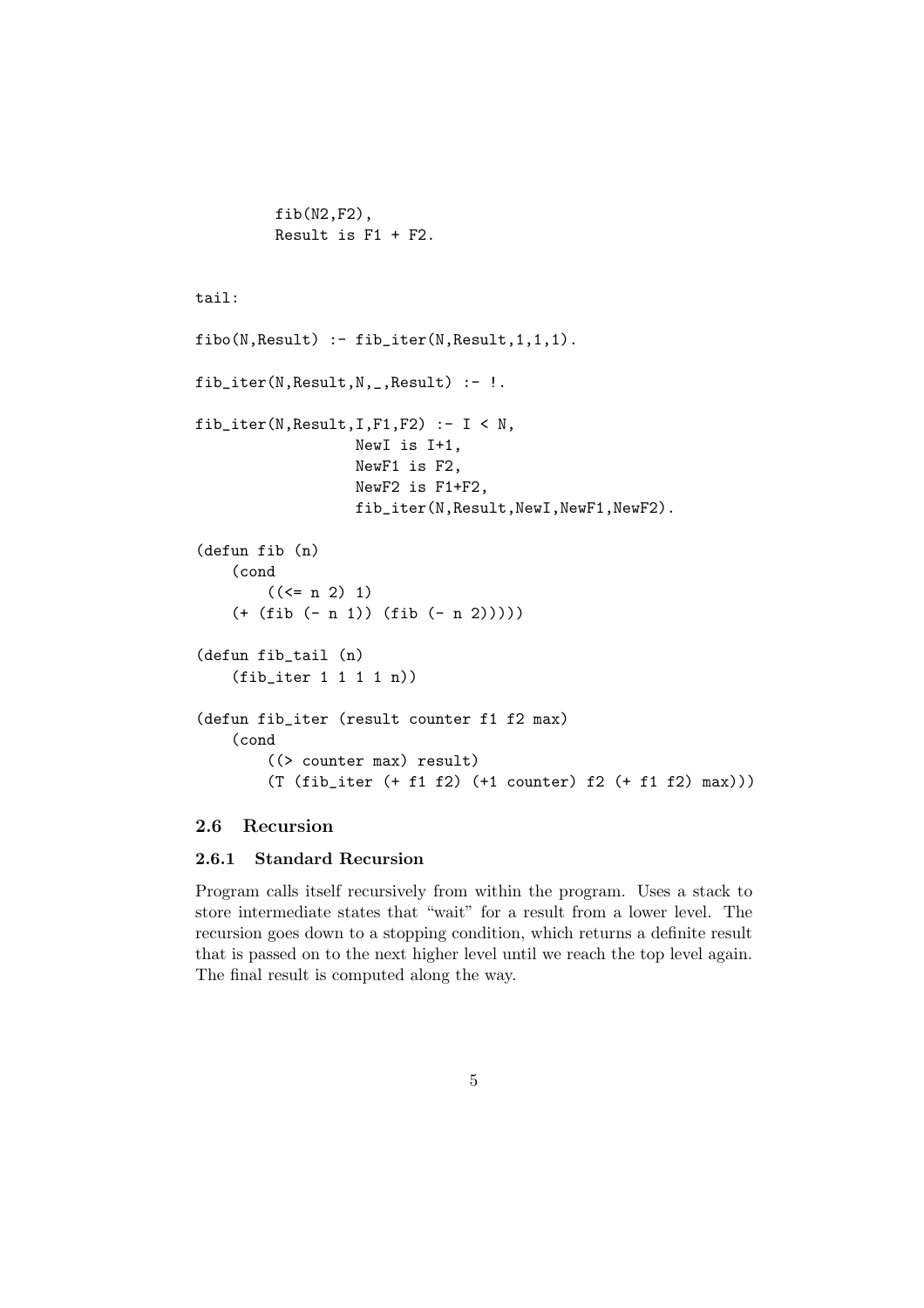### 2.6.2 Tail Recursion

In tail recursion, the recursive call is the last call in the program and there are no backtrack points. This allows us to build up the result while we're going down in the recursion until we hit the bottom level; along the way, we compute the final result, such that it is available once we reach the stopping condition. "Smart" compilers recognize tail recursion and stop the program once we hit the bottom - but some compilers "bubble" the result up to the top level before returning it.

## 2.7 Other Examples

```
% FLATTEN
(defun flatten (thelist)
       (i)((null thelist) nil)
         ((atom thelist) (list thelist))
         (t (append (flatten (car thelist)))
         (flatten (cdr thelist)))))
% REVERSE
(defun myrev (thelist)
       (iif((null thelist) nil)
       (append (myrev (cdr thelist)) (list (car thelist))
% reverse function...reverses a list...non tail recursive
my\_reverse([ ], [ ]).my_reverse([Head|Tail],Result) :-
                              my_reverse(Tail,RevTail),
                              append(RevTail,[Head],Result).
% reverse function...reverses a list...tail recursive
fast_reverse(Orignal,Result):-
       nonvar(Orignal),
       fast_reverse_aux(Orignal,[ ],Result).
fast_reverse_aux([Head|Tail],Stack,Result) :-
          fast_reverse_aux(Tail,[Head|Stack],Result).
```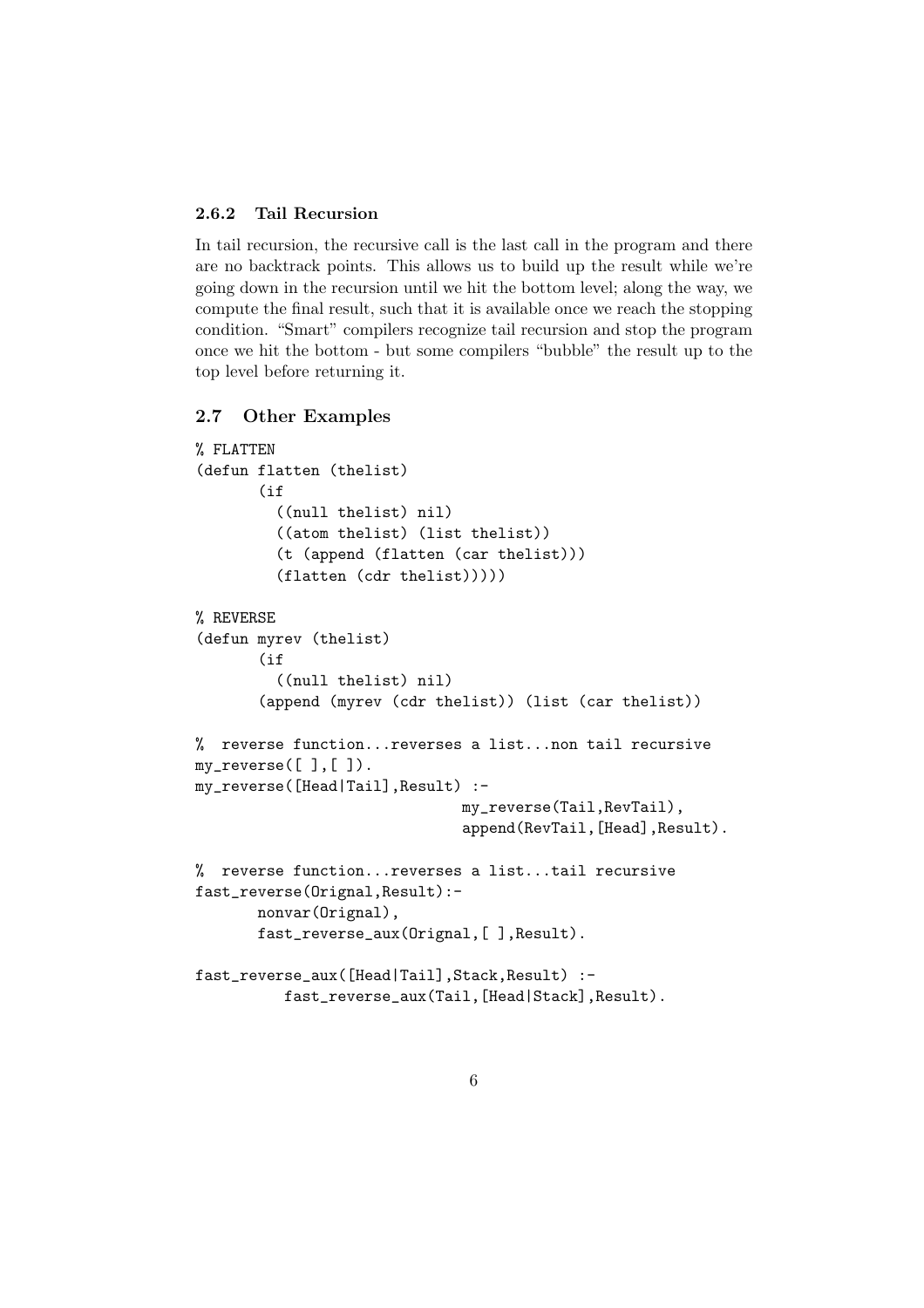```
fast_reverse_aux([ ],Result,Result).
% DELETE ELEMENT (Prolog)
del(X, [] , [] ) :- !.
del(X, [X|Tail], Tail1) :- !, del(X, Tail1).
del(X, [Y|Tail], [Y|Tail]) :- del(X, Tail, Tail).% FLATTEN (Prolog)
flat([],[]). flat([Head|Tail], Result) :- is_list(Head),
                             flat(Head,FlatHead),
                             flat(Tail,FlatTail),
                             append(FlatHead,FlatTail,Result).
flat([Head|Tail],[Head|FlatTail]) :- \+(is_list(Head)),
                                      flat(Tail,FlatTail).
% SET STUFF
% Union
union([],Set,Set).
union([Head|Tail],Set,Union) :- member(Head,Set),
                                 union(Tail,Set,Union).
union([Head|Tail],Set,[Head|Union]) :- \+(member(Head,Set)),
                                        union(Tail,Set,Union).
% PERMUTATION
permut([], []).
permut([L|H], R):- permut(H, R1),add(L, R1, R).
add(X, L, [X|L]).
add(X, [L|H], [L|R]) :- add(X,H,R).
% POWER SET (the set of all possible subsets)
power_set([],[]).
power_set([Head|Tail],Result) :-
                  power_set(Tail,TailResult),
                  power_set_aux(Head,TailResult,[],TempResult),
                  append(TailResult,TempResult,Result).
```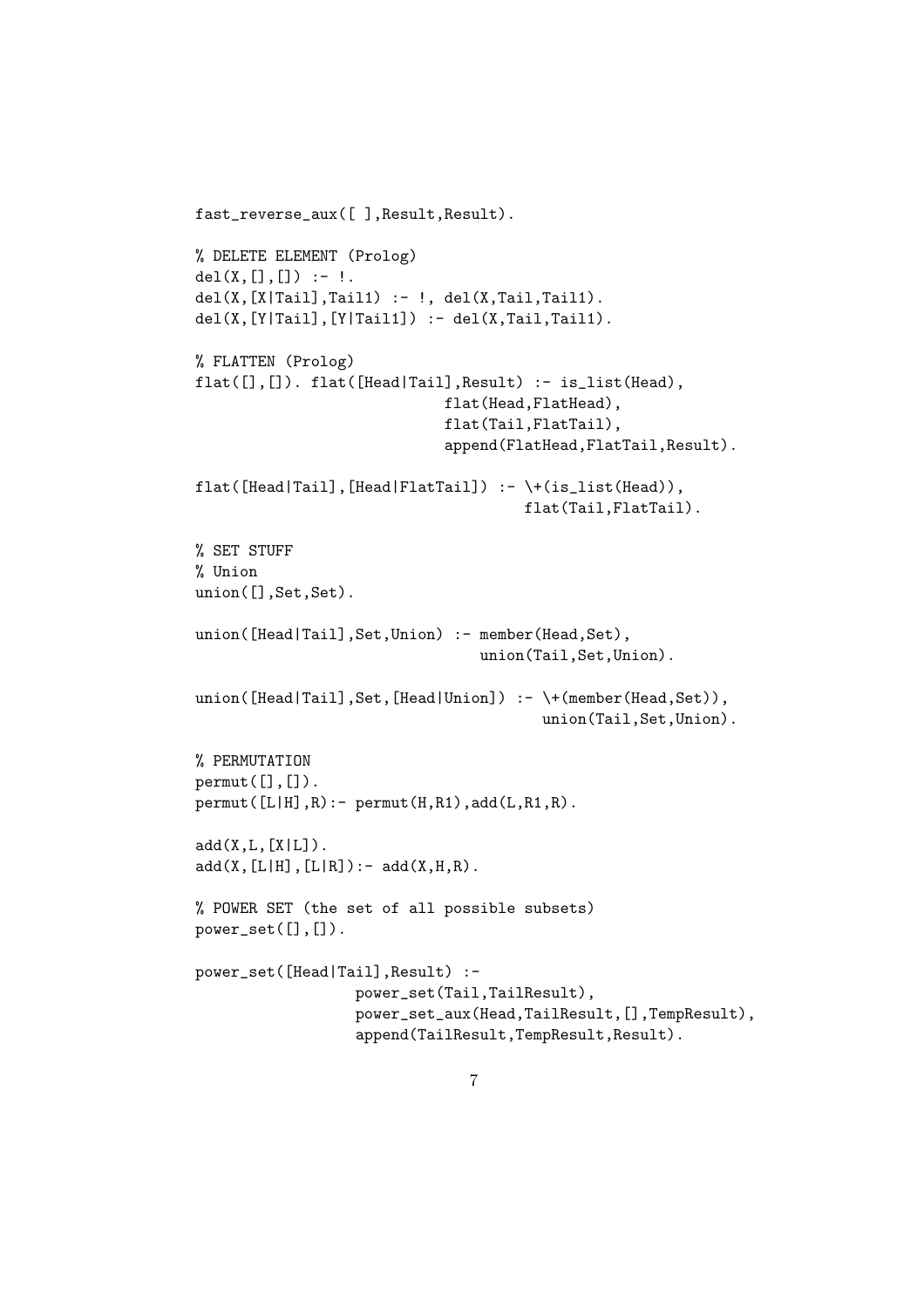```
power_set_aux(Head,[S|T],Stack,Result) :-
                   is_list(S),
                   append([Head],S,R),
                   power_set_aux(Head,T,[R|Stack],Result).
power_set_aux(Head,[S|T],Stack,Result) :-
                    \iota is_list(S),
                    append([Head],[S],R),
                    power_set_aux(Head,T,[R|Stack],Result).
```
power\_set\_aux(X,[],Stack,[X|Stack]).

# 3 Logic - CSCI(PHIL) 4550/6550, PHIL 6510

# 3.1 Definitions for Predicate Logic

An atomic formula is a sentence letter or an n-place predicate, e.g. A or Rabx.

A literal is an atomic formula or the negation of an atomic formula. A clause is a disjunction of literals.

A unit clause is a disjunction with one disjunct / the same as a literal.

A negative clause is a clause with no positive literals.

A definite clause is a clause with exactly one positive literal.

A Horn clause is a clause with at most one positive literal.

An empty clause is a disjunction with no disjuncts.

A ground term is a term that contains no variables, e.g. a constant or  $f(f(f(c))))$ .

A ground literal is a literal with no variables.

A ground clause is a clause with no variables / a disjunctions of ground literals.

# 3.1.1 Entailment  $\models$

A set of sentences A semantically entails a sentence B iff in every model in which all sentences of **A** are true, **B** is also true or  $A \models B$ . That is, every model of A is also a model of B.

A set of sentences A logically entails a sentence B means that "B can be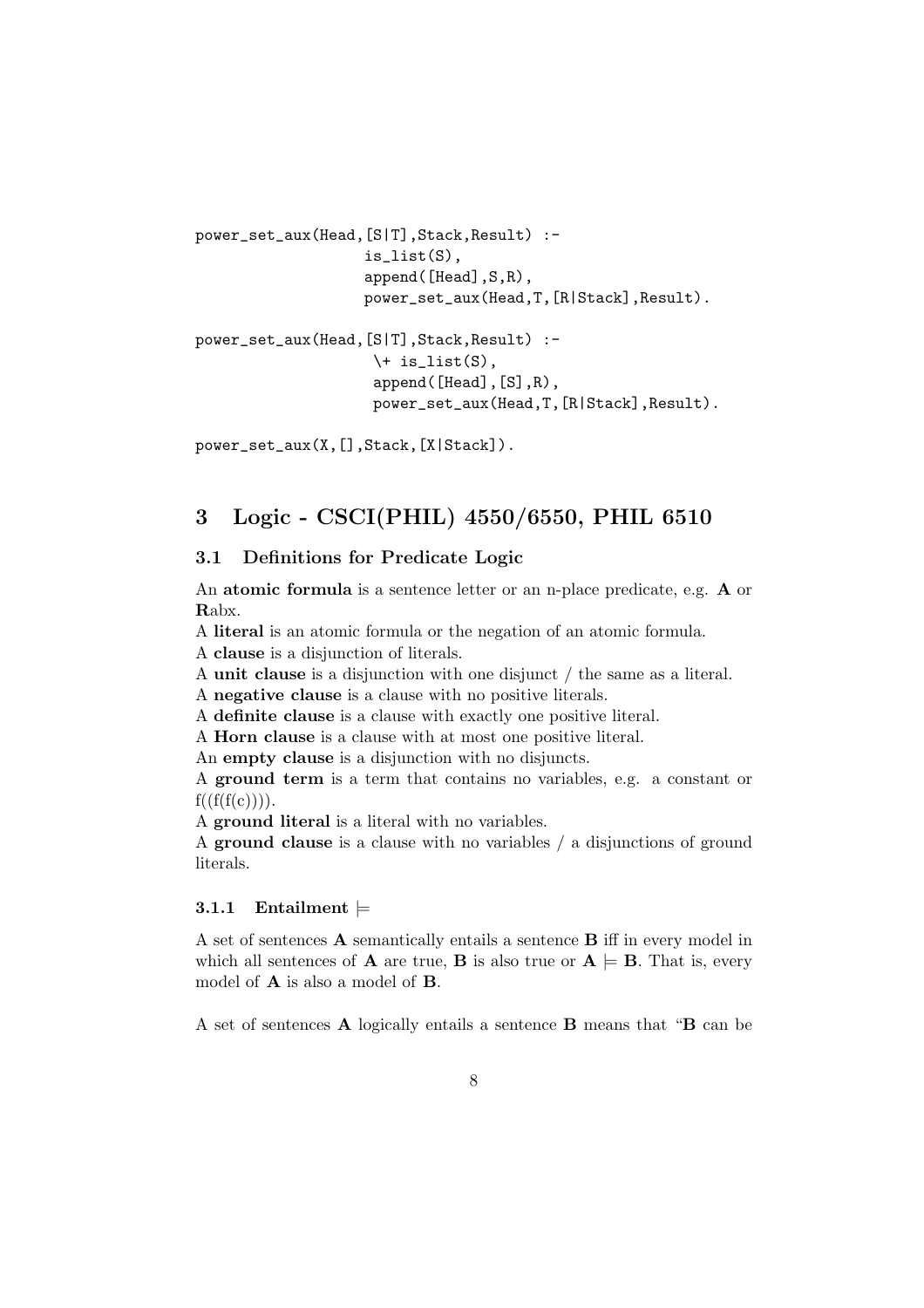proven by  $\mathbf{A}^n$ . That is,  $\mathbf{B}$  can be derived from  $\mathbf{A}$  by applying the according derivation steps (depends on the logic system used).

A set of sentences A truth-functionally entails a sentence B iff there is no truth-value assignment (TVA) on which every member of A is true and B is false.

Example: Wumpus world; Lets say that according to the KB, we know that there's a breeze in [2,1]. Hence possible models are: there is a pit in [1,3] and [2,2], or [2,2] only or [1,3] only. Then  $\alpha_1$  = "There is no pit in [1,2]" is entailed by the KB, because in every model in which KB is true,  $\alpha$  is also true. If we consider  $\alpha_2$  = "There is no pit in [2,2]", then we can say that  $\alpha_2$ is not entailed by the KB, because in some models in which the KB is true,  $\alpha_2$  is false. Hence the agent cannot conclude that there is no pit in [2,2], nor can it conclude that there indeed IS a pit in [2,2]!

Entailment is only semi-decidable in FOL (i.e. we can show that sentences follow from premises if they do, but we cannot always show it if they do not).

To check an entailment claim, we have to check if for every model for p that it is also a model for q. This might be infeasible and that's why we use inference rules (derivations) to proof these claims (e.g. Modus Ponens, Resolution, etc.)

#### 3.1.2 Model Checking

m is called a model for a sentence  $\alpha$  if  $\alpha$  is true on m. In propositional logic, a truth value assignment for a given sentence is an interpretation (similarly, in FOL, an interpretation is a definition of all terms, predicates etc.). Now, such an interpretation, or TVA, is a model for  $\alpha$  iff  $\alpha$  is true on that TVA.

Model Checking is a type of infernece algorithm which enumerate all possible models to check if  $\alpha$  is true for all models in which the knowledgebase is true.

A model is generally a commitment to the truth of its components.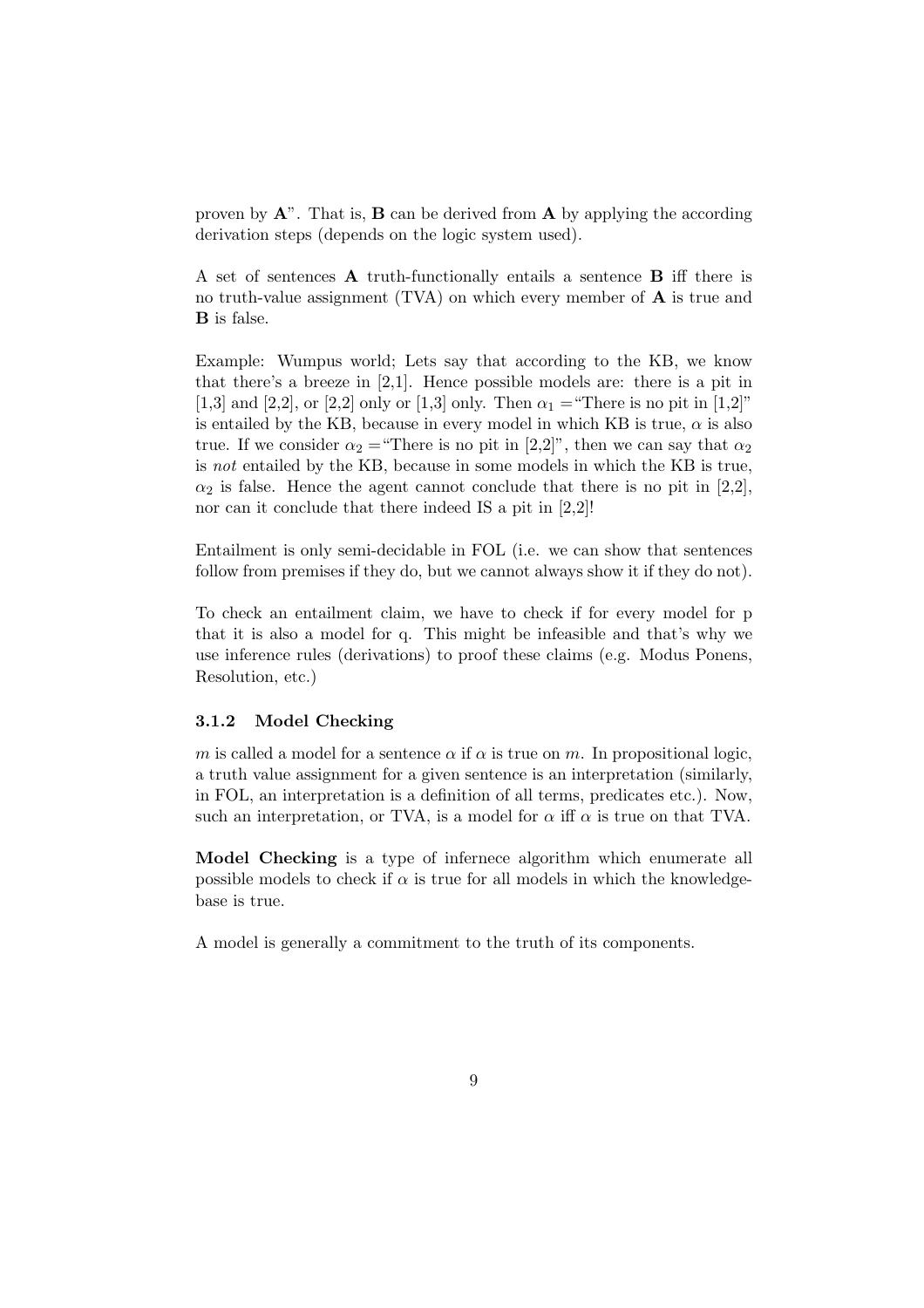#### 3.1.3 Decidability

#### Decidable

A set S is decidable iff there is an algorithm that determines for every input if the input is in the set or not.

 $Decidable = recursive set (roughly speaking)$ 

In terms of turing machine a set S is recursive iff there is a Turing machine that for any input, halts and outputs 1 if the input is in S and halts and outputs 0 if the input is not in S. It can always tell you if something is a theorem and also if something is not a theorem.

A QUESTION is decidable, semi-decidable, or undecidable. A SET or a FUNCTION is recursive, recursively enumerable, or neither. If a SET S is recursive, then the QUESTION "Is x a member of S?" is decidable, etc.

#### Non-Decidable

A set S is non-decidable iff it is not decidable.

#### Semi-Decidable

A set S is semi-decidable iff there is an algorithm that determines for every input if the input is in the set, but can't determine if an input is not in the set.

Semi-Decidable=recursive enumerable. (roughly speaking)

In terms of Turing machine a set S is recursive enumerable iff there is a Turing machine that for any input halt and outputs 1 if the input is in S and runs forever if the input is not in S. It can always tell you if something is a theorem, but not that something is not a theorem.

???: Is the set of semi-decidable problems a subset of the non-decidable problems?

#### 3.1.4 Unification

Unification takes two atomic sentences  $p$  and  $q$  and returns a substitution that would make  $p$  and  $q$  look the same or else fails. If we have "Knows(John, Jane)" in our KB and the sentence "Knows(John, x)", then we can unify both by substituting x with "Jane" in the second sentence, making them look alike. This is used for the **generalized modus ponens**. If we have the rule "Knows(John, x)  $\Rightarrow$  Hates(John, x)", the above unification can be used to deduce that John hates Jane.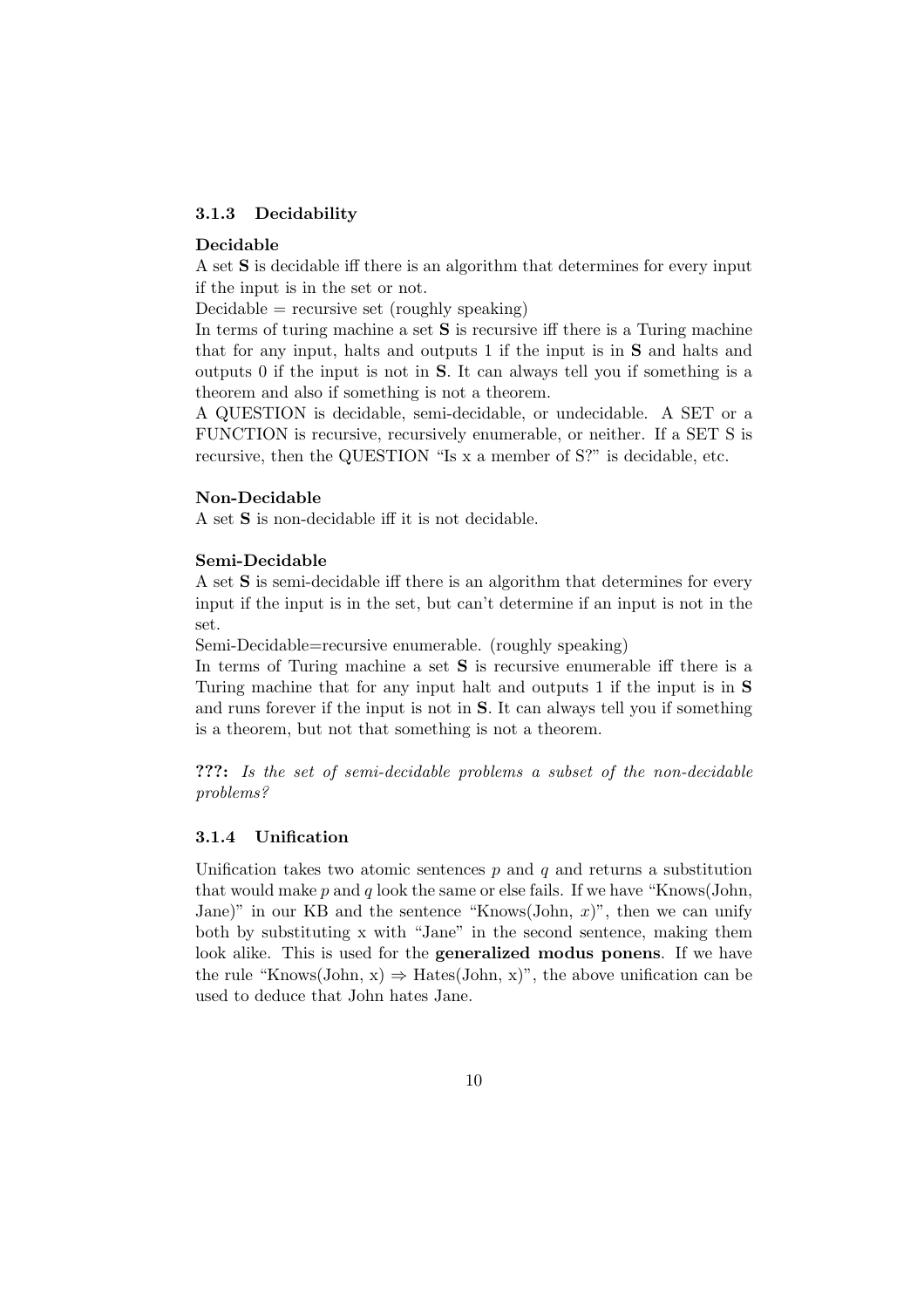This is the main concept on which PROLOG is based on: the binding of uninstantiated variables with an atom or a term. The assignment with another uninstantiated variable (or even itself) is forbidden in modern PRO-LOG. This protection takes the form of an *occurs-check* (Otherwise  $A =$  $f(A)$ : A could be unified with  $f(f(f(\ldots)))$ , which is not desirable).

#### 3.1.5 Equivalence, Validity and Satisfiability

Two sentences  $\alpha$  and  $\beta$  are **logically equivalent** if they are true in the same set of models. In other words, if  $\alpha \models \beta$  and  $\beta \models \alpha$ , then they are equivalent.

A sentence is valid if it is true in all models in which the premises (or knowledge base) is true.

A sentence that is true in all models is known as a tautology. For example,  $P \vee \neg P$  is valid and a tautology.

A sentence that is not valid on any model is known as a contradiction. An example of such a sentence is P  $\land \neg P$ .

A sentence is satisfiable if it is true in some model. Validity and satisfiability are connected in the following manner:  $\alpha$  is valid iff  $\neg \alpha$  is unsatisfiable.  $\alpha \models \beta$  iff the sentence  $(\alpha \land \neg \beta)$  is unsatisfiable.

The above is called proof by refutation or proof by contradiction.

#### 3.2 Inference Procedure

Patterns of inference that can be applied to derive chains of conclusions that lead to a desired goal.

#### 3.2.1 Soundness or Truth Preservation

A derivation system is sound iff if  $\Gamma \vdash P$ , then  $\Gamma \models P$ , for all  $\Gamma$ , P.

Soundness is a property of an inference procedure and an inference procedure is sound iff derivations only produce entailed sentences. That is, a system is sound if all derived results are entailed by the knowledge base used in the derivation. If the system (claims to) prove something true, it really is true! That is, if the conclusion is true in all cases where the premises are true. This is sometimes called "truth-preserving".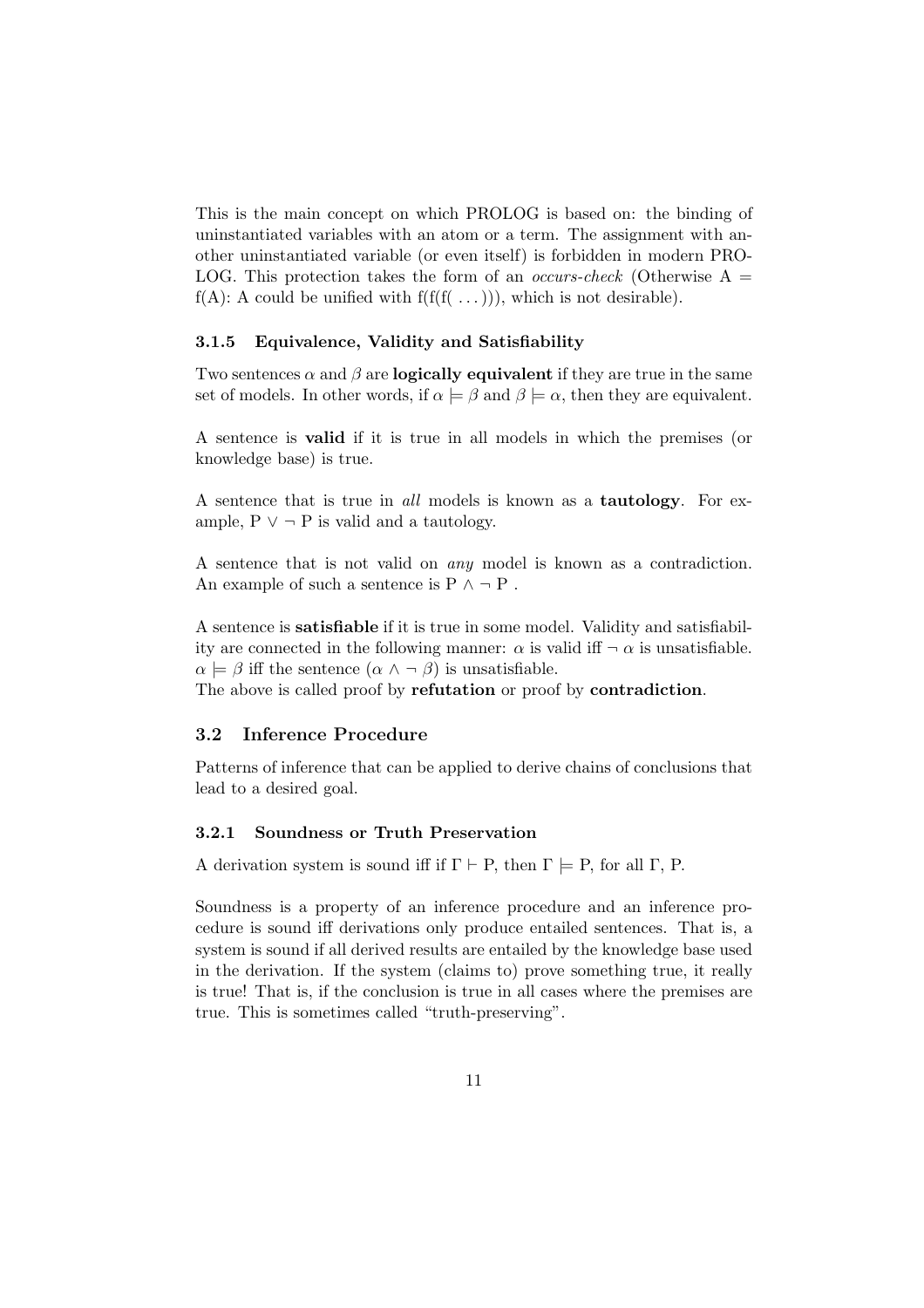A logical argument is sound iff the argument is valid and all of its premises are true.

An unsound inference rule is abduction  $(a \rightarrow b, a]$ , then a might be true, or not).

All men are mortal. Socrates is a man Hence Socrates is mortal.

This argument is valid and it is sound, since its premises are true. Whereas

All animals can fly. Pigs are animals. Therefore, pigs can fly.

is valid, but it is not sound, since the first premise is false.

An example of a sound, but incomplete derivation system would be one containing only &I and &E. All derivable sentences in such a system are logically entailed, but there are many logically entailed sentences which are underivable.

# 3.2.2 Completeness

A derivation system is complete iff if  $\Gamma \models P$ , then  $\Gamma \vdash P$ , for all  $\Gamma$ , P.

An inference procedure is complete iff derivations can produce all entailed sentences. That is, if something really is true, the system is capable of proving it.

An example of a complete but unsound derivation system would be SD with the addition of abduction as an inference procedure. Such a system can, indeed, derive all logically entailed sentences. But, it can also derive sentences which are not logically entailed.

???: Can SD with the addition of abduction as an inference procedure derive all sentences?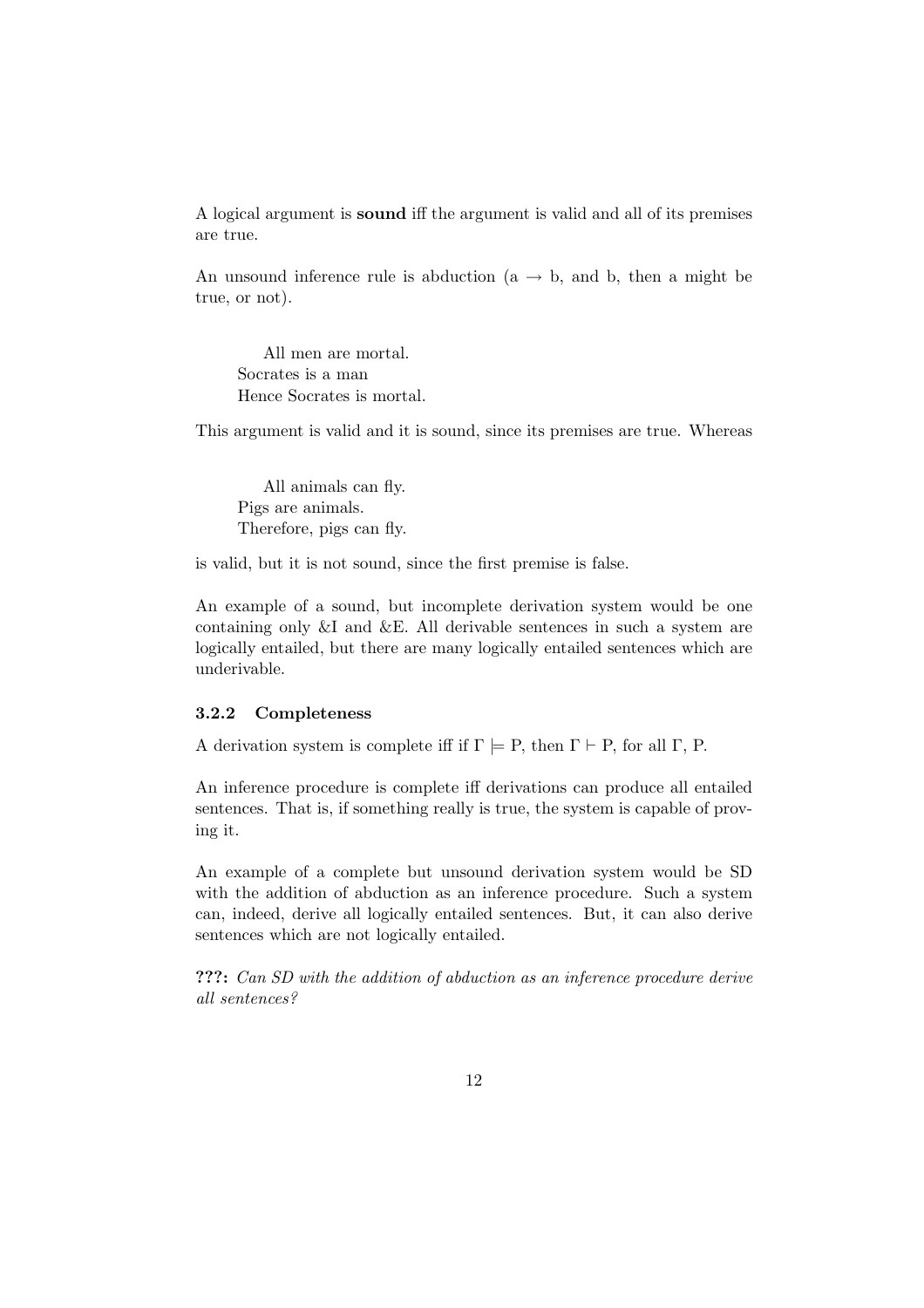# 3.2.3 Types of Inference Procedures

Modus Ponens  $P \supset Q$  and P, therefore Q. Modus Ponens is sound. Modus Ponens is incomplete. Modus Ponens is complete for Horn KB's.

Modus Tollens  $P \supset Q$  and  $\neg Q$ , therefore  $\neg P$ . Modus Tollens is sound.

And-Elimination  $P \& Q$ , therefore P. And-Elimination is sound. And-Elimination is incomplete.

#### Resolution Resolution is sound.

Resolution is complete.

Resolution works as a proof by reductio, based on a set of sentences in conjunctive normal form (CNF). If we got two sentences  $A \vee B$  and  $\sim A \vee C$ in CNF, then we can use resolution to get  $B \vee C$ . This also works with substituting ground terms for variables before the actual resolution. Proof by resolution refutation is assuming the negation of a hypothesis and then showing that we can resolve to the empty clause in some way (which essentially depicts a proof by reductio, or contradiction).

Resolution is refutation complete means if the set of sentences is unsatisfiable, then you will always be able to derive a contradiction with resolution.

# 3.3 Propositional or Boolean Logic

Ontological commitment: there exist only "facts" in the world. Epistemological commitment: true, false and unknown.

Pros of Propositional Logic:

(1) declarative - pieces of syntax correspond to facts.

(2) compositional - the meaning of  $A \vee B$  is derived from the meaning of its constituents A and B.

(3) context-independent.

Cons of Propositional Logic:

(1) lacks the expressive power of higher logical languages like FOL (predicate logic).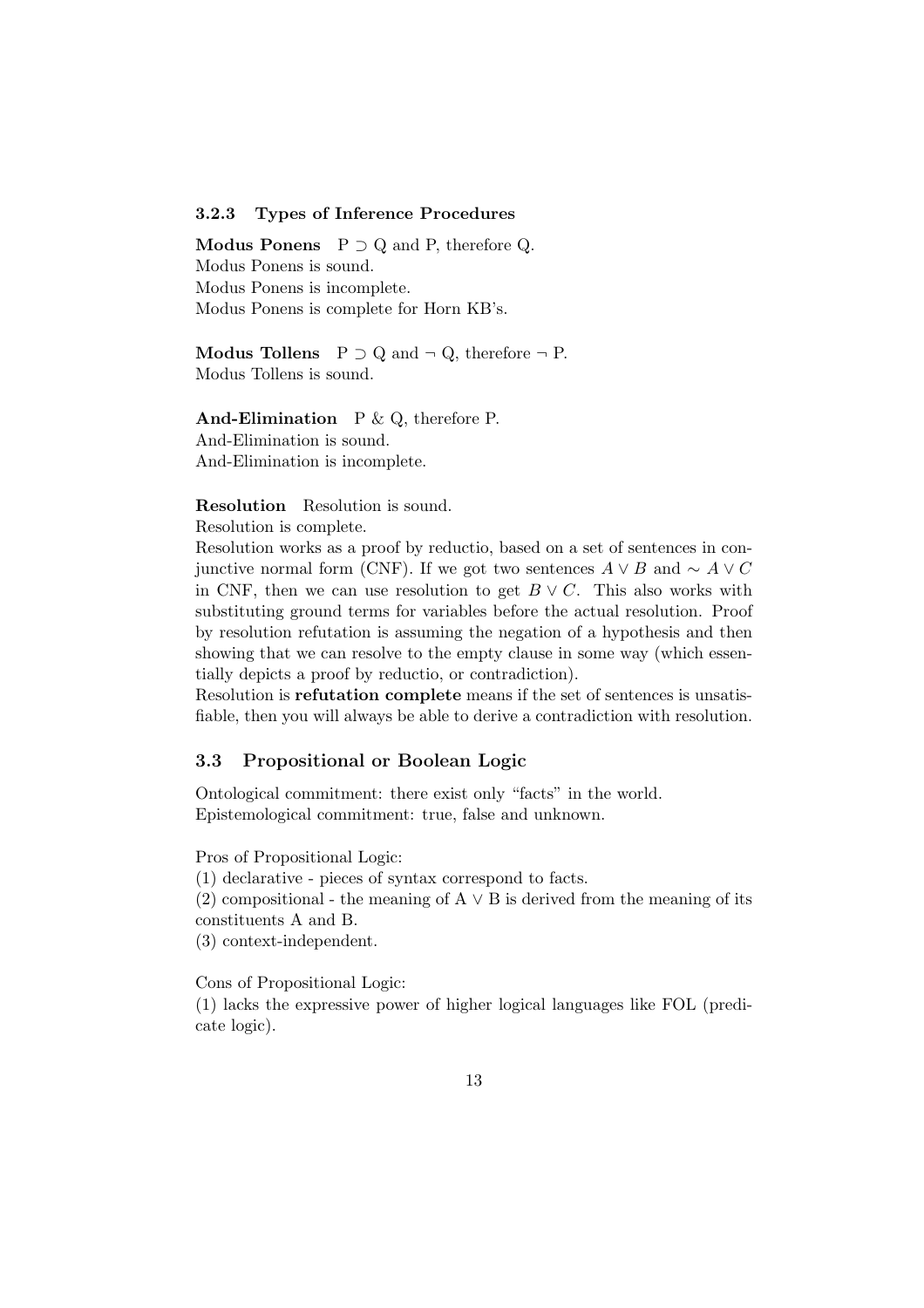Propositional Logic consists of atomic sentences  $(A, B, C, \ldots)$  and a set of logical connectives (not, and, or, conditional, biconditional). Each atom can be assigned a truth value (TVA). The truth value of the main connective determines the "meaning" of the sentence (i.e. its truth value).

# 3.4 First-Order Logic

Ontological commitment: there exist facts, objects and relations between those objects

Epistemological commitment: true, false and unknown.

FOL consists of variables  $(x, y, z ... = x^{\text{triangle}})$ , constants  $(a, b, z)$ c ...= constant terms), first-order predicates  $(P, Q, R ... =$  define a relation among objects of the universe of discourse), functions (legOf, fatherOf,  $+, *$ ,  $\ldots =$  take an object as input and return an object) and logical connectives (same as propositional logic +  $\forall$  and  $\exists$  quantifiers).

Universal Instantiation: every instantiation of a universally quantified sentence is entailed by it

Existential Instantiation: we can substitute a new constant (that does not appear anywhere else in the KB) for the existentially quantified variable of a sentence. This is called a Skolem constant. The new sentence is entailed by the old one.

If we instantiate all sentences in all possible ways, we have reduced the FOL problem to propositional logic and can use its tools for inferences.

FOL is semi-decidable: it stops if a formula follows, but could run forever without ever stopping if it does not.

First-order logic is sound: means if K yields/derives P, then K entails P  $(K \vdash P, \text{ then } K \models P).$ 

Basically it means that it derives only entailed sentences.

First-order logic is complete: If K entails P, then K yields/derives P  $(K \models P, \text{ then } K \vdash P).$ 

Basically it means that it can derive any sentence that is entailed.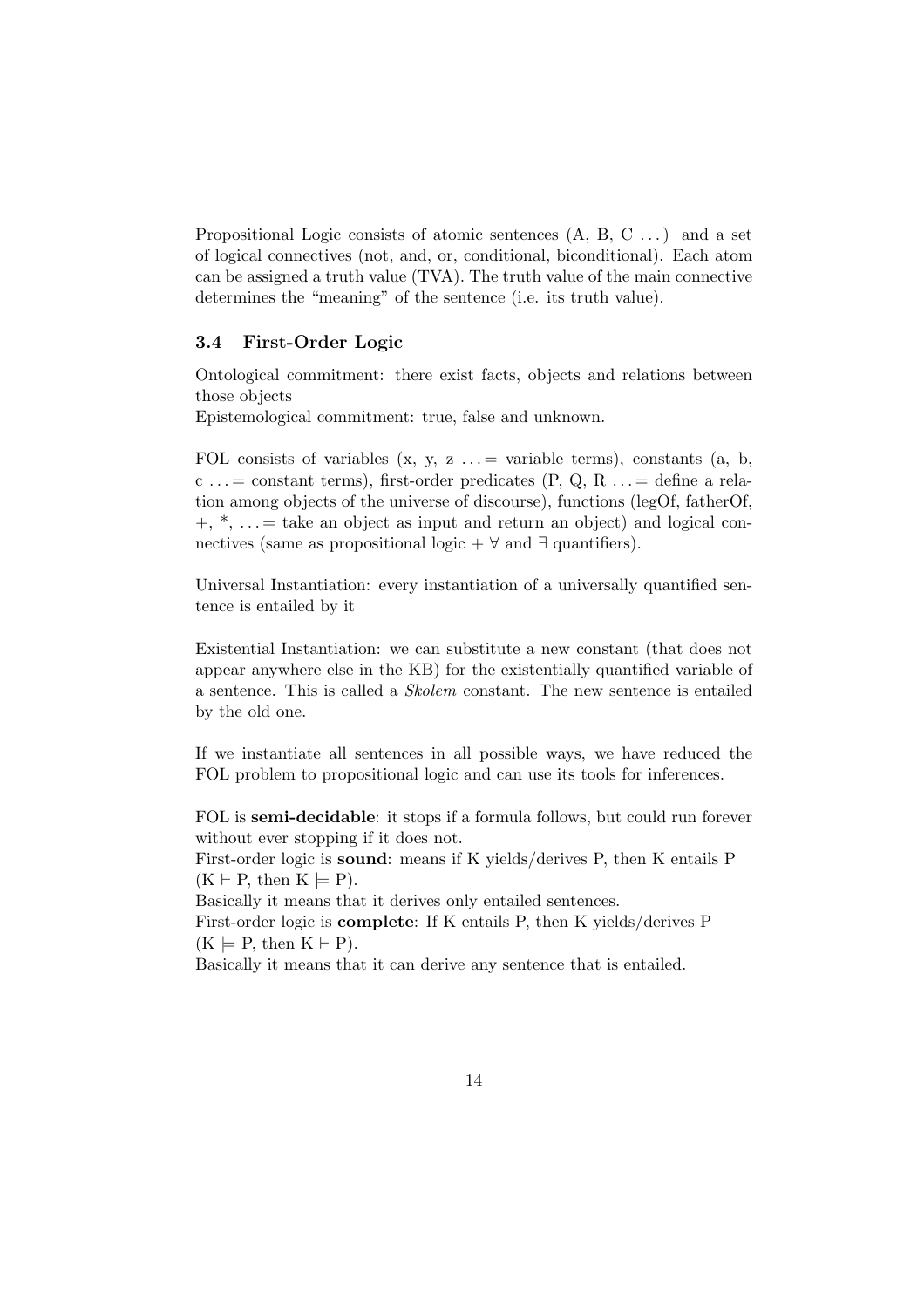# 3.5 Defeasible Logic

Defeasible logic is a subset of non-monotonic logic.

Non-monotonic logic - meaning: in monotonic logic, the line of reasoning usually is piling up propositions; but in non-monotonic logic, the propositions are defeasible: the number of valid propositions can decrease if justification for one of them is retracted. This line of reasoning resembles the scientific method (hypothesis, gather evidence, modify hypothesis according to new findings).

Nonmonotonic reasoning: In Nonmonotonic reasoning we can reject an earlier conclusion on the basis of new information, even if the old conclusion was justified by the evidence we had at that time. This reasoning system lets us draw likely conclusions with less than conclusive evidence. Human reasoning is not monotonic. In the normal course of human reasoning we often arrive at conclusions which we later retract when additional evidence becomes available. The additional evidence defeats our earlier reasoning and much of our reasoning is nonmonotonic and Defeasible in this way

???: Barring the retraction of rules, is it true that the set of entailed sentences can only increase asinformation is added to the knowledge base?

#### 3.5.1 Components

Undercutting defeaters : Undercutting defeaters are too weak to support an inference on their own and their sole purpose is to call into question an inference we might otherwise be inclined to make. It is important to note here that they don't suggest the opposite conclusion or for that matter any conclusion at all. They stop you from making a wrong conclusion. Generally these rules can be identified by the word 'might'. For example, "A damp match might not burn."

Strict rules : These are the rules which can never be defeated or undercut. They don't have exceptions and represent necessary truth conditions.

An example would be "All crows are black" or "Everyone born in Atlanta was born in Georgia".

Defeasible rules : These are the weaker rules which can be defeated or undercut. For example "Birds fly" or "Penguins live in Antarctica."

Defeasible rules can be defeated or rebutted by a strict rule or another defeasible rule which supports the opposite inference.

Defeasible rules can be undercut by undercutting defeaters which point out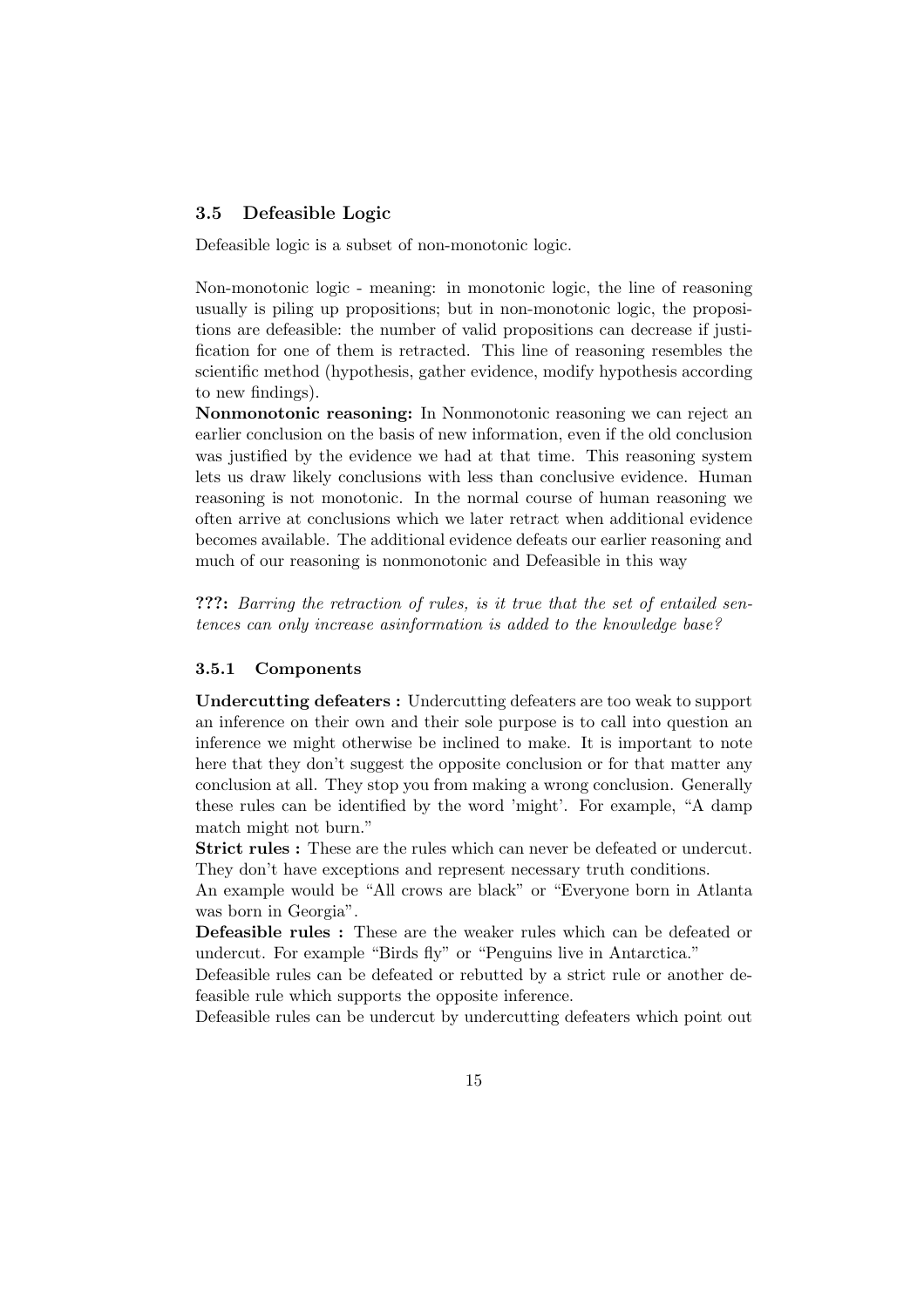a situation in which the rules they defeat might not apply.

???: Can defeasible rules undercut one another, or is there a definite hierarchy?

#### 3.5.2 Rule conflict

Strict Rule vs Defeasible Rule : The strict rule is always superior to the defeasible rule, even if the condition of the strict rule is defeasibly derivable while the condition of the defeasible rule is strictly derivable.

Defeasible Rule vs Defeasible Rule : When two defeasible rules reach a contradicting conclusion, we need a way to break that loop. We can either declare competing rules as "incompatible" or declare one rule "superior" to other.

Undercutting defeaters : Undercutting defeaters are used to defeat defeasible rules. Undercutting defeaters are small pieces of knowledge, which stop us from making conclusions we normally would have made.

### 3.6 Default Logic

Behaves like standard logic if complete information is available, but lets us also infer things if information is not complete. For example, in standard logic, if we know that something is a bird, we don't infer that it can fly, because there are birds that don't fly. In default logic, we would infer that it flies, until we get evidence that it might be otherwise.

If our initial premises are:

Bird(Condor), Bird(Penguin), ∼Flies(Penguin), Flies(Airplane) and our default rule is

$$
W = \left\{ \frac{Bird(X). Flies(X)}{Flies(X)} \right\}
$$

then we can safely infer that a condor flies, because condor is a bird and we don't have evidence that condors can't fly. However, we cannot infer that penguins fly, because it is inconsistent with our knowledge.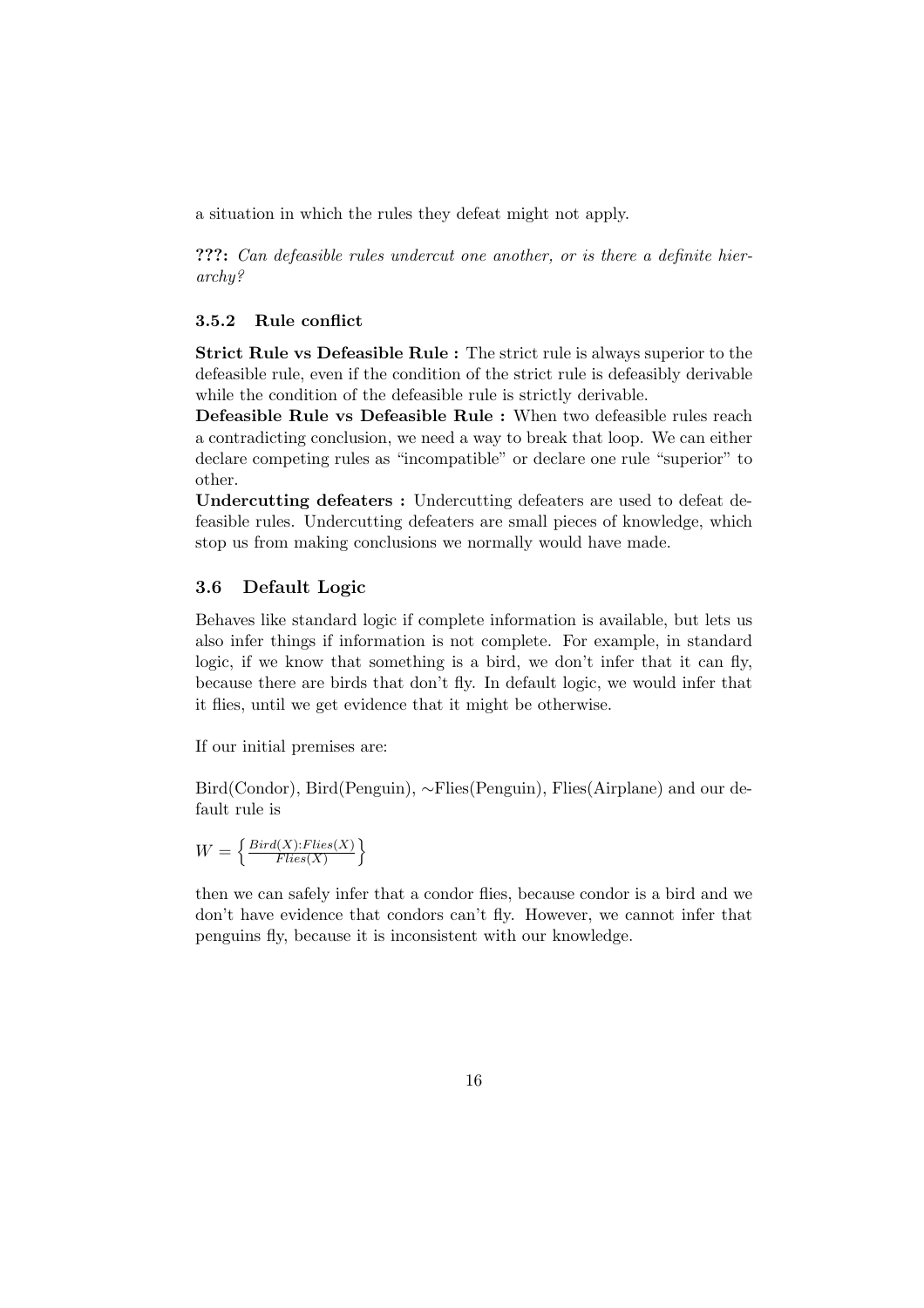# 3.7 Sample derivations

# 3.7.1 SD derivation

# Given assumptions 1-3 below, derive H  $\supset$  J.

| $(H & T) \supset J$                          | Assp                  |
|----------------------------------------------|-----------------------|
| $\supset$ D) & ( $\neg$ D $\supset$ M)<br>(M | Assp                  |
| $\equiv$ ( $\neg$ D & M)<br>$\neg T$         | Assp                  |
| $H_{\parallel}$                              | Assp                  |
| $\neg J$                                     | Assp                  |
| $\neg D$                                     | Assp                  |
| $\neg D$<br>М<br>$\bigcap$                   | $2\&E$                |
| Μ                                            | $6,7$ DE              |
| М<br>$\supset$ D                             | $2\&E$                |
| D                                            | $8,9$ <sub>D</sub> E  |
|                                              | $6 - 10 - E$          |
| Т                                            | Assp                  |
| $\&$ T<br>Н                                  | $4,12\&1$             |
| J                                            | $1,13$ <sub>D</sub> E |
| —J                                           | 5Reit                 |
| $\neg$ T                                     | $12 - 15 - I$         |
| $\neg D \& M$                                | $3,16 = E$            |
| ⊣D                                           | 17&E                  |
| J                                            | $5 - 18 - E$          |
| Η<br>J<br>⊃                                  | $4-19$ $\supset$ I    |
|                                              |                       |

# 3.7.2 PD derivation

|    | Derive $(\forall x)(Bi \supset Ax) \equiv Bi \supset (\forall x)Ax$ . |                    |
|----|-----------------------------------------------------------------------|--------------------|
|    | $(\forall x)$ (Bi $\supset$ Ax)                                       | Assp               |
| 2  | Вi                                                                    | Assp               |
| 3  | $Bi \supset Ac$                                                       | $1\forall E$       |
| 4  | Aс                                                                    | $2,3$ DE           |
| 5  | $(\forall x)$ Ax                                                      | $4\forall I$       |
| 6  | Bi $\supset (\forall x)$ Ax                                           | $2-5$ $\ni$ I      |
| 7  | Bi $\supset (\forall x)$ Ax                                           | Assp               |
| 8  | Bi                                                                    | Assp               |
| 9  | $(\forall x)$ Ax                                                      | $7,8$ DE           |
| 10 | Aс                                                                    | $9\forall E$       |
| 11 | $Bi \supset Ac$                                                       | $8-10$ $\supset$ I |
| 12 | $(\forall x)$ (Bi $\supset$ Ax)                                       | $11\forall$ I      |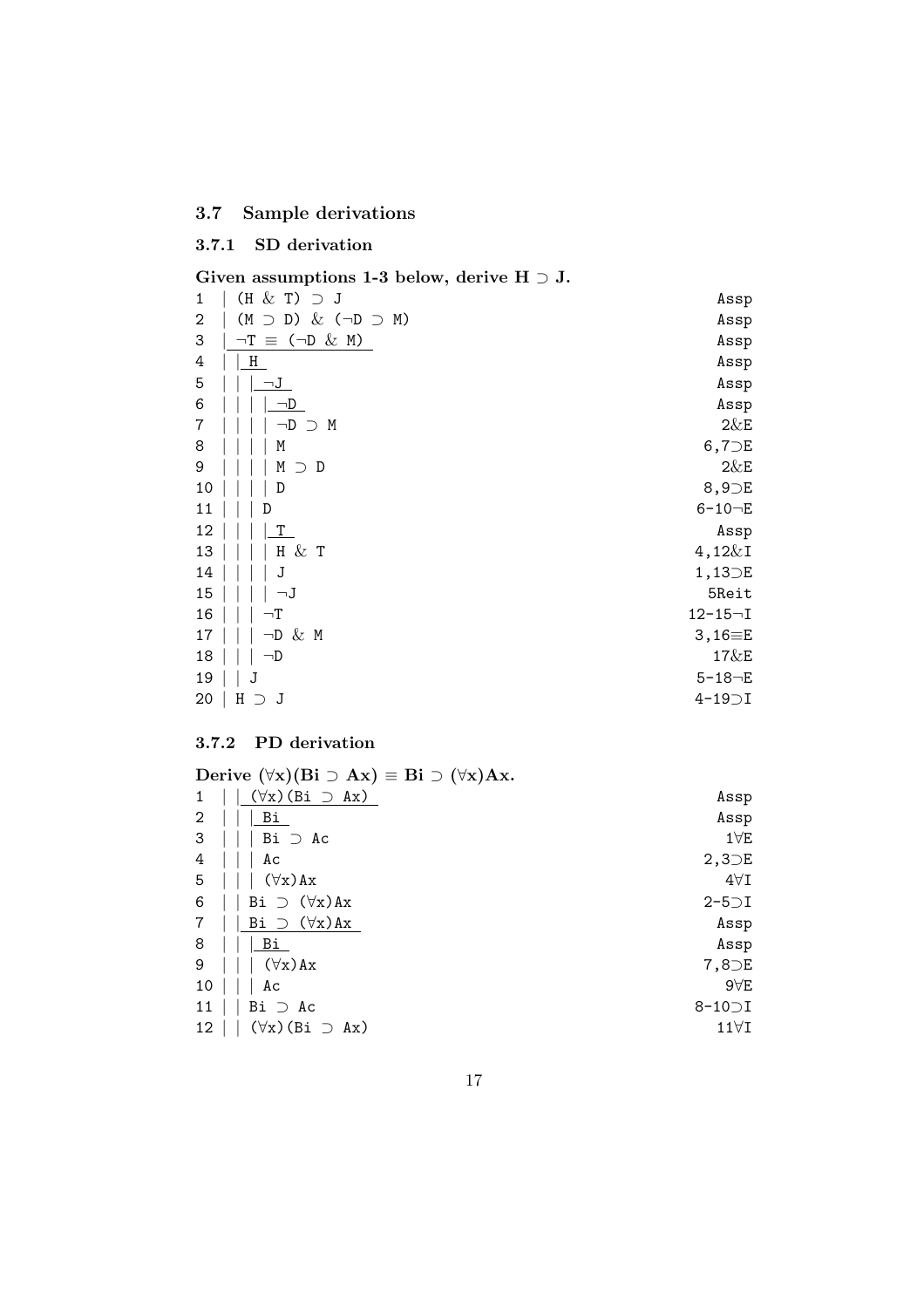# 4 Artificial Intelligence - CSCI(PHIL) 4550/6550

# 4.1 Overview

Except for the search part, almost everything else covered in this class is covered in detail in a specialized class e.g. "expert systems", "genetic algorithms","neural networks" etc.

#### 4.1.1 What is AI?

Artificial Intelligence is the field that strives to manufacture machines that exhibit intelligence. This leads to two questions - what is artificial, i.e. what can be built, and what is intelligence or intelligent behavior.

There are numerous definitions of what artificial intelligence is. We end up with four possible goals:

- 1. Systems that think like humans: Cognitive modeling (focus on reasoning and human framework)
- 2. Systems that think rationally: Laws of thought (focus on reasoning and a general concept of intelligence)
- 3. Systems that act like humans: Turing test (focus on behavior and human framework)
- 4. Systems that act rationally: Rational agent (focus on behavior and a general concept of intelligence)

What is **rationality**? An *ideal* concept of intelligence, "doing the right thing" simply speaking.

### Definition:

"The art of creating machines that perform functions that require intelligence when performed by humans" (Kurzweil)

(1) Involves cognitive modeling - we have to determine how humans think in a literal sense (explain the inner workings of the human mind, which requires experimental inspection or psychological testing) - Newell and Simon: GPS (General Problem Solver).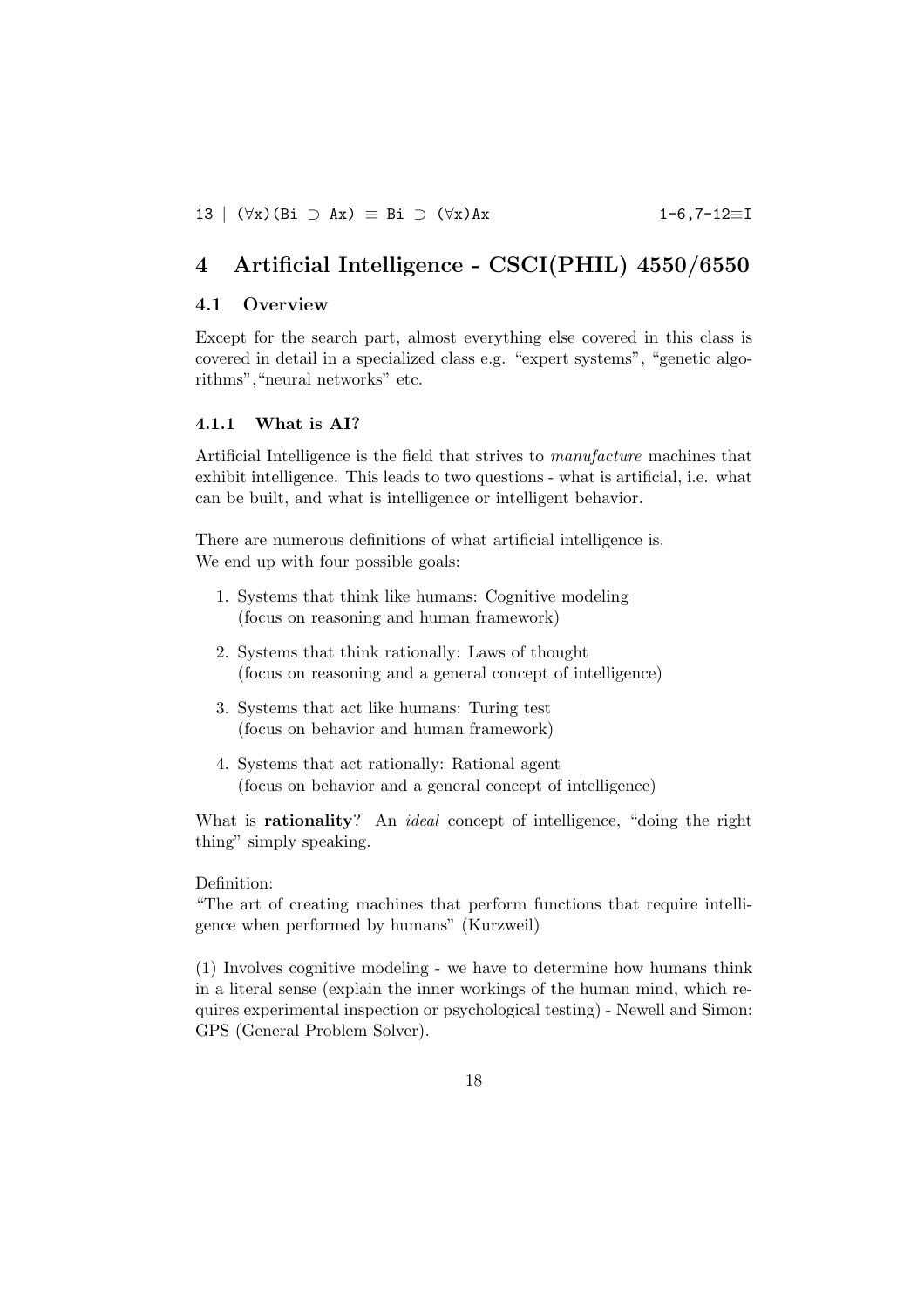(2) Deals with "right thinking" and dives into the field of logic. Uses logic to represent the world and relationships between objects in it and come to conclusions about it. Problems: hard to encode informal knowledge into a formal logic system  $+$  theorem provers have limitations (if there's no solution to a given logical notation).

(3) Turing defined intelligent behavior as the ability to achieve humanlevel performance in all cognitive tasks, sufficient to fool a human person  $($ =**Turing Test** $)$ . Avoided physical contact to the machine, because physical appearance is not relevant to exhibit intelligence. The "total Turing Test" includes this by encompassing visual input and robotics as well.

(4) The rational agent - achieving one's goals given one's beliefs. Instead of focusing on humans, this approach is more general, focusing on agents (which perceive and act). More general than strict logical approach  $(=\text{think}$ ing rationally).

#### 4.1.2 Strong AI vs. Weak AI

**Strong AI** = sentience: machine-based artificial intelligence that can truly reason and becomes self-aware (sentient), either human-like (thinks and reasons like a human mind) or non-human-like (different form of sentience and reasoning) - coined by John Searle: "an appropriately programmed computer IS a mind" (see Chinese Room).

Weak  $AI = problem$ -tailored : machine-based artificial intelligence that can reason and solve problems in a limited domain. Hence it acts as if it were intelligent in that domain, but would not be truly intelligent or sentient.

#### 4.1.3 Strong methods v. Weak methods

Strong methods : Makes use of deep knowledge regarding the environment and possible situations that may be faced. Strong methods are usually finetuned to the problem at hand and make use of a problem model.

Weak methods : Makes use of general problem solving structures such as logic and automated reasoning. Weak methods are not usually fine-tuned to a specific problem but are applicable to a broad range of different problem classes.

#### 4.1.4 Turing Test

A human judge engages in a natural language conversation with two other parties, one a human and the other a machine; if the judge cannot reliably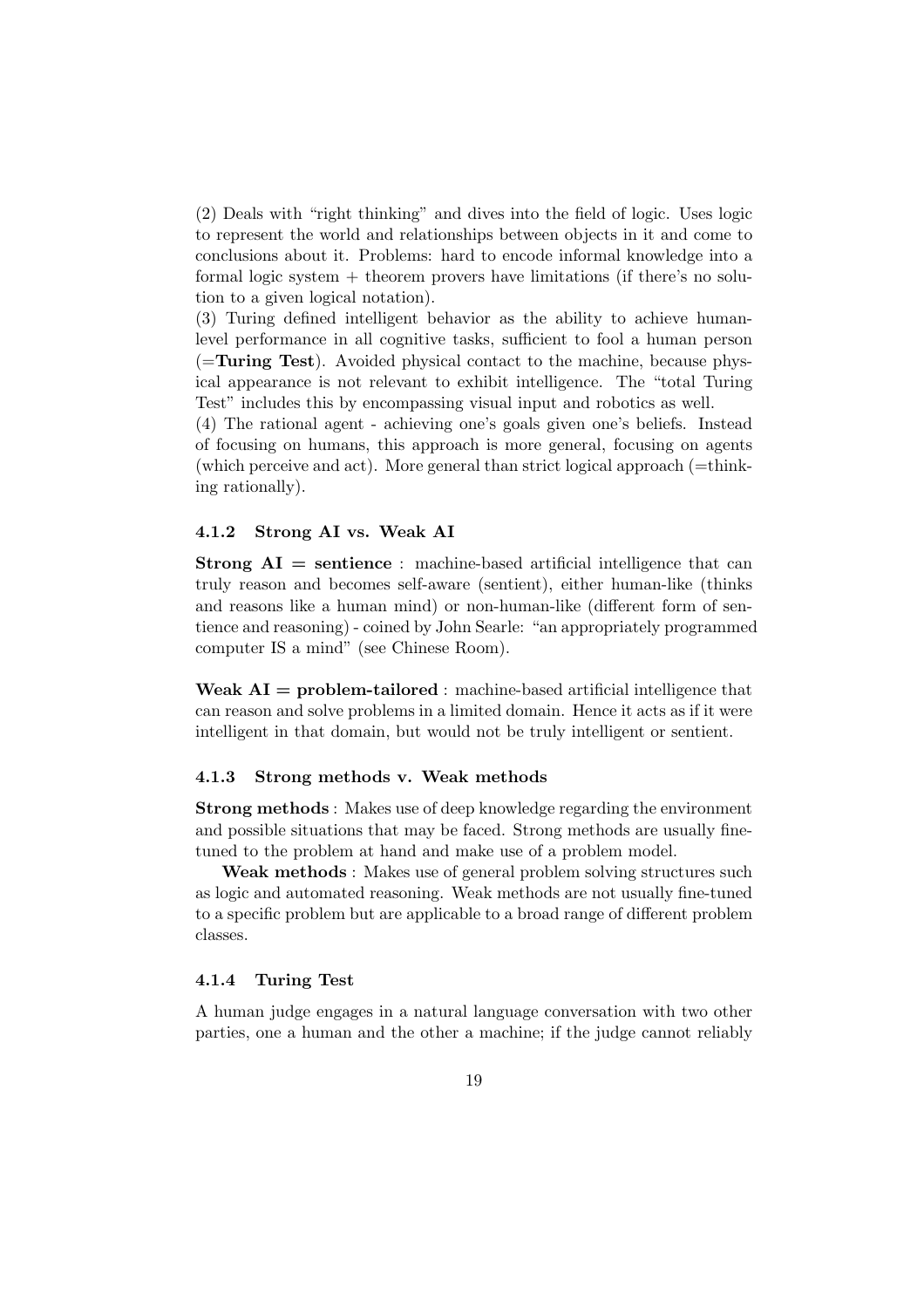tell which is which, then the machine is said to pass the test. It is assumed that both the human and the machine try to appear human.

Objections:

(1) A machine passing the test could simulate human behavior, but this might be considered much weaker than intelligence - the machine might just follow a set of cleverly designed rules. Turing rebutted this by saying that maybe the human mind is just following a set of cleverly designed rules also. (2) A machine could be intelligent without being capable of conducting conversations with humans

(3) Many humans might fail this test, if they're illiterate or inexperienced (e.g. children).

#### ???: How applicable is the third objection?

#### 4.1.5 Chinese Room Experiment

Tried to debunk the claims of "Strong AI". Searle opposed the view that the human mind IS a computer and that consequently, any appropriately construed computer program could also be a mind.

Outline: Man who doesn't speak Chinese sits in a room and is handed sheets of paper with Chinese symbols through a slit. He has access to a manual with a comprehensive set of rules on how to respond to this input. The output is also in Chinese and to an observer on the outside of the room, the room appears to give perfectly reasonable responses to the inputs. Searle argues, that even though he can answer correctly, he doesn't understand Chinese; he's just following syntactical rules and doesn't have access to the meaning of them. Searle believes that "mind" emerges from brain functions, but is more than a "computer program" - it requires intentionality, consciousness, subjectivity and mental causation.

One objection to Searle is the systems response. Of course the man doesn't know Chinese and neither does the room, but the man-room system clearly knows Chinese. This response points out the serious flaw in Searle's argument: he appears to require a single, irreducible part of the system that is responsible for intentionality. He refuses to allow for the possibility that intentionality emerges from the interaction of several parts.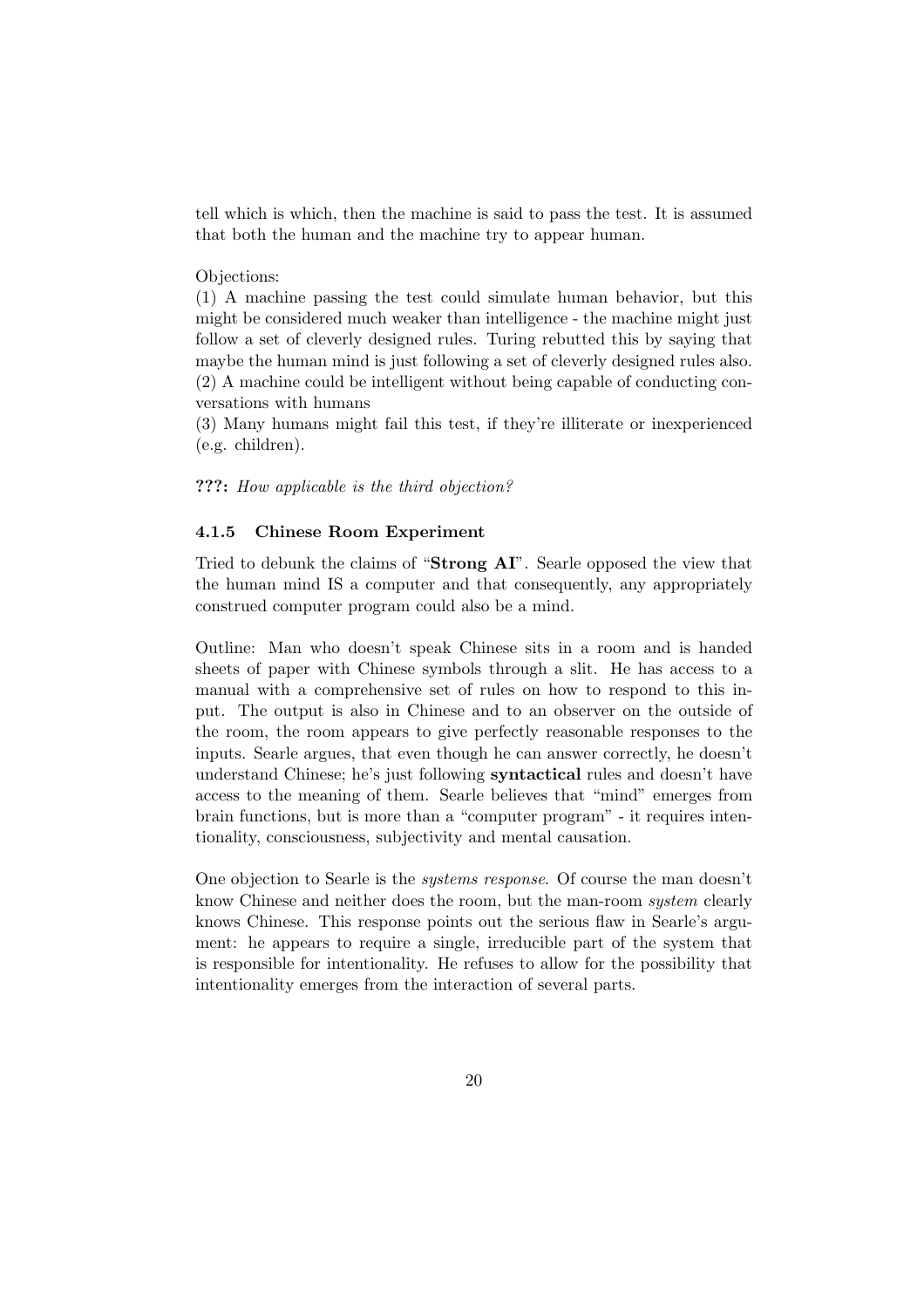# 4.1.6 Mind-Body Problem

The problem deals with the relationship between mental and physical events. Suppose I decide to stand up. My decision could be seen as a mental event. Now something happens in my brain (neurons firing, chemicals flowing, you name it) which could be seen as a physical, measurable event. How can it be, that something "mental" causes something "physical". So it's hard to claim that both are completely different things. One take on this is to say that these mental events are, in fact, physical events. My decision IS neurons firing, but I'm not aware of this - I feel like I made a decision independently from the physical. Of course this works the other way round to: everything physical could, in fact, be mental events. When I stand up after having made the decision (mental event), I'm not physically standing up, but my actions cause mental events in my and the bystanders minds physical reality is an illusion.

There are two extremes of ontological commitment in relation to this problem. Material reductionism holds that all mental activity is reducible to interactions taking place in an objective, physical reality. Radical idealism holds instead that physical reality is instead entirely reducible to mental activity in some consciousness. Descartes is famous for his treatment of the issue and his is sometimes known as Cartesian duality. It holds that mind (or spirit) is non-physical while the body is physical. Just how the mind and body could interact under such an interpretation was a mystery even to Descartes, though he did suggest that the pineal gland in the brain might somehow be responsible.

# 4.1.7 Frame Problem

It is the question of how to determine which things remain the same in a changing environment.

#### 4.1.8 Problem-Solving

Occurs whenever an organism or artificial intelligence is at some current state and does not know how to proceed in order to reach a desired goal state. This is considered to be a problem that can be solved by coming up with a series of actions that lead to the goal state (the "solving").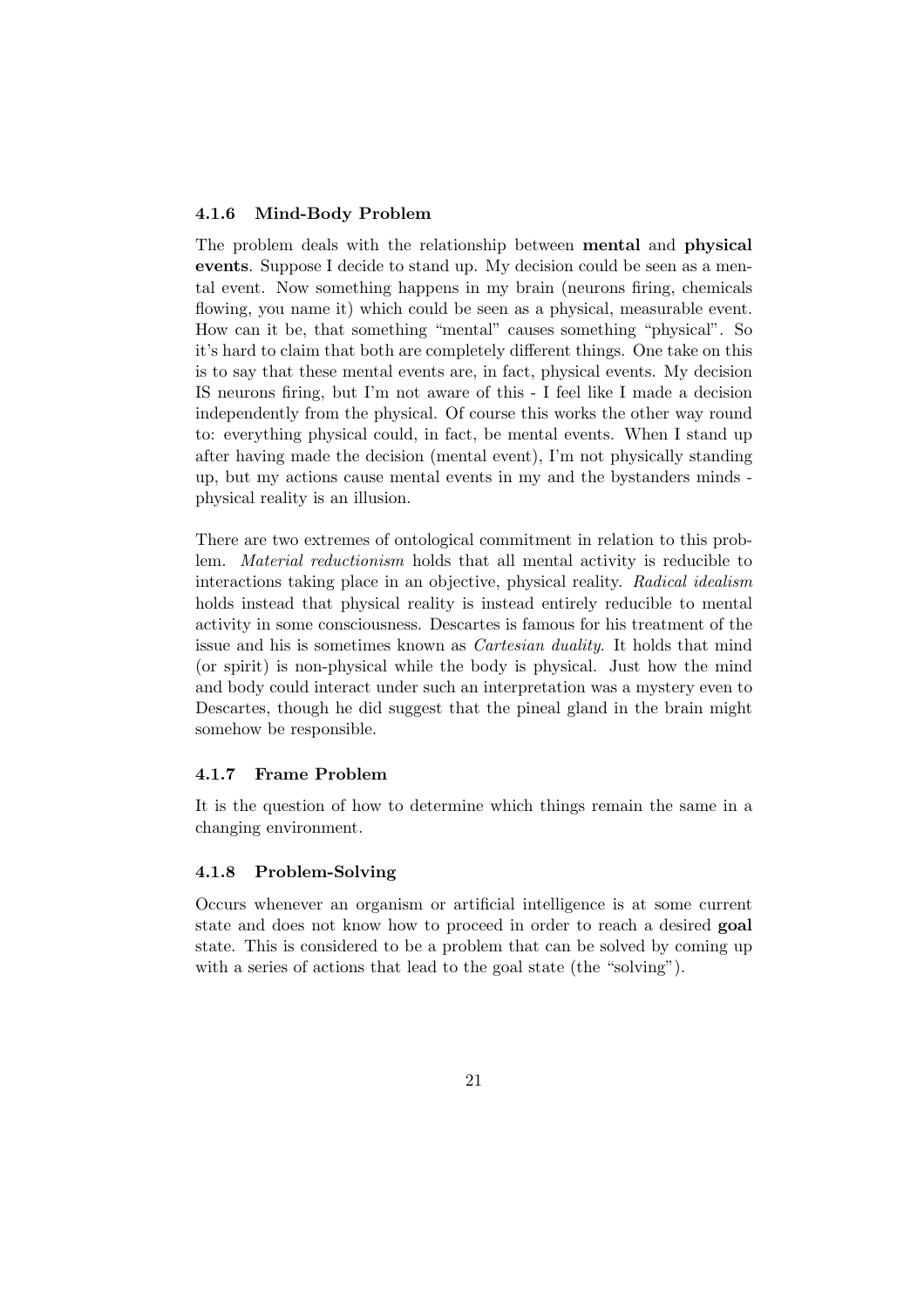# 4.2 Search

### 4.2.1 Overview

In general, search is an algorithm that takes a problem as input and returns with a solution from the search space. The search space is the set of all possible solutions. We dealt a lot with so called "state space search" where the problem is to find a goal state or a path from some initial state to a goal state in the state space. A state space is a collection of states, arcs between them and a non-empty set of start states and goal states. It is helpful to think of the search as building up a search tree - from any given node (state): what are my options to go next (towards the goal).

Complete search : Search is complete if it is guaranteed to find a solution if a solution exists.

Optimal search: A search method is optimal if it finds the cheapest solution.

Complexity of search: It is of two types:

1. Time : How long does it take to find a solution.

| <b>Name</b>          | Complete | Optimal              | Time                           | <b>Space</b>                       |
|----------------------|----------|----------------------|--------------------------------|------------------------------------|
| Depth First          | $Yes^*$  | $\rm No$             | $O(b)^m$                       | $O(b*m)$                           |
| <b>Breadth First</b> | Yes      | $Yes^{**}$           | $O(b)^d$                       | $O(\tilde{b}^{d})$                 |
| Iterative Deepening  | Yes      | $\operatorname{Yes}$ | $O(b)^d$                       | $O(b*d)$                           |
| Greedy Search        | No       | No                   | $\cdot$ ) $(b)^{\overline{m}}$ | $\cdot$ )( $b$ ) $^{\overline{m}}$ |
| $A-Star$             | $Yes***$ | $Yes***$             |                                |                                    |
| Uniform Cost         |          |                      |                                |                                    |

2. Space : How much memory is used to find a solution.

 $d = depth$ 

 $m = max$  depth

∗ if search tree is finite

∗∗ only when cost is uniform

∗∗∗ if heuristic is admisssible, i.e it never overestimates

# 4.2.2 Uninformed Search

Uninformed search (blind search) has no information about the number of steps or the path costs from the current state to the goal. They can only distinguish a goal state from a non-goal state. There is no bias to go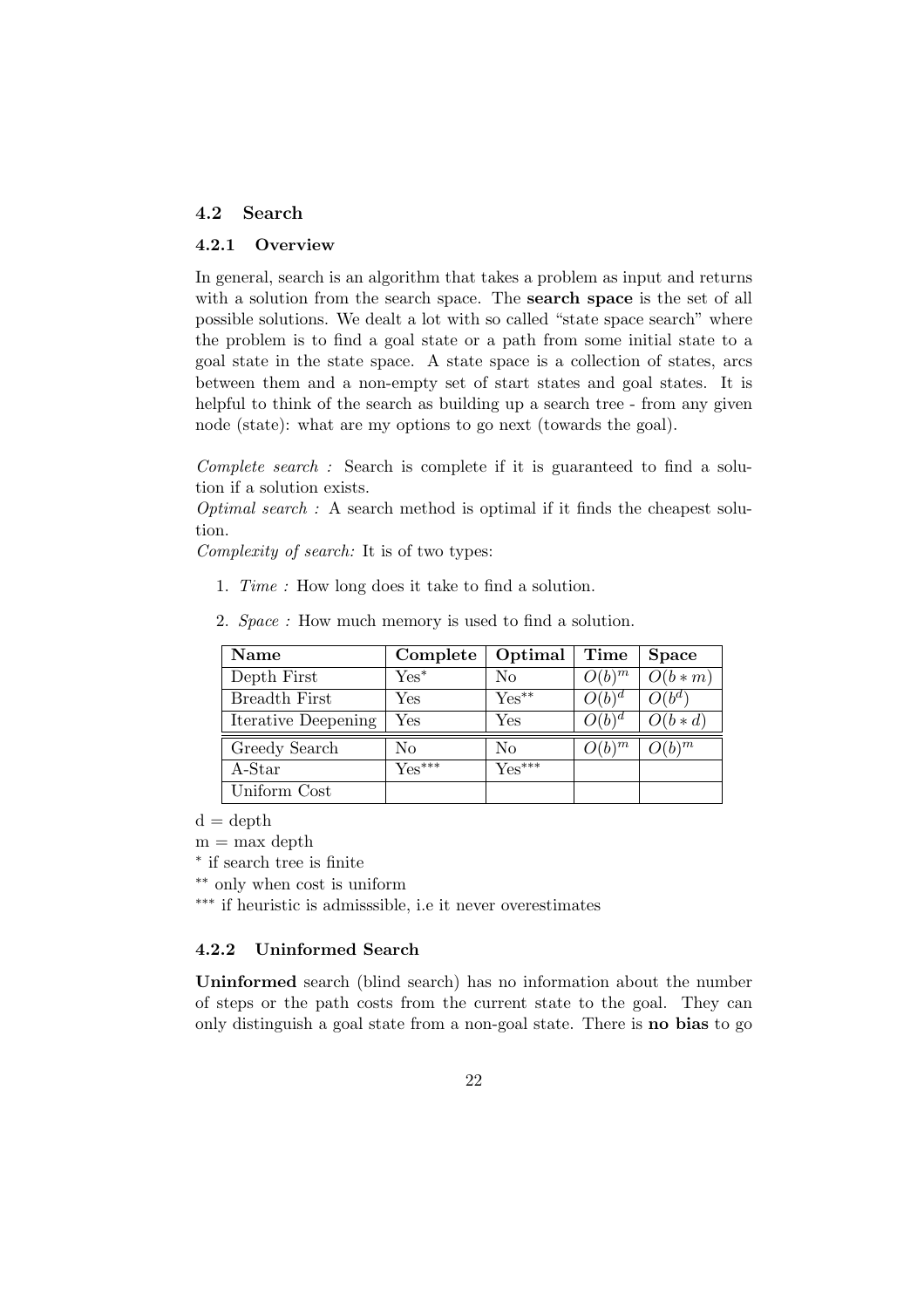towards the desired goal.

#### 1. Breadth-First-Search:

Starts with the root node and explores all neighboring nodes and repeats this for every one of those (expanding the "depth" of the search tree by one in each iteration). This is realized in a FIFO queue. Thus, it does an exhaustive search until it finds a goal. BFS is complete (it finds the goal if one exists and the branching factor is finite). BFS is optimal (if it finds the node, it will be the shallowest in the search tree). Space:  $O(b^d)$ . Time:  $O(b^d)$ .

Open list: nodes yet to be explored, closed list: nodes that have been explored.

#### 2. Depth-First-Search:

Explores one path to the deepest level and then backtracks until it finds a goal state. This is realized in a LIFO queue, or stack. DFS is complete (if the search tree is finite). **DFS** is not optimal (it stops at the first goal state it finds, no matter if there is another goal state that is shallower than that). Space:  $O(bm)$  (much lower than **BFS**). Time:  $O(b^m)$  (Higher than **BFS** if there is a solution on a level smaller than the maximum depth of the tree). Danger of running out of memory or running indefinitely for infinite trees.

#### 3. Depth-Limited / Iterative Deepening:

To avoid that, the search depth for DFS can be either limited to a constant value, depth-limited search. DLS is not complete, as the goal state may be deeper than the search depth. Iterative deepening Repeatedly applies depthlimited search, each time with an increased search depth. This is repeated until finding a goal. Iterative deepening combines the advantages of DFS and BFS. ID is complete. ID is optimal (the shallowest goal state will be found first, since the level is increased by one every iteration). Space:  $O(b \cdot d)$  (better than DFS, d is depth of shallowest goal state, instead of m, maximum depth of the whole tree). Time:  $O(b^d)$ .

#### 4. Bi-Directional Search:

Searches the tree both forward from the initial state and backward from the goal and stops when they meet somewhere in the middle. Di-directional search requires a predecessor function in addition to the successor function required by all uninformed search methods. It is complete and optimal.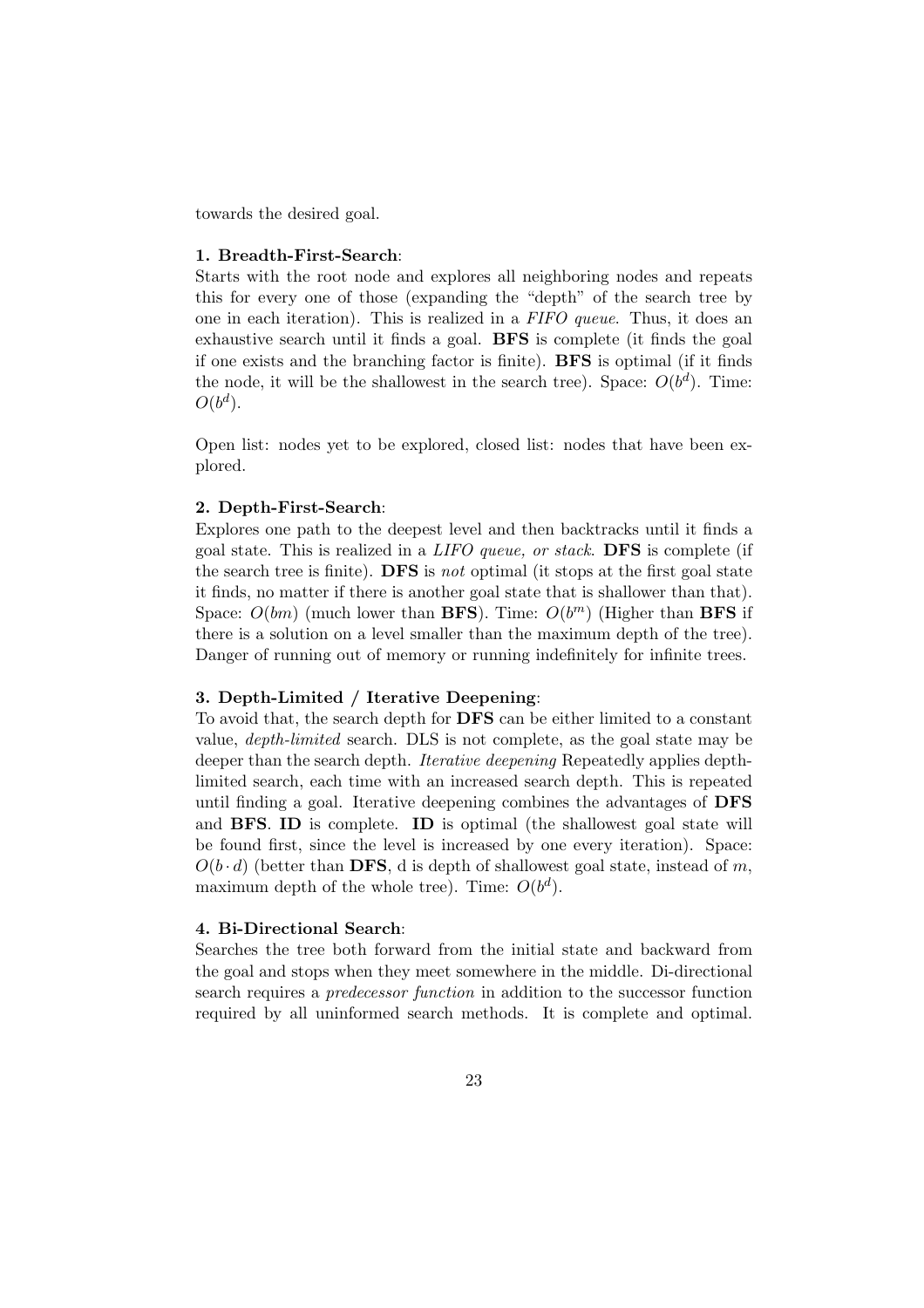Space:  $O(b^{\frac{d}{2}})$ . Time:  $O(b^{\frac{d}{2}})$ .

#### 5. Graph Search:

Graph search avoids making repeated steps and is therefor useful when the search tree is a true tree, but rather a cyclic graph. Graph search maintains a closed list of expanded nodes and an open list of unexpanded nodes on the fringe. Graph search can be applied to any of the tree search algorithms previously discussed.

### 4.2.3 Informed (Heuristic) Search

In informed search, a heuristic is used as a guide that leads to better overall performance in getting to the goal state. Instead of exploring the search tree blindly, one node at a time, the nodes that we could go to are ordered according to some **evaluation function**  $h(n)$  that determines which node is probably the "best" to go to next. This node is then expanded and the process is repeated ("Best First Search"). A\* is a form of BestFS. In order to direct the search towards the goal, the evaluation function must include some estimate of the cost to reach the closest goal state from a given state. This can be based on knowledge about the problem domain and the description of the current node, the search cost up to the current node. BestFS optimizes DFS by expanding the most promising node first. Efficient selection of the current best candidate is realized by a priority queue.

#### 1. Greedy Search:

Minimizes the estimated cost to reach the goal. The node that is closest to the goal according to  $h(n)$  is always expanded first. It optimizes the search locally, but not always finds the global optimum. It is not complete (can go down an infinite branch of the tree), it is not optimal. Space:  $O(b^m)$  for the worst case, same for time, but can be reduced by choosing a good heuristic function.

# 2. A\* Search:

Combines uniform cost search (expand node on path with lowest cost so far) and **greedy search**. Evaluation function is  $f(n) = g(n) + h(n)$  (or estimated cost of the cheapest solution through node n).

 $g(n) = \text{Cost}$  to reach the node.

 $h(n) = \text{Cost}$  to get from node to goal.

It can be proven that  $A^*$  is complete and optimal if h is "**admissible**" - that is, if it never overestimates the cost to reach the goal. This is optimistic,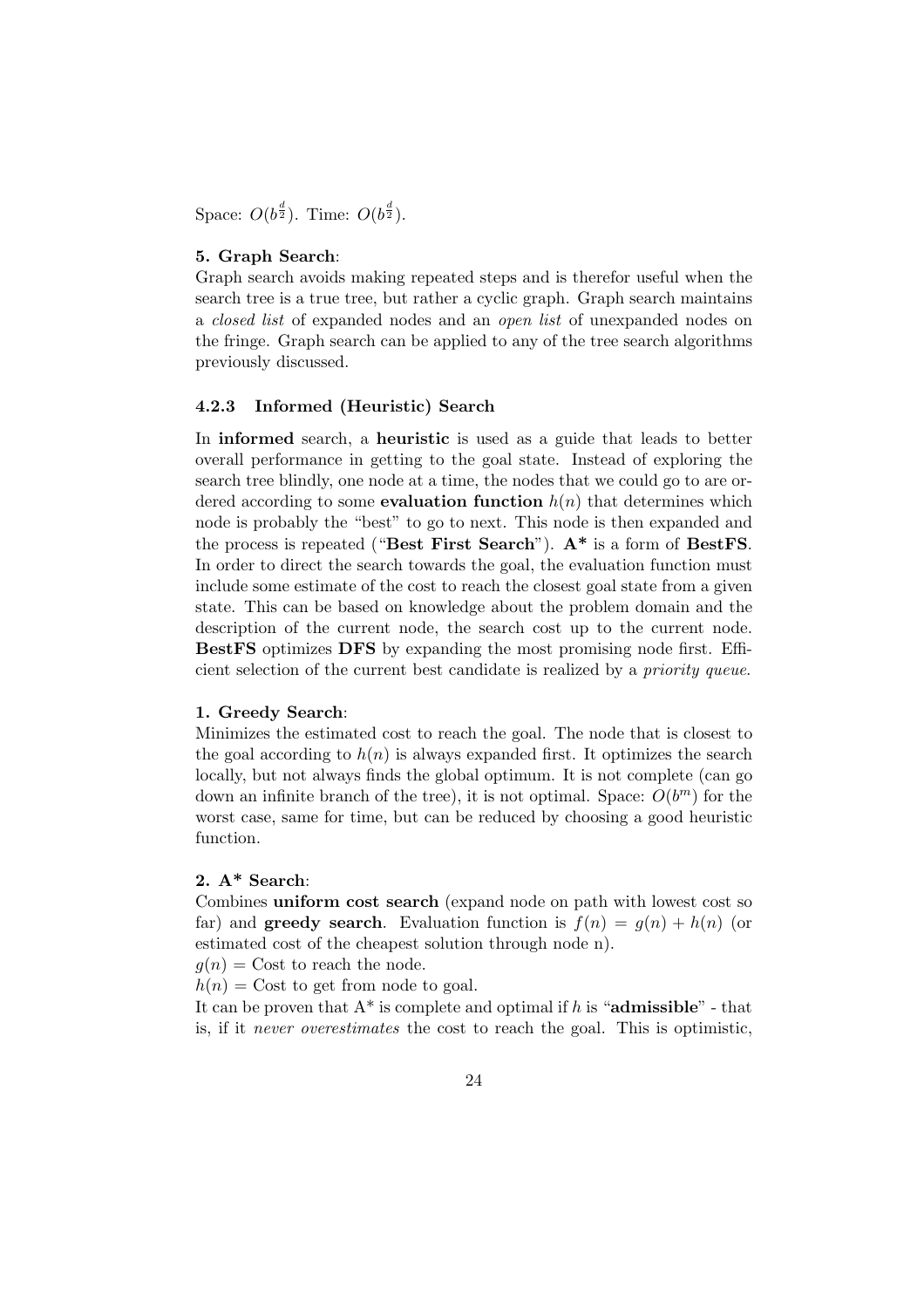since they think the cost of solving the problem is less than it actually is. Examples for h: Path-Finding in a map: Straight-Line-Distance. 8-Puzzle: Manhattan-Distance to Goal State. Everything works, it just has to be admissible (e.g.  $h(n) = 0$  always works, but transforms  $A^*$  back to uniform cost search). If a **heuristic function**  $h_1$  always estimates the actual distance to the goal better than another **heuristic function**  $h_2$ , then  $h_1$  $dominates$  h.

 $A^*$  maintains an open list (**priority queue**) and a closed list (visited nodes). If a node is expanded that's already in the closed list, stored with a lower cost, the new node is ignored. If it was stored with a higher cost, it is deleted from the closed list and the new node is processed.

h is **monotonic**, if  $h(n) - h(n') \leq g(n') - g(n)$ , so that the difference between the heuristics of any two connected nodes does not overestimate the actual distance between those nodes. If h is monotonic and there is only one goal state, then  $h$  must be admissable. Example of a **non-monotonic** heuristic: *n* and  $n'$  are two connected nodes, where *n* is the parent of  $n'$ . Suppose  $g(n) = 3$  and  $h(n) = 4$ , then we know that the true cost of a solution path through *n* is at least 7. Now suppose that  $g(n') = 4$  and  $h(n') = 2$ . Hence,  $f(n') = 6$ . First off, the difference in the heuristics (2) overestimates the actual cost between those nodes (1). However, we know that any path through  $n'$  is also a path through n and we already know that any path through  $n$  has a true cost of at least 7. Thus, the f-value of 6 for  $n'$  is meaningless and we will consider its parent's f-value.

h is consistent, if the h-value for a given node is less or equal than the actual cost from this node to the next node plus the h-value from this next node (triangular inequality).

If h is **admissible** and **monotonic**, the first solution found by  $A^*$  is guaranteed to be the optimal solution (open/close list bookkeeping is no longer needed).

Finding Heuristics: (a) Relax the problem (e.g. 8-puzzle: Manhattan distance). (b) Calculate cost of subproblems (e.g. 8-puzzle: calculate cost of first 3 tiles).

3. Uniform Cost Search: Use only the "g" value. Is optimal.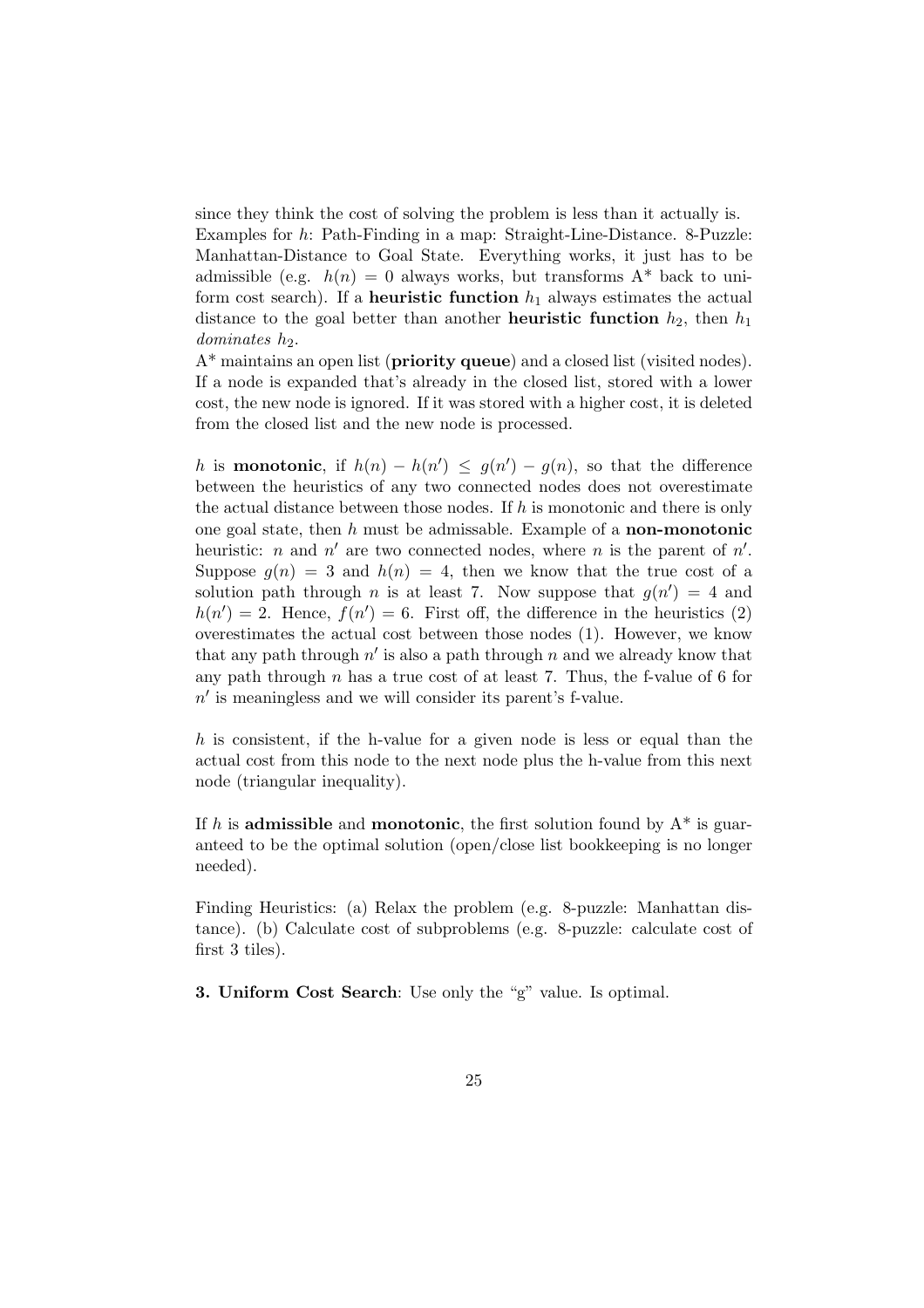# 4.2.4 Adversarial Search (Game Playing)

Adversarial search makes use of a competitive environment with multiple agents that have conflicting goals. Minimax is for deterministic games with perfect information. Minimax is complete if the game tree is finite and optimal against an optimal opponent. Non-Deterministic games will use the expectiminimax algorithm.

#### 1. Minimax Algorithm:

A two player zero-sum game, in which bothplayers make a move alternately, is defined by an initial state (e.g. board positions), a set of operators that define legal moves, a terminal test that defines the end of the game and a utility function that determines a numeric value for the outcome of the game (e.g. "1" for win, "-1" for loss).

If it was a search problem, one would simply search for a path that leads to a terminal state with value "1". But the opponent (Min) will try to minimize one's (Max) outcome. The **minimax** algorithm generates the whole game tree and applies the utility function to each terminal state. Then it propagates the utility up one level and continues to do so until reaching the start node. Propagation works like this: Min is assumed to always chose the option that is the worst for Max (minimum utility value). If we have three terminal states in one branch with 1, 2 and 3 as their utility values, then Min would chose 1. Hence, "1" is propagated to the next level and so forth. Max can then decide upon his opening move (the "minimax decision"  $=$  maximizing utility under the assumption that the opponent will play perfectly to minimize it).

For games that are too complex to compute the whole game tree, the game tree is cut off at some point and the utility value is estimated by a heuristic evaluation function (e.g. "material value" in chess).

#### 2. Alpha-Beta Pruning:

We don't have to look at each node of the game tree: Minimax with  $\alpha$  β pruning yields the same result as a complete search, but with much greater efficiency (reduces its effective branching factor to its square root). Here we store the best value for Max' play found so far in  $\alpha$  and the best value for Min's play found so far (i.e. the lowest value) in  $\beta$ . If, at any given point,  $\alpha$  becomes smaller than  $\beta$ , we can prune the game tree at this point. Therefore, it is required to evaluate at least on set of leaf nodes branching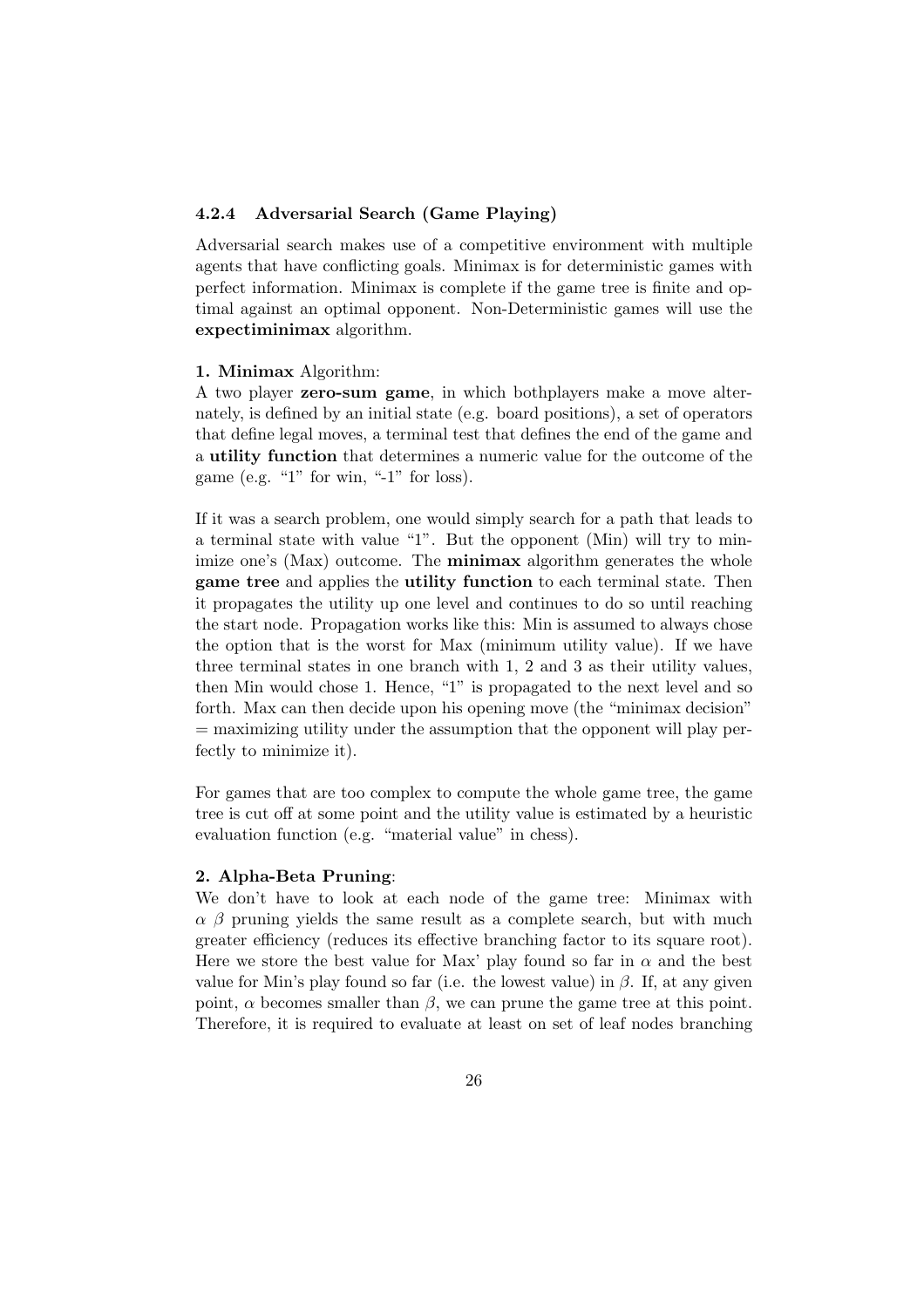off of one of the deepest Min nodes and then use the acquired alpha-value to prune the rest of the search.

#### 3. Non-determinism:

Introduces "chance nodes" to the decision points, based on what kind of chance is introduced (e.g. a  $50/50$  chance for flipping a coin), which yield the "expected value" (average - add up utility values weighted by the chance to achieve them).

???: Is expected value always the best way to go? What about cases where there will not be multiple trial?

### 4.2.5 Constraint Satisfaction Problems

For CSP's, states in the search space are defined by the values of a set of variables, which can get assigned a value from a specific domain, and the goal test is a set of constraints that the variables must obey in order to make up a valid solution to the initial problem. Example: 8-queens problem; variables could be the positions of each of the eight queens, the constraint to pass the goal test is that no two queens can be such that they harm each other.

Different types of constraints: (a) **unary** (value of a single variable), (b) binary (pairs of variables, e.g. x  $\chi$ , y), (c) n-ary constraints. In addition to that, constraints can be absolute or preference in nature (the former rules out certain solutions, the latter just says which solutions are preferred). The domain can be discrete or continuous. In each step of the search, it is checked if any variable has violated one of the constraints - if yes: backtrack and rule out this path.

Forward checking looks one step ahead, removing some of the possible assignments from variables linked by constrainst. It checks if any decisions on yet unassigned variables would be ruled out by assigning a value to a variable. It deletes any conflicting values from the set of possible values for each of the unassigned variables. If one of the sets becomes empty, then backtrack immediately. Constraint propogation occurs after forward checking. It applies constraints "outward" from each of the variables altered during forward checking to the variables they are linked to by some constraint.

There are also heuristics for making decisions on variable assignments.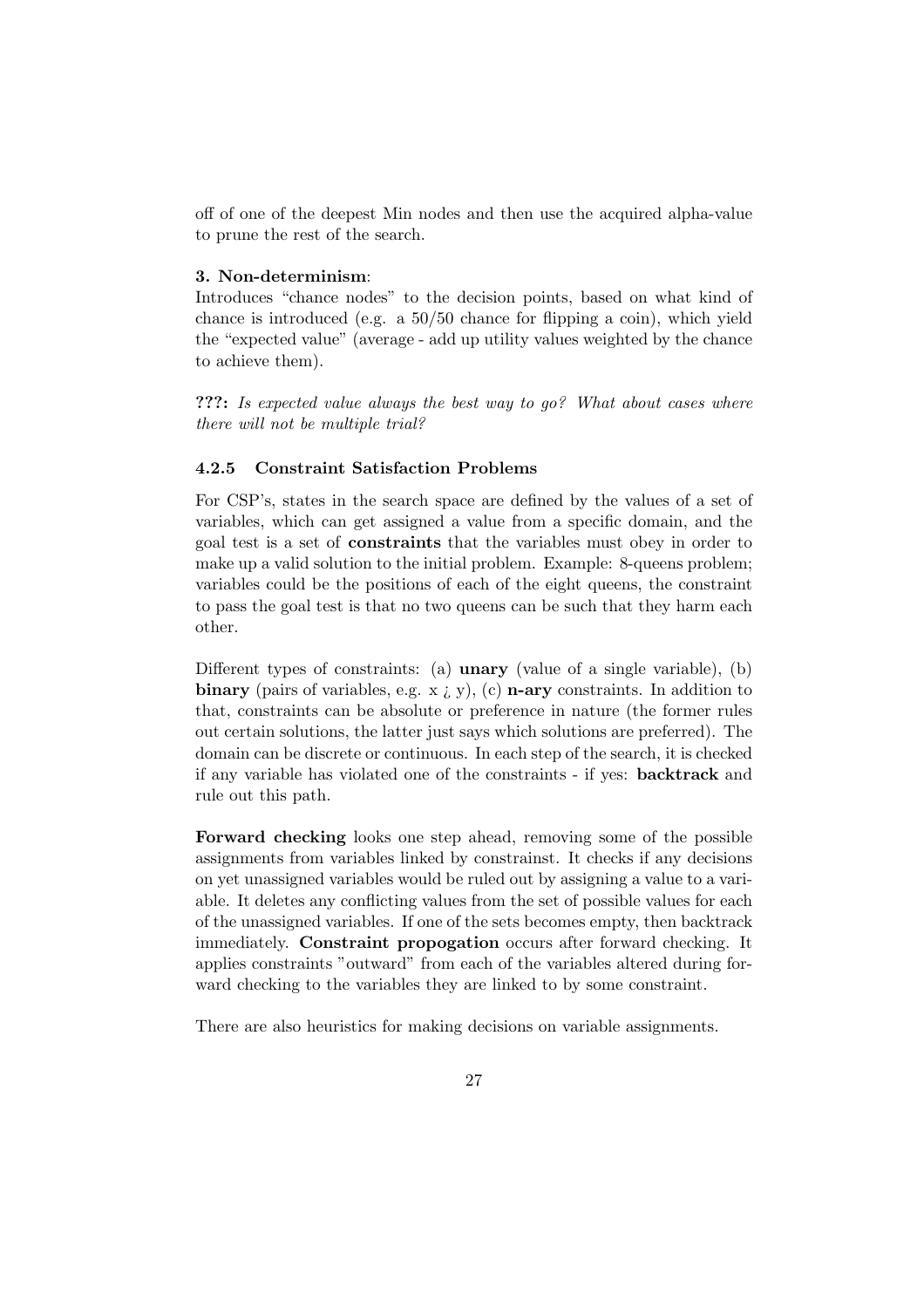Selecting the next variable:

most-constrained-variable works together with forward checking (checking which values are still allowed for each unassigned variable): the next variable to be assigned a value is the one with the fewest possible values (reduces branching factor).

Most-constraining-variable assigns a value to the variable that is involved in the largest number of constraints on other yet unassigned variables.

After selecting the variable:

least-constraining-value assigns a value that rules out the smallest number of values in variables connected to the current variable through constraints.

CSP's that work with iterative improvement are often called "heuristic repair" methods, because they repair inconsistencies in the current configuration. Tree-structured CSP's can be solved in linear time.

# 4.2.6 Other

1. Hill Climbing (Gredy local search):

Evaluate all neighboring nodes and move to the best one. If there is no better node than the current node, declare this node to be the optimum and halt. Will get stuck at local maxima. Plateauxs in the search space allow for the possibility of loops. Selecting the successor node randomly when plateauxs are encountered may allaw the algorithm to break out of such a loop.

# 2. Simulated Annealing:

Escape local maxima by allowing "bad" moves (descent), but gradually decrease their size and frequency (read Genetic Algorithm section for more detail).

#### 4.3 Logic

#### 4.3.1 Logical Agents

Usually in a knowledge-based approach agents are seen as "knowing" about the environment and being able to "reason" about possible course of actions. This combines the "perceive-act" cycle of agents with logical deduction as their means of inference. Inference is the process of producing new knowledge based on available knowledge (knowledge base + percept/input).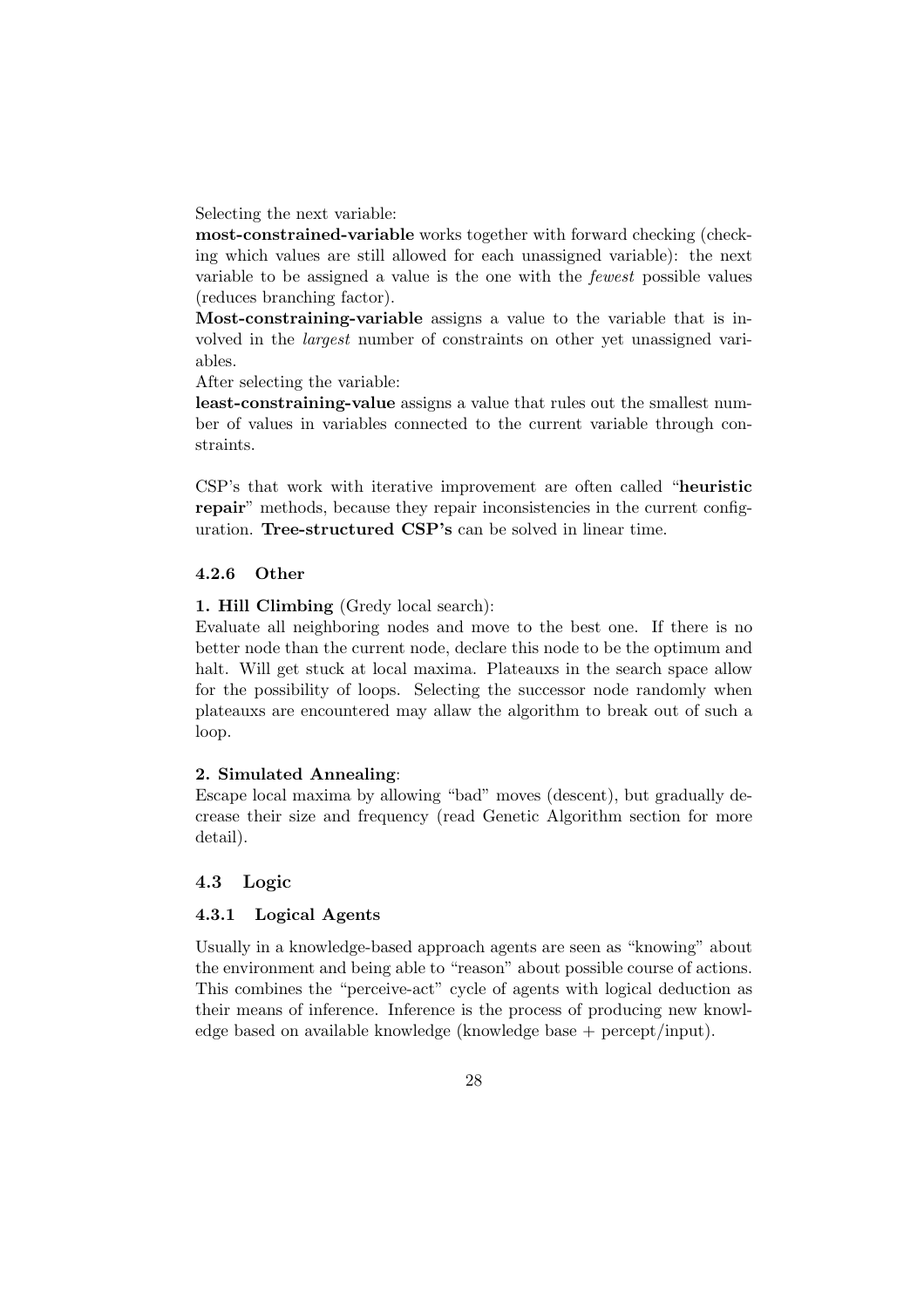#### Validity and Satisfiability:

A sentence is valid (necessarily true) iff it is true under all possible interpretations in all possible worlds (e.g.  $A \vee \sim A$ , a tautology).

A sentence is satisfiable iff there is some interpretation in some world for which it is true (e.g.  $A \wedge B$  might be true, but is not valid).

A sentence is **unsatisfiable or false** if it is not satisfiable (e.g.  $A \wedge \sim A$ , a contradiction).

"Logic" in general, is a formal language for representing information such that conclusions can be drawn. The syntax defines the way sentences are set up in this language. The semantics define the "truth" of a sentence in a world (meaning).

#### 4.3.2 Wumpus World

Observable - no (only local perception) Deterministic - yes (outcomes are specified) Episodic - no (sequential at the level of actions) Static - yes (Wumpus and pits do not move) Discrete - yes Single-Agent - yes (Wumpus is not an agent).

#### 4.3.3 Model Checking

m is called a model for a sentence  $\alpha$  if  $\alpha$  is true on m. A model is generally a commitment to the truth of its components. In propositional logic, a truth value assignment for a given sentence is an interpretation (similarly, in FOL, an interpretation is a definition of all terms, predicates etc.). Now, such an interpretation, or TVA, is a model for  $\alpha$  iff  $\alpha$  is true on that TVA.

### Model Checking

Take the current knowledge base and enumerate all possible models that could lead to the KB. Check if  $\alpha$  is true for all models in which the knowledgebase is true.

#### 4.3.4 Horn Clauses

A Horn clause is a disjuntion of literals, of which at most one is positive. A Horn clause can be written as an implication where the premise is a conjunction of positive literals and the conclusion is a single positive literal.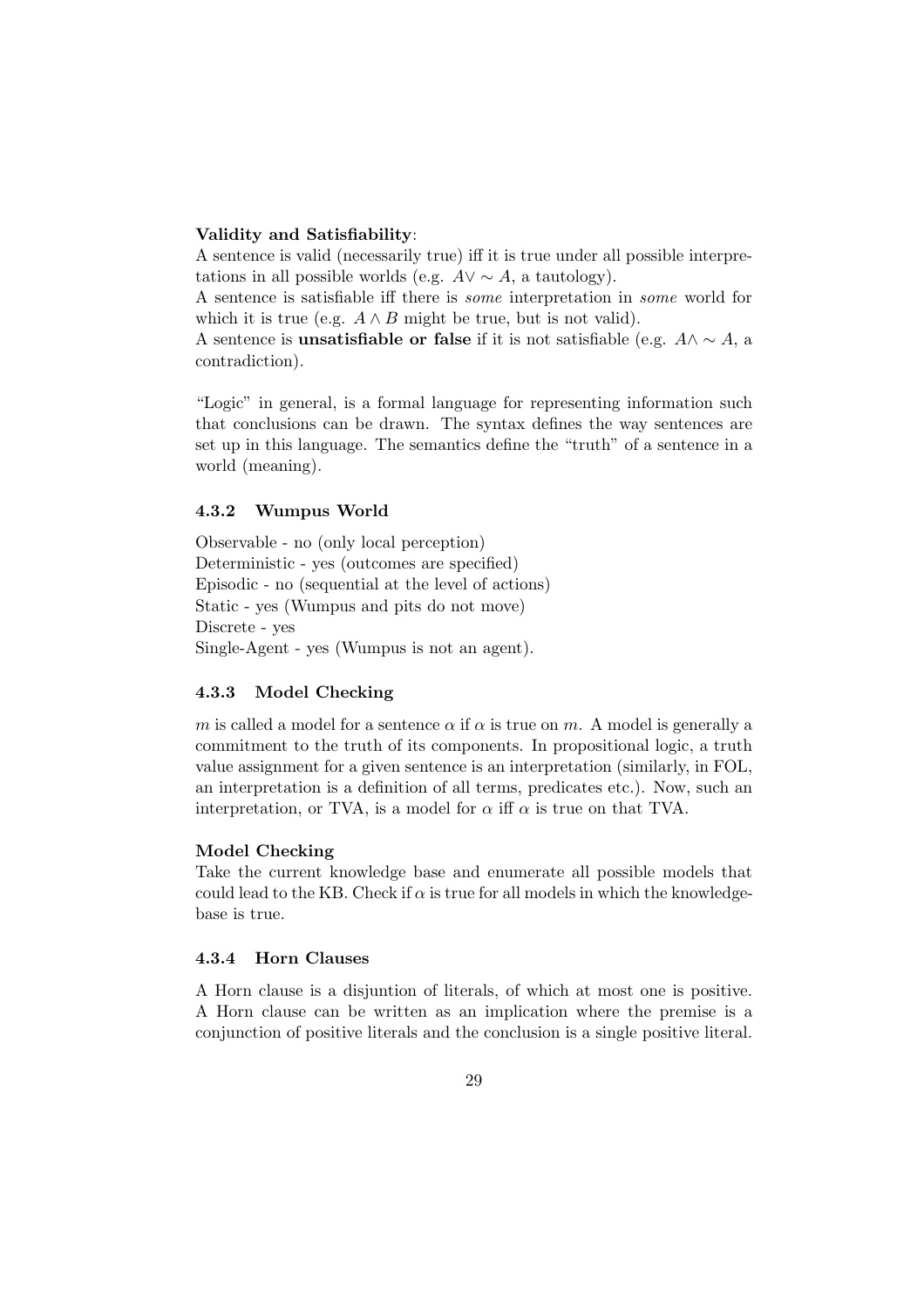Horn clauses allow inference through forward or backward chaining. Given a knowledge base of Horn clauses, entailment is decidable in linear time relative to the size of the KB.

#### 4.3.5 Knowledge-Base

A logical knowledge-base is a conjunction of Horn clauses. A Horn clause consists of either a proposition symbol or an implication like  $(A_1 \wedge A_2 \wedge$  $\ldots A_n$   $\rightarrow$  B. Logical agents apply inferences to the knowledge-base to come to new knowledge about what course of action to take.

#### 4.3.6 Forward- and Backward-Chaining

Forward-Chaining is based on the idea to add the conclusions of any implications whose premises are satisfied by the available facts to the knowledge base. The new facts will probably be part of other implications whose premises can be satisfied and so on. This is a data-driven approach which might lead to redundant work.

Backward-Chaining works backwards from a query: it checks all implications which conclude the query q and tries to find facts that satisfy the premises of these implications or looks for other implications that conclude those premises. This is a goal-driven approach, appropriate for problemsolving.

Forward- and Backward-Chaining are both sound and complete (BC is incomplete if we don't check for infinite loops). May not terminate if  $\alpha$  is not entailed (semi-decidable)

#### 4.3.7 Resolution

- 1. CNF Convert all premises in the knowledge base into conjunctive normal form, a conjunction of disjuncions of literals.
- 2. Break apart Split the KB into its component axioms on the  $\land$  symbol.
- 3. Negate goal Add the negation of the goal to the list of axioms.
- 4. Combination Take two axioms that contain contradictory literals such as  $A \vee B$  and  $\sim B \vee C$  and combine them, removing the contradictory terms the get  $A \vee C$ , a new axiom. Repeat this step, always aiming to eliminate the number of literals.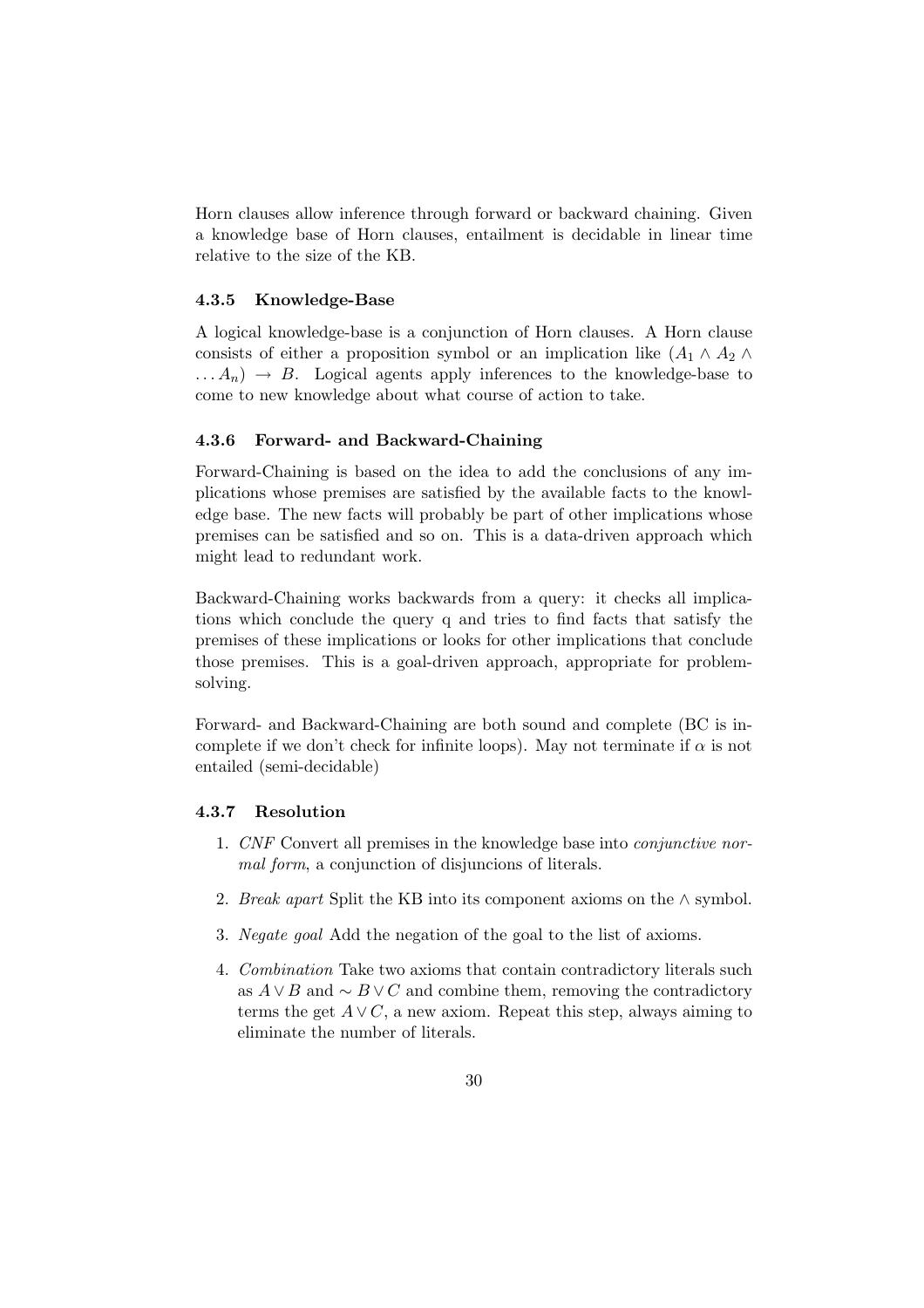5. Empty set Resolution is complete when an empty set is derived. This implies that the goal is entailed by the knowledge base.

# 4.4 Intelligent Agents

"An agent is a computer system that is situated in some environment, and that is capable of autonomous action in this environment in order to meet its design objectives". It has sensors, with which it percepts its environment and effectors to manipulate the environment in order to proceed towards a desired goal or objective.

Ideal rational agent: for each possible percept sequence, an ideal rational agent should do whatever action is expected to maximize its performance measure, on the basis of the evidence provided by the percept sequence (history) and whatever built-in knowledge the agent has.

#### 4.4.1 Simple Reflex Agents

Consists of simple "condition-action rules": the sensors tell the agent what the environment looks like at a given time and the rules will control the agents behavior and take some action based on what rule was triggered by the conditions that match the current perceived situation.

#### 4.4.2 Model-Based Agents

Works with a knowledge-base and is grounded in some system (e.g. propositional logic or predicate logic). It still perceives its environment and acts according to the appropriate rule derived by the inference rules given by the logic system. It can make conclusions about its environment and the best action to take in the current state by reasoning on the currently known facts, the percept and the model incorporated in it (Wumpus world). If it draws a conclusion, it is guaranteed to be correct, given the available information and the underlying model are correct.

#### 4.4.3 Goal-Based Agents

In simple reflex agents, the programmer has to determine the right action that should be taken in a certain situation. Goal-based agents involve consideration of the future: information about the ultimate goal and how to get there. This includes information about the outcome of the actions and their evaluation in respect to proceeding towards the goal. This makes it a lot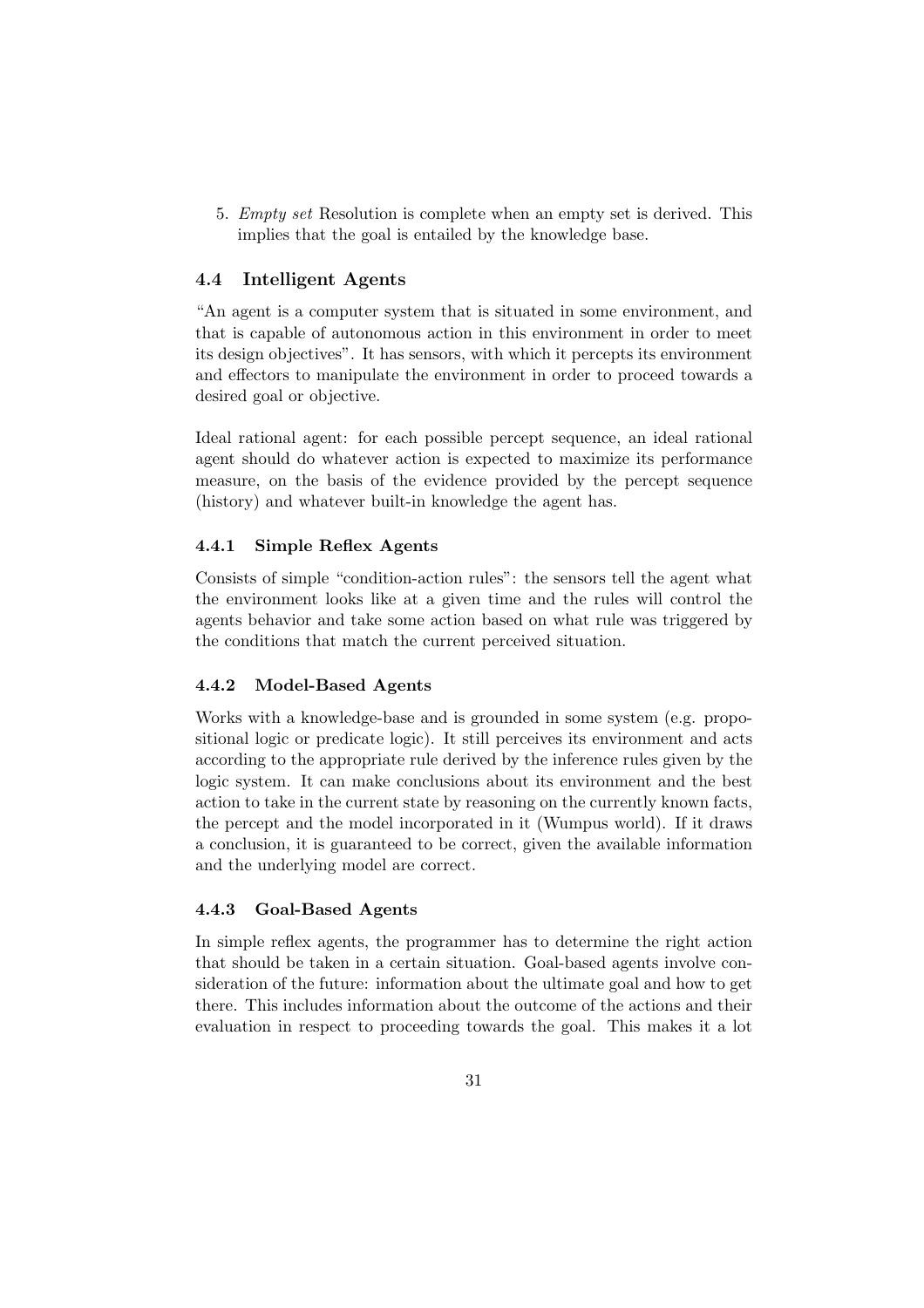more flexible (e.g. a car driving agent could be given a new destination as a goal and it would adjust its turn-actions accordingly - whereas we would have to rewrite a great deal of rules of the reflex agents to account for the changed sequence of turns).

#### 4.4.4 Utility-Based Agents

Just having a goal is not enough to generate high-quality behavior (e.g. there are many ways to get to a destination). Utility-based agents add to that by assigning a utility value to the possible actions, thus choosing the (hopefully) optimal action out of the set of all possible actions.

Performance Function : Used by an outside observer to evaluate the performance of an agent in an environment.

Utility function : Maps the world state to a real value allowing for the comparison of distinct world states. Used by an agent to better its own performance.

#### 4.4.5 Learning Agents

The learning agent learns from experience with respect to its assigned task and some performance measure. It strives to increase its performance over time, with increasing experience.

## 4.4.6 Ideal Rational Agents

A rational agent should do whatever action is expected to maximize its performance measure, on the basis of the evidence provided by percept sequence and whatever built in knowledge the agent has in it.

## 4.4.7 Environments

1. Accessible vs. Inaccessible:

Sensors give access to complete state of the environment (hence no need to keep track of the world).

2. Deterministic vs. Non-Deterministic:

If the next state of the environment is completely determined by the current state and the actions selected by the agent, then the environment is deterministic.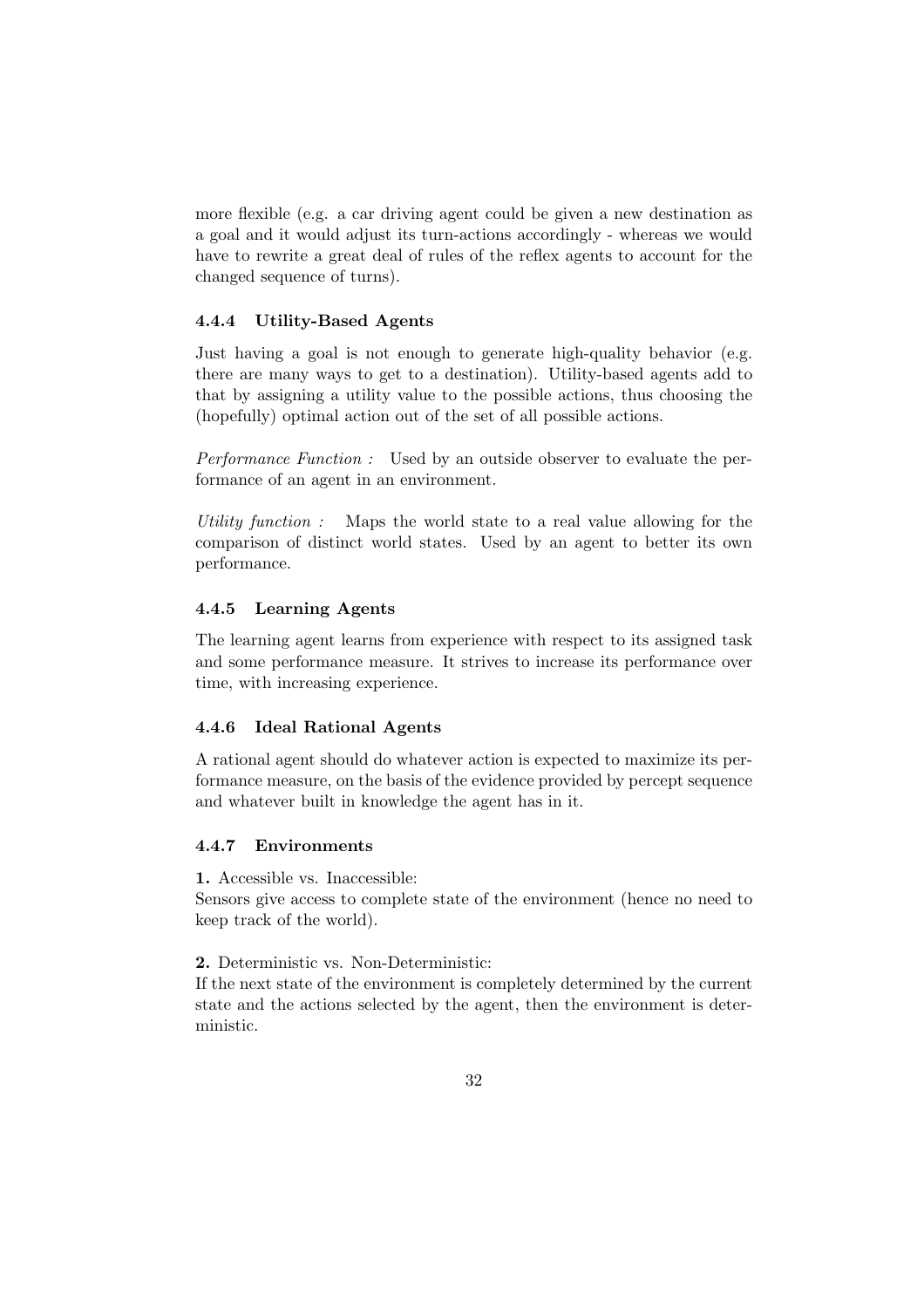3. Episodic vs. Non-Episodic:

In episodic environments, the agent's experience is divided into "episodes". Each episode is a perceive-act cycle. Evaluation of behavior is limited to the current episode - no real look-ahead.

4. Static vs. Dynamic:

The environment is dynamic, if it can change while the agent is working on figuring out the next step.

5. Discrete vs. Continuous:

If there are a limited number of distinct, clearly defined percepts and actions, we say that the environment is discrete.

# 4.5 Planning

## 4.5.1 Overview

Planning is the task of coming up with a sequence of actions that will achieve a goal. Search-based problem-solving and logical planning agents involve planning. A classical planning environment is deterministic, finite, fully observable, static (it changes only through actions) and discrete.

 $Closed$ -world assumption  $=$  any conditions that are not mentioned are assumed false.

## 4.5.2 Search vs. Planning

Search-based problem-solvers are overwhelmed by irrelevant actions. They will search for the appropriate action - which can be a problem if the search space is large. Planning agents have the necessary knowledge to directly decide what action has to be taken to achieve a goal.

Planning agents can treat a goal as a conjunction of subgoals and so forth coming up with a general heuristic is therefore easy. Search agents usually require a much more complex heuristic that is problem-dependent.

Planning agents can decompose the problem into a set of subproblems, which a search-based agent cannot do.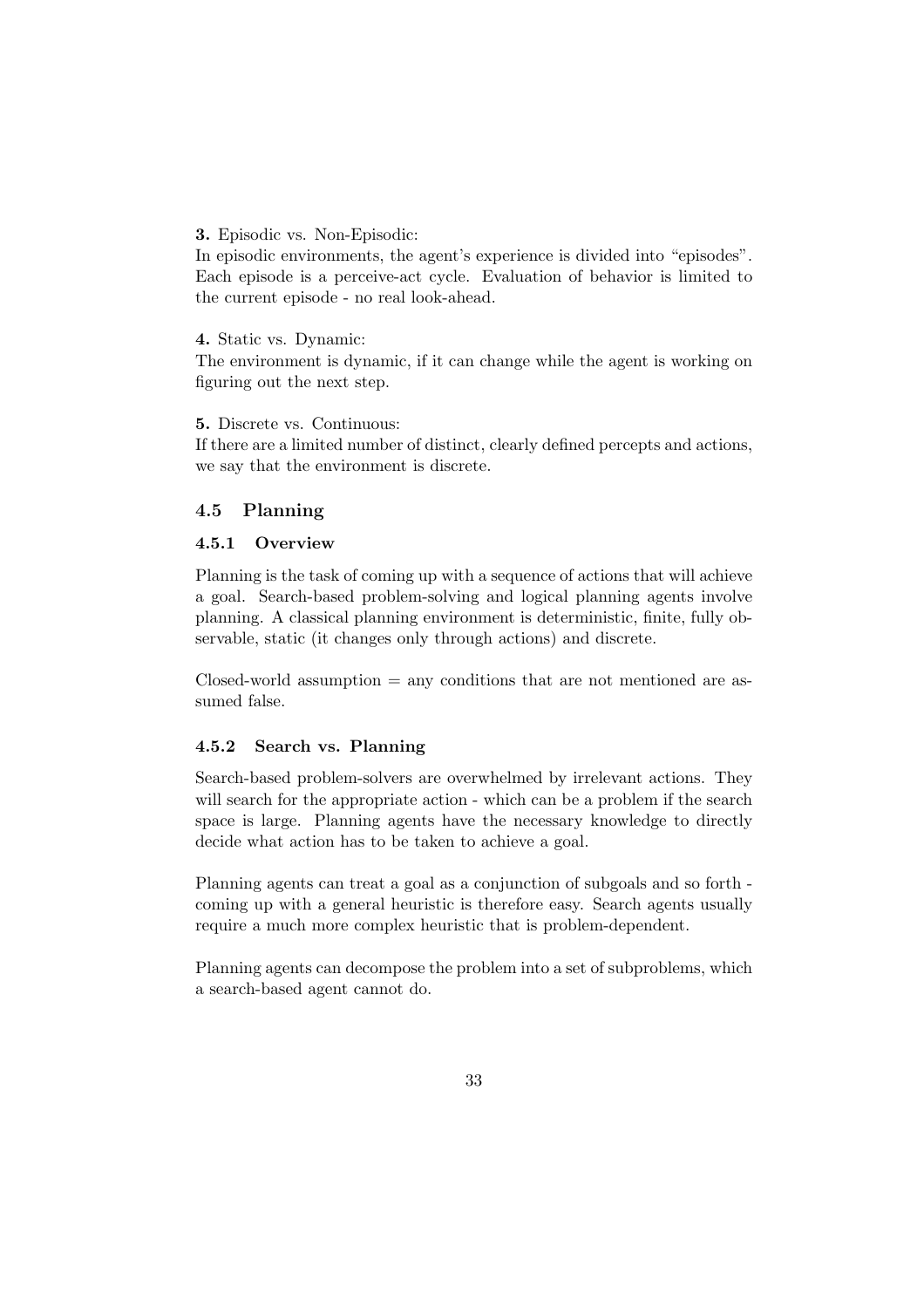#### 4.5.3 Planning as Search

#### Forward-Search:

Progression planning. Starts with the initial state and performs a search for a path through the search tree to the goal node. Considers irrelevant actions and is inefficient without a good heuristic.

## Backward-Search:

Regression planning. Easy to implement in STRIPS, since the goal state consists of a condition that has to be satisfied (by the effects of some action). Doesn't necessarily consider irrelevant actions - efficient! In addition to requiring certain actions to satisfy certain (pre-)conditions of further actions or the goal state, we also require them to not undo any desired literals. An action that satisfies this restriction is called consistent.

Both backward and forward search are called total-order planning - they explore strictly linear sequences of actions that lead from the initial state to the goal state and thus cannot take advantage of problem decomposition.

## 4.5.4 Partial-Order Planning

POP starts with an empty plan, only containing the start state and the finish state (start  $=$  set of literals as effects, no preconditions; finish  $=$  no effects, set of literals as preconditions). We then work out subplans for subgoals and put them into the plan, establishing a certain order based on how the actions of each subplan effect the state of the world - partial order: for some subplans it wouldn't matter which one comes first. POP can be linearized into total-order plans by fixing the actual ordering. Delaying that kind of choice is the least-commitment strategy

A plan consists of a set of "actions" (steps from Start to Finish), ordering constraints (e.g.  $A \prec B = A$  before B - cycles are usually forbidden), a set of causal links (e.g.  $A \rightarrow_{p} B = A$  achieves p for B, which essentially protects "p" from being negated until action B was executed) and finally a set of open preconditions (from which the next "to do" item is arbitrarily chosen).

A solution is defined by a plan that has no remaining open preconditions and no conflicts with any causal links and no cycles. Conflicts are resolved by demoting/promoting the conflicting action to somewhere outside the pro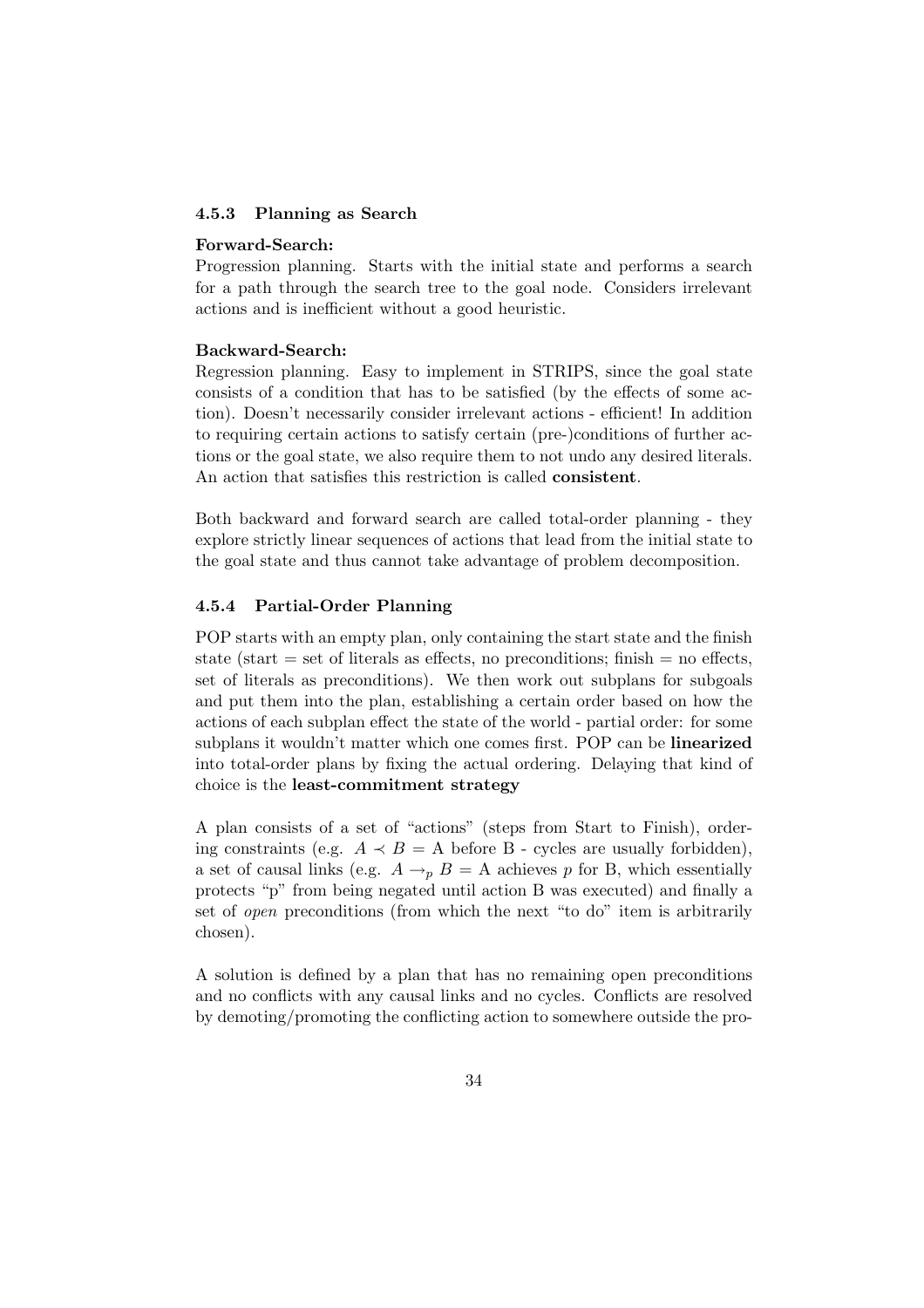tection interval of another set of actions (e.g. if C conflicts with  $A \rightarrow_{p} B$ , then the ordering constraint added is either  $B \prec C$  or  $C \prec A$ ).

Planning is more of a plan refinement strategy than search among states.

#### Heuristics:

Could be based on number of open preconditions after taking an action, or the most-constrained-variable heuristic known from CSP's (take the open condition that can be satisfied in the fewest possible ways). All in all, coming up with a heuristic for partial-order planning is hard, because there is no real measure of how far away we are from the goal state, since we're dealing with plans, not with real actions in the world.

#### 4.5.5 STRIPS

Russel and Norvig, p. 379 presents a figure which summarizes STRIPS well. Actions are defined by a signature (e.g. "Fly $(P,A,B)$ " = fly plane P from A to B), a conjunction of preconditions (e.g. " $At(P,A)$ ") and a conjunction of effects (e.g. " $At(P,B)$ "). Both the preconditions and the effects must consist of function free positive literals.

Closed-world assumption

Goals are conjunctions of ground literals.

No equality function, no types.

ADL - Action Description Language adds equality test, typing, goals can be mixed conjunctions/disjunctions and be quantified, Plus: open world assumption, allows negative literals in states.

# 5 Expert Systems - CSCI 8050

#### 5.1 Overview

#### 5.1.1 What Are Expert Systems?

An Expert System is a computer program that represents and reasons with knowledge of some specialist subject with a view to solving problems or giving advice (Jackson).

May either completely substitute the human expert or play the role of an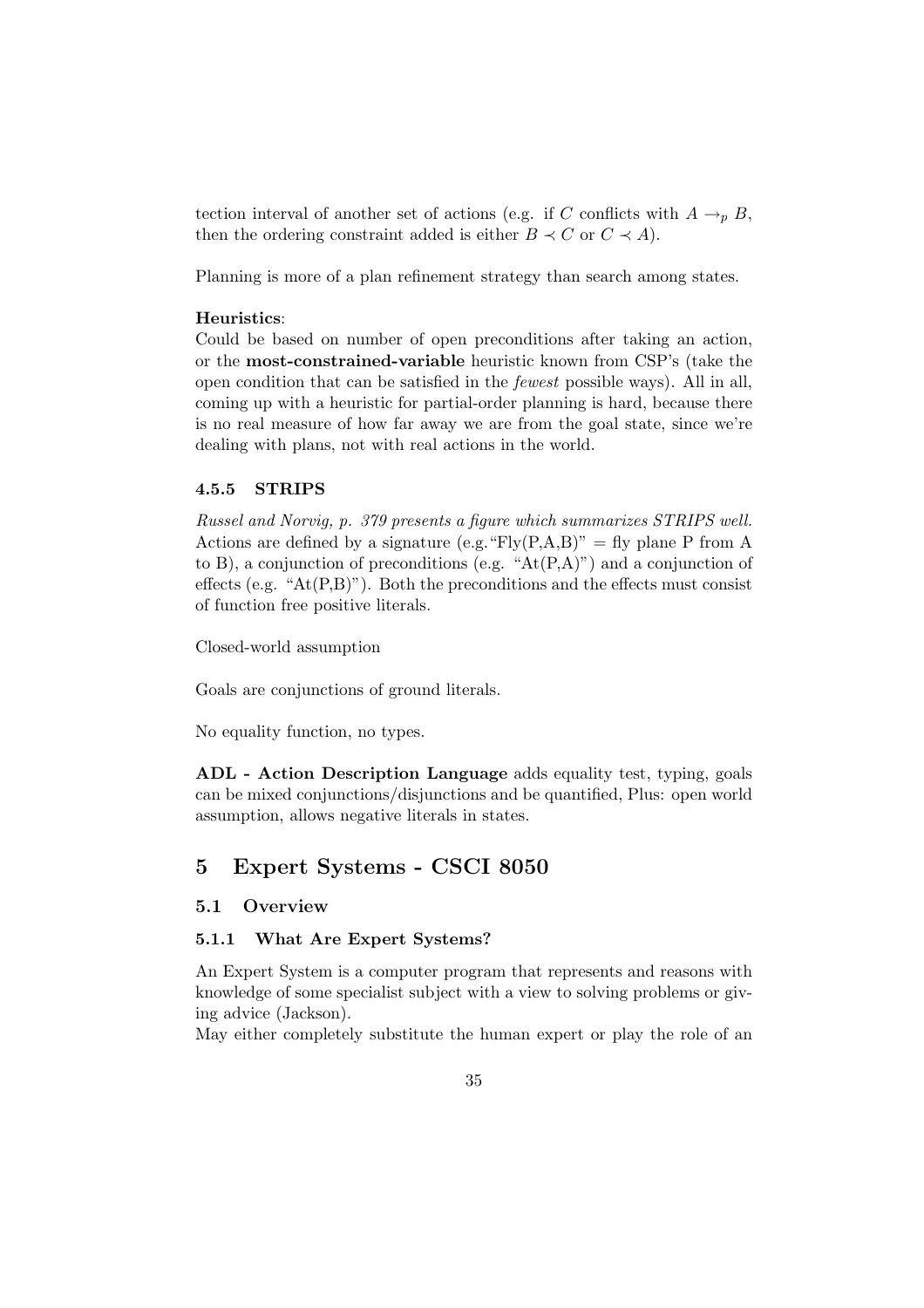#### assistant.

It is a part of AI, because it is concerned with the design and implementation of programs capable of emulating human cognitive skills.

## Characteristics:

Simulates human reasoning. Performs reasoning over representation of human knowledge. Solves problems using heuristics. Deals with realistic complexity normally requiring human expertise. Must exhibit high level of performance Must be capable of explaining/justifying its behavior

#### Knowledge-Based System:

Any system which performs a task by applying rules of thumb to a symbolic representation of knowledge instead of employing mostly algorithmic methods (Jackson).

## Knowledge Engineering:

The process of constructing an expert system

#### Knowledge Acquisition:

The transfer and transformation of potential problem solving expertise from some knowledge source to a program/machine.

#### Knowledge Representation:

Mostly concerned with finding ways in which large bodies of useful information can be formally described for the purposes of symbolic processing. Main issues are *logical adequacy* (= you can capture all logic relations in the KB), heuristic power (= quick way to solve problems and perform searches in the KB) and *notational convenience* ( $=$  easy of use / accessibility, structured objects).

Expert Systems encode the domain-dependent knowledge of an expert and use it to solve problems.

Metaknowledge - Knowing what one knows and knowing when and how to use it is an important part of expertise.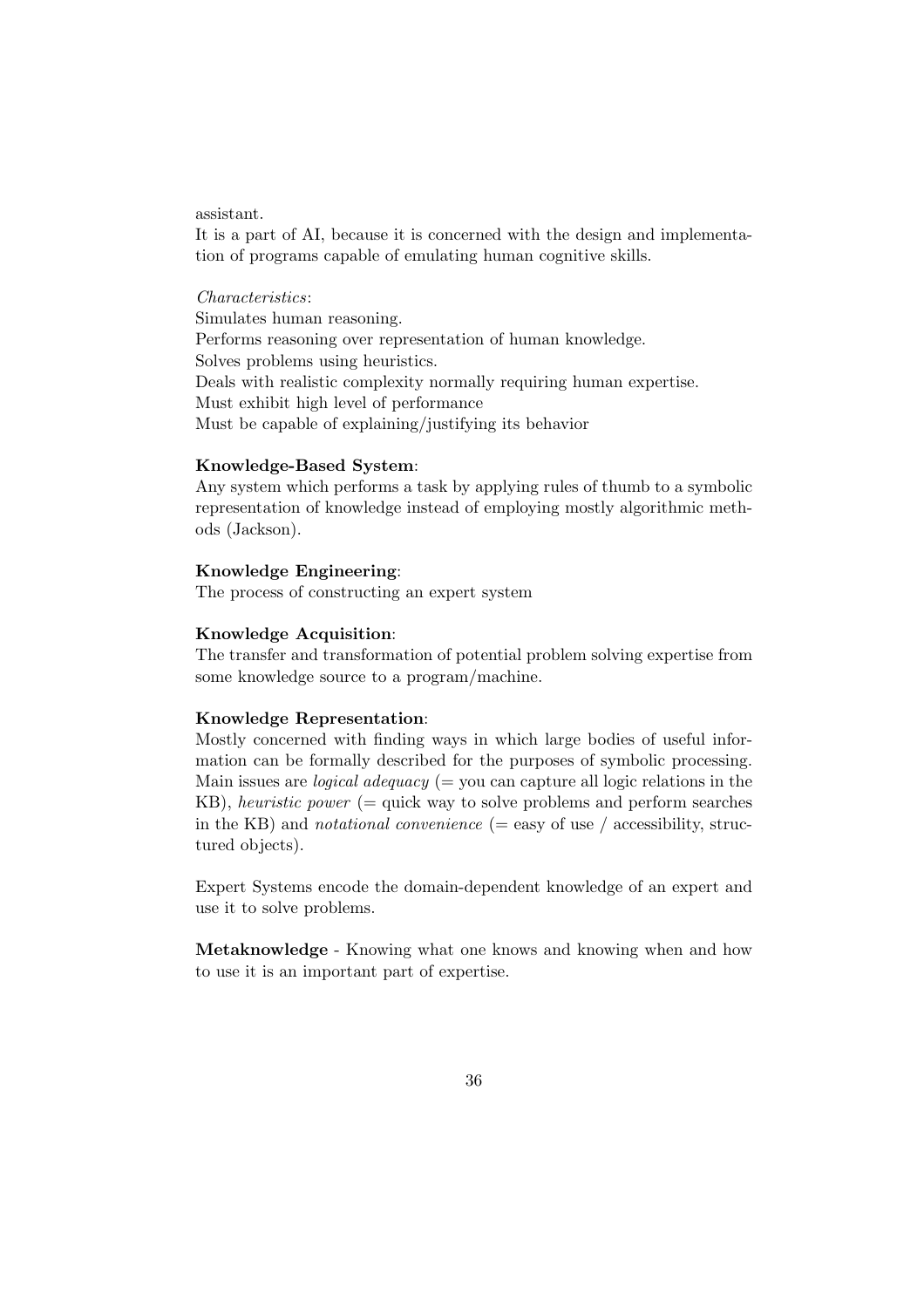There are known knowns. These are things we know that we know. There are known unknowns. That is to say, there are things that we know we don't know. But there are also unknown unknowns. There are things we don't know we don't know. - Donald Rumsfeld

An expert system is a computer program intended to embody the knowledge and ability of an expert in a certain domain. - McCarthy

## 5.1.2 Components of an Expert System

On an abstract level, Expert Systems are concerned with: Knowledge Representation. Knowledge Acquisition. Control of Reasoning. Explanation/Justification.

On the implementation level, Expert Systems consist of

1. Knowledge-base consisting of facts and production rules (knowledge)

2. Working memory (current state) which holds data and intermediate results

3. Inference engine that reasons based on the rules stored in the knowledgebase.

## 5.1.3 Deep vs. Shallow Expert Systems

Depends on the domain model and how the domain specific knowledge is encoded into the system:

Shallow Expert Systems:

based on simple associations between things in the domain (stimulus and response) and (empirical) heuristics ("rules-of-thumb"); limited scope; usually highly specialized; Example: MYCIN - takes for granted that the user of the system has enough understanding of the domain;

Deep Expert Systems:

embrace much larger body of knowledge; more detailed domain model that actually incorporates the underlying causal model of the problem in question; Example: the CYC Project - goal is to come up with detailed causal model which reflects upon what could be called "common sense"; ultimate goal: explain the justifications of the reasoning process, beyond the simple "why"-explanation of certain rule firings.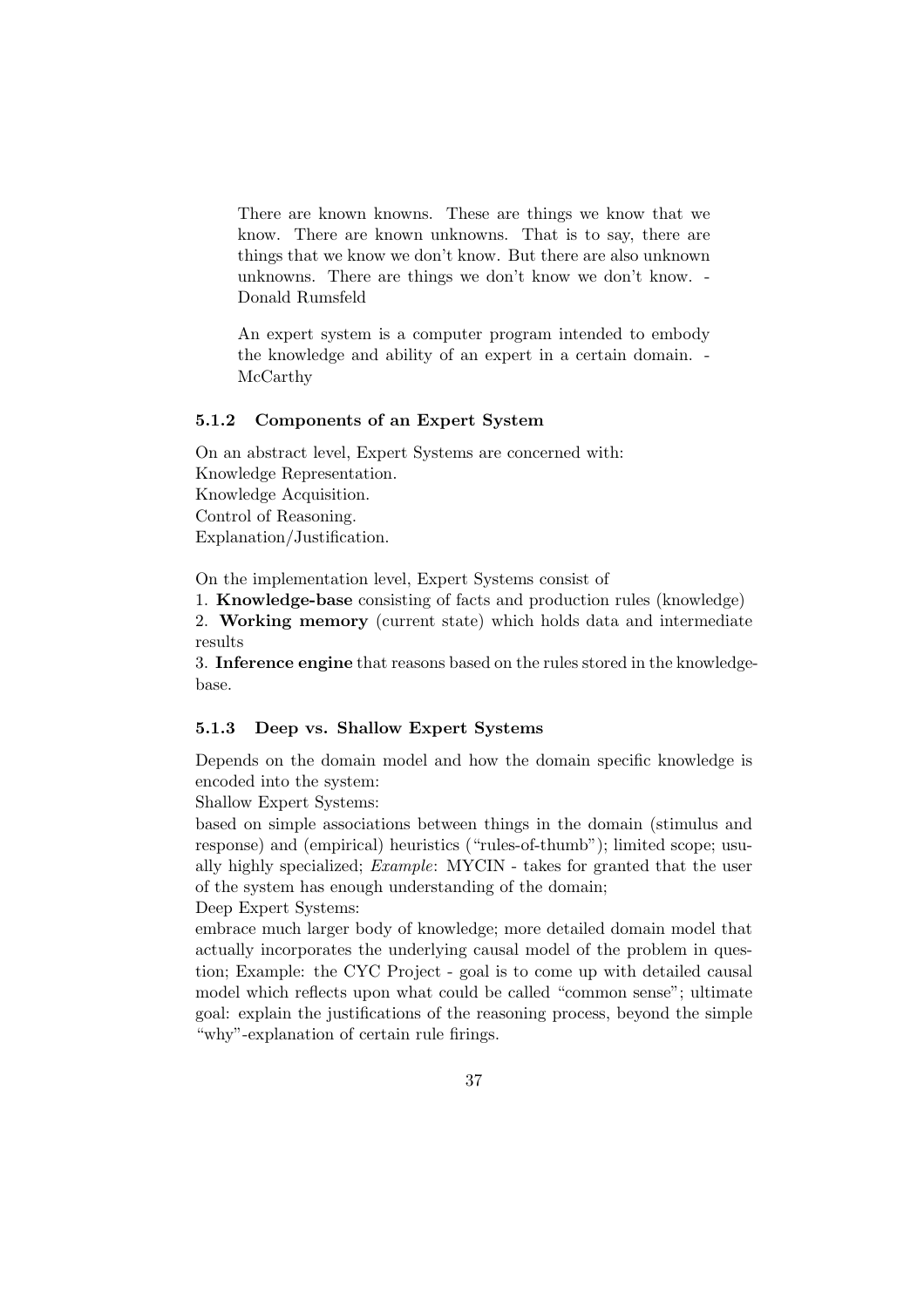## 5.1.4 Why and When Using Expert Systems?

Typical tasks for an expert system: Interpretation of data Diagnoses (MYCIN) Structural analysis of complex objects Configuration of complex objects Planning sequences of actions.

When to use an expert system?

- 1. Domain is characterized by use of expert knowledge, judgement and expertise
- 2. Conventional programming approaches are not satisfactory
- 3. Recognized experts in solving the problem exist
- 4. Experts are better than amateurs in solving the problem
- 5. Expertise is scarce, expensive and depends on overworked experts
- 6. Heuristics, rules-of-thumb, dealing a lot with uncertainty make extremely large number of possibilities easy to handle
- 7. Amount of knowledge is large enough to make knowledge base developed interesting, but the number of important concepts is reasonable
- 8. Task is decomposable
- 9. Task is teachable and some knowledge can be acquired from text books
- 10. Experts could decide whether or not the results are good

## 5.2 Symbolic Computation

A symbol is a designator for "something" (e.g. a physical object, a concept etc.). In symbolic computation, we need a way to define symbols, create associations between symbols and provide operators to manipulate symbols  $(s)$ yntactic rules  $+$  transformation rules).

Physical Symbol Hypothesis: Newell and Simon: "A physical symbol system has the necessary and sufficient means for general intelligent action"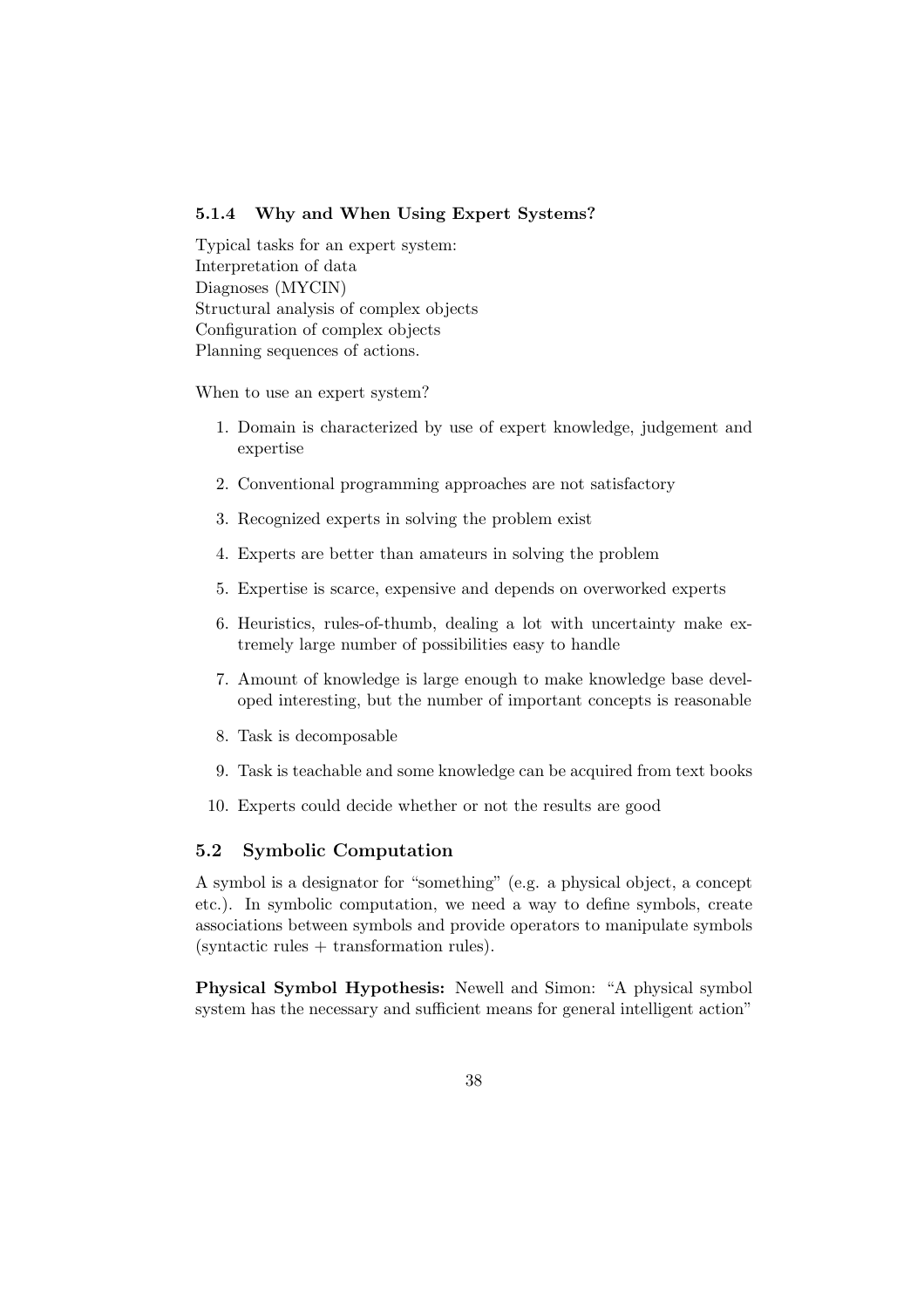Structure based on logical/mathematical systems - hence we're dealing with sets and sequences, best represented as lists (as realized in LISP). Why? Because these formal structures are well understood.

#### Pattern matching:

Can tell if two symbols are equal to each other. Advantage: thanks to unification (substitution), it can match "wildcards" or variables to a instantiation.

Why LISP isn't good for knowledge representation:

because it lacks means to organize the use of knowledge, it just imposes a certain structure.

#### 5.3 Rule-Based Systems

#### 5.3.1 Production Systems

A production system consists of:

1. A set of production rules

2. Rule interpreter that decides which rules to apply and when

3. Working memoryContains the current state of the problem: known facts/data, current sub-goals, intermediate results. These data are used by the rule interpreter to activate the rules.

This is similar to the tree elements of an expert system: knowledge base, inference engine, and working memory.

Rules are triggered by this data and the interpreter controls the activation and selection of rules at each recognize-act cycle.

An advantage of Production System over regular computer language is that they provide an immediate response

A rule is of the form  $P_1, \ldots, P_m \to Q_1, \ldots, Q_m$  where  $P_i$  are the premises (antecedents) and  $Q_i$  are the actions to be performed (consequents). A rule of this form "produces" the  $Q_i$ .

Example:

 $\alpha_1\$_1 \ldots \alpha_m\$_m \to \beta_1\$_1 \ldots \beta_n\$_n$ 

This tries to match the content of the working memory to the premise and produces the action depicted by the right-hand side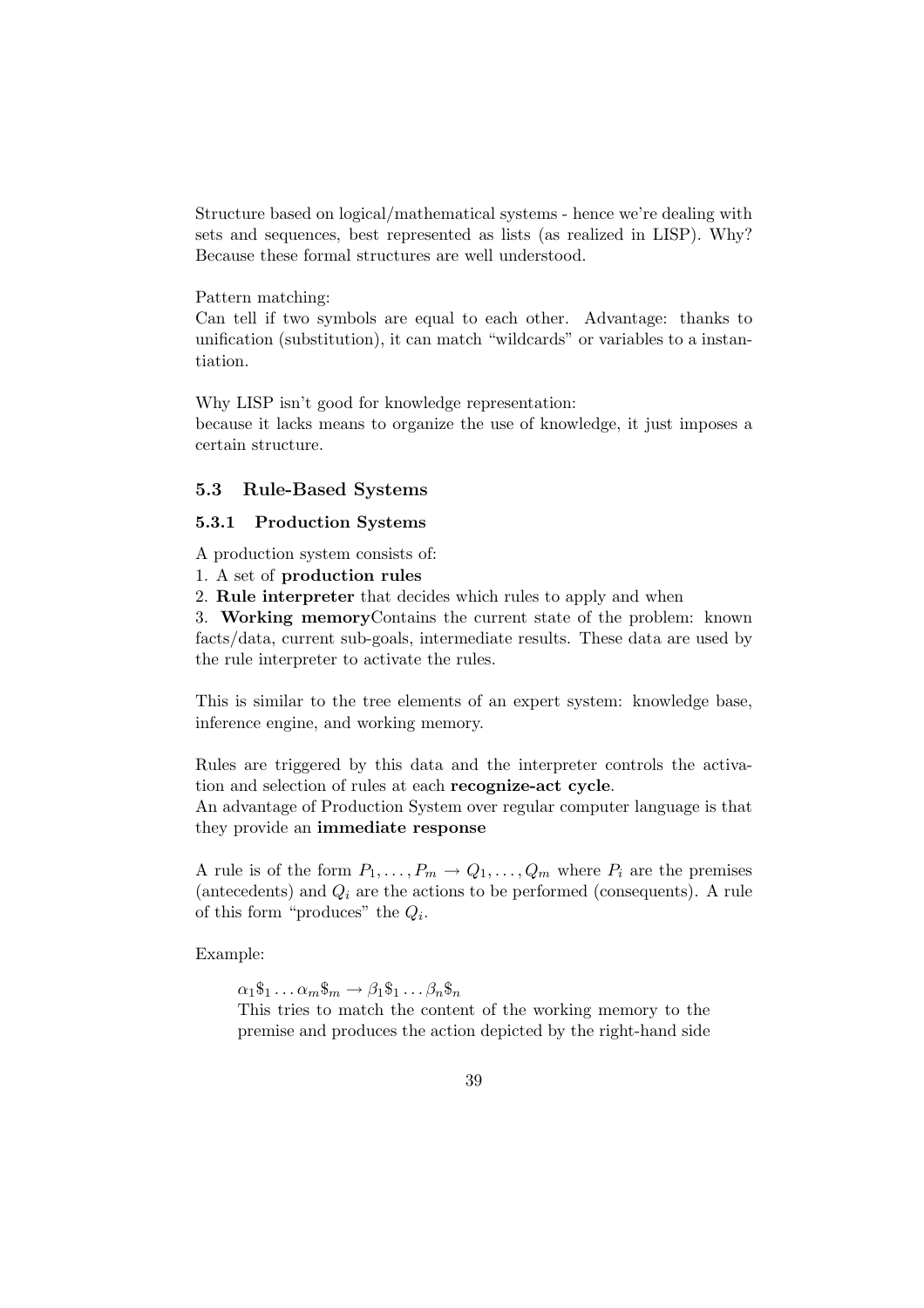of the rule.

 $\$_10 \rightarrow \$_1STOP$  $\$_11 \rightarrow \$_1STOP$ This cuts any given binary number in half by right-shift.

CALC  $1\$_1$ RESULT $\$_2 \rightarrow$  CALC  $\$_1$ RESULT $\$_2\$_2$ CALC RESULT  $\$_2 \rightarrow \$_2$  DONE  $\$_10 \rightarrow$  CALC  $\$_1$  RESULT 1. Calculates  $2^n$  by transforming any binary number into a "calc (binary number) result 1" scheme (initialization, since  $2^n = 1$ for  $n = 0$ ).

## 5.3.2 Conflict Resolution

The interpreter for a set of production rules can be described in terms of the recognize-act cycle:

- 1. MATCH the premise patterns against elements in working memory
- 2. Choose one out of all selected rules (CONFLICT RESOLUTION)
- 3. APPLY the rule

The computation usually halts if no more rules can fire or a rule explicitly issued a halt-command.

Selected rules in step 2 are called instantiations. If the rule set is designed such that no conflicts can emerge, it is called *deterministic* or else *non*deterministic.

Control regimes: Global - domain-independent (refractoriness, recency, specificity); Local - domain-dependent (meta-rules, based on expert knowledge on how to resolve those conflicts)

Control regimes have two main characteristics: sensitivity (how quickly does it respond to conflicts) and stability (are the decisions consistent). In addition to that, we can create salience groups for rules to determine their ordering. All this adds heuristic power to expert systems!

Appropriate Domains: Computer System Assembly, Circuit Fault Diagnosis, Route planning, mostly narrow domains. Inappropriate: Classification of extremely large, complex and ambiguous data, scientific calculations, multiple fault diagnosis.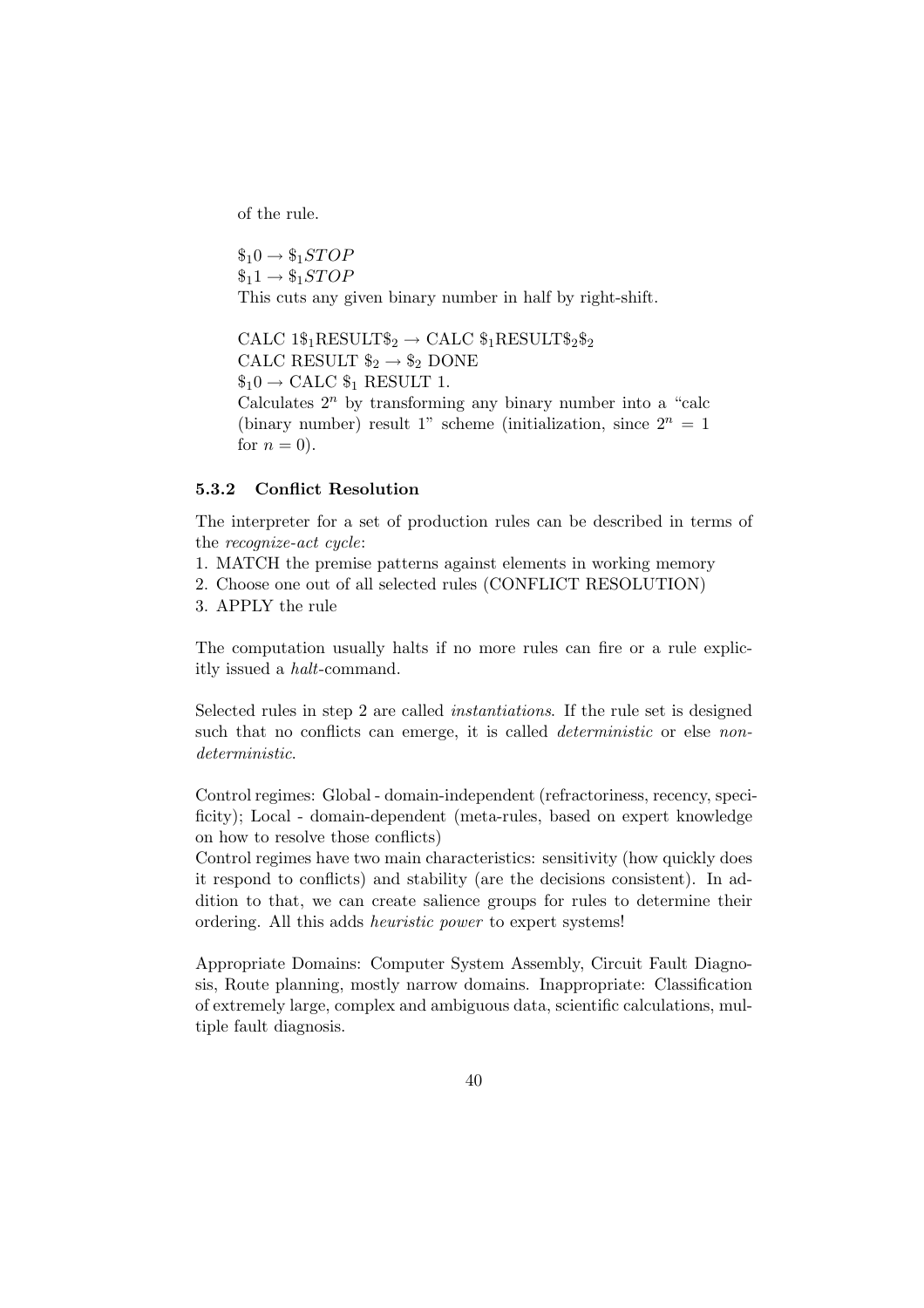## 5.3.3 Forward vs. Backward Chaining

Forward-Chaining is data-driven: we chain forward from true/satisfied conditions towards the goal and use newly added facts to further chain forward if possible.

Backward-Chaining is goal-based: we look for the satisfaction of the premises that conclude our goal and take it further from there (sub-goaling).

Example:

 $FC =$  generate palindromes from a given start;

 $BC = recognize$  palindromes from a given one.

# 5.4 Turing Machines - Computational Power and Expressiveness

It can be shown that Turing Machines and Production Systems are equally expressive. That is, any computation that can be performed by a Turing Machine can be translated to a production system and vice versa.

A language that is accepted by a TM that halts on all inputs is known as a recursive set.

Recursive languages are decidable.

Recursively enumerable languages are not (if word is in language, then TM halts, if not, then the TM might run halt or run forever).

Halting Problem: Is there an algorithm which can determine whether a TM eventually halts on input w? (No, as proved by Turing in 1936.) (see 3.1.3 for more on decidability)

#### Non-deterministic Turing Machine:

A TM that allows a number of possible transitions instead of only one. DTMs have a single computation path, while NTMs have a computation tree. Apparently, NTMs seem to be more powerful than DTMs, but every NTM can be transformed into a DTM, which would compute the same, but takes a lot longer. How much longer is not known in case of the open  $NP = P$ ? question.

## 5.4.1 Time Complexity

P: Class of problems that can be solved in polynomial time on a deterministic TM - usually taken as the group of tractable problems, or problems for which an efficient algorithm exists.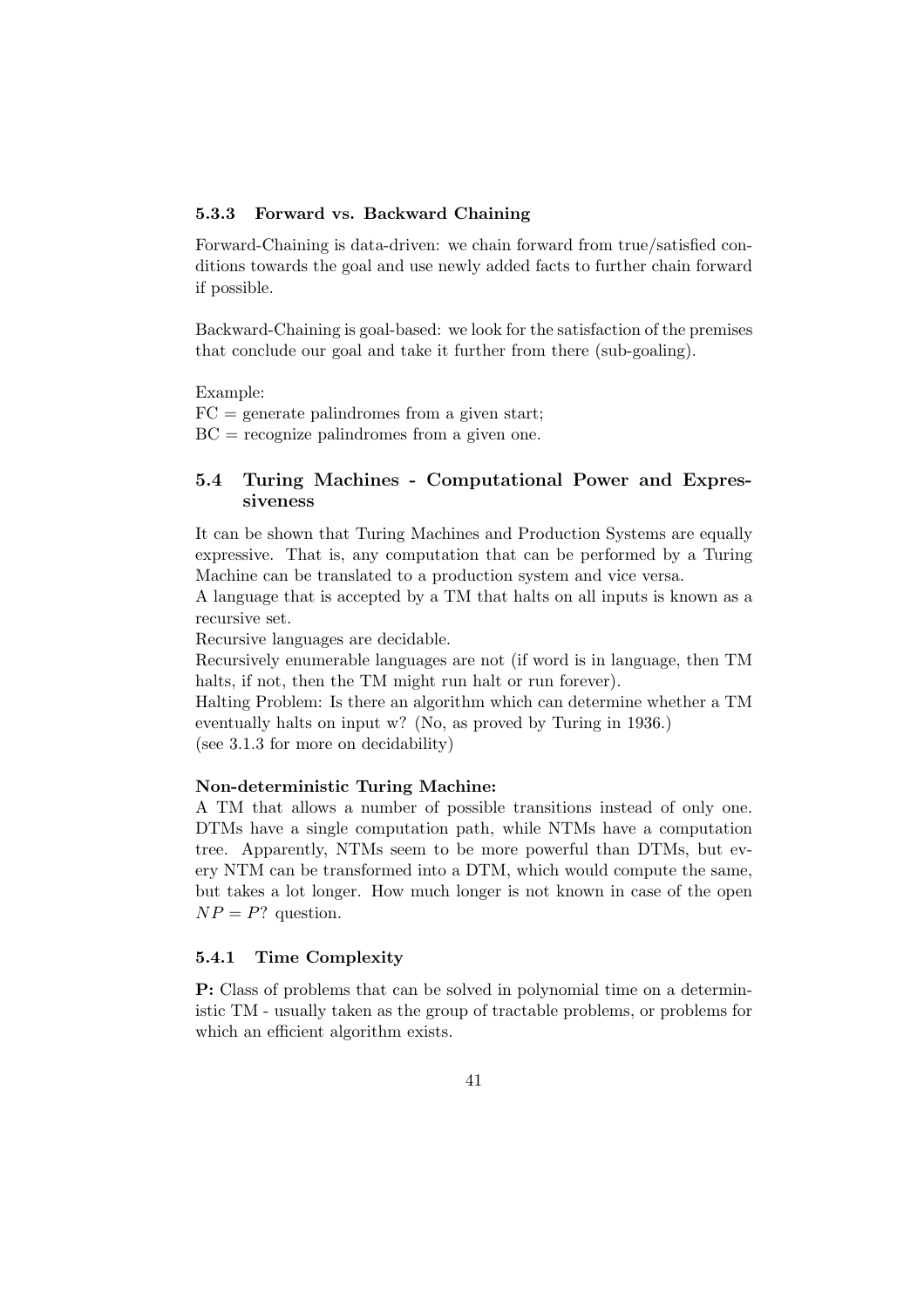NP: Class of problems that can be verified in polynomial time on a Nondeterministic Turing Machine. This class contains many problems that people would like to be able to solve effectively, including the Boolean satisfiability problem, the Hamiltonian path problem and the Vertex cover problem. All the problems in this class have the property that their solutions can be checked effectively.

A P-problem (whose solution time is bounded by a polynomial) is always also NP

NP-complete: Most difficult problems in NP; A problem is NP-complete if it is in NP and every other problem in NP is reducible to it (reduction  $=$  there is an transformation algorithm that runs in polynomial time and transforms any problem to the current problem).

A problem which is both NP (verifiable in nondeterministic polynomial time) and NP-hard (any other NP-problem can be translated into this problem). Examples of NP-hard problems include the Hamiltonian cycle and traveling salesman problems.

For example, given a logical expression, is there an assignment of truth values to the variable which will make the expression true?

Another example of an NP-complete problem is the subset sum problem which is: given a finite set of integers, determine whether any non-empty subset of them sums to zero. A supposed answer is very easy to verify for correctness, but no one knows a significantly faster way to solve the problem than to try every single possible subset, which is very slow.

NP-hard:A problem is NP-hard if an algorithm for solving it can be translated into one for solving any other NP-problem (nondeterministic polynomial time) problem. NP-hard therefore means "at least as hard as any NP-problem, " although it might, in fact, be harder.

All problems that are NP-complete or harder (formally: all NP-problems can be reduced to it, but it is not necessarily in NP itself, so it must be outside P, if  $P \neq NP$ ).

#### 5.5 Dealing With Uncertainty

# 5.5.1 MYCIN-Style Certainty Factors

Certainty factors can be used to

1. Guide program reasoning.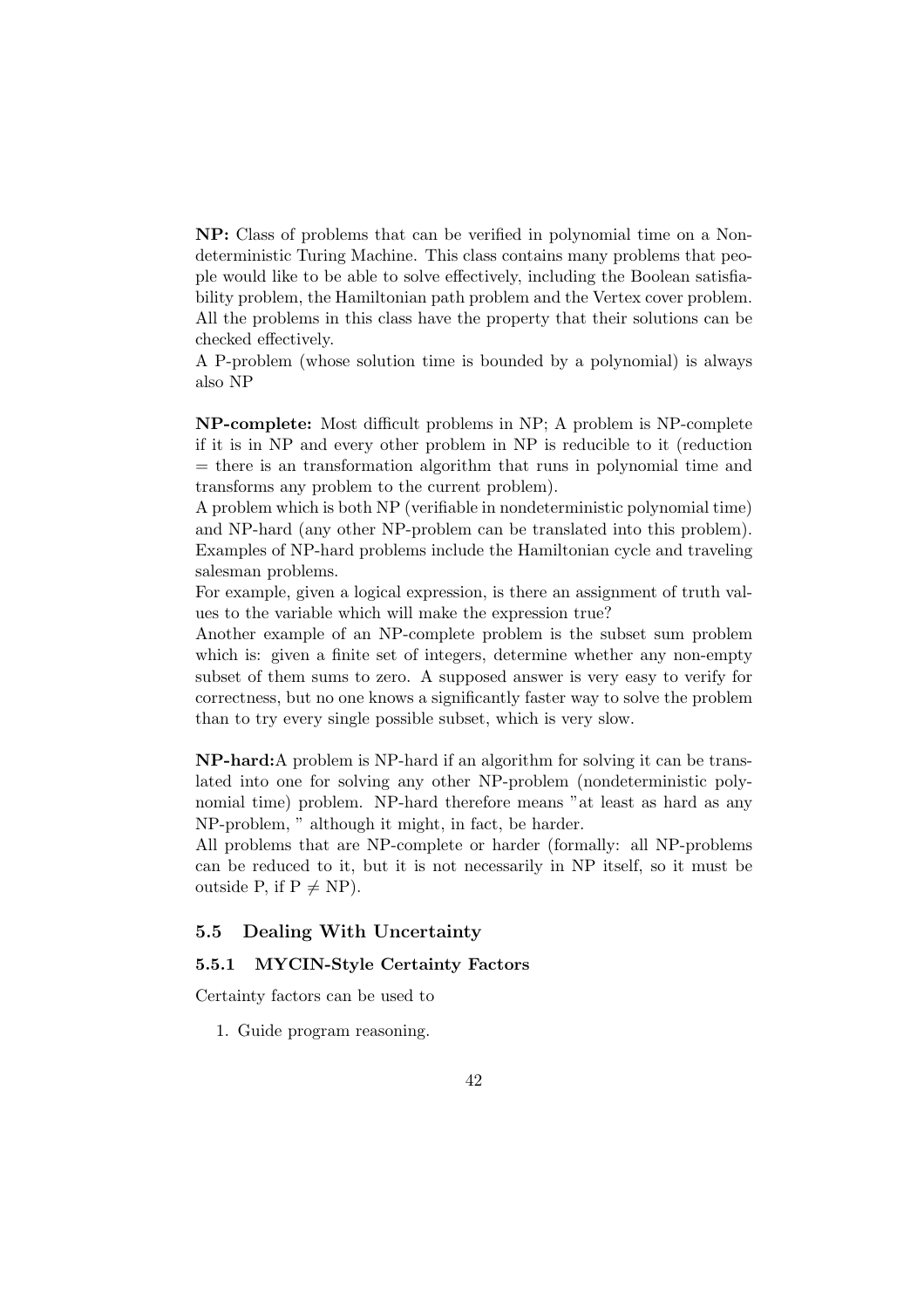- 2. Prune unpromising goals.
- 3. Rank hypotheses after all evidence has been considered. endenumerate They should not be viewed as probabilities.

Certainty factor (CF) : (Measure of Belief in hypothesis H based on evidence  $E$ ) – (Measure of Disbelief in hypothesis H based on this evidence)

Increase in degree of belief:

$$
\frac{P(h \mid e) - P(h)}{1 - P(h)}
$$

Increase in degree of disbelief:

$$
\frac{P(h) - P(h \mid e)}{P(h)}
$$

Problem with this method:

 $P(d_1) = 0.8$ ,  $P(d_1|e) = 0.9$ ,  $P(d_2) = 0.2$ ,  $P(d_2|e) = 0.8$ Increase in belief in  $d_1$  $0.9 - 0.8$ 

$$
\frac{0.9 - 0.8}{0.2} = 0.5
$$

Increase in belief in  $d_2$ 

$$
\frac{0.8 - 0.2}{0.8} = 0.75
$$

We should have favored  $d_1$  intuitively, but  $d_2$  is the winner.

Post-1977 MYCIN focused on CFs.

Antecedent Rule - combine user's certainty on the provided evidence.

Serial Rule - combine aggregated user's certainty and the expert's certainty, to give a fired rule a overall CF.

Parallel Combination Rule - if several rules support the same hypothesis, their respective CFs have to be combined using this rule. Any good parallel combination rule should be associateive (so order of the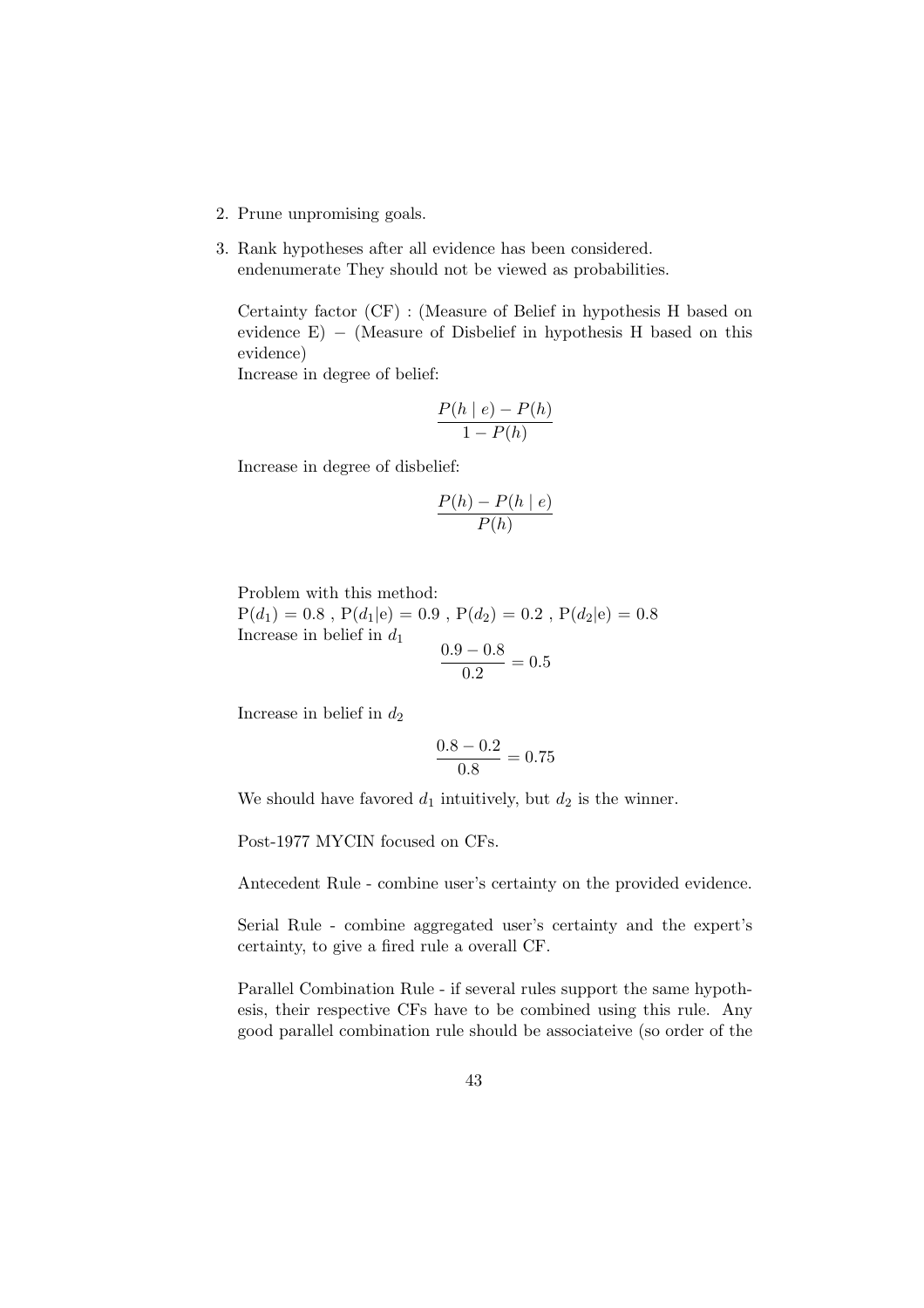arguments is unimportant), commutative (so the sequence order is unimportant), and symmetric (so equal but opposite evidence cancels. Given  $CF_1$  and  $CF_2$ , certainty factors for two rules,

$$
CF = \begin{cases} CF_1 + CF_2 - CF_1 * CF_2, & CF_1, CF_2 > 0 \\ CF_1 + CF_2 + CF_1 \cdot CF_2, & CF_1, CF_2 < 0 \\ (CF_1 + CF_2)/(1 - min(|CF_1|, |CF_2|), & CF_1 \cdot CF_2 \end{cases}.
$$

## 5.5.2 Fuzzy Sets (Possibility Theory)

Possibility theory is a theory dealing with non-random type of uncertainty. Based on the concept of membership instead of simple switchoff/switch-on approach

- 1. Fuzzify input
- 2. Apply logical rules
- 3. Apply implication (min)
- 4. Aggregate Results
- 5. Defuzzify (Centroid, Bisector, Maximum...).

#### 5.5.3 Conditional Probabilities (Bayesian)

 $P(A \text{ given } B) = \frac{P(A \wedge B)}{P(B)}$ . Probability tree useful to come up with the cases (see Bob-Example:  $P(A \wedge B)$  is 0.15 (0.9 x  $\frac{1}{6}$ ), whereas  $P(B)$ also takes into account the cases where initially no six came up, and Bob lied.

This is different from Certainty Factors, because here a belief in something commits one to disbelief in the negated hypothesis.

Bayesian methods can be used to determine the most probable hypothesis, in a sense that no other hypothesis is more likely.

#### 5.5.4 Dempster-Shafer

Based on belief functions, rather than pure probabilities, they resemble the MYCIN certainty factors and are believed to combine probabilities with the flexibility of rule-based systems. Dempster-Shafer theory allows us to specify a degree of ignorance, the likes of which are not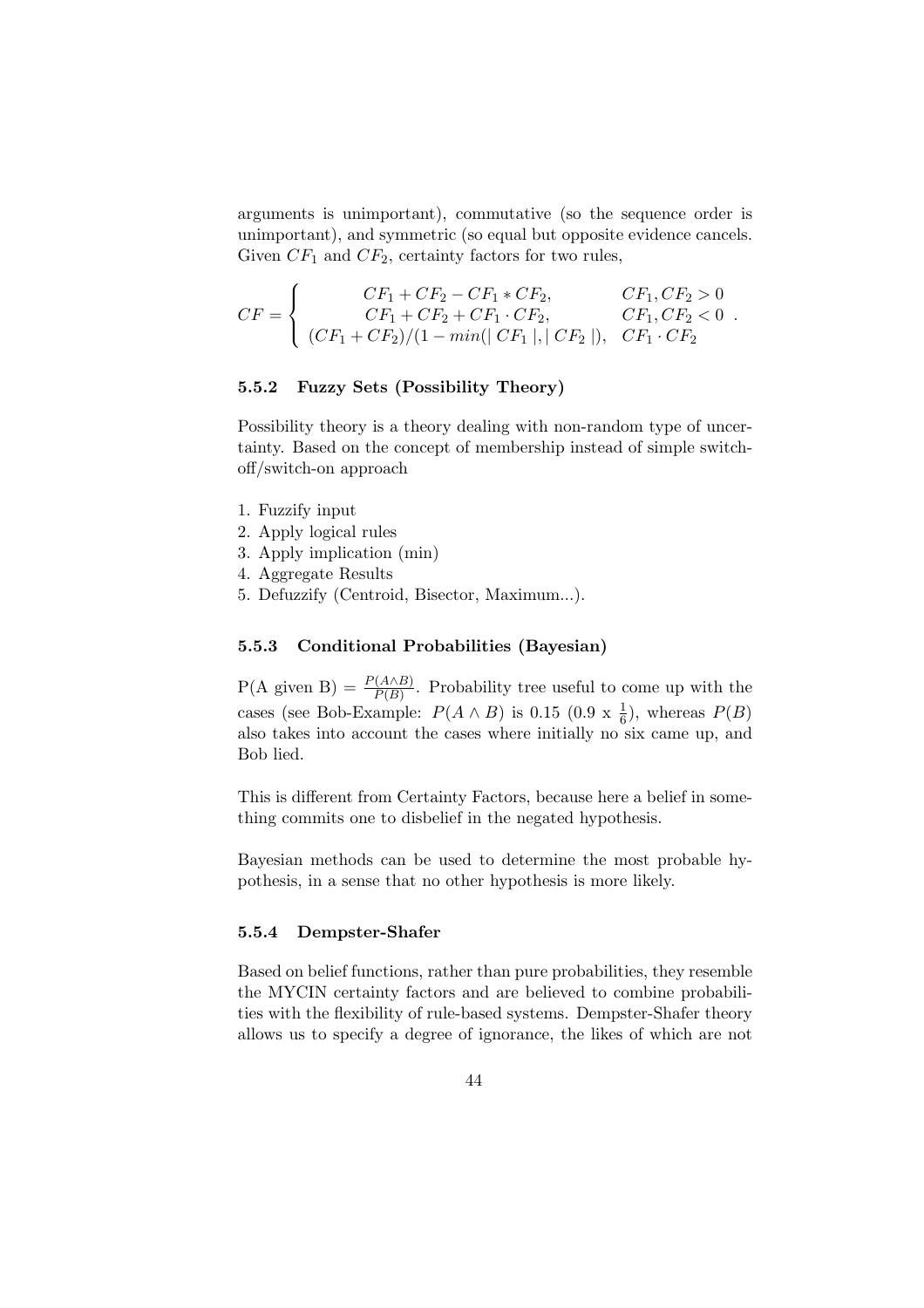allowed in Bayesian theory. Also not that the measure of belief and disbelief of an outcum need not equal one.

First, uncertainties are sorted into independent items of evidence. Then Dempster's rule is applied computationally.

Based on two things: computing belief functions and combining belief functions derived from different pieces of evidence

"m" is a basic probability assignment;  $m(0) = 0$  and m(sumofall hypotheses $subsets) = 1$ ; Total belief in any focal element A (a subset containing a number of hypotheses) is the sum of all bpa's (m's) of its subsets  $B_1 \ldots B_n$ . Lower bound is the "support" of A, which is the total belief in A; Upper bound is the "plausibility" of A, given by  $1-\text{Bel}(A^c)$  - $(A<sup>c</sup>$  being the complement of A) - i.e. this is the degree to which we don't believe in  $\sim A$ , hence Pls(A) = 1–Bel( $\sim A$ ).

Belief interval: from "total belief in A" (support) up to "the extent that A could possibly be true" (plausible).

Demptser's combination rule: computes new belief function based on two existing belief functions derived from different evidence.

Doesn't distinguish between prior and posterior probabilities like Bayesian belief. Belief in something doesn't mean that the remaining belief is committed to its negation  $(P(H) = 1-P(\sim H))$ . In Dempster-Shafer, belief in some subset A (focal element) does not force the remaining belief to be committed to its complement. Hence Bel(A)+Bel(∼A) can be less than 1. The remainder is the degree of ignorance concerning A.

# 5.6 Knowledge Representation

#### 5.6.1 Frames

Minsky's theory of frames - how the mind works: A frame is a data structure for representing stereotyped situations. Attached to each frame are several kinds of information (usage, predictions, exceptions, etc.). The human mind stores this kind of situational information in memory structures called frames, which are to be adapted to fit reality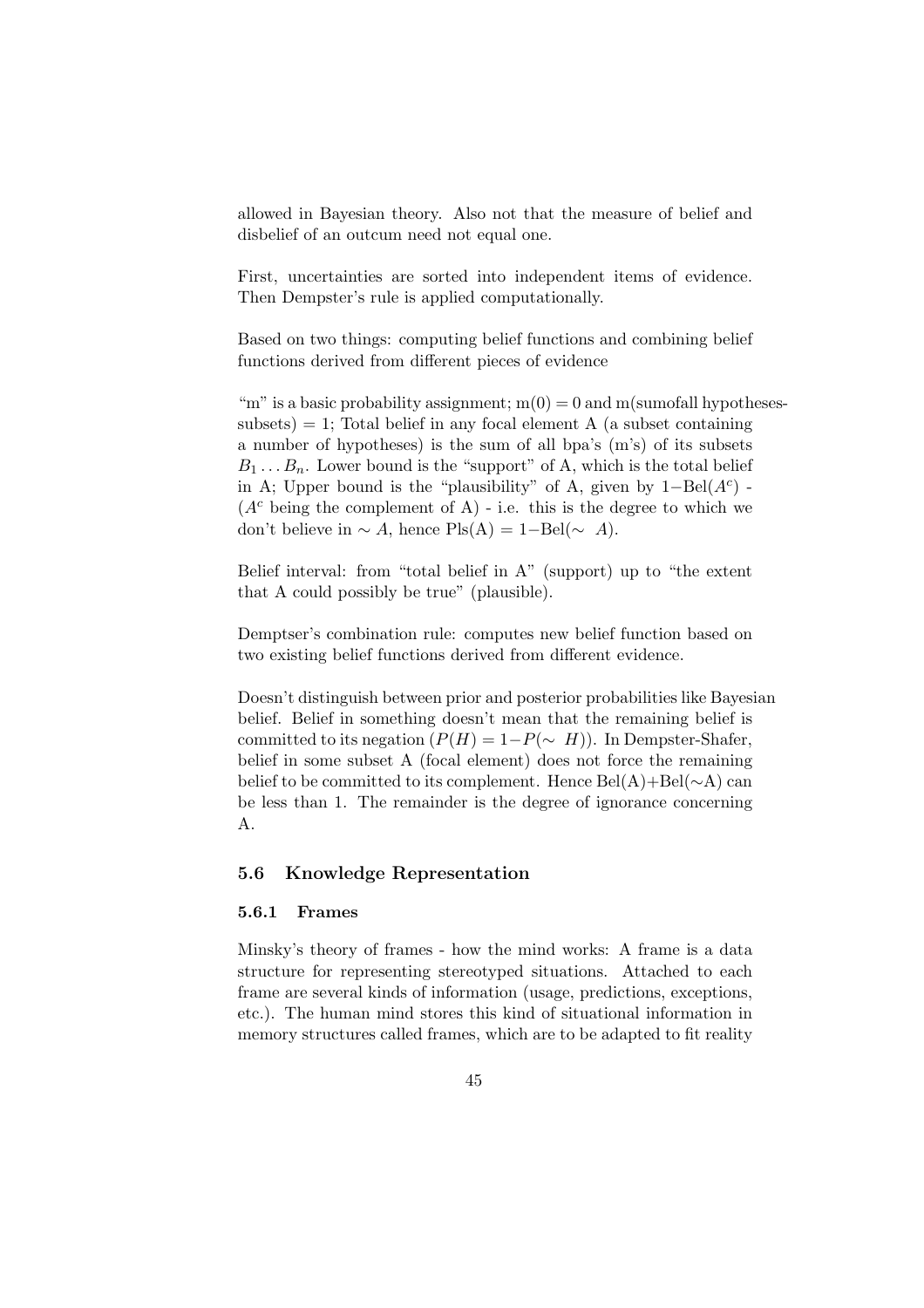by changing the details as necessary (frame problem: how to determine which things remain the same in a changing environment).

We can think of a frame as a network of nodes and relation (in fact, they are a subset of semantic networks). Collections of related frames are linked together in frame-systems. Actions lead to transformations between the frames of a system. A frame's terminal slots are normally filled with default assignments - presumptions and expectations. These are replaced once new and better information comes in.

Scripts are a type of frame. They specify a sequence set out in time.

# 5.6.2 Semantic Networks / Associative Nets

Semantic Networks are a subset of associative networks. They consist of nodes and links between nodes that express a relationship between each other. Basic idea is that the meaning of concepts come from their semantic relationship to other concepts. This meaning can be illustrated using nodes and labeled connections. SNs are a way to represent knowledge.

## 5.6.3 Ontologies

Explicit specification of some topic; formal and declarative representation which includes the names for referring to the terms in that domain and logical statements that describe what the terms are, how they are related to each other and how they can or can't be related to each other. (In philosophy the term accounts for what exists - in AI: what "exists" can be represented; knowledge can be represented in a declarative formalism and the set of objects is what's called the universe of discourse). An ontology is used to share domain knowledge among applications, agents, etc.

## 5.6.4 Belief Revision / Truth Maintenance Systems

Rule-based systems consist of a set of rules, which contribute to achieving a certain hypothesis. We keep adding supporting knowledge and evidence. TMS on the other hand keep better track of the reasoning process: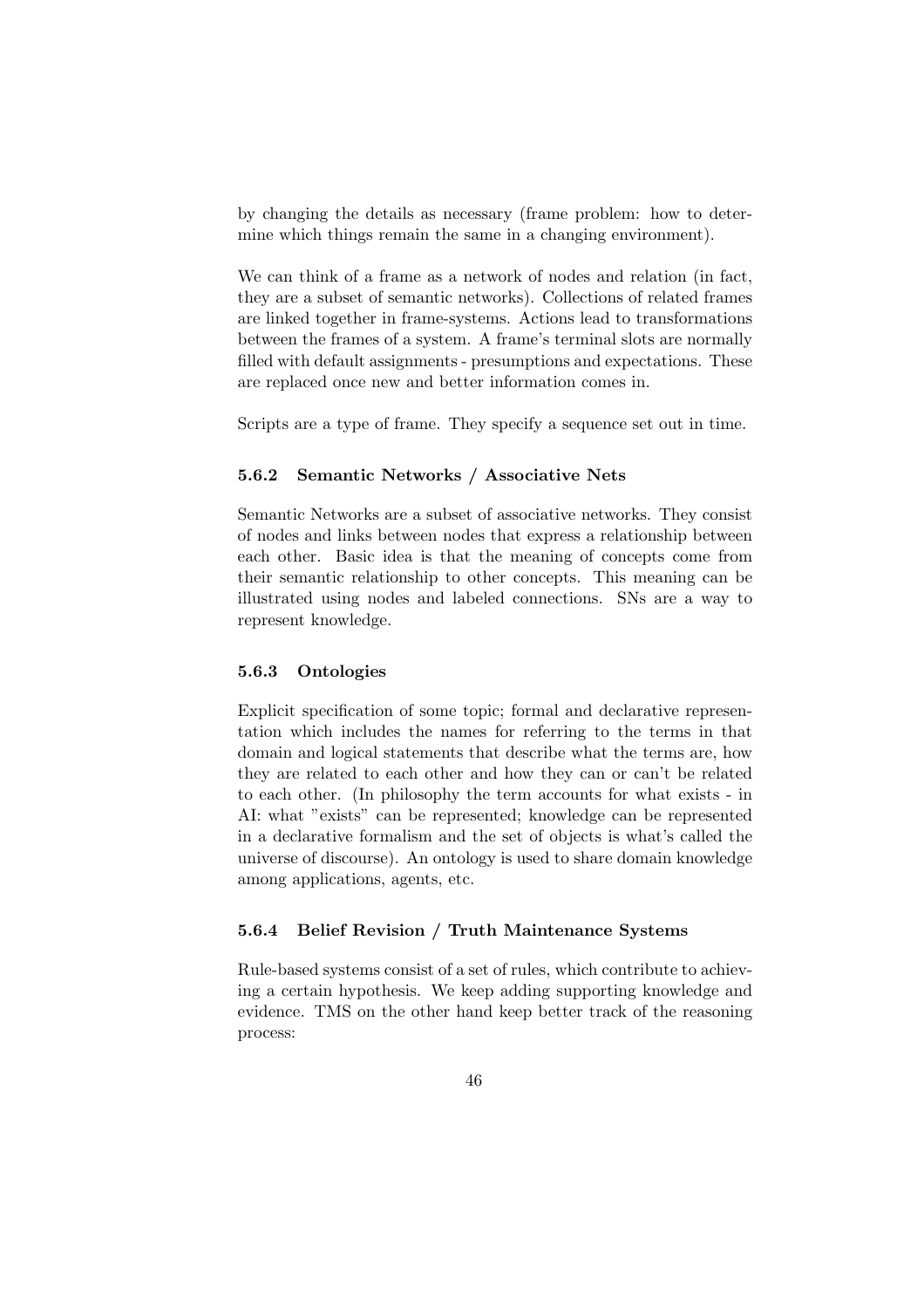dependencies between rules and pieces of evidence - newly added evidence not only supports or negates a hypothesis, but can also have an impact on other hypotheses via a dependency network;

Facilities to maintain and revise current knowledge about the world monotonic (always increasing the set of beliefs) or non-monotonic (allows retraction of beliefs). The former is what rule-based systems do, the latter is a system for knowledge justification, which allows commonsense reasoning;

Detects inconsistencies and contradictions in interdependent hypotheses and can make justified assumptions or retract justifications for pieces of knowledge.

This kind of information is propagated to all nodes of the network, making the reasoning a less straight-forward process.

# 5.7 Knowledge Acquisition

"Transfer and transformation of potential problem solving expertise from a knowledge source to a program"

Knowledge Acquisition is a generic term, which is neutral in respect to how this knowledge is gathered. Knowledge Elicitation is knowledge extraction from a human expert.

In general, the idea is to elicit knowledge in some way (e.g. provide example cases), then store the knowledge by designing a domain model of sorts, then compile the knowledge into production rules.

Identification - Identify problem characteristics Conceptualization - find concepts to represent knowledge Formalization - design structure to organize knowledge (domain model) Implementation - formulate rules to embody knowledge Testing - validate rules by validating the results

Testing leads to refinements of the rule base, redesigns of the domain model and reformulations of the initial concepts and characteristics.

Note that this should be an ongoing process as the system goes over to the maintenance phase after being deployed. Hence the expert system should allow to easily modify the rules and the domain model.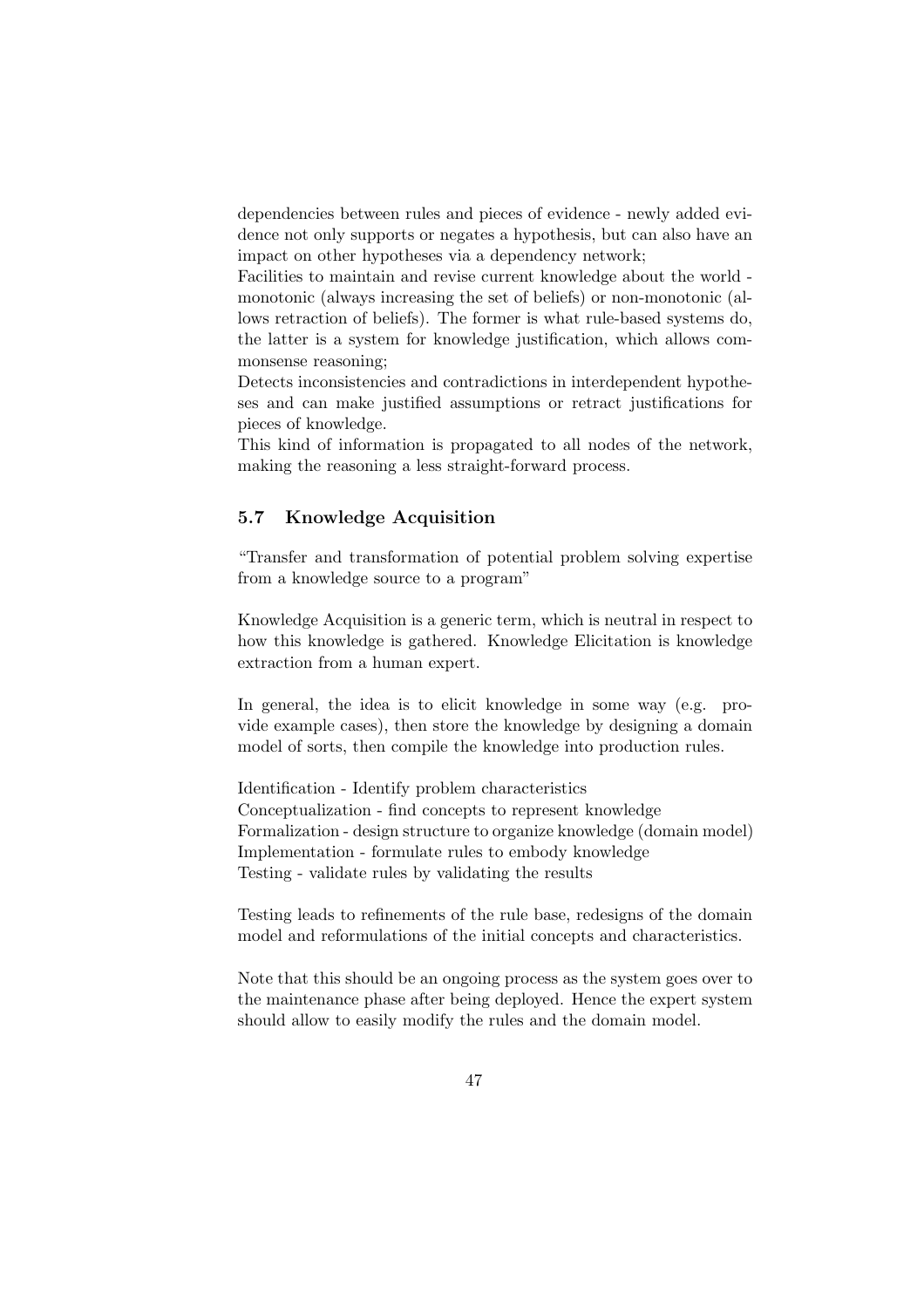# 5.8 Case-Based Reasoning

Rule-based reasoning relies on "rules of thumb", i.e. heuristic knowledge acquired from an expert. Another method to solve problems is to remember how we solved it in the past: case based reasoning. Examples: Law - based on precedence; Medicine - based on previously experienced sets of symptoms.

Current "case" is matched to the most similar existing case (using vector algebra) and a decision is being made. The new case is then stored into the case database. The new case can also be modified to reflect differences from the existing cases. Case-based decisions also encompass decision tree instance based learning - coming across a new case can be seen as learning from example: something rule-based KBS cannot do; on the other hand - instead of modeling the domain and have a thorough understanding of it (i.e. a theory), case-base reasoning is rather dull/blind.

## 5.9 Explanation

Some facility to store the WHY and the HOW of the reasoning process. The user can ask, why the system is asking a certain question and the system should respond with some insight in the current line of reasoning. The user can ask how the system came to a certain conclusion and the system should respond with the inferences that lead to the current situation.

# 5.10 Famous Problems

#### 5.10.1 Monty-Hall Problem

Always go for the switch, it doubles your chances of winning. Initially: pick one from 3 doors gives your  $\frac{1}{3}$  of a chance of winning the car. Now Monty opens one of the doors with the goats. Since he knows where the car is, he just gave you an important hint: Consider the other two doors as one entity of something you didn't pick. The chance that the car is behind one of those two doors is  $\frac{2}{3}$  ( $+\frac{1}{3}$  of your selection adds up to 1.0, so far so good) - hence this "entity" containing these two doors has a  $\frac{2}{3}$  chance of winning. As soon as Monty opens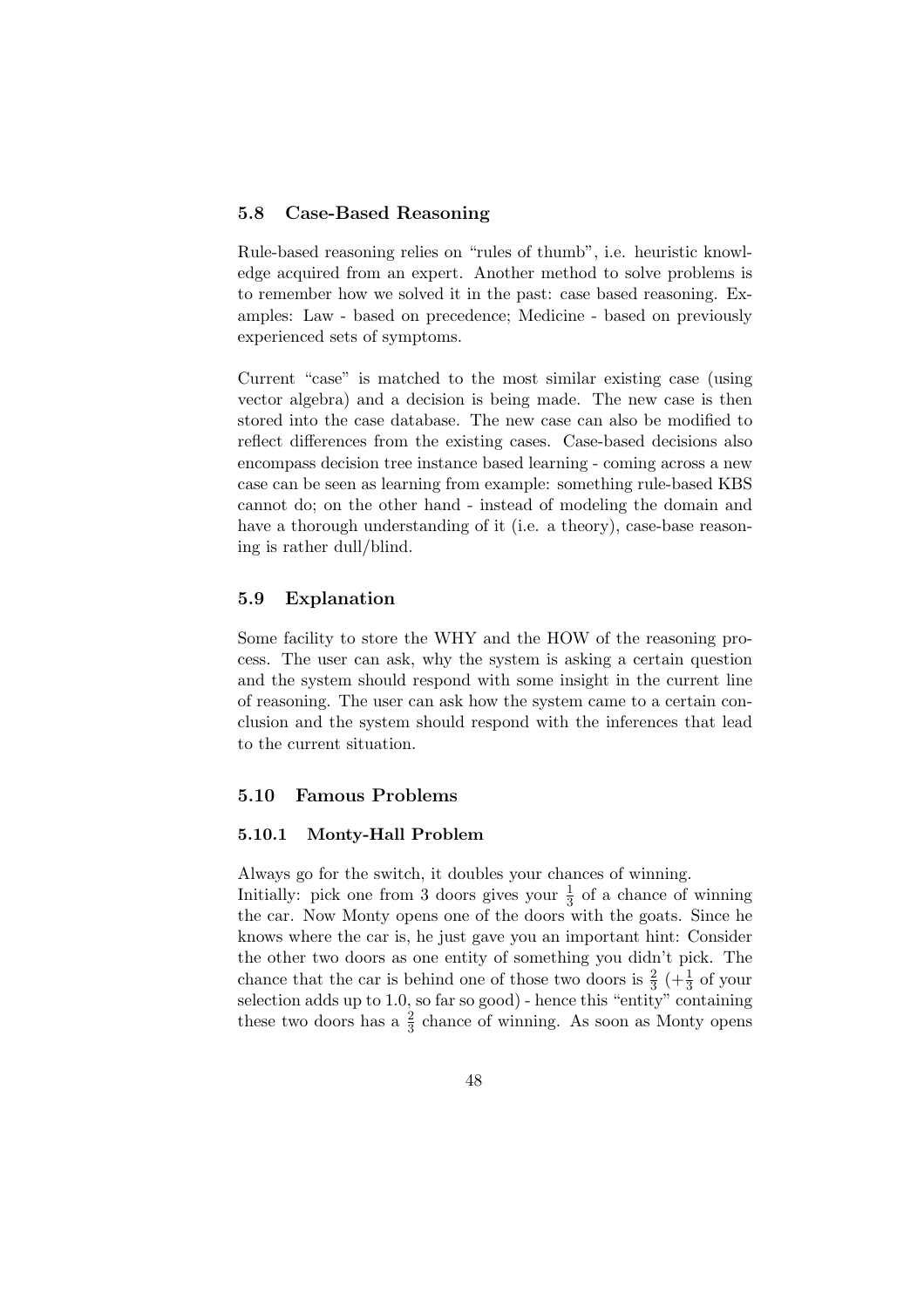one of the doors of that "entity", you know that the chances that the car is behind that particular door becomes 0, but the "entity" still has  $a \frac{2}{3}$  $\frac{2}{3}$  chance of winning. Hence, the remaining door in that "entity" has  $a \frac{2}{3}$  $\frac{3}{3}$  chance of winning, whereas your original selection remains at  $\frac{1}{3}$  – SWITCH!

#### Variant: The Big Deal

Monty invites 2 players to play the big deal: each player picks a door (different ones); Monty ejects the player with the goat behind his or her door or one of them randomly if both picked a goat-door (but he won't tell the players that of course); he then offers the remaining player to switch – should he accept? NO! In  $\frac{2}{3}$  of the cases, the sticker will already have selected the door with the car. Only in the case that both players selected a goat-door will the sticker lose.

#### 5.10.2 3 Glasses of Water

3 glasses of water - the first is potable with probability of 0.9, the second one is potable with certainty factor 0.9 and the third one is potable with possibility or fuzzy membership 0.9. Which one should you drink? Answer: the third one. Why? The issue is that probabilities and fuzzy memberships convey a totally different type of information. The 0.9 probability tells us that over a long run of experiments, 1 out of 10 bottles would contain a deadly poison. Essentially, you have a 10% of dying after choosing this bottle. The fuzzy number on the other hand quantifies the similarity of an object to imprecisely defined properties. A 0.9 membership means that the liquid in that bottle contains a liquid that is fairly similar to a perfectly potable liquid. The membership for a poisonous liquid would not be that high, so the risk of dying is completely ruled out. Hence this is the better choice.

## 5.11 Intelligent Information Systems

#### 5.11.1 Blackboard Architecture

Addresses the issues of information sharing among multiple problemsolving agents in a heterogeneous environment. The blackboard is the central repository for all shared information and knowledge. Agents are considered to be some sort of expert that uses information from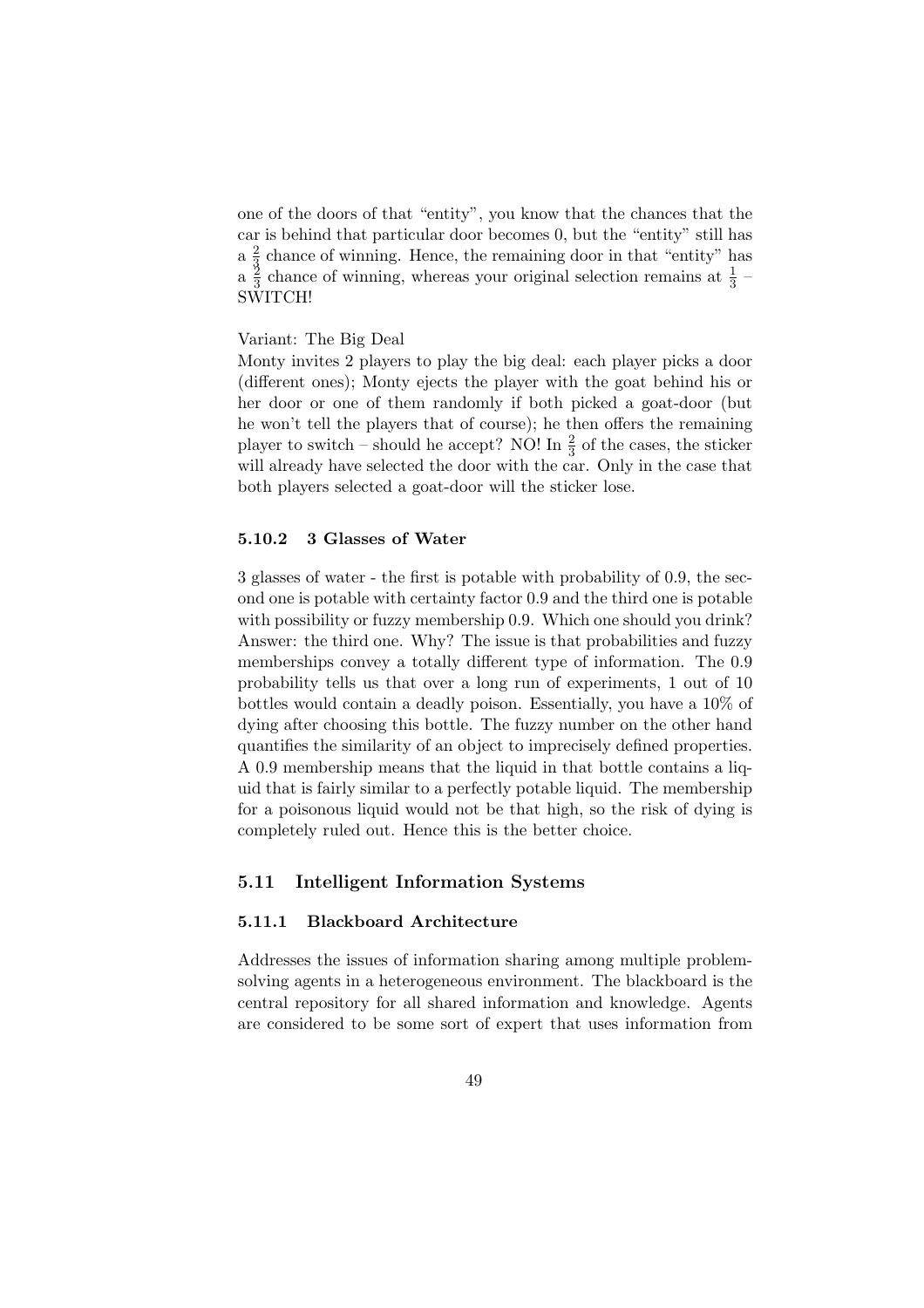various knowledge sources to contribute to the solution of the problem. An "arbiter" controls the access to the blackboard, allowing only the most promising contributions to be written to it (this process goes on until a solution has been found). The blackboard can therefore be thought of as the working memory of a problem-solver.

#### 5.11.2 Intelligent Software Agents

Program designed for performing specific tasks on behalf of the user or other agents (in collaborative multi-agent environments).

#### 5.11.3 Data Warehousing

Integrating multiple heterogeneous information sources into a single repository that can be accessed and queried directly in order to perform analysis or manipulate data through a single interface.

It is usually used for accessing databases with different formats and data models (oftentimes legacy databases) in order to provide a "single version of the truth", i.e. a single way to represent data and make it available to the global system

## 5.11.4 Active Database

Regular databases that embed situation-action-rules (i.e. react to a certain situation occurring)

## 5.11.5 Data Mining

Data mining essentially is a knowledge discovery mechanism for data bases (e.g. customer data). Uses statistics and pattern recognition as its main tools. It extracts implicit, previously unknown and potentially useful information from large data sets. The "patterns" that are searched for are usually hidden causal links between data.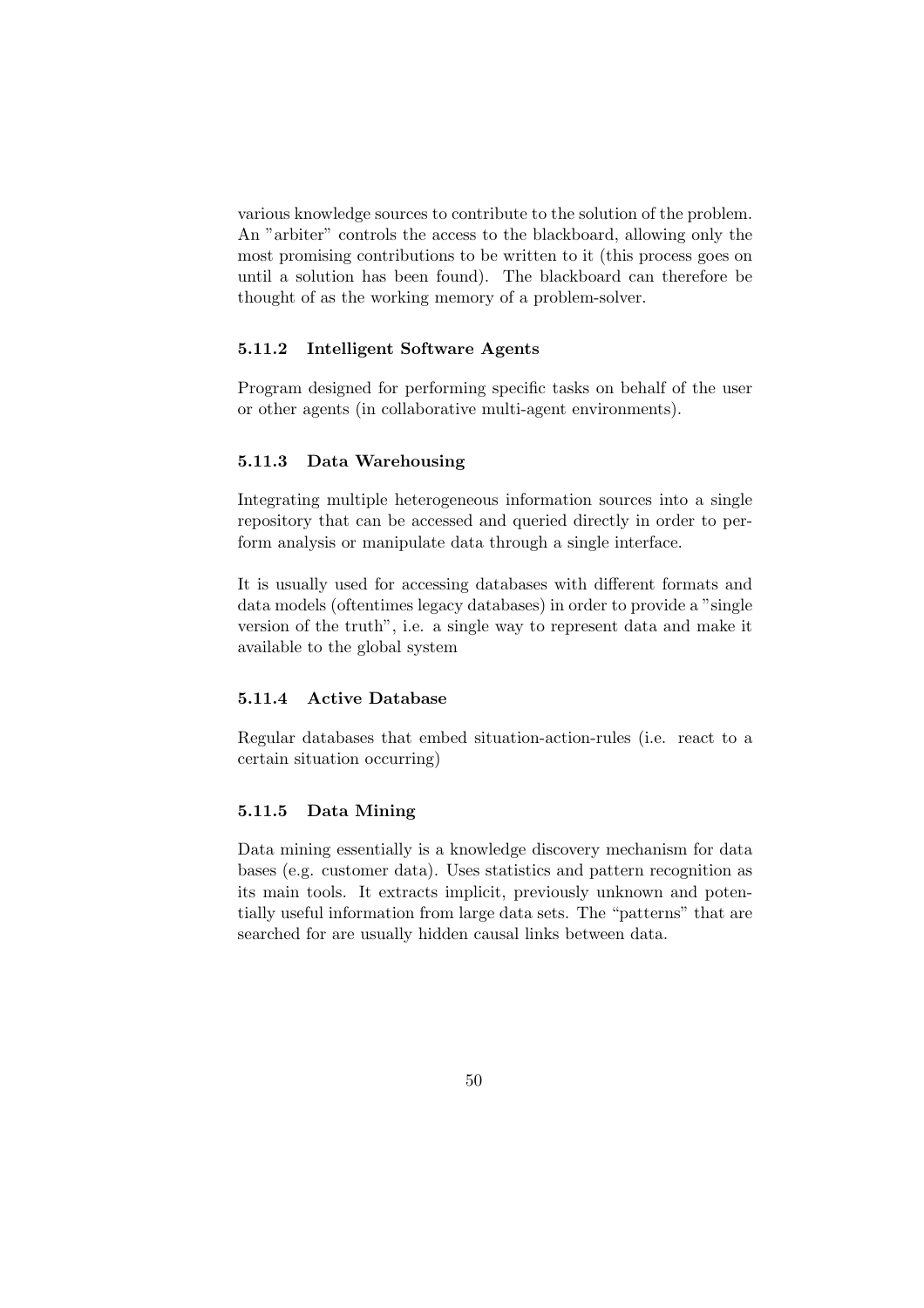# 6 Genetic Algorithms - CSCI(ENGR) 8940, CSCI(ARTI) 8950

#### 6.1 Overview

#### 6.1.1 What is a Genetic Algorithm

GAs model genetic evolution based on the Theory of Evolution.

## 6.1.2 Components of a Genetic Algorithm

Problem encoded in some way (chromosome); Population containing a large number of chromosomes; Genetic operators (selection, crossover, mutation); additional operators (elitism, seeding); Fitness function (encoding the optimization goal).

## 6.1.3 Why Using Genetic Algorithms?

Noisy, discontinuous, non-differentiable problems seem to be appropriate for GA/EAs, whereas continuous and differentiable problems are more suitable for traditional optimization.

Difference between traditional approach and evolutionary approach: Traditional optimization uses deterministic rules to browse the search space, does a sequential search from one particular starting state, carefully adjusting this state to move towards the goal. TO is guided by some derivative information (e.g. logic)

Evolutionary optimization uses probabilistic transition rules, does a parallel search from various initial starting states. EO is guided solely by the fitness values of individuals.

#### 6.1.4 No Free Lunch Theorem

For any algorithm, any elevated performance on one class of problems is paid for in performance on another class. Generally speaking, even if there's something like a "free lunch" on an individual basis, someone will have to pay for it.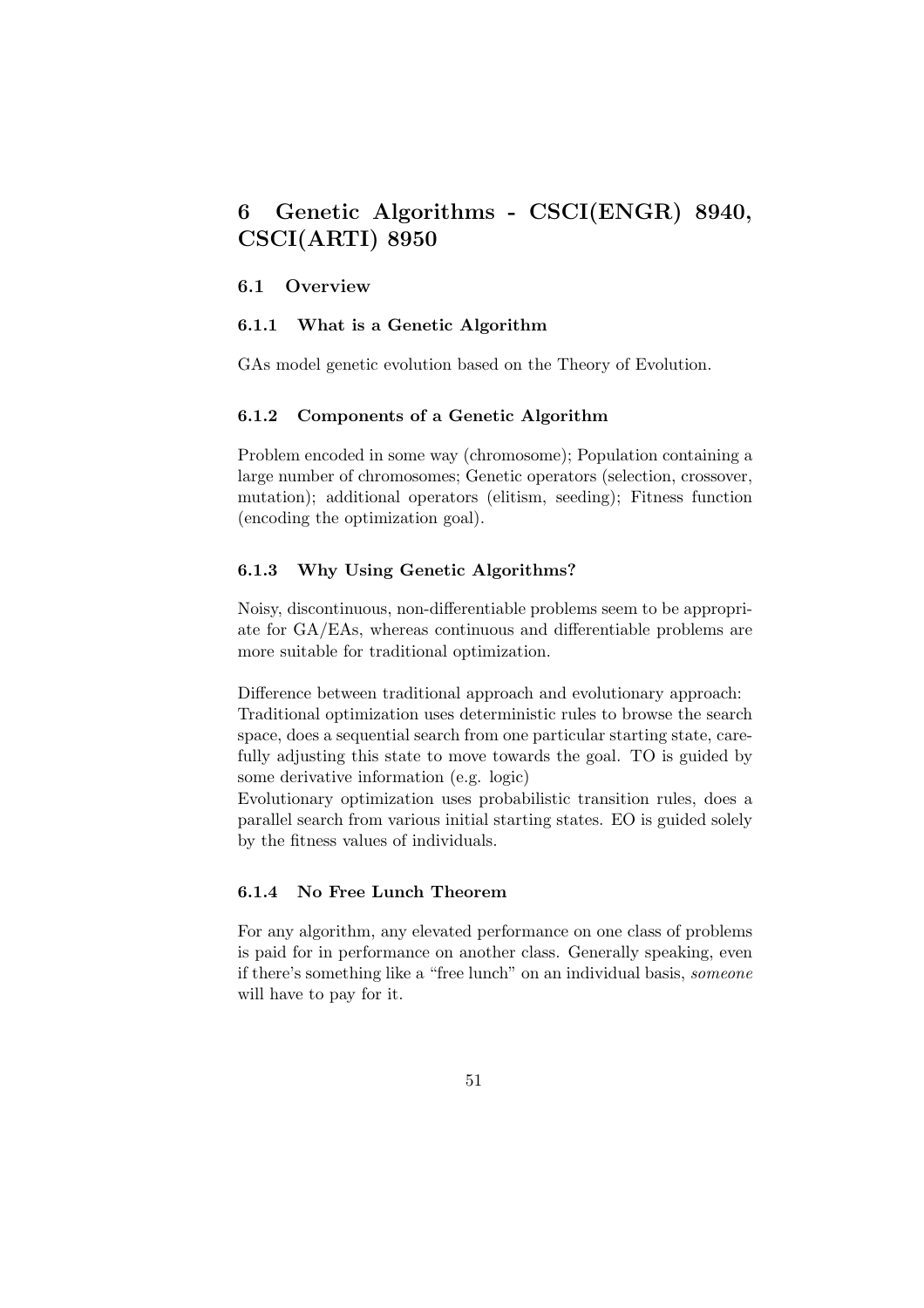## 6.1.5 Intractable Problems

A class of problems is called intractable, if the time required to solve instances of the class grows at least exponentially with the size of instances. This is important, because it means that even mid-sized instances of a problem class cannot be solved in reasonable time. Generally speaking, a problem is intractable if no algorithm exists that can compute all instances of it in polynomial time

One should try to divide an intractable problem into tractable subproblems or reduce a given problem to an already solved one (principle of reduction).

How to recognize an intractable problem class? NP-completeness theorem: any problem class to which an NP-complete problem class can be reduced is likely to be intractable.

# 6.2 Fundamentals

#### 6.2.1 Theory of Evolution - Survival of the Fittest

Guess what...

# 6.2.2 Schemata

Schema theorem: It indicates the expected number of individuals containing schema H in the next generation.

 $m(S, nextGen) \geq m(S, thisGen) \cdot \frac{f(S)}{f(\text{all})}$  $\frac{f(S)}{f(all)} \cdot 1$ -surviving crossover and mutation

The selection factor  $\frac{f(S)}{f(all)}$  expresses the fact that above average schemata have a higher chance of being in the next generation than below average schemata. This factor (selective term) is responsible for exponential growth of above average schemata, and exponential decay of below average schemata.

The loss term (surviving-stuff at the end) filters some of these schemata from the exponential selective process. Schemata that are short and of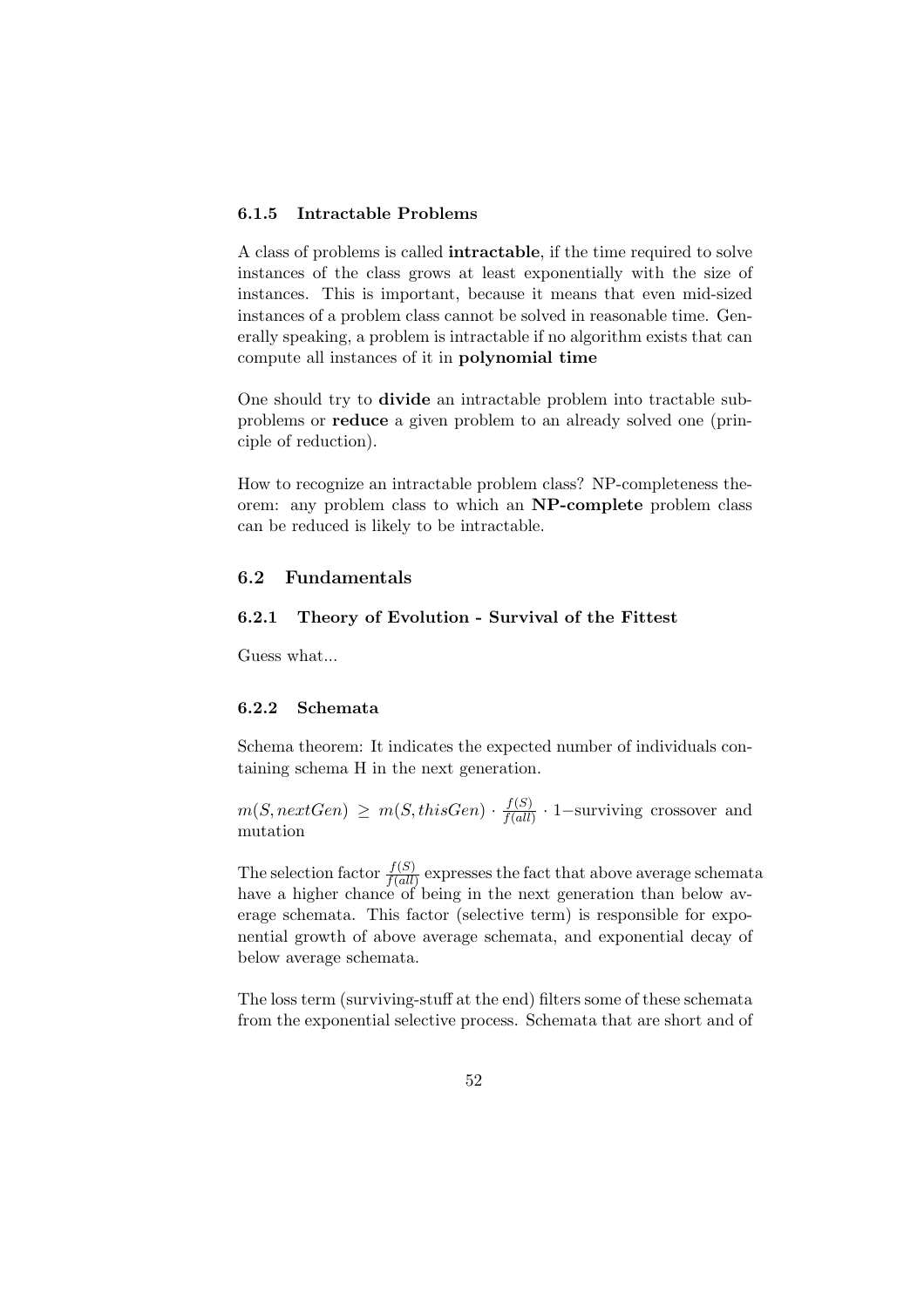low order and are emphasized by the selective term have a high probability of passing this filter. This is due to two things: crossover is less likely to destroy low-order schemata with few crosspoints; mutation is less likely to destroy a low-order schema if the defining length is short.

These schemata are called "building-blocks".

## 6.2.3 Building-Block Hypothesis

The GA favors certain building blocks (short, low order schemata) through selection and applies the genetic operators on them. The assumption is, that combining short, low order schemata leads to highly fit larger building blocks and eventually highly fit complete designs.

#### 6.2.4 Implicit Parallelism

The GA processes way more schemata than it's population size. The challenge is to come up with an accurate number of schemata the GA usefully processes. However, in a chromosome, there are many schemata encoded. And even if not all of them are useful building blocks, so many get processed that the GA approach becomes really useful. The examination of schemata goes on implicitly and in parallel.

The number of schemata that are evaluated, selected and recombined is at least  $O(n^3)$  when n structures are processed for a moderate population size.

It shows that although not all building blocks do conform to the building block hypothesis, the GA looks at a large number of them. It will find one of many paths to a highly fit solution.

#### 6.2.5 Importance of Diversity

Diversity makes sure that we're still looking at numerous places in the search space. The diversity should be high in the beginning, when we're scanning the search space and should decrease when the fitness gets close to the optimal, because then we're near the global maximum.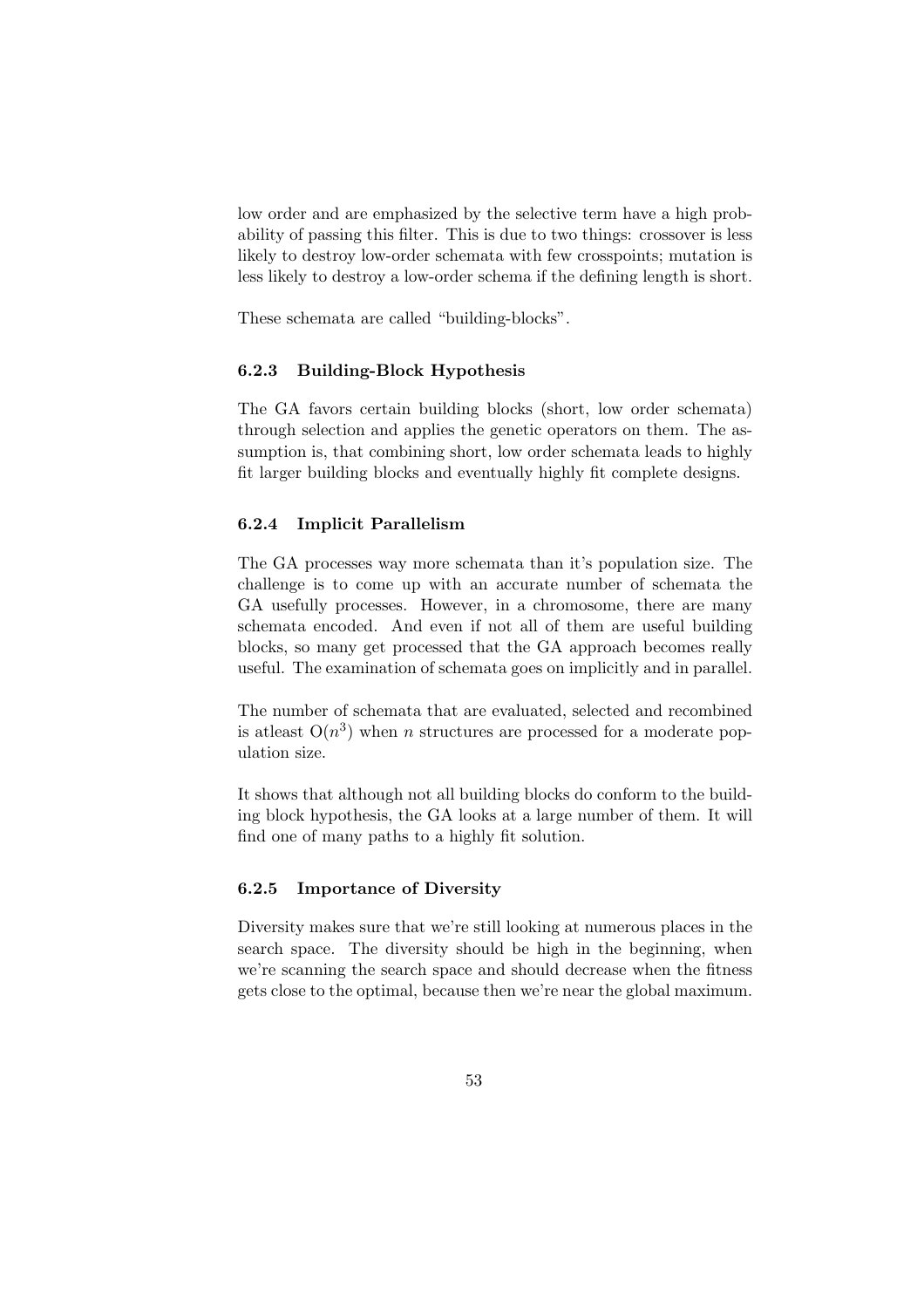## 6.2.6 Premature Convergence

Often prevents finding the global maximum, because the chromosomes converge to a local maximum and give up the search of the remaining search space.

#### 6.2.7 Exponential Growth of "Good" Solutions

The GA processes schemata (building blocks) and looks at a large number of them implicitly and in parallel. In addition to that, the GA also makes a large number of decisions between schemata. Each schema belongs to a partition of schemata - \* \* d encodes the schemata  $* * 1$  AND  $* * 0$  for example. Hence the GA is implicitly selecting between schemata based on average fitness. The GA will exponentially assign all individuals to a given schema within a partition (ie. focuses on one particular, highly fit building block).

## 6.2.8 Deception

A problem contains deception if the winner of some partition has a bit pattern that is different from the bit pattern of the winner of a higherorder subsumed partition. For example, if the winner of the schema  $*11*$  is different from the subsumed partition  $*110$  (the winner being the schema with the highest average fitness).

A problem is fully deceptive at order N if, given an order-N partition P, the winners of all subsuming lower-order partitions lead toward a deceptive attractor, a hyper- plane in P that is different from the winner of P. For example, given the schema \*ddd (order-3 partition), all subsuming partitions (e.g.  $*dd*$ ) point to a different direction, the deceptive attractor.

A problem is consistently deceptive at order N if, given a order-N partition P, the various winners of all subsuming lower-order partitions lead toward hyperplanes that are different from the winner of P.

GAs containing deception are sometimes labeled "GA-hard", even though it is not the only thing that makes a problem hard (other factors are: number of local optima in the fitness landscape, sampling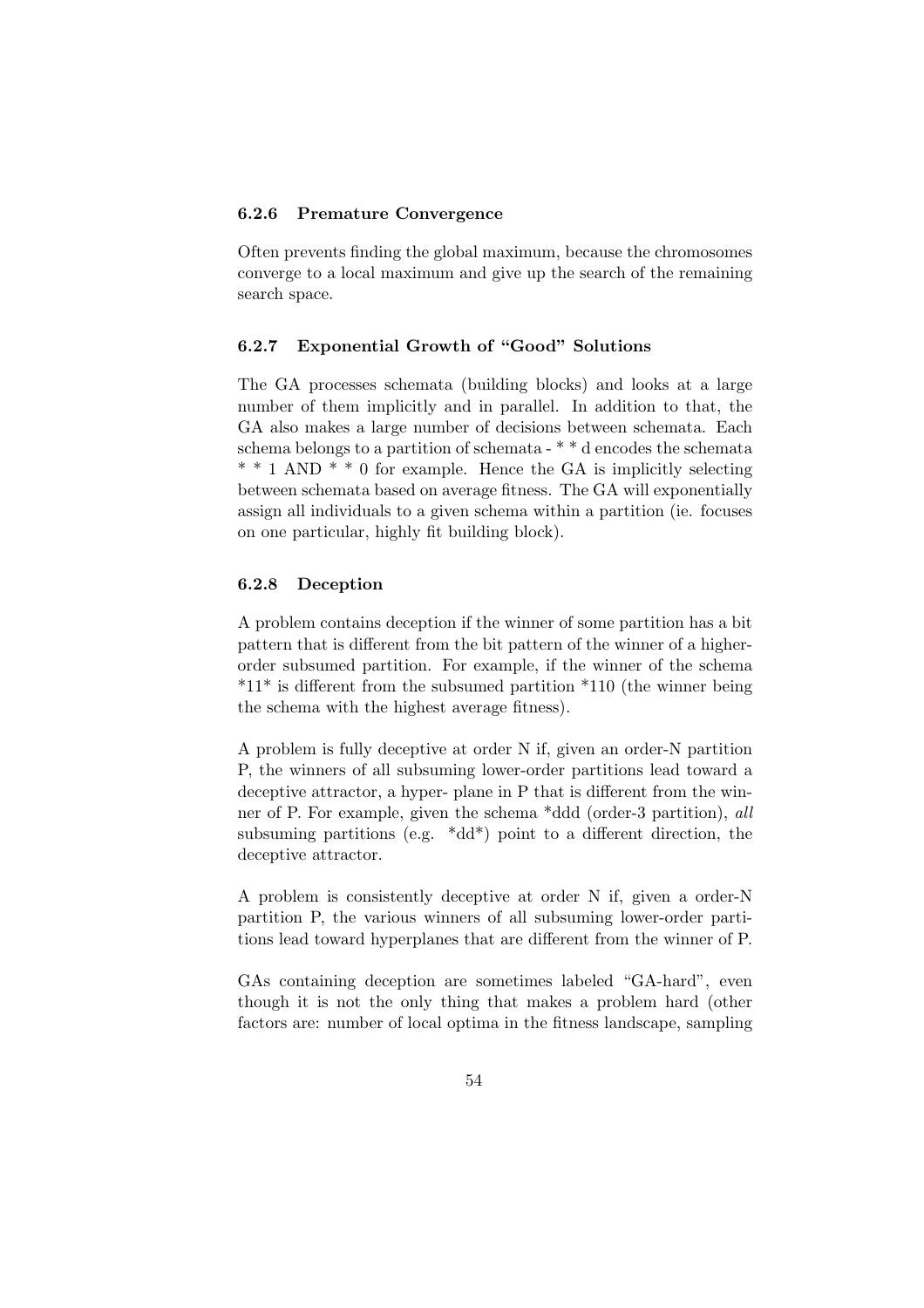error, relative differences in disjoint desirable schemata).

Decption can lead to poor performance of the GA, because the loworder schemata do not contain enough information, such that crossover would gradually improve the average fitness - i.e. crossover is rendered ineffective.

#### 6.2.9 Baldwin Effect

If some trait is LEARNED by an individual, then the fact that learning was used to extend the chances of survival, then the ability to learn something is passed on to the offspring.

## 6.3 Genetic Operators

## 6.3.1 Chromosome Representation

There is evidence that it should be binary, but continuous or discrete values would work too (as we've done it in the MSE project).

#### 6.3.2 Population

Bunch of chromosomes, each encoding a possible solution to the problem.

# 6.3.3 Selection

Selection is based on the fitness value of an individual chromosome. The more fit it is, the higher should be the chances to be selected. This can be achieved by roulette wheel selection, which assigns a portion of the roulette wheel according to the fitness. This might lead to premature convergence, when fit guys take over a huge portion of the r-wheel. Other options include tournament selection and rank-based selection.

## 6.3.4 Crossover

1-point, 2-point, uniform crossover, or other crossover techniques that are cleverly adjusted to suit the problem.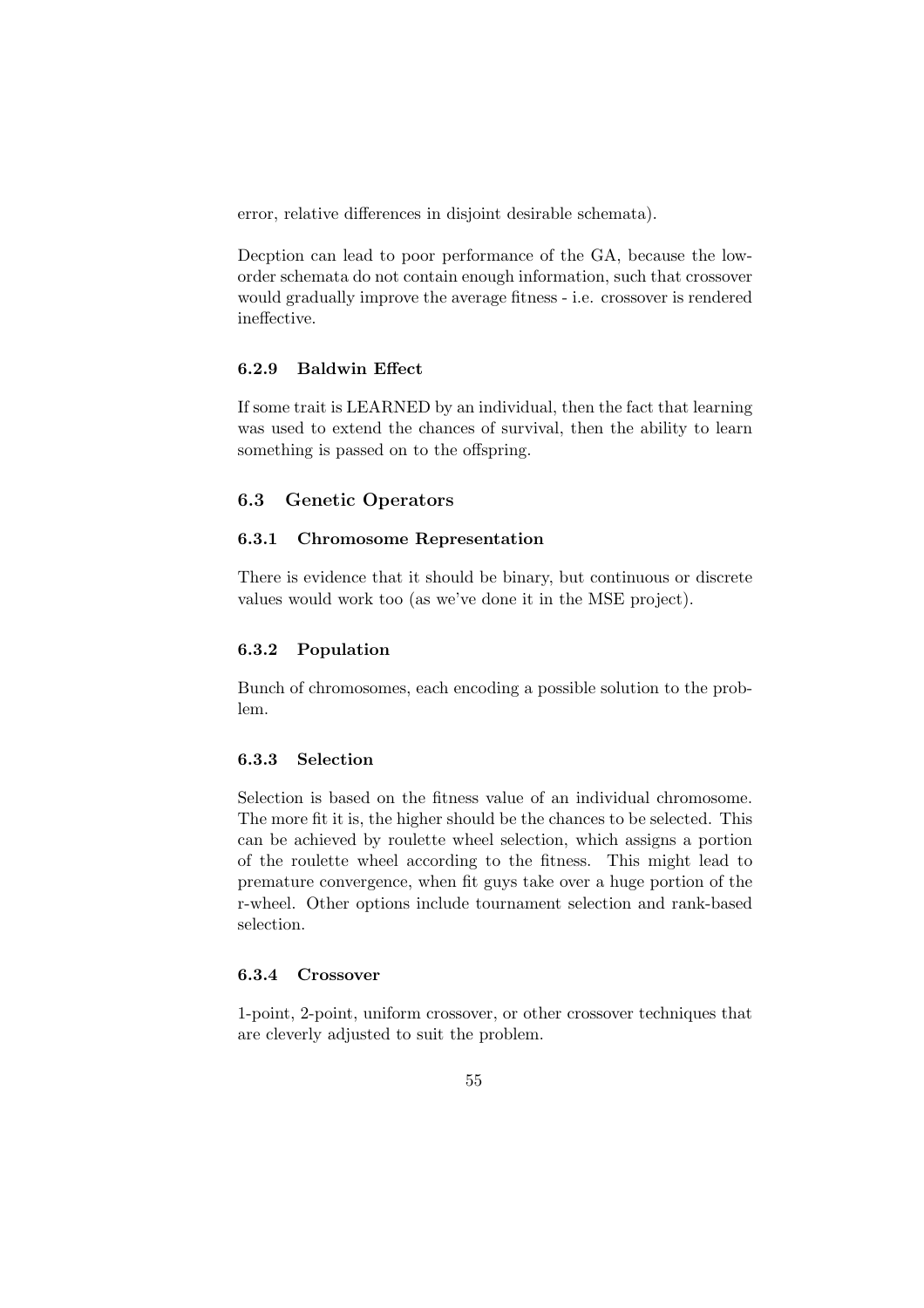## 6.3.5 Mutation

Just as in biological evolution, there is a slight chance that some gene within a chromosome mutates (e.g. flipping the bit value). Some say that mutation is everything, and crossover is not that important. Other say it the other way round.

# 6.4 Advanced Genetic Algorithms

# 6.4.1 Elitism

Keeping the best guy as part of the next generation to preserve the currently best known solution.

# 6.4.2 Seeding

Either feed previously acquired partial/not-optimal solutions to start the search from "better" positions within the search space or use domain knowledge to initialize the first generation in a way that it reflects this knowledge, i.e. create chromosomes that contain a guess regarding the solution

#### 6.4.3 Hill Climbing / Steepest Ascent

Start somewhere, then evaluate the fitness values of all neighbors and proceed to the best one. Problem: might get stuck at local maxima easily. Solution: Random restart, increase "neighborhood size".

#### 6.4.4 Taboo Search

Mark positions you already searched or that are not worth to be evaluated to begin with. Maintain a list of those nodes and exclude them from the search. Nodes on that list might be allowed to put back into the search space under certain conditions.

#### 6.4.5 Simulated Annealing

Based on the annealing in metallurgy - The goal there is to achieve a state of the internal structure of the steel that has the lowest energy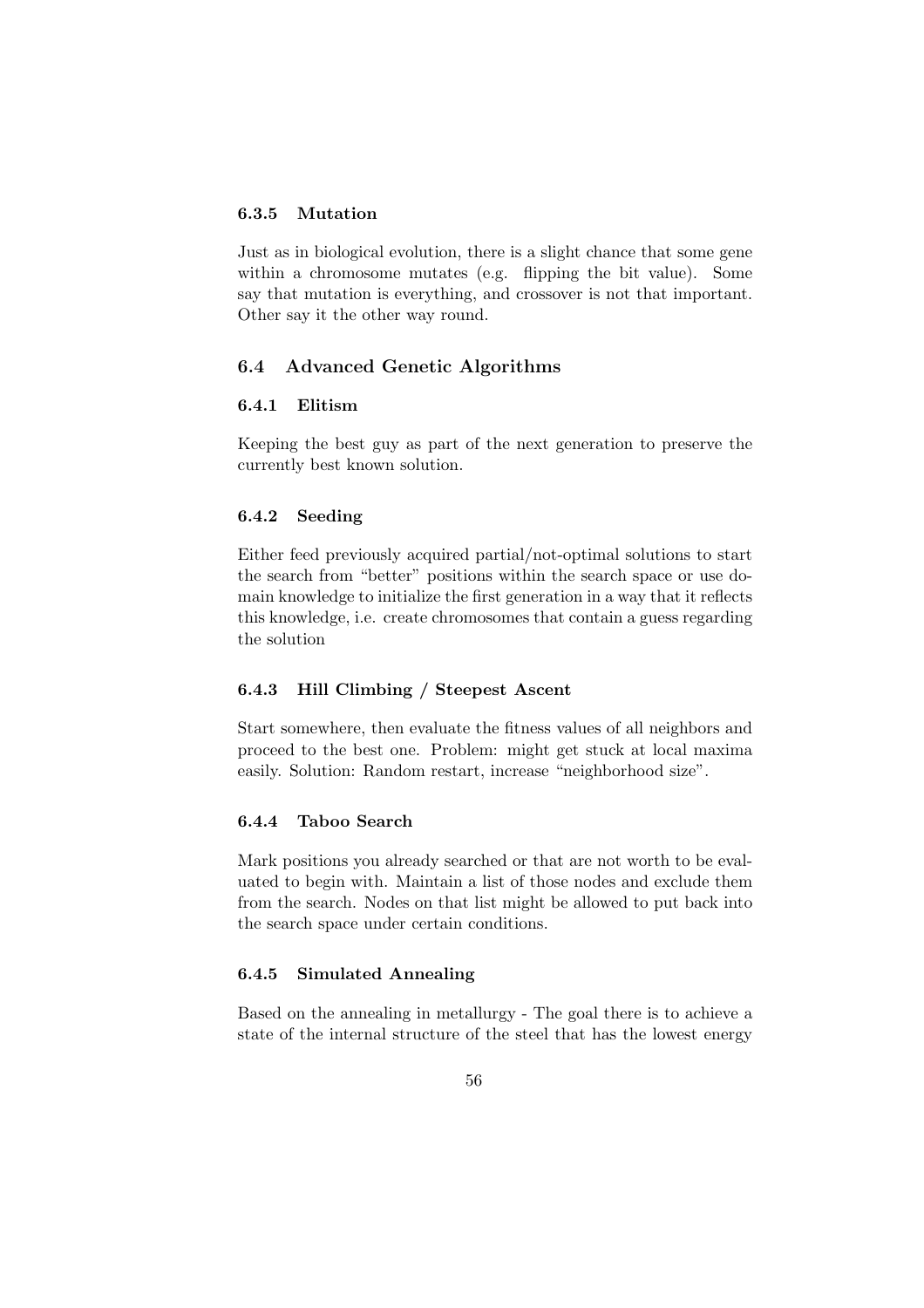level possible. The goal is to bring the system from a arbitrary state to an optimal state (optimization problem). SA considers a range of neighboring states in the search space at each step. If the step it could take is better, it will take it, if it is worse, then there is a chance of taking that step based on the temperature function. Initially, the odds are pretty high, and decreases over time until reaching zero.

The metropolis algorithm defines the probability of taking a worse step: initially, the probability to make a step towards a better solution is 1 and the probability to make a worse step  $e^{\frac{-\delta E}{kT}}$  (k is the Boltzmann constant). It's easy to see that the lower the temperature is, the smaller the chances to take a worse step. When T approaches 0, only steps that are better are taken (changing the whole thing to a hill-climber). Eventually, the system "freezes" in a steady state.

The decrease in temperature is carefully planned and laid out in the annealing schedule, which decreases the temperature after each step a little bit.

SA can be part of a GA. How about letting the metropolis algorithm decide if a given solution can be part of the next solution; i.e. a better solution (chromosome with above average fitness) is always accepted, a worse solution is accepted with some probability based on difference in fitness and current temperature.

## 6.5 Other Evolutionary Strategies

# 6.5.1 Genetic Programming

GP represents individuals as executable programs (as trees). For each generation, each evolved program is executed to measure its performance within the problem domain  $(=$  quantify the fitness of that program).

#### 6.5.2 Evolutionary Programming

Instead of aiming at the genotypic evolution that GAs and GP deal with, EP focuses on the phenotypic evolution, ie. EP is derived from the simulation of adaptive behavior in evolution. The goal is to find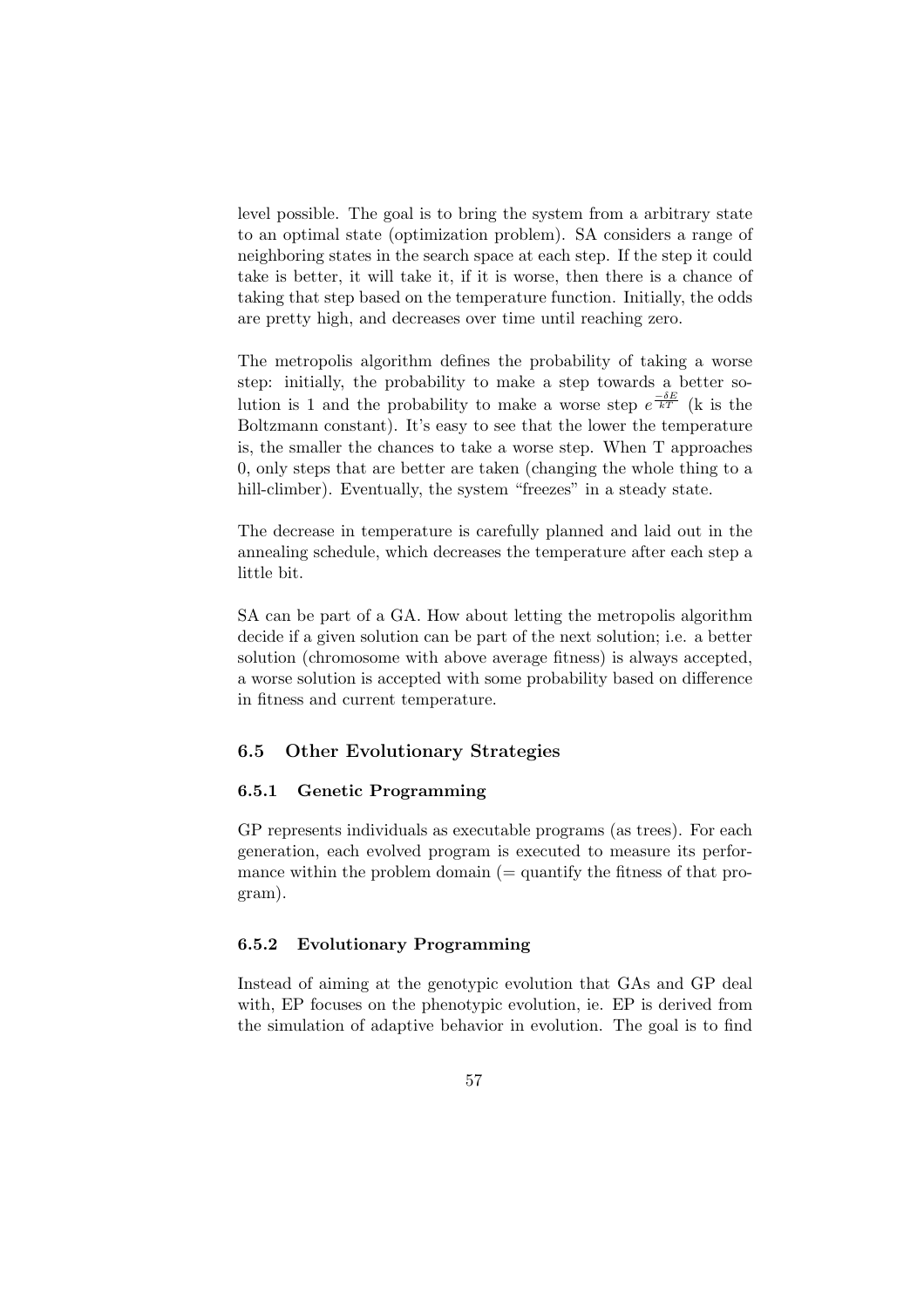a set of optimal behaviors from a space of observable behaviors. The fitness function therefore measures the "behavioral error" with respect to the environment.

Originally designed to evolve finite state machines.

## 6.5.3 Evolutionary Strategies

Idea: biological processes have been optimized by evolution. But evolution itself is a biological process. Hence evolution must also optimize itself. That's what ES are shooting for: evolution of evolution.

#### 6.5.4 Swarm Intelligence

A swarm is a structured collection of interacting organisms (e.g. Ant colonies, Fish schools, Bird flocks...). For example, in ant colonies, individuals specialize in one set of simple tasks and altogether, the swarm maintains a large set of complex tasks; i.e. the global behavior of a swarm emerges from the behavior of all individuals. Interaction is determined genetically or through social interaction. Changes to one individual in a swarm is influenced by the experience/knowledge of its neighbors.

# 7 Neural Networks - CSCI(ENGR) 8940, CSCI(ARTI) 8950

# 7.1 Overview

#### 7.1.1 What is a (Artificial) Neural Network?

A network made of artificial neurons that provide a learning method that is robust to noise in the training data. It can learn real-valued and vector-valued functions over continuous and discrete attributes.

#### 7.1.2 Components of a Neural Network

Inputs, Neurons, Hidden Layer, Output Layer, weights for each connection, bias node, activation function, net input, sigmoid activation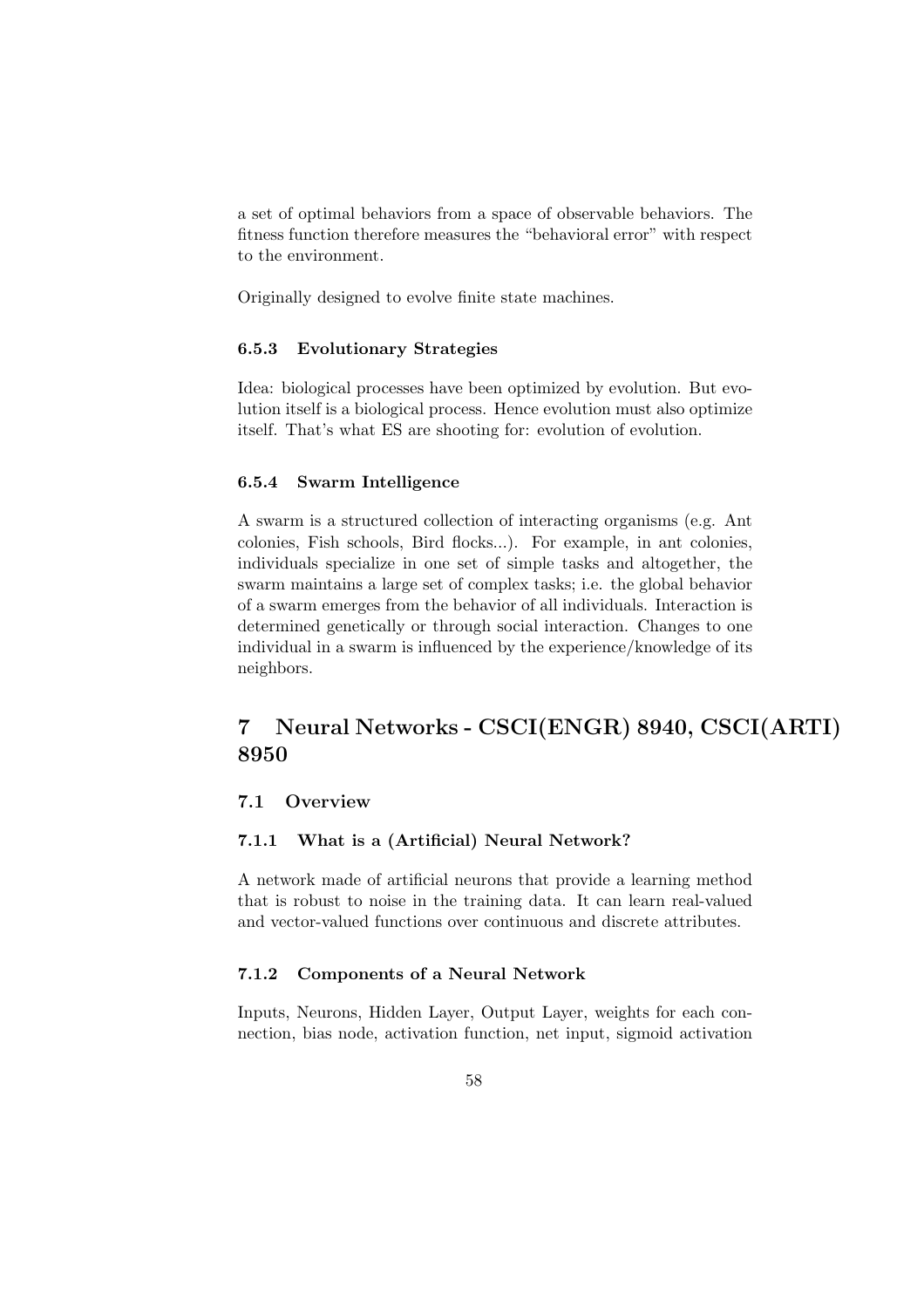function, feed-forward, backpropagation algorithm, gradient descent to minimize the error; learning rate; momentum; recurrent networks, self-organizing maps (unsupervised learning)

#### 7.1.3 Why Using Neural Networks?

Good at pattern recognition and classification of all kinds.

# 7.2 Fundamentals

#### 7.2.1 Concept of a Perceptron

A artificial neural "unit" is called a perceptron. It takes a vector of inputs, calculates a linear combination of them and outputs 1 if the activation value is above a certain threshold or -1 otherwise. The input to the perceptron is called net input and the output is called activation.

A perceptron can classify any training set in which the individual instances are linearly separable. This allows it to learn stuff like the AND function, but not functions like XOR.

#### 7.2.2 Inductive Bias

#### 7.2.3 Learning From Example

Training takes place by comparing the error to the desired target and adjusting the weights accordingly. There are various ways to do that. The most popular being the gradient descent / backpropagation algorithm, which requires the activation function to be sigmoid (such that it is continuous and differentiable, because we use partial differentials to come up with the weight change). The steepest descent in the error surface can be found by computing the derivative of E with respect to each component in the weight-vector:

$$
\nabla E(\overrightarrow{w}) \equiv \left[\frac{\delta E}{\delta w_0}, \frac{\delta E}{\delta w_1}, \dots, \frac{\delta E}{\delta w_n}\right].
$$

So for each weight  $w_i$ , the weight change is  $\Delta w_i = -\eta \frac{\delta E}{\delta w_i}$  $\frac{\delta E}{\delta w_i}$ .

If we change the weights after each training example, we're doing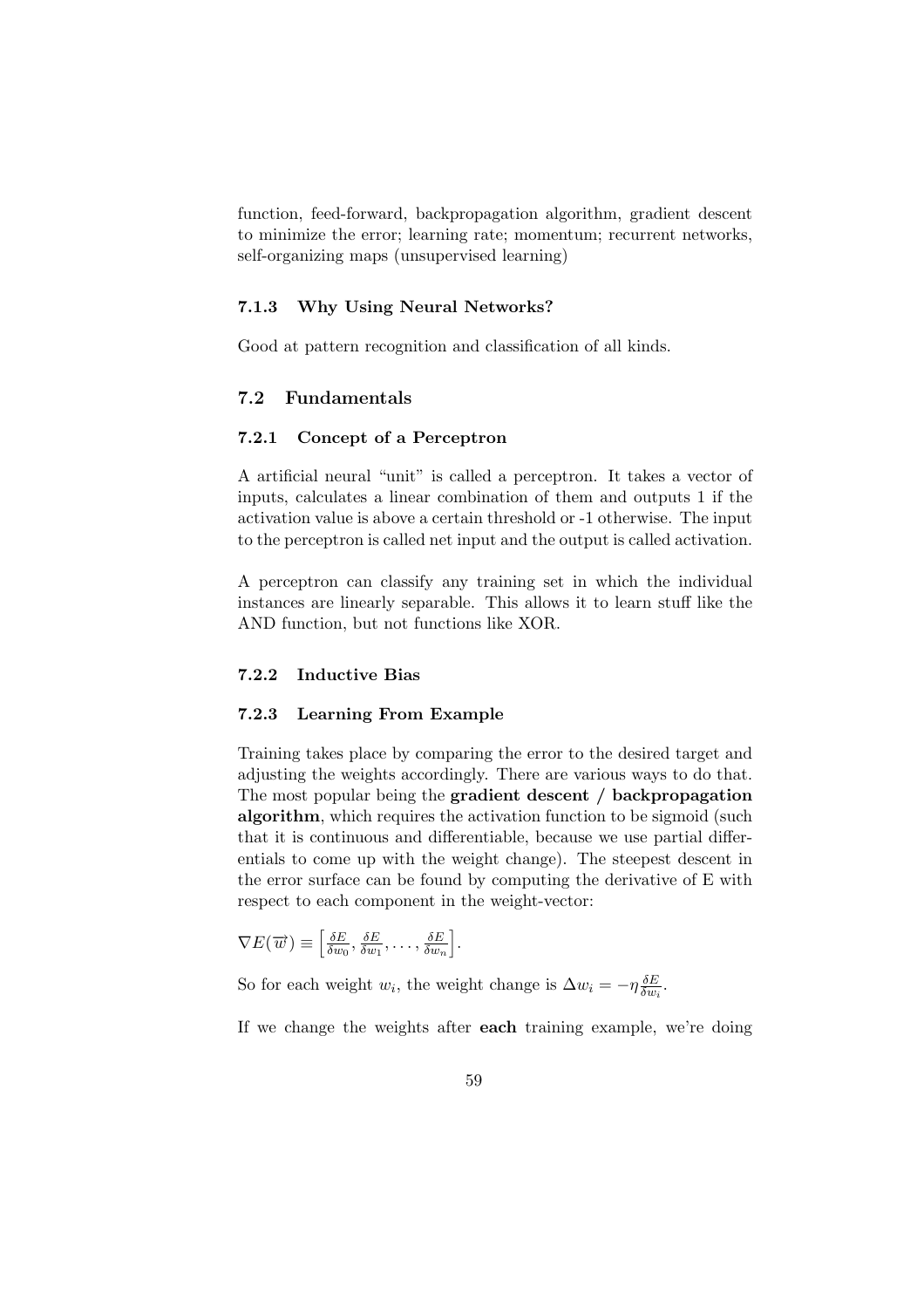stochastic gradient descent. This can lead to quicker convergence. Otherwise we change weights only after all training examples have been checked.

In multi-layer networks, we have to use backpropagation, because it is easy to see how the weights have to be changed for the incoming weights at the output layer (they're directly related to the output and the error respectively) – but determining the weight change for the hidden layer is more of a challenge. That's when we need the sigmoid function:

 $\sigma(y) = \frac{1}{1+e^{-y}}$ , where y is the input.

Learning Rate : Learning rate is how much of the calculated error is applied to the NN.

Smaller learning rate is preferred because even though more iterations are required to reach the local minimum, the search path resambles a gradient.

With a high learning rate, it is highly probable that we keep oscillating without ever touching the local minimum.

With a very small learning rate we can get stuck in the first local minimum with no mechanism to move out.

Momentum : Momentum is how much of the previous weight change influences the current weight change. The key idea is to average the weight changes so that the search path is in the average downhill direction. It helps us avoid local optima.

#### Stopping Criteria :

1. Maximum number of epochs have been reached.

2. Mean Squared Error (MSE) on training set is small enough.

3. When overfitting is observed, i.e. when training data is being memorized.

# 7.2.4 Noisy Data

Some training examples might be erroneous and misleading. Neural Networks are very robust regarding those kind of things.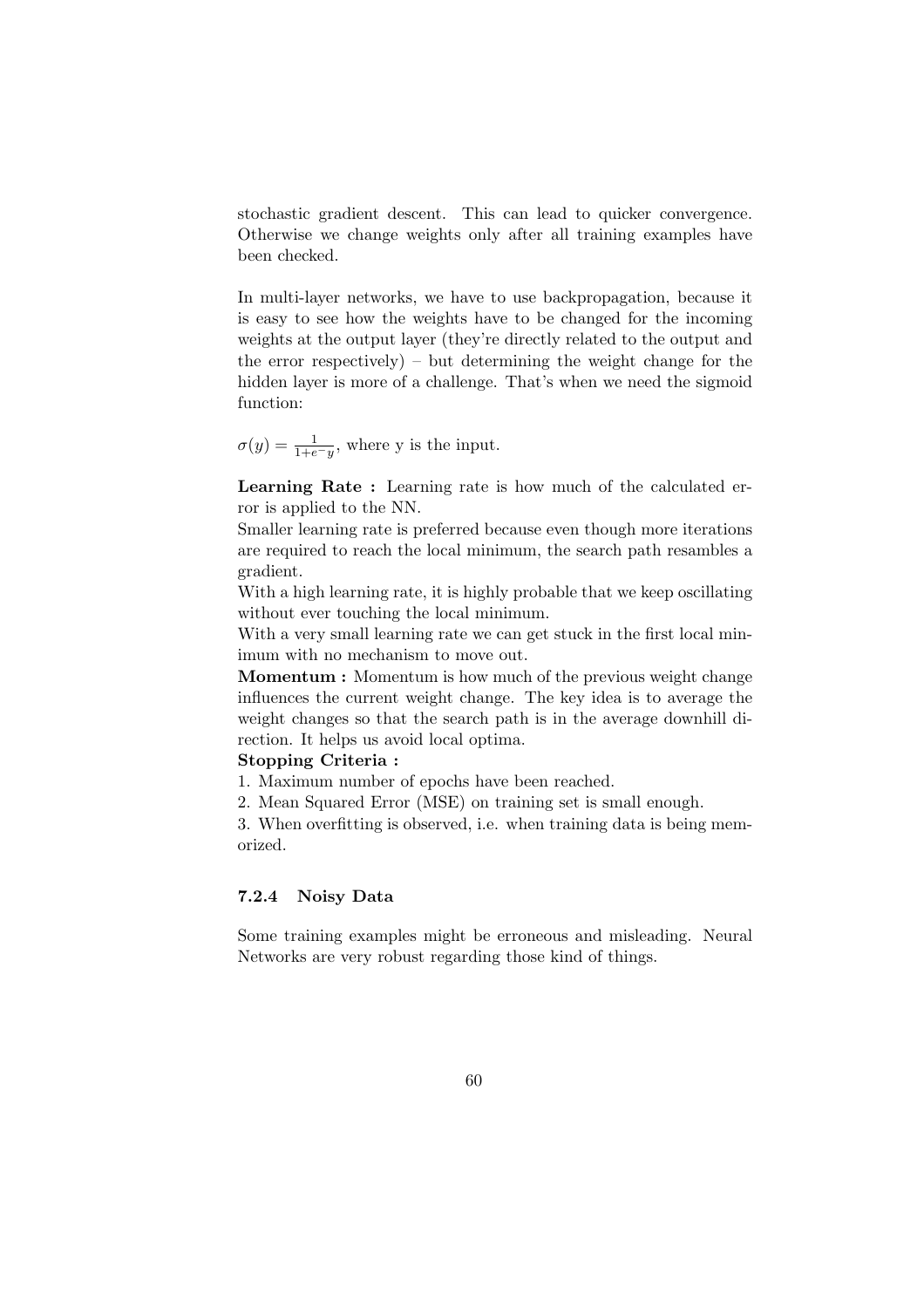# 7.2.5 Overfitting

Same as decision tree - training set error gets "too" good and the performance on the test set and any unseen examples will get worse.

# 7.3 Structure

#### 7.3.1 Layers

Input layer; Hidden Layer; Output Layer; Recurrent Networks permit feedback loop from hidden (Elman) or output layer (Jordon).

#### 7.3.2 Net Input

 $y = w_1x_1 + w_2x_2 + \ldots + w_nx_n$ 

# 7.3.3 Activation Function

Step-Function is the simplest; We use sigmoid or logistic function since it is differentiable and hence it allows to use the backpropagation algorithm and gradient descent (delta rule).

# 7.4 Types of ANN (Supervised Learning)

## 7.4.1 Feed-Forward NN

A standard FFNN has three layers: input, hidden and output, with direct connections between the input layer and output layer. They can represent any boolean function, bounded continuous function and approximate arbitrary functions to some extent. Feed-forward provides the hypothesis space for the backpropagation algorithm.

#### 7.4.2 Backpropagation NN

Changes the weights in the network with respect to the determined error from the feed forward stuff. Each combination of weights represents a hypothesis than could be considered. The inductive bias of this algorithm is to find a smooth interpolation between data points.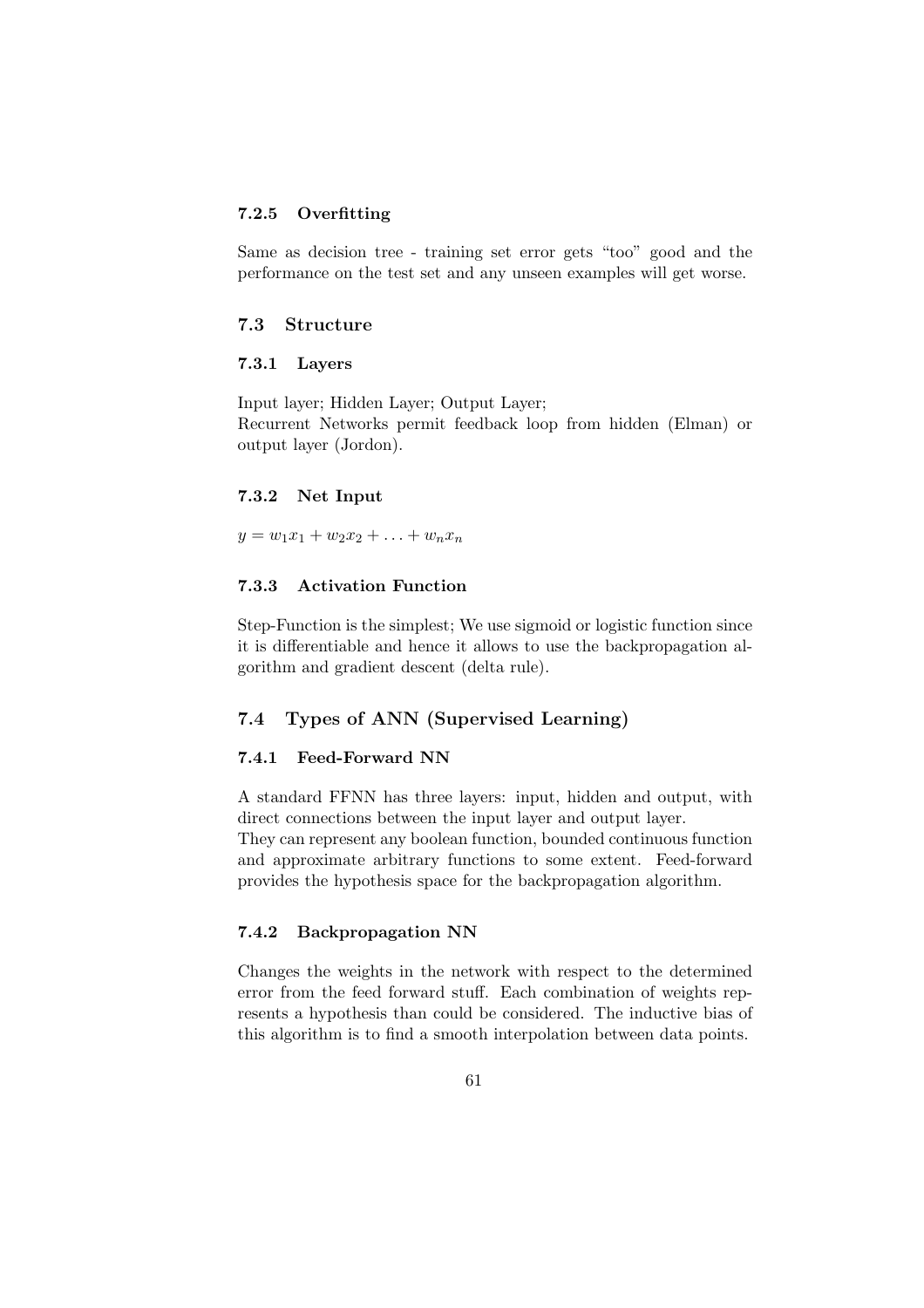| 7.4.3 Functional Link NN  |
|---------------------------|
| 7.4.4 Product Unit NN     |
| 7.4.5 Simple Recurrent NN |
| 7.4.6 Time Delay NN       |
|                           |

# 7.5 Hidden Units - What Are They Good For?

They are used to form decision boundaries in the search space. If it is known that we have 5 different possible classifications, one should use at least 5 hidden units to take this into account. If less hidden units are used, the classification error will increase.

# 7.6 Unsupervised Learning

## 7.6.1 Self-Organizing Maps

Developed by Kohonen. They take the input and effectively cluster them through a competitive learning process, while maintaining the topological structure of the input space. The map is usually a 2D grid. Then the magic happens and the SOM will cluster similar input patterns in the map.

# 8 Machine Learning - CSCI(ARTI) 8950

# 8.1 Overview

# 8.1.1 What is (Machine) Learning?

A computer program is said to learn from experience with respect to some task and a performance measure, if its performance at the task improves the more experience it has.

Issues: how much training is needed; what algorithms can we use; how can we use prior knowledge.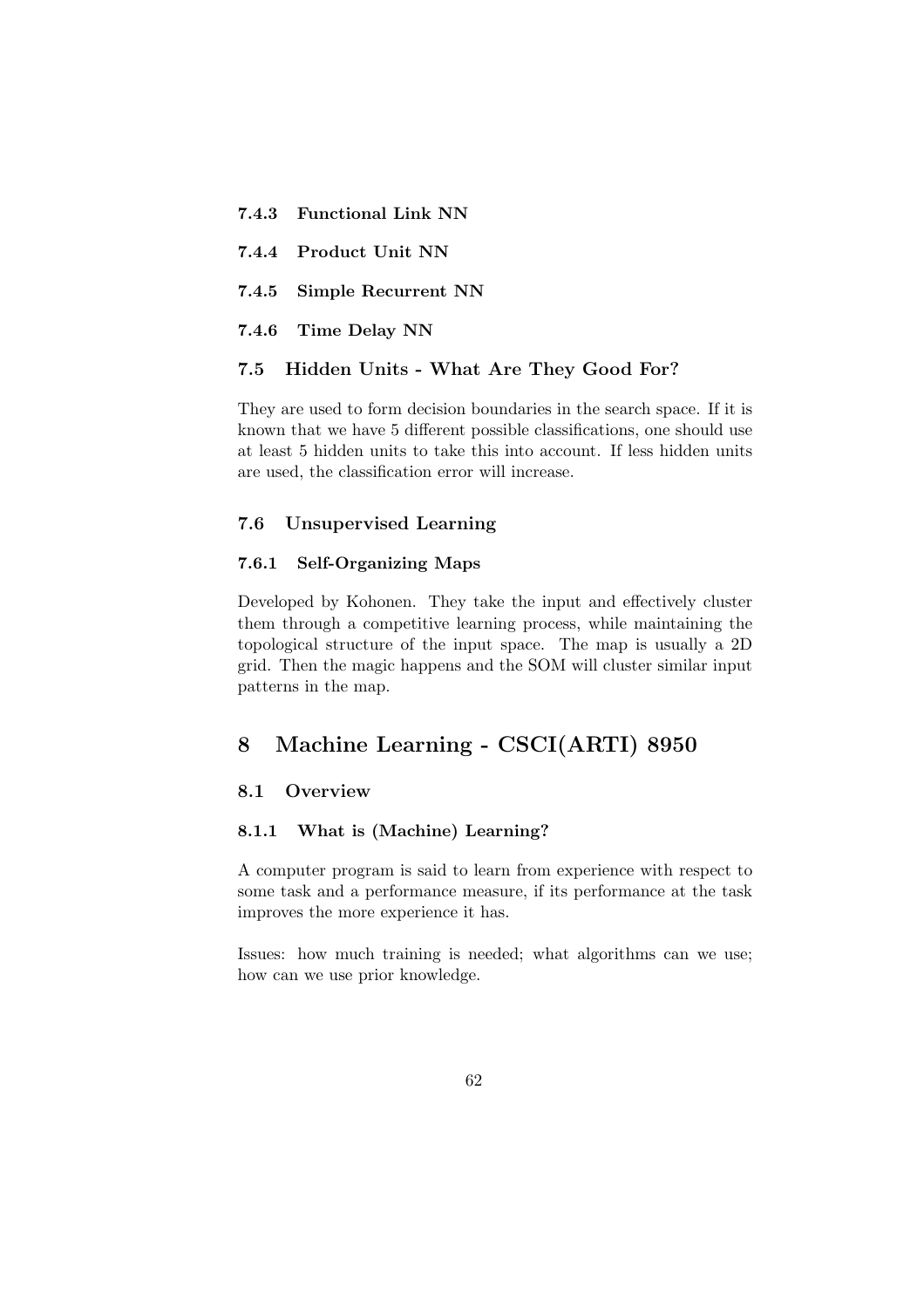# 8.2 Concept Learning

Inferring a boolean-valued function (does the example belong to the concept class - yes or no) from training examples of its input and output. We learn a concept over a set of items (instances). We map each instance to either 1 or 0 (belongs to concept, or doesn't). Now we have a set of hypotheses - all possible mappings from the available inputs to the output (concept). The goal is to find a hypothesis  $h$ that correctly maps all training examples to the concept function (and hopefully all unseen examples too).

#### 8.2.1 Inductive Learning Hypothesis

If we find a hypothesis that covers a large enough set of training examples well enough, then this hypothesis will do well for unseen examples too.

# 8.2.2 Concept Learning As Search

Can be seen as a search for a specific hypothesis within a large space of possible hypothesis (usually just the consistent ones - the Version space). The goal of the search is to find the hypothesis that best fits the training set.

## 8.2.3 General-To-Specific Ordering of the Hypothesis Space

A hypothesis  $h_q$  is more general than or equal to a hypothesis  $h_i$  if and only if any instance that satisfies  $h_s$  also satisfies  $h_g$ .

#### 8.2.4 Find-S Algorithm

Initialize h to the most specific hypothesis in H. For each positive training instance  $x$ : for each feature constraint  $a_i$  in h, if it is satisfied by x, cool, if not, then replace  $a_i$  in h by the next more general constraint that is satisfied by x. Output hypothesis h.

This will find the maximally specific hypothesis.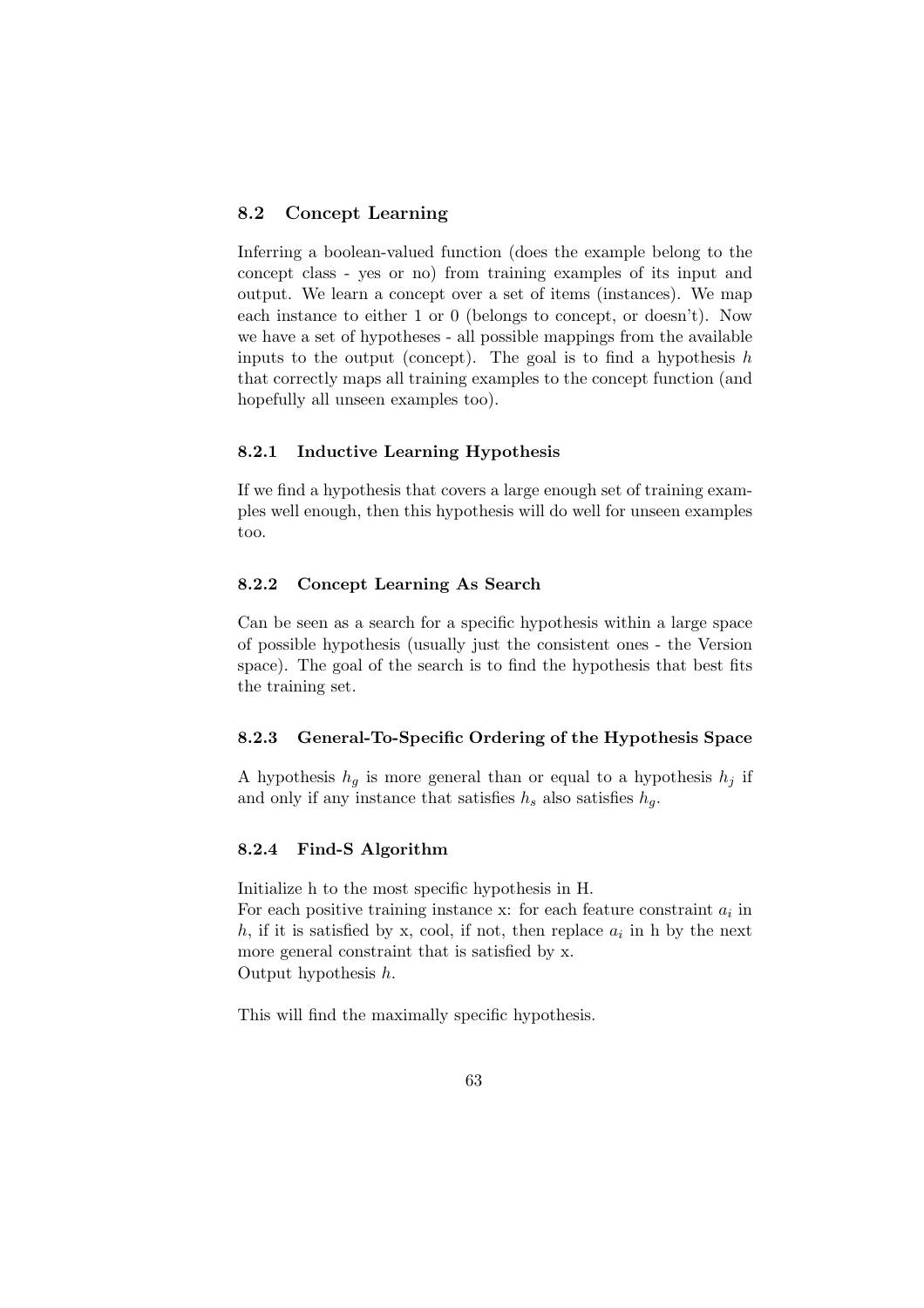# 8.2.5 Version Space

The Version Space is the set of hypotheses that are consistent. A hypothesis is consistent with a set of training examples if and only if  $h(x) = c(x)$  for each example. That is, it correctly classifies all the training examples. The version space is a subset of the hypothesis space.

#### 8.2.6 Candidate Elimination

We start with the set of maximally general hypotheses G (all positive) and the set of maximally specific hypothesis S (all negative). For each positive example, we remove from S and G inconsistent h's and make S a little bit more general. For each negative example, we remove from S and G inconsistent h's and make G a little bit more specific.

This algorithm converges to the right hypothesis if there are no errors in the training set and there actually is some hypothesis that describes the target concept correctly.

## 8.2.7 Inductive Bias

Inductive bias includes anything that allows a system to generalize on unseen examples. The number of unseen examples over which a learning algorithm generalizes increases along with the strength of the bias. Induction bias includes representational bias (the assumption that the representation scheme used is capable of expressing a true model) and preferences as to a superior form of the solution (e.g., Occam's razor or the maximum specificity of the Find-S algorithm.

### 8.2.8 Futility of Bias-Free Learning

No bias - no learning. Exception: memorization  $\rightarrow$  deduction

# 8.3 Decision Trees

Requirements: Instances are represented by attribute-value pairs Target function has discrete output values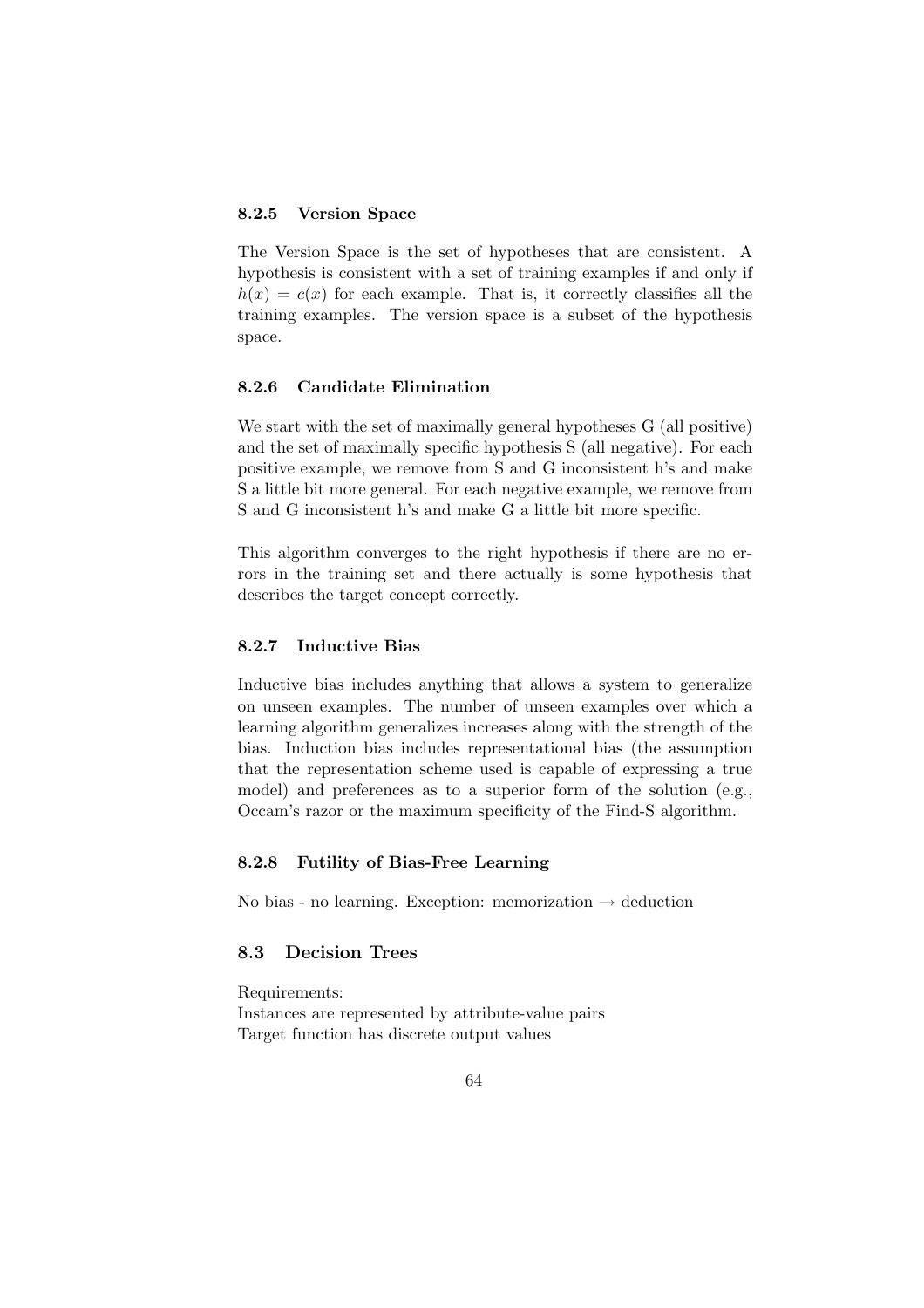Training data may contain errors. Might contain examples with missing attributes.

Best classifier - use ID3 (C5) algorithm: it selects the attribute that is the most useful for classifying examples, based on the information gain.

Bias for decision tree: small trees and maximum information gain.

Decision Tree Learning does a search over the hypothesis space in form of a simple hill-climbing search until it finds a tree that correctly classifies the training data. The evaluation function that guides this search is based on the information gain.

Overfitting is an issue for training decision trees.

#### 8.3.1 Why prefer short hypotheses?

Occam's Razor.

# 8.3.2 Overfitting

Doing better and better on the training set is not always helpful, because at some point, the decision tree, or the hypotheses or the neural net will start to perform worse on other (unseen) data. That's why we use test sets to double check the results: if the error in the test data starts getting worse, it's time to stop the search, because overfitting has occurred.

#### 8.3.3 Entropy and Information Gain

Entropy is a measure of the heterogeneity of the classifications of a collection of examples. If each possible classification has an equal number members within the set, entropy is maximized. Entropy is zero when the entire collection belongs to a single class. The formula for entropy of a collection S is given by

$$
Entropy(S) = \sum_{i} p_i \cdot \log_2 p_i,
$$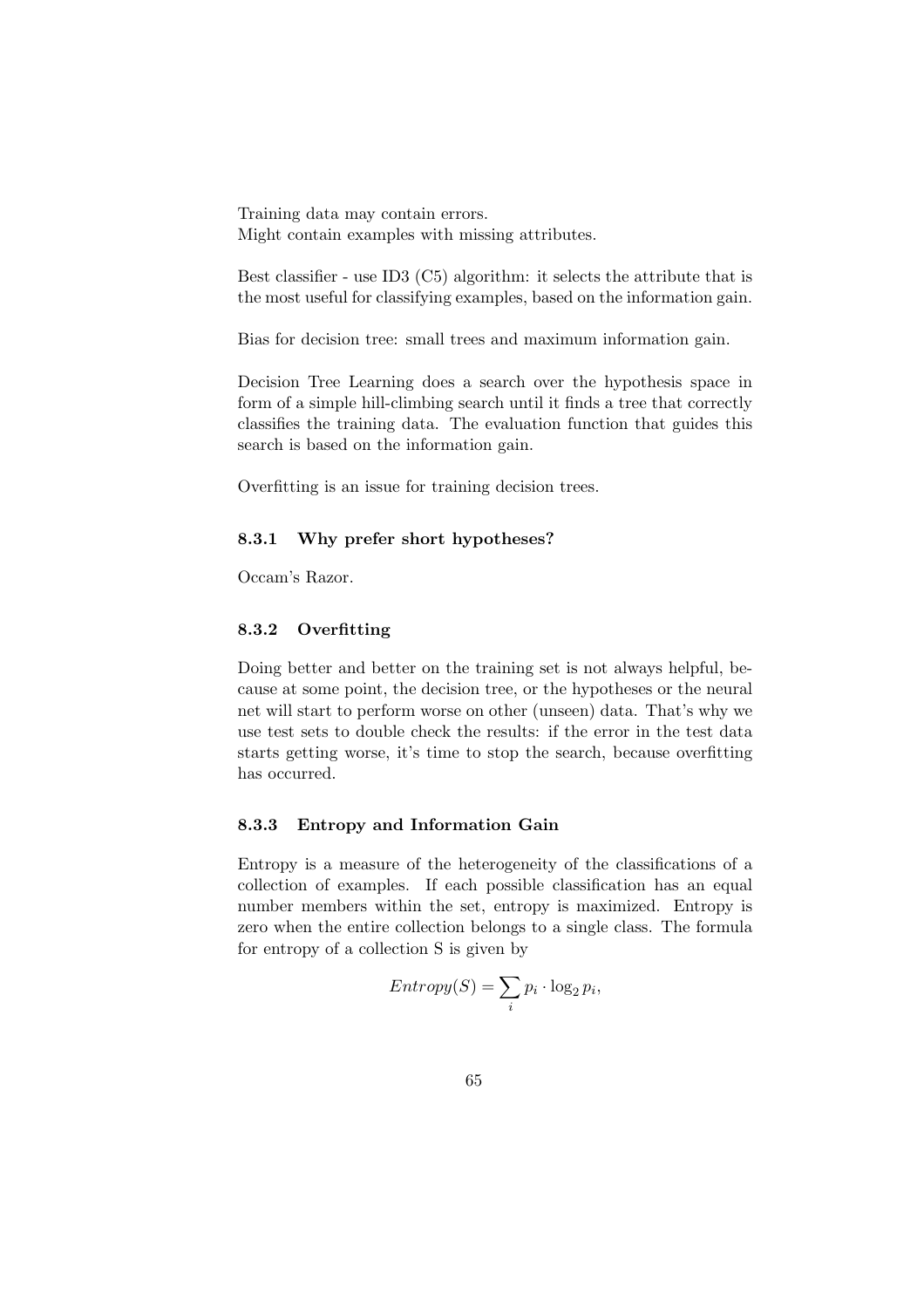where  $p_i$  is the proportion of the elements of S that are members of class i.

The information gain of subdividing the elements of a set S along attribute  $A$  is given by

$$
InfoGain(S, A) = Entropy(S) - \sum_{v} \frac{|S_v|}{|S|} \cdot Entropy(S_v),
$$

where v are the values, or classes, of attribute  $A, S_v$  is the set of the elements of S which are members of the class  $v$ , and  $|S|$  is the size of set S. When ID3 is deciding what attribute to branch its decision tree on next, it selects the attribute that maximizes the information gain.

## 8.4 Bayesian Learning

## 8.4.1 Bayes' Rule

Mitchell, Machine Learning, p. 156-158

**T** he posterior probability of a hypothesis h given a data set  $D$ ,  $P(h|D)$ , is given by

$$
P(h|D) = \frac{P(D|H \cdot P(h))}{P(D)}.
$$

 $P(h)$  is the prior probability of the hypothesis h,  $P(D)$  is the prior probability of a data set D being observed, and  $P(D|h)$  us the probabilty of the data set  $D$  being observed if  $h$  is true.

**T** he maximum a posteriori (MAP) hypothesis,  $h_{MAP}$ , in the hypothesis space  $H$  is simply the hypothesis which maximizes the *poste*rior probability,  $P(h|D)$ . By applying Bayes' rule, we see that

$$
h_{MAP} = argmax_{h \in H} P(D|h) \cdot P(h).
$$

F inding the maximum liklihood hypothesis requires specifying the priors. If we assume that the priors of all hypotheses are equal, then the MAP hypothesis is the same as the maximum liklihood (ML) hypothesis,

$$
h_{ML} = argmax_{h \in H} P(D|h).
$$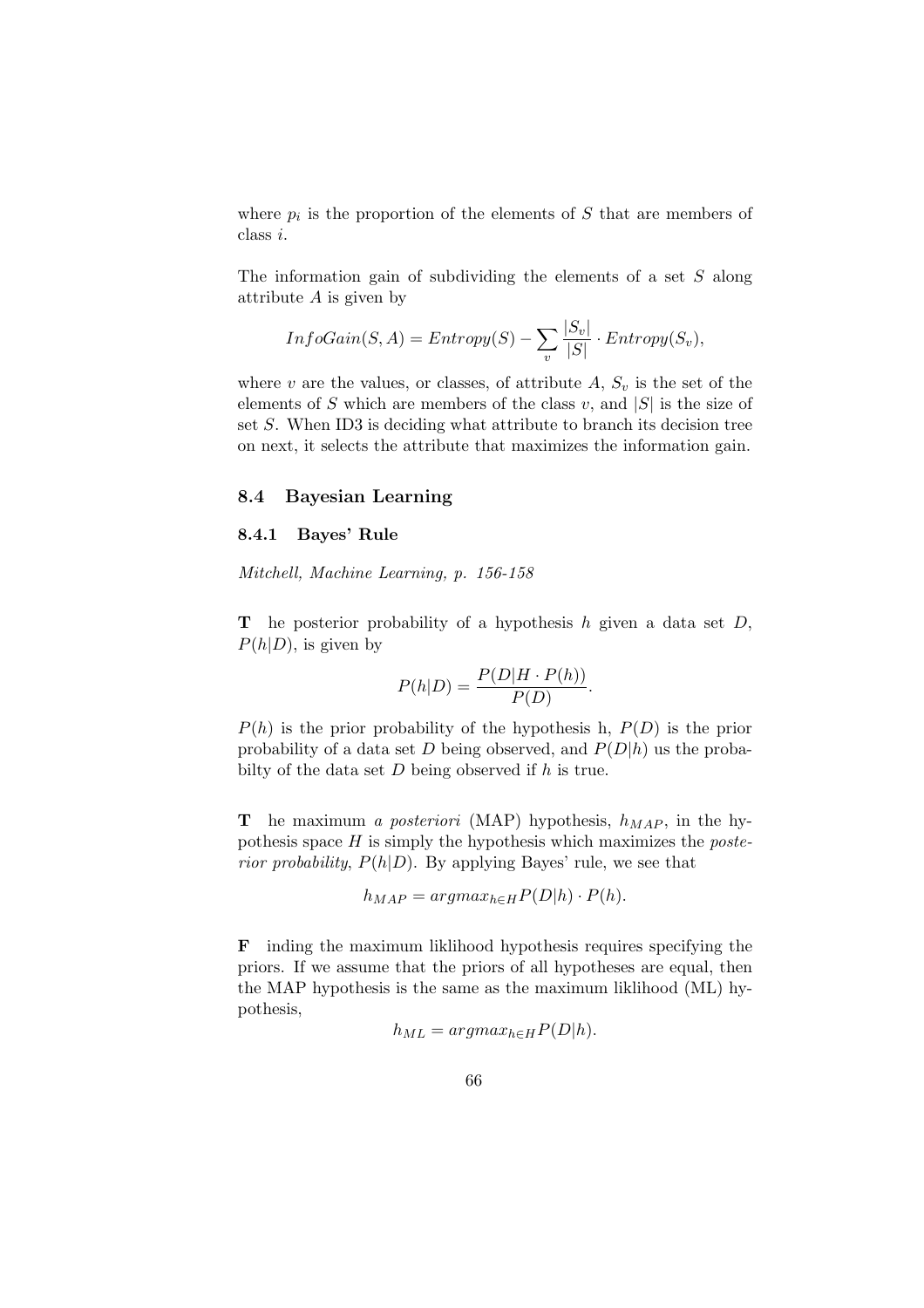## 8.4.2 Bayes Optimal Classifier

Mitchell, Machine Learning, p. 174-176

If we are interested in predicting the probability of a classification value,  $v$ , given some training data set  $D$ , and set of hypotheses, we calculate

$$
P(v|D) = \sum_{h} P(v|h) \cdot P(h|D).
$$

The  $P(v|h)$  may well be 1 or 0, which occurs in the case of a deterministic hypothesis. The Bayes optimal classifier assigns from a set of classifications  $V$ , the one which maximizes this value.

$$
v_{BOC} = argmax_{v \in V} \sum_{h} P(v|h) \cdot P(h|D).
$$

The Bayes classifier is known to be optimal over any method employing the same hypothesis space.

B ut the optimality comes with a cost. It is necessary to calculate the effect of each hypothesis on each classification value.

#### 8.4.3 Gibbs Classifier

#### Mitchell, Machine Learning, p. 176

If the cost of applying the posterior probabilities of the hypothoses to all of the classifications is too high, introducing an element of randomness can speed the process along, albeit at a cost on performance. The Gibbs classifier simply makes a weighted random draw (roulette wheel selection) from the set of hypotheses on the basis of the posterior probabilities. The classification is simply that given by the randomly selected classifier.

## 8.4.4 Naive Bayes Classifier

#### Mitchell, Machine Learning, p. 177-179

If the optimal classifier is too expensive and Gibbs sampling not accurate enough, the naive Bayes classifier may be a Goldilocks contender.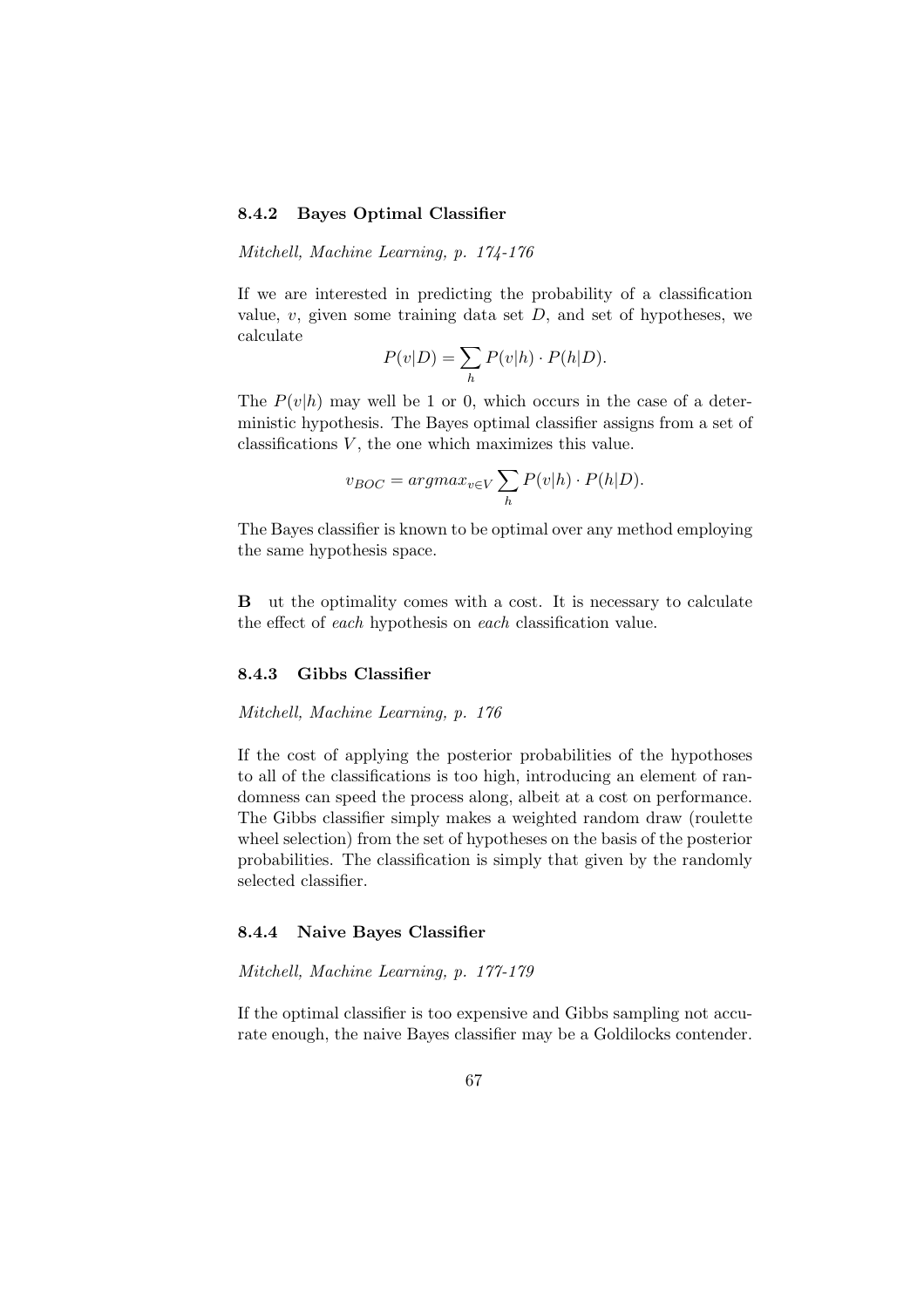If the classification instance can be described by a set of attributes, then the probability of a particular classification given the attributes, by Bayes' rule is

$$
P(v|a_i...)=\frac{P(a_i...|v)\cdot P(v)}{P(a_i)}.
$$

Since, given a particular input instance, the denominator of the right hand side is the same, finding the classification that maximizes the probability is a mattre of maximizing the numerator. The classifier is "naive" because, in estimating  $P(a_i...|v)$ , it assumes that all attributes are independent. So the probability of their conjunction in light of a classification  $v$  is simply the product of the probabilities of each attribute in light of v. So the formula for the naive Bayes classifier is

$$
v_{NB} = argmax_{v \in V} P(v) \cdot \prod_{a} P(a|v).
$$

A s an example consider spam detection. The possible classifications are  $v_{spam}$  or  $v_{mail}$ . The attributes are words or strings of words. In this case

$$
P(v_{spam}) = \frac{Number of spammersages}{Number of messages}
$$

and  $P("Grand PrizeWinner" | v_{spam})$  is equal to the percent of all spam messages with that phrase occuring.

**N** ote that the result of  $P(v) \cdot \prod_a P(a|v)$  is not to be interpreted as a probability. To calculate the conditional probabilty of a particular classification  $v_x$  given an instance

$$
P(v_x) = \frac{P(v_x) \cdot \prod_a P(a|v_x)}{\sum_v P(v) \cdot \prod_a P(a|v)}.
$$

## 9 Philosophy of Language PHIL(LING) 4300/6300

This class gave an overview on the achievements in analytical philosophy during the last century. We started with Frege, who tried to analyze the question of how we refer to things in a more formal way. Hence he developed a general framework, which later served as the basis of what we call first order logic today. He claimed that reference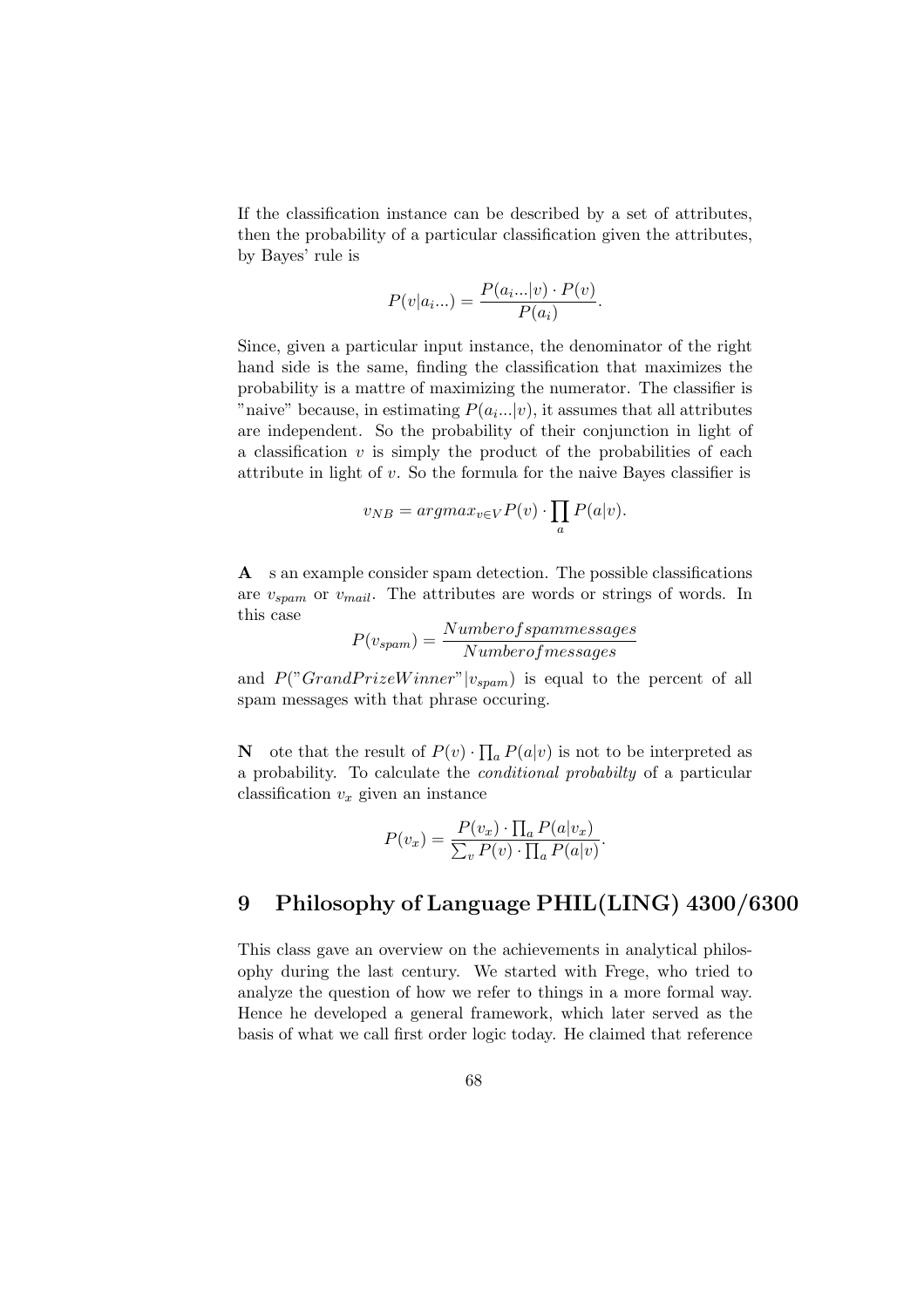takes place on different levels - any proposition has a referent and a sense. The referent is the actual object in the real world, the sense is an intermediate step between that and our subjective apprehension. The sense expresses the commonly shared features of a proposition (e.g. "The Morning Star" has the planet Venus as its referent, and it's sense is something like "the celestial object that is the last to be seen in the morning, before sunrise"). Russell rejected senses, and favored a more formal method using a completely logical framework to express the senses (e.g. "the present King of France is bald" can be formally expressed by  $\exists x$  such that x is the present king of France, and no other x is the present king of France, and x is bald"; as you can see, since it is a conjunction and the first term is false, the whole proposition is false.

Five Puzzles about reference:

1 - Reference to Nonexistent (e.g. King of France)

2 - Negative Existentials (e.g. The present king of France does not exists)

3 - Identity Statements (e.g. Mark Twain = Sam Clemens)

4 - Substitutivity of co-referring terms in belief contexts

5 - Law of Excluded Middle (e.g. Santa Clause is obese vs. Santa Clause is not obese - problem: there is no referent, so Santa Clause seems to be neither)

We then went on to analyze definite descriptions further. Strawson objected Russell's theory to some extent by claiming that the speaker's intentions and the context in which a proposition is expressed play a crucial role regarding its truth value (e.g. the above example might have been true if uttered in the 17th century). Strawson sees referring as being something the speaker DOES while uttering a proposition, whereas Russell thought referring is more like making an existential claim about some object (i.e. denoting)

Donnellan distinguished between attributive and referential use of definite descriptions. Attributive use  $=$  implies uniqueness of a certain object; e.g. "the murderer of Smith is insane" refers to that one person, whoever it may be, who killed Smith. Referential use  $=$  directly pick out an object, e.g. during a conversation, I point to Jones who is the alleged killer standing in the dock and utter the same sentence "The murderer of Smith is insane", this time directly referring to Jones,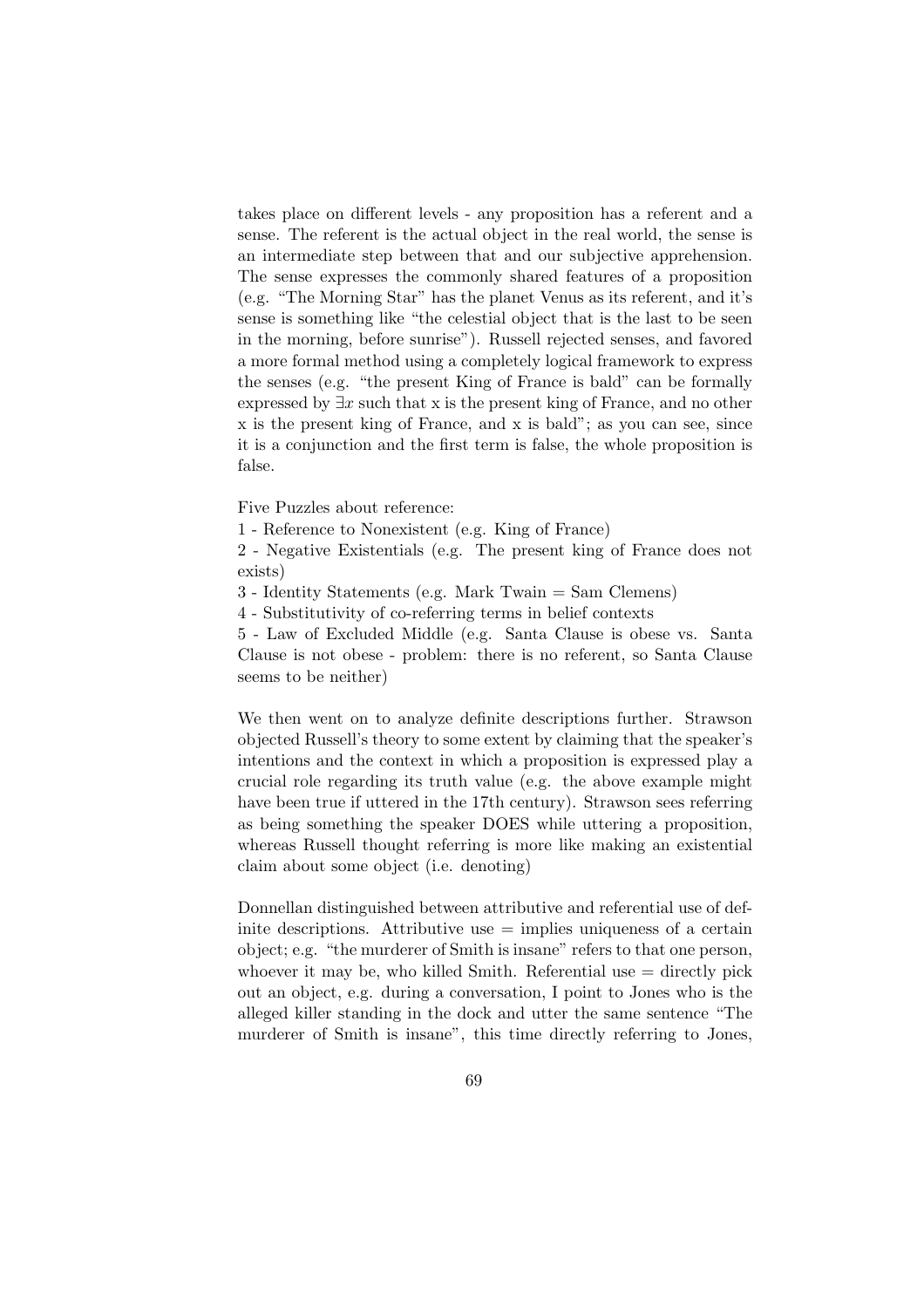even if it turns out he is not guilty. Russell rebutted this furiously.

This gave way to a new discussion about speaker's intentions and speaker's reference. However, Kripke criticized Donnellan's theory, because it relied on semantic ambiguity, where there should be none. The word "the" seems to be pretty straight-forward, and there is no indication of when it is used referentially and attributively according to Donnellan. That's why Kripke distinguished between speaker's reference and semantic reference instead, which was seen as a more pragmatic approach (speech acts). Neale did the same thing and came up with definitions of propositions expressed and propositions meant, which essentially try to cover Donnellan's discoveries with Russell's original theory of definite descriptions.

Another interesting discussion was about Externalism: how does the external world, a speaker's environment etc. have an impact on his inner mental states. In other words - to what extent does the real world really exists independently from a human mind. Kripke came up with a new Theory of Causal Reference, in which he claimed that in order successfully refer to something, a causal link has to be established from the origin of the name to the current use. The name has to be introduced by a "mental ceremony of naming" like baptizing. This causal link is external to the mind, yet determines the inner mental state in some way. Then Putnam came up with the whole Twin Earth crap: even though both people from Earth and Twin Earth use "water" for that clear liquid, they actually refer to different chemical structures (H20 and XYZ). For Putnam, that means that meaning of natural kind terms like water are external to the mind - the term "water" has different extensions on each planet (H20 and XYZ), even though the intensions are the same (clear liquid, thirst-quenching...).

Extension of a proposition is the set of referents of that proposition; Intension is the meaning or the set of characteristics of a given proposition. Extension usually happens externally, whereas Intension is something that happens within the human mind (according to Putnam).

The second part of the semester dealt with propositional attitudes like beliefs and also belief reporting and the problems related to this - Londres est jolie vs. London is pretty; Paderewski has musical talent vs. Paderweski has no musical talent; the phone booth situation.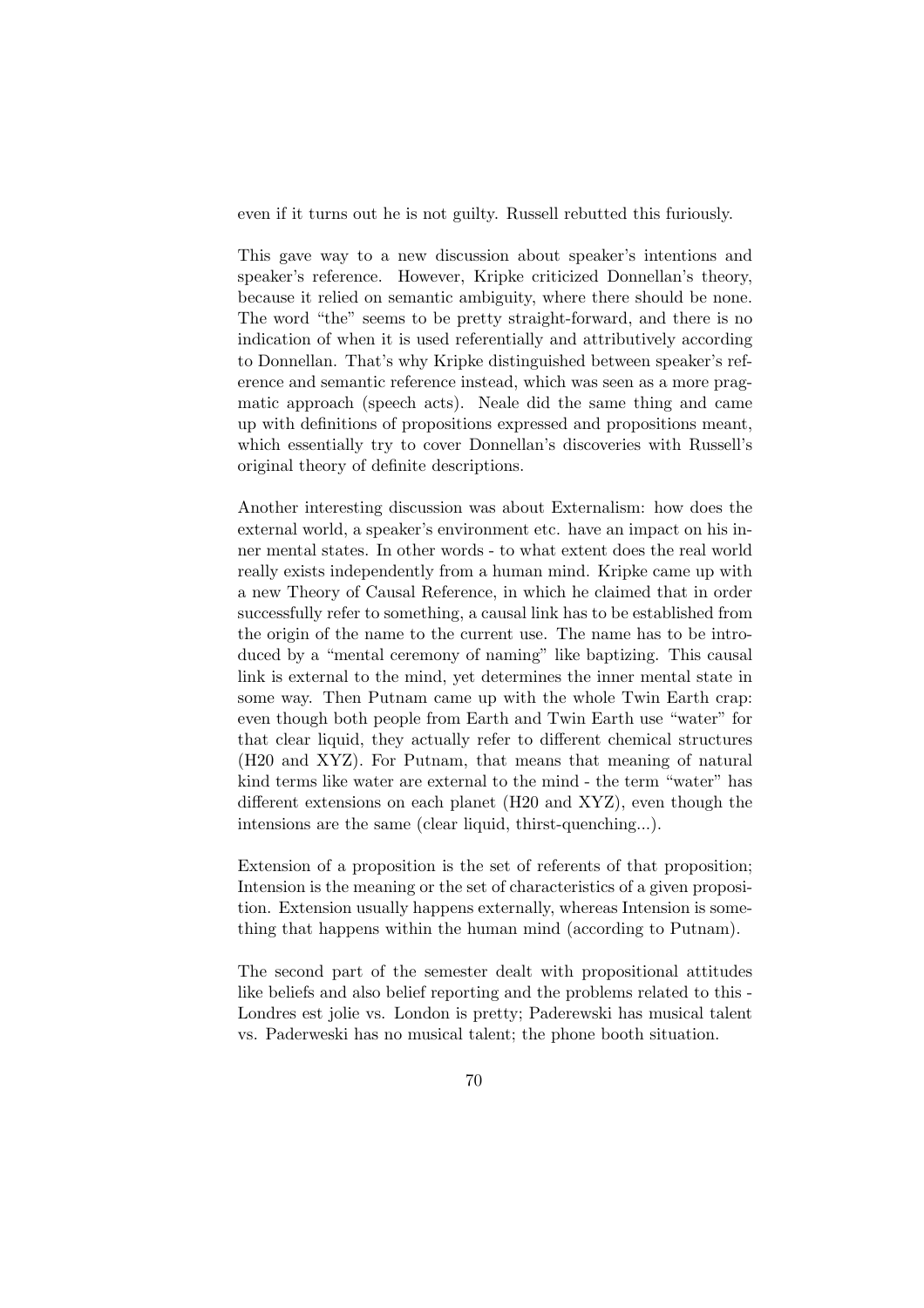# 10 Fuzzy Logic - CSCI(ENGR) 8940

## 10.1 Overview

## 10.1.1 What is Fuzzy Logic?

It is a superset of boolean logic, which deals with the concept of "partial truth" or degrees of truth (instead of just yes/no, 1/0, black/white as in classical logic). It was introduced by Latfi Zadeh. Mathematicians criticize it because it seems to contradict the principle of bivalence (any statement must be either true or false).

#### 10.1.2 Components of Fuzzy Logic

Fuzzy input functions, rule logic, output function, defuzzification method.

### 10.1.3 Why Using Fuzzy Logic?

It is more expressive than classical logic. It can handle imprecise properties like coldness easily. It is a way of dealing with uncertainty - that's why their not only used in fuzzy controllers, but also in expert systems.

#### 10.2 Fuzzy Systems

#### 10.2.1 Fuzzy Sets / Membership Functions

Depicts the degree of membership for a given object to a general concept. E.g. "tall" might be a continuous curve going up to 6', where it reaches 1 - this means that the closer you get to 6', the closer you are to being part of the concept "tall" (e.g. 0.9 tall might be 5'9"). Everybody taller than 6' is a definite member of this concept.

Fuzzy sets are characterized by the membership function which determines if a given item of the UD should be in the set to a certain degree (instead of just yes/no).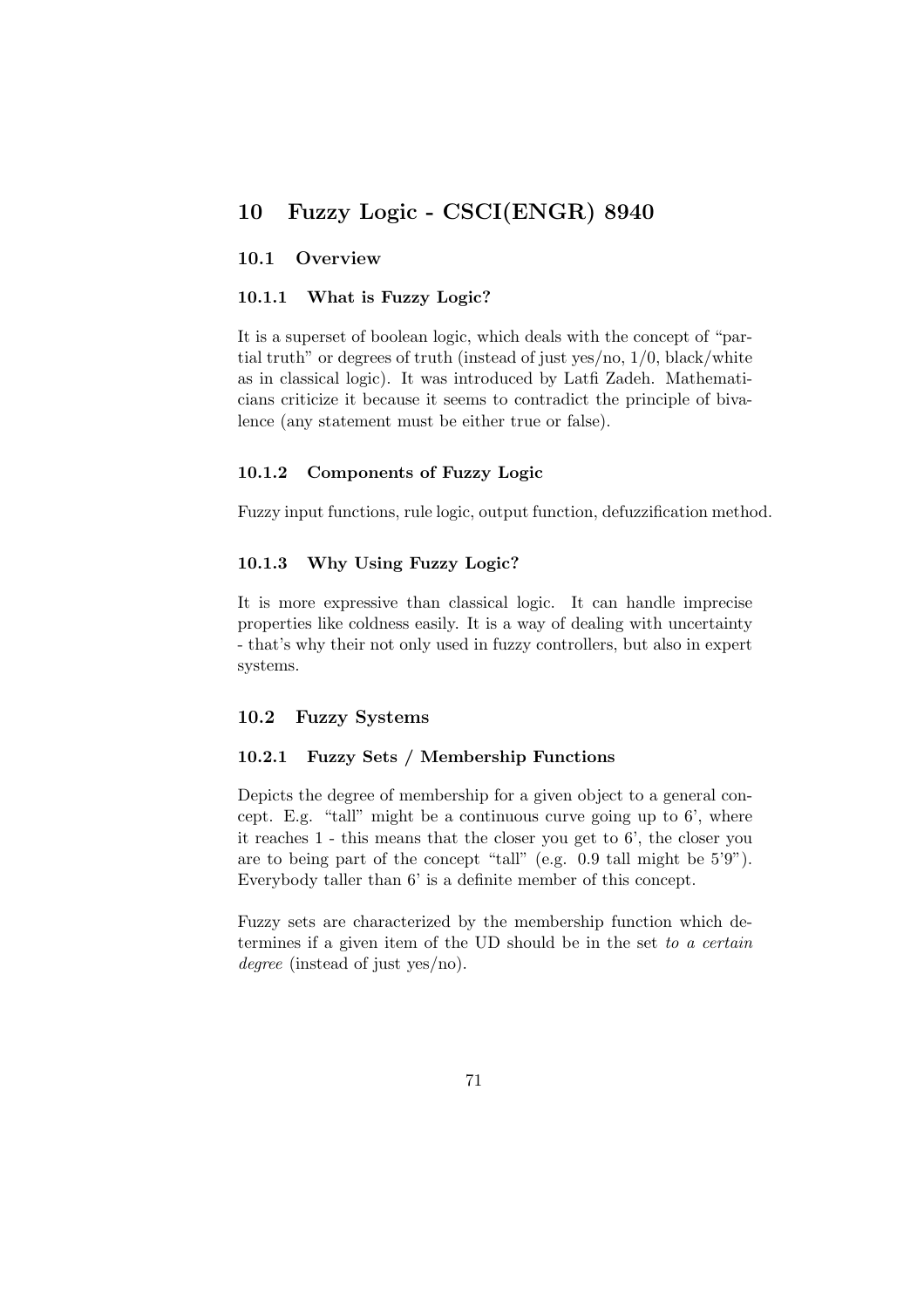## 10.3 Fuzzy Inference

1. Fuzzify according to the membership functions; For example in the water tank controller, there is an input from the sensor that measures how full the tank is. This could be projected onto two membership functions: Fullness and Emptyness. If the tank is 0.5 full, it is right in the middle between those two concepts, so emptyness could be 0.2 and fullness could be 0.2 as well. Draw diagrams, which can take various shapes.

Apply logic: IF ... THEN rules. If premises are ANDed, we take the minimum fuzzy membership value of all included memberships. Let's say the rule is IF old-car AND american-car THEN piece-of-junk. And the fuzzy value of old-car is 0.4 and the one for american-car is 0.8, then the piece-of-junk conclusion is 0.4 (the MIN of the two values). If the premises are ORed, we take the maximum, if they are negated, we take the complement.

Apply implication: this essentially is applying the MIN function to the fuzzy output membership function. Let's say in the above example, the implication yields 0.4 piece-of-junk, and the output function is some sort of singleton (cone in the middle of the diagram), then we mark that cone at 0.4 and cut off the tip. Easy as pie.

Aggregate outputs: In case there are more than one rules firing for the same output (e.g. the water tank has 2 rules that each say something about the valve output function, the first says something about how OPEN it should be, the other one about how CLOSED it should be, then we put both results into one diagram).

Defuzzify: Take the centroid of the combined output graphs to get a crisp output value (e.g. in the water tank example, we get a definite value for the valve position).

## 10.4 Fuzzy Controllers

#### 10.4.1 Mamdani

Inputs are fuzzizied, then the logical operators are applied. The implication is projected onto a fuzzy output membership function which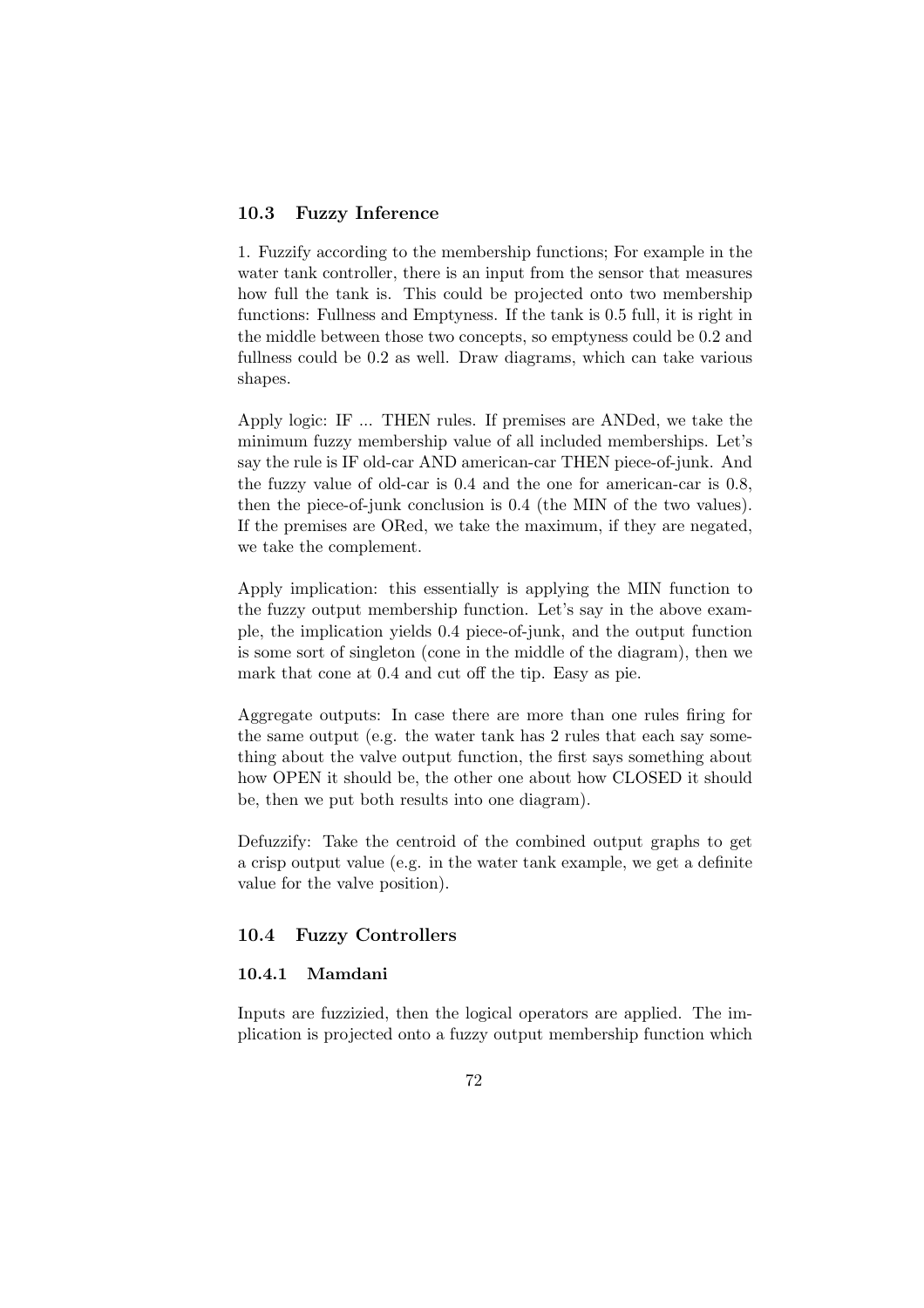is usually singleton (like single cone in the output diagram). After aggregating all outputs of the rule firings, the result is defuzzified usually using the centroid of the area that the output function covers.

#### 10.4.2 Sugeno

Same as Mamdani, except for the way it deals with the output. Instead of having fuzzy output functions, the output is a linear function of the inputs. So if P1, P2 and P3 are my fuzzy inputs, the the output is not the centroid of some dubious output area, but a function  $f(P1, P2, P3)$ that leads to a crisp output value.

## 11 Knowledge Representation - PSYC 8290

This class was all about reading papers, so I imagine it might be different from year to year. These are the major competing theories to explain human intelligence.

#### Intelligence with or without representation?

According to Rodney Brooks, representation is not paramount to intelligence. His problem with representation is that it is something we give, not what exists. We can have intelligent behavior in robotics which rely on simple response-to-stimuli mechanism. Steels is pretty much in the same category. He believes in emergent intelligence....intelligence is in the eye of the observer, not in the system itself. Keywords ... Embodiment and Dynamics, Situatedness and Ecology, Emergent behavior. He builds layers upon layers of behaviour which seem intelligent.

#### The vision binding problem :

How do we recognize an object? How is it stored in our brain? Then what happens when we want to retrieve it? So when I look at a coffee mug, do I take the cylinder body, and the hooked arm and then bind them together in some way to make it a coffee mug? That is do I have a dynamic binding of elemental shapes or do I have static image of a complete coffee mug. Hummel etc believe in static-dynamic binding. When I am attending to the object, then it is dynamic, else static.

Categories and Hierarchies : Humongous paper by Humphreys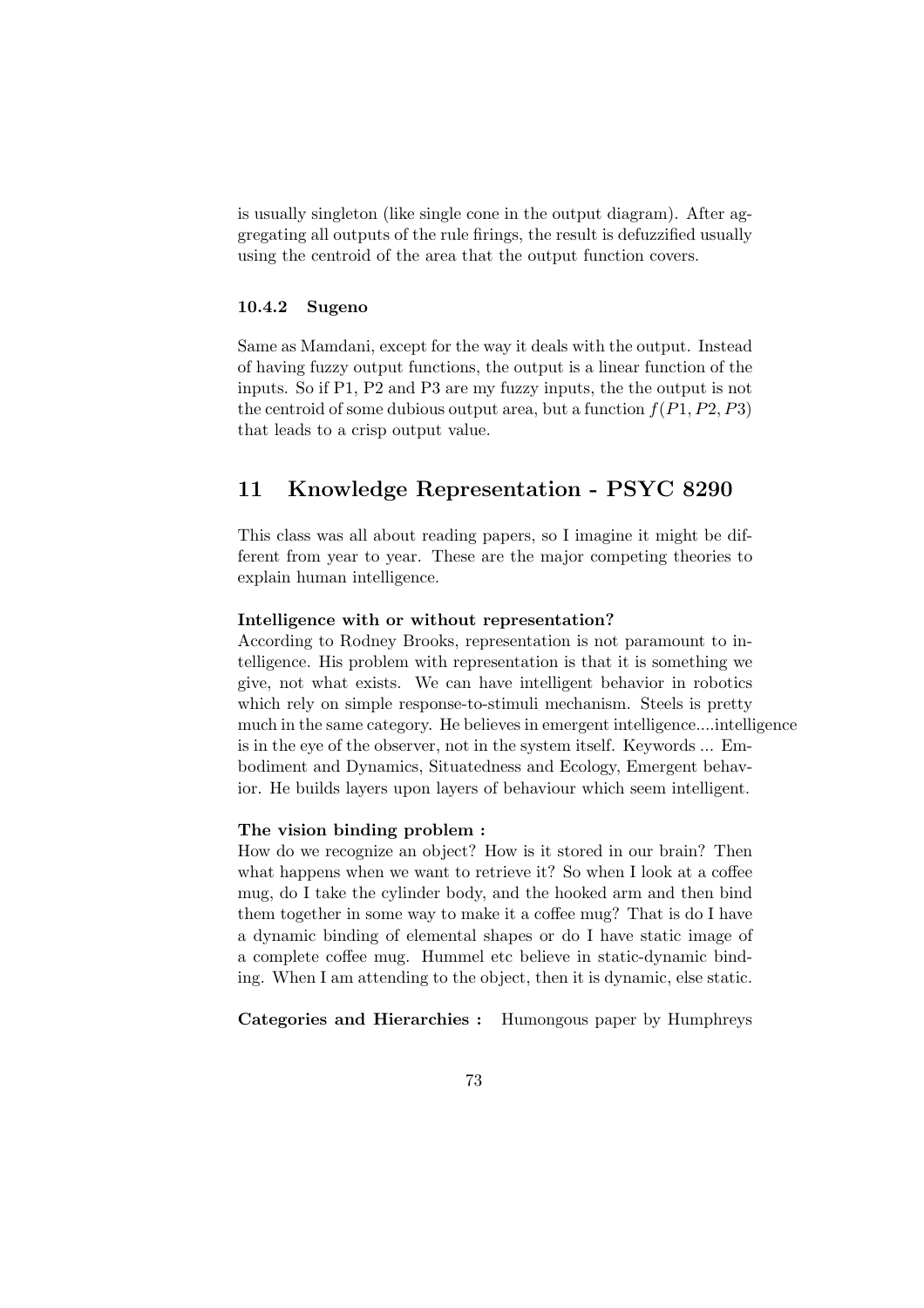and Forde which explores all the category specific disorders in the human brain and asks, are there any real categories or is it simply that same region of brain is used for similar functions, hence leading us to believe in categories. As with everything in psychology and philosophy, there is no right or wrong; pick your side of the fence.

Physical Symbol System : Newell's PSS. Physical Symbol Hypothesis states that the physical symbol systems performing symbol manipulation is a necessary and sufficient condition for intelligence. The SS consists of a memory, a set of operators, a control, an input and a output.

Grounding problem : How do we ground these symbols to reality? Are these symbols just arbitrary meaningless symbols? Harnard's response is to look at symbols from ground up and not top down, i.e symbols arise from the nature of objects and our interaction with them. They are not arbitrary, hence computers will never get it.

## Connectionist Network a.k.a NN : Pros:

1. Look like our brain.

2. Have the power to learn from examples which makes them dynamic. Cons:

1. Cannot generalize outside the training space, hence have no concept of "Universals"; something which occurs naturally in SS.

Perceptual Symbol Systems They define symbol not as byte of sound or marks on paper, but as a sum of all our senses. So a symbol for an object would include representation of its shape, touch, smell etc. This is the most effective way to get over the symbol grounding problem. But is it? Now we have to deal with how the binding of so many different regions of brain happen to produce a symbol or recognize a symbol.

Latent semantic Analysis This theory uses statistical models to explain human cognition. They believe that using this model they can explain Plato's problem. Plato's problem  $=$  We know more words than we normally encounter.

: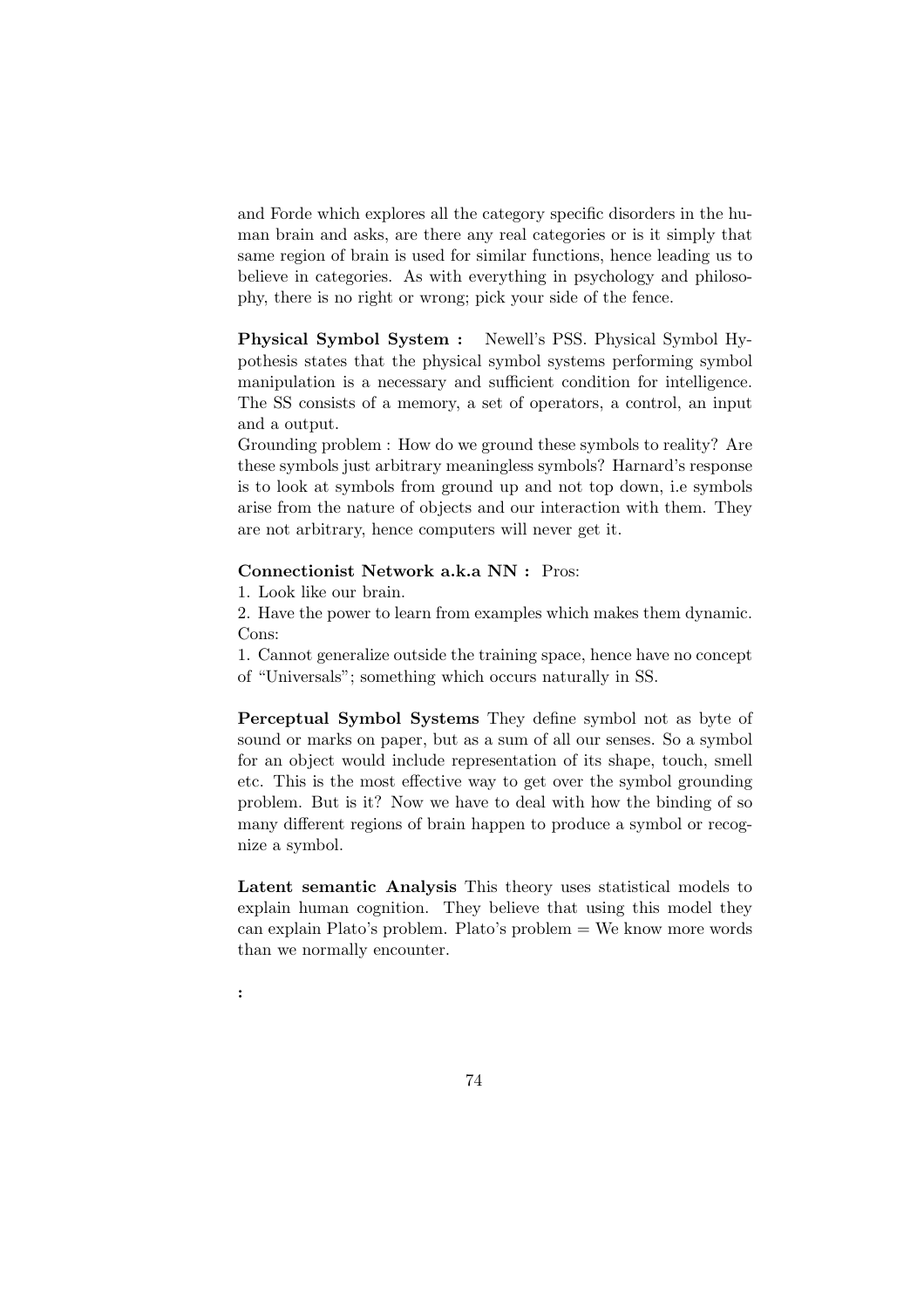# 12 Decision Support Systems

This class mainly dealt with the development of Executive Information Systems. This entailed the use of DSS and Expert Systems in those systems. The main questions centered around how such a system suits a company's needs and how to deal with executives who normally have little understanding of IT requirements. So oftentimes the question arises: why do we need it?

EIS consits of data bases, a comprehensive and intuitive user interface (different for different users - thin client, thick client), drill-down capability, extensive reporting, monitor performance on any detail level; compare, analyze and highlight trends of variables etc.

This requires the extensive use of company data, so data warehousing often is an important part of any EIS

A good EIS gives the managers are comprehensive overview of what is going on in the company, whereas traditionally they had to rely on paper-based reports that took longer to be created. Ideally, the executive can simply browse through the important information concerning the company and identify areas of improvement.

EIS - Executive Information System: A computer-based system that helps with information and decision-making of senior executives, commonly considered a specialized form of DSS

DSS - Decision Support System: A computer-based information system that helps with the task of decision-making. It usually lacks the reasoning mechanism of expert systems, even though their domain is narrow too. DSS are more like tools that help to understand a certain problem or domain better, such that the human expert can make a decision more easily, instead of going through tons of data.

MIS - Management Information System: company-wide information systems based on the network of communication channels within an organization (includes hardware, software, people and communication systems such as phones, email, fax etc. and of course the data itself). It involves collecting, manipulating and disseminating data among this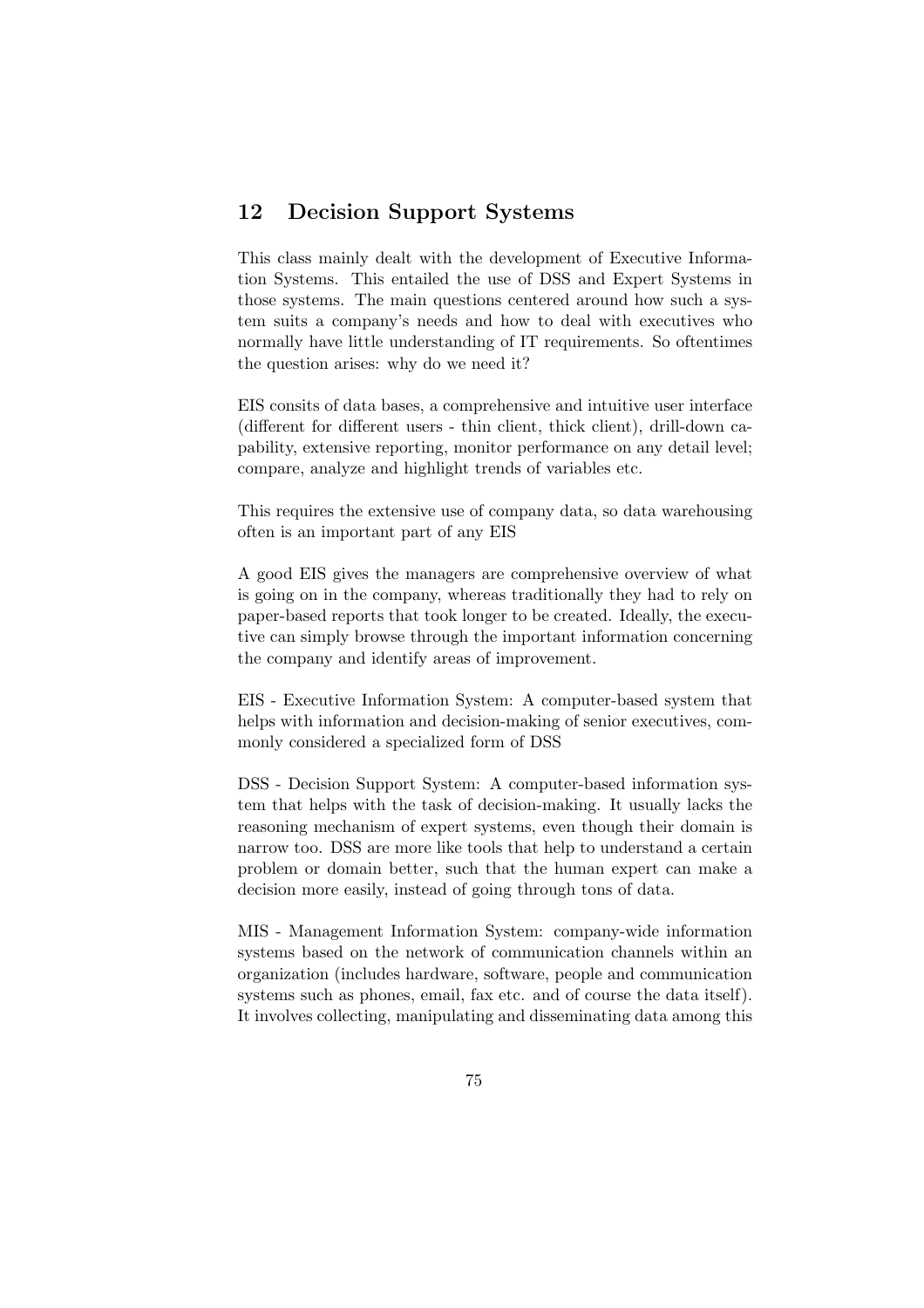network.

# 13 Rapid Application Development

Rapid application development (RAD), is a software programming technique that allows quick development of software applications. Some RAD implementations include visual tools for development and others generate software frameworks through tools known as "wizards." (CASE tools, code generators...)

While RAD tools significantly cut down in software development time, they sometimes do it while sacrificing application execution speed or efficiency. Solutions developed via RAD techniques may not be the optimal solutions for any given problem set.

Goals: Short development time, high quality and low cost.

Fundamentals:

1. Tools - powerful enough to create "good-enough" prototypes

2. People - well-trained on using the tools and understanding of methodology; small teams

3. Management - managed for speed; extract user's needs quickly; iterative deployment

4. Methodology - activity planning and documentation; quick ways to solutions should be formalized.

RAD is divided into stages - requirements, design, implementation and transition. The requirements and design phase are often combined. Implementation and transition is sometimes combined (Extreme Programming - iterative release of prototypes, feedback loop).

## Prototyping:

Acquire requirements, build prototype - review prototype - refine requirements - revise prototype - review prototype loop; Allows to discover fundamental errors earlier, due to high user involvement.

Essential Analysis and Design:

Based on event tables, data flow diagrams and context diagrams (DFD = entities, events and data storage; context diagrams are entities and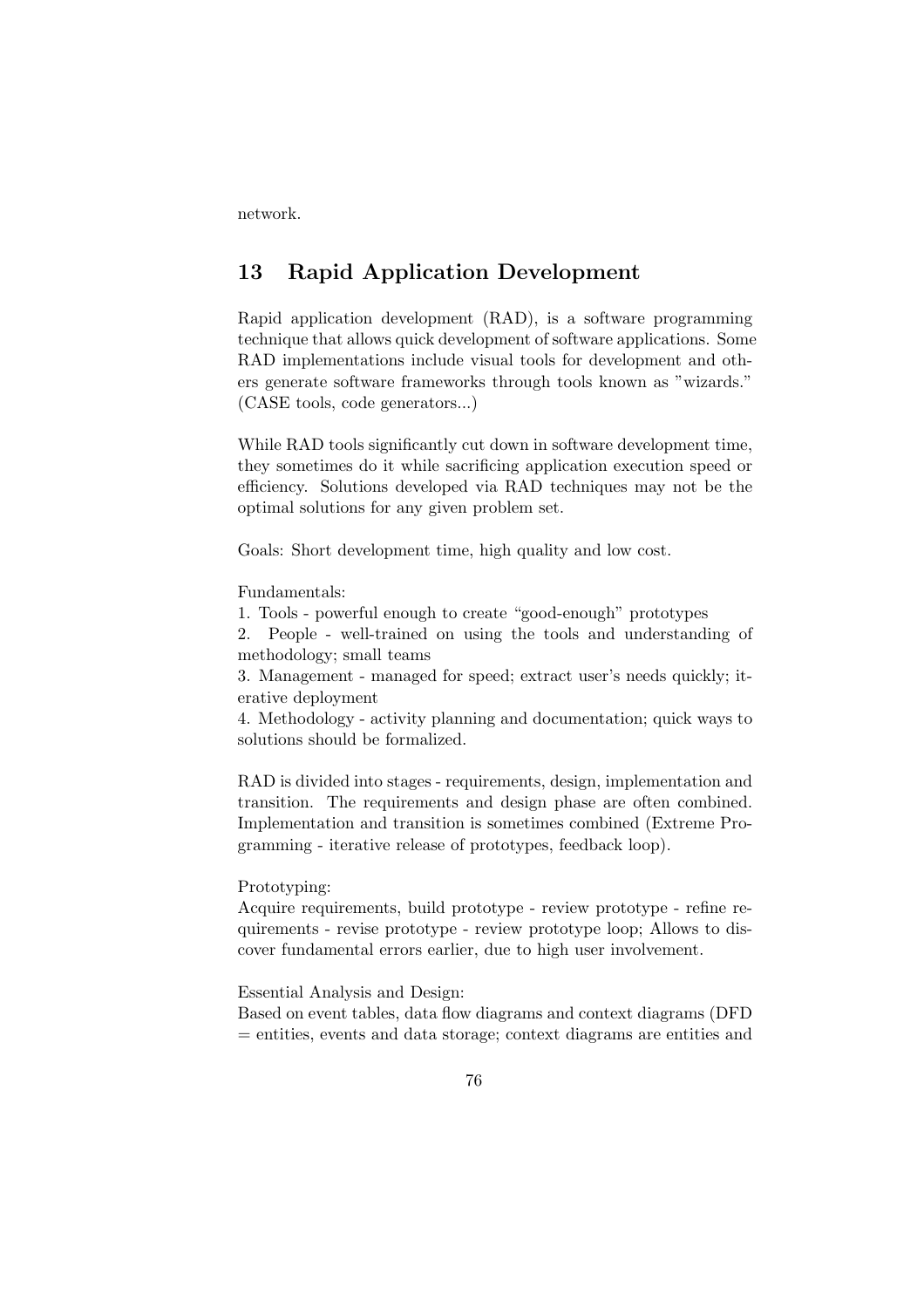how they interact with the system).

Rest of the class dealt with an introduction to ASP.NET, including connecting to a database and writing a basic web service with .NET

## 14 Advanced Data Management (XML)

Task was to write an XML textbook for wikibooks. Each student created one chapter and edited another one.

We learned about how to express one-one, many-one, many-many and recursive relationships in XML. We learned how to use XML schema and style sheets. We learned how to use XPATH expressions. We learned how to use Java to parse XML files and write input to a SQL data base. We learned about XUL, a GUI scripting language based on the Gecko engine that comes with Mozilla. We learned about Web Services. We learned about SMIL, an XML based way of describing animations and slide shows. We learned about RDF (resource description framework).

## 15 Actual Questions

- (a) (Dr Potter): Show an assignment of variables that would make this expression false? The expression was a sentential logic implication. Can you write a computer program that could solve this? Could you write one that could solve the problem faster than hard crunching? What is NP/NP hard/NP complete.
- (b) (Dr Nute): What is decidable/semi-decidable/undecidable and give examples of each. Draw a Venn diagram of how they relate. What does it mean to be decidable (more technical definition). What does it mean for FOL to be semi-decidable.
- (c) (Dr Potter): Write a tail recursive equation in prolog (factorial).
- (d) (Dr Potter): How does a GA work? Why will it find an optimal solution.
- (e) (Dr Potter): Explain simulated annealing in terms of GA
- (f) (Dr Potter): How GA works in general? (generational vs steady state)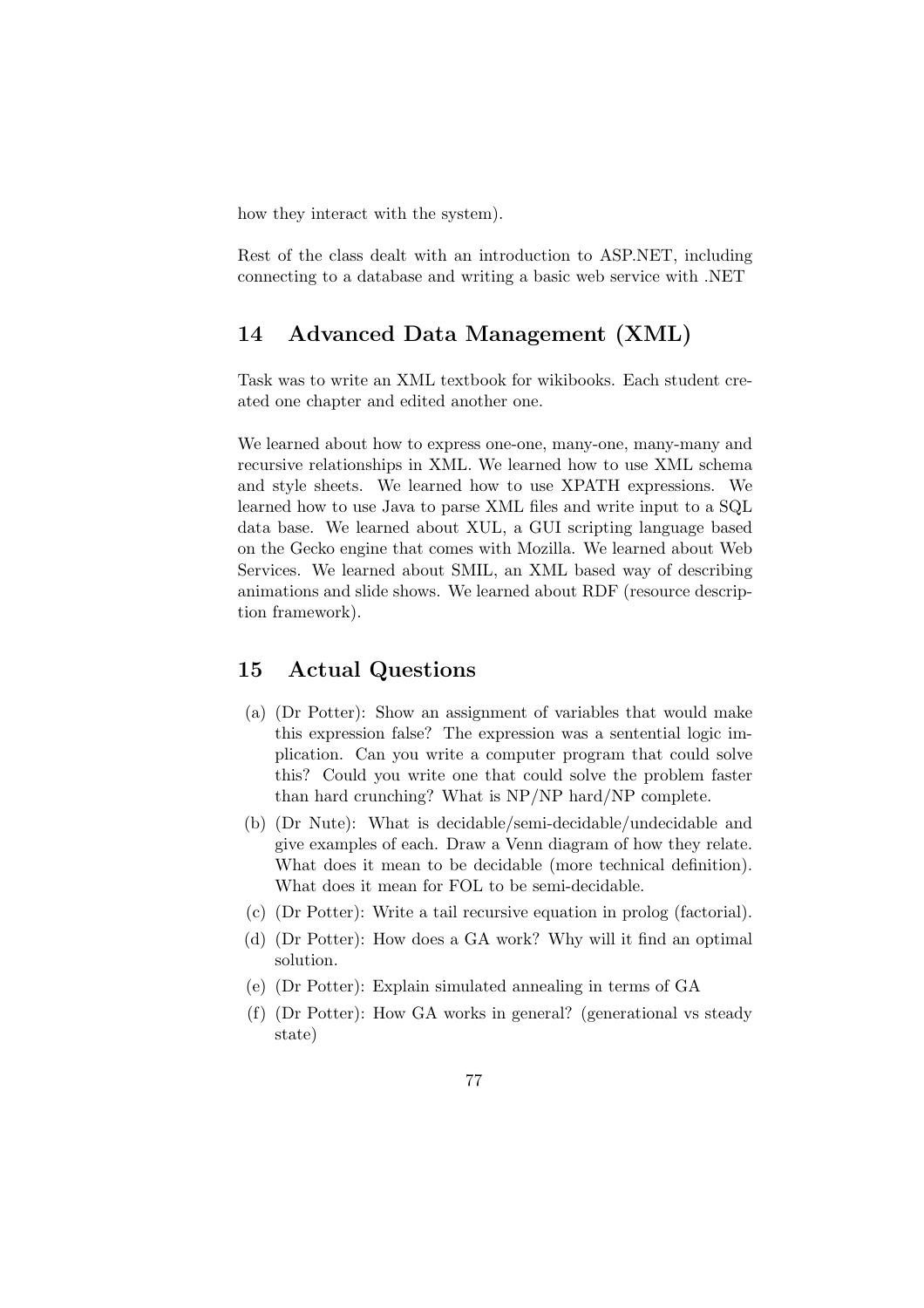- (g) (Dr Potter): Explain crossover (Just simple one)
- (h) (Dr Potter): What is schema theory?
- (i) (Dr Potter): What is implicit parallelism?
- (j) (Dr Potter): How should you deal with a large number of variables when designing a GA?
- (k) (Dr Potter): What is the growth rate of schemas of high fitness from generation to generation according to the schema theorem?
- (l) What is the diagonalization argument?
- (m) What papers did you read in Phil lang and mind (not followed up by any further questions).
- (n) Speed round: Chineese room ; Turing test ; Name three AI guys ; Turing machine and decidability
- (o) (Dr. Potter): What is the basic technique of AI?
- (p) (Dr. Potter): Explain different types of search
- (q) (Dr. Potter): Explain alpha-beta pruning Explain with graph What is min-max
- (r) (Dr. Potter): Explain Iterative Deepning in detail
- (s) (Dr. Potter): Explain simulated annealing in detail
- (t) (Dr. Potter): Do you know D\* search?
- (u) (Dr. Potter): A\* search Explain Why good? Can it get into infinite loop? Open List or Closed List?
- (v) (Dr. McClendon): Explain why it is good to use sigmoid function as an activation function in Neural Net? Explain it in terms of how you change the weight.
- (w) (Dr. McClendon): Explain error and weight relation (1 and 2 weights)
- (x) (Dr. McClendon): Explain how to calculate change of weight when you have 2 weights
- (y) (Dr. McClendon): said "Well we have to train NN until the error is reduced as much as possible" So you need to stop him and then explain.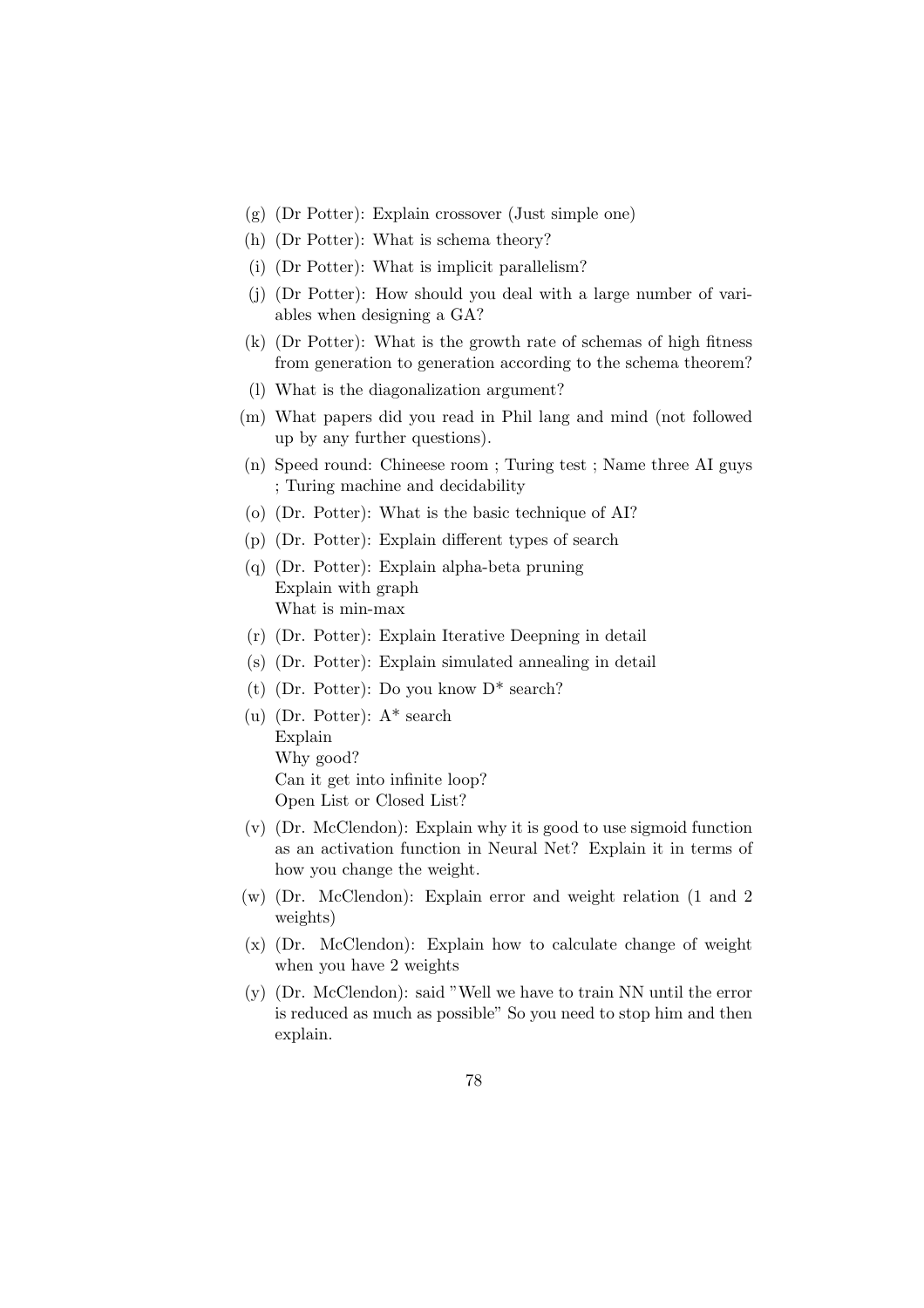a. Why this is not the case

b. How do you know when to stop the training?

c. Why do you have to use 3 different sets, not 2?

d. Do you change weights according to Testing and Production set?

(z) (Dr. McClendon): Assume there are 2 inputs ( X and Y) and 1 output

a. Draw membership functions

b. What membership function means?

c. How do you deal with AND and OR operator?

d. Does out put function have to be truncated or is there another way to handle output? (Mamudani vs Sugeno)

() (Dr. Potter): Assume you are in dessert for a week without any drink. Now there are 3 cups of potable drink with Certainty Factor = 0.8, Probability = 0.8, and Fuzzy = 0.8. Which one do you chose to drink and why.

() " What are the major blind search strategies in AI? What is complexity What is the time/space complexity for the blind searches Are they complete, optimal? Under what condition are they complete or optimal?

- () What are some informed search strategies  $(A^*)$ What is an admissible heuristic? What is a consistent heuristic? Are they complete, optimal? Under what conditions?
- () What is the Stroop effect? How does this relate to Automacity? Does a small child have the Stroop effect?
- () What is encoding specificity?
- () Mechanisms of memory encoding and retrival Recall vs Recognition
- () What is a clause, literal, term, function, predicate, definite clause, negative clause, horn clause?
- () What is resolution? How does it work? Is it complete? How does prolog work in relation to these concepts?